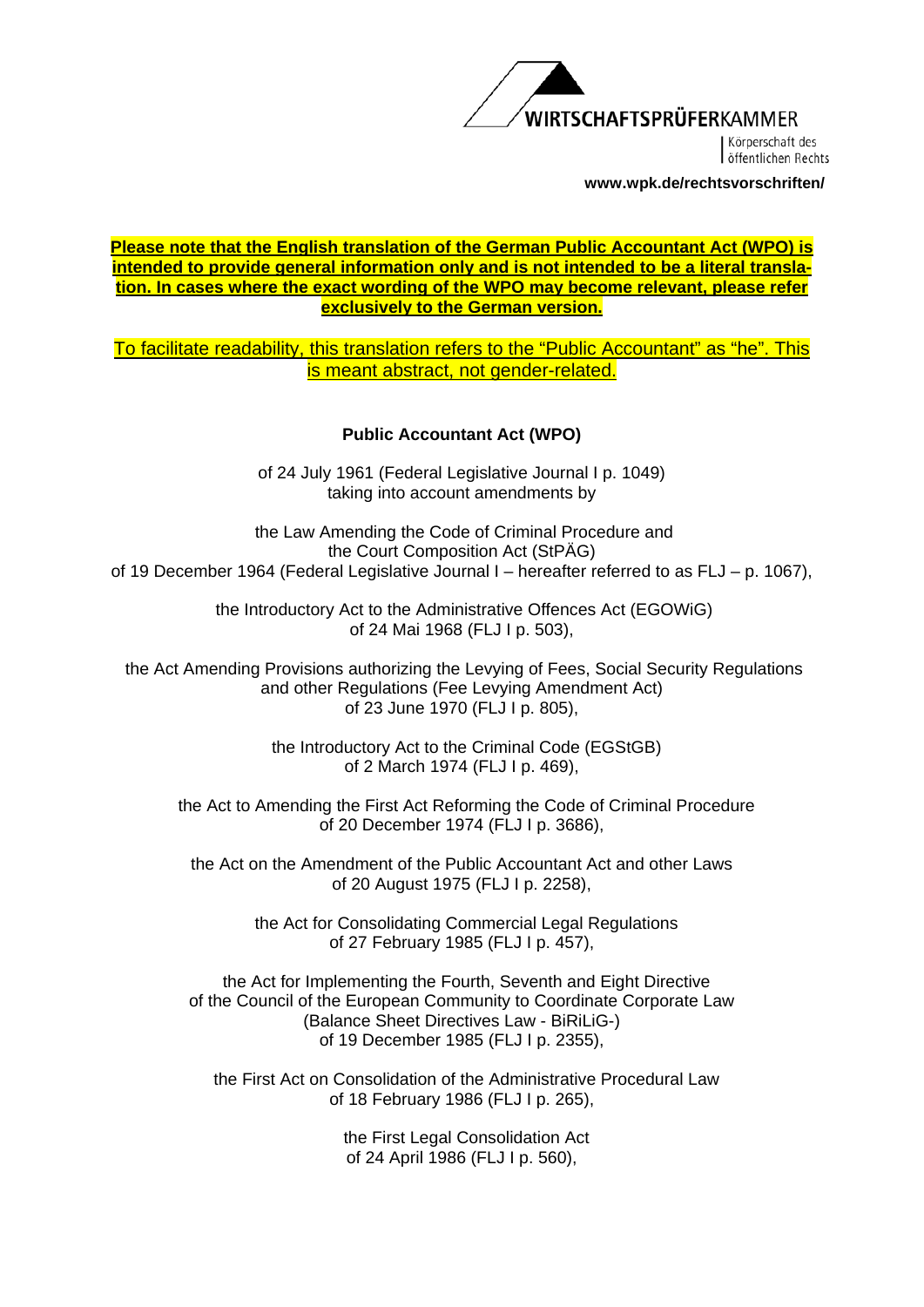the Second Act on the Amendment of the Public Accountant Act of 20 July 1990 (FLJ I p. 1462),

 the Law on the Treaty of 31 August 1990 between the Federal Republic of Germany and the German Democratic Republic on the Establishment of German Unity (Unification Treaty) and the Agreement of 18 September 1990 of 23 September 1990 (FLJ II p. 885),

> the Administration of Justice Simplification Act of 17 December 1990 (FLJ I p. 2847),

 the Act on Implementation of the Treaty of 2 Mai 1992 on the European Economic Area (EEA Implementation Act) of 27 April 1993 (FLJ I p. 512),

the Third Act on the Amendment of the Public Accountant Act of 15 July 1994 (FLJ I p. 1569),

 the Act to Establish Partnerships and to Amend other Laws of 25 July 1994 (FLJ I p. 1747),

the Act on the Agreement of 15 April 1994 to create the World Trade Organization and to Amend other Laws of 30 August 1994 (FLJ II S. 1438),

the Introductory Act to the Insolvency Code (EG-InsO) of 5 October 1994 (FLJ I p. 2911),

 the Corporate Sector Supervision and Transparency Act (KonTraG) of 27 April 1998 (FLJ I p. 786),

the Third Act on the Amendment of the Federal Notary Code and other Laws of 31 August 1998 (FLJ I p. 2585),

the Act on the Amendment of the Federal Lawyer's Code, the Patent Lawyer's Code and other Laws of 31 August 1998 (FLJ I p. 2600),

the Act on the Adoption of the Directive of the European Union on the amending Directive on annual accounts and consolidated accounts as regards the scope of those Directives (90/605/EEC), for Improved Disclosure of Annual Financial Statements and for Amending other Commercial Legal Provisions (Corporate Enterprise and Company Directives Act - KapCoRiLiG) of 24 February 2000 (FLJ I p. 154),

the Act on the Amendment of Regulations governing the Profession of Wirtschaftsprüfer (Wirtschaftsprüfer's Amendment Act - WPOÄG) of 19 December 2000 (FLJ I p. 1769),

> the Act on Ending the Discrimination of Same-Sex Unions: Civil Union of 16 February 2001 (FLJ I p. 266),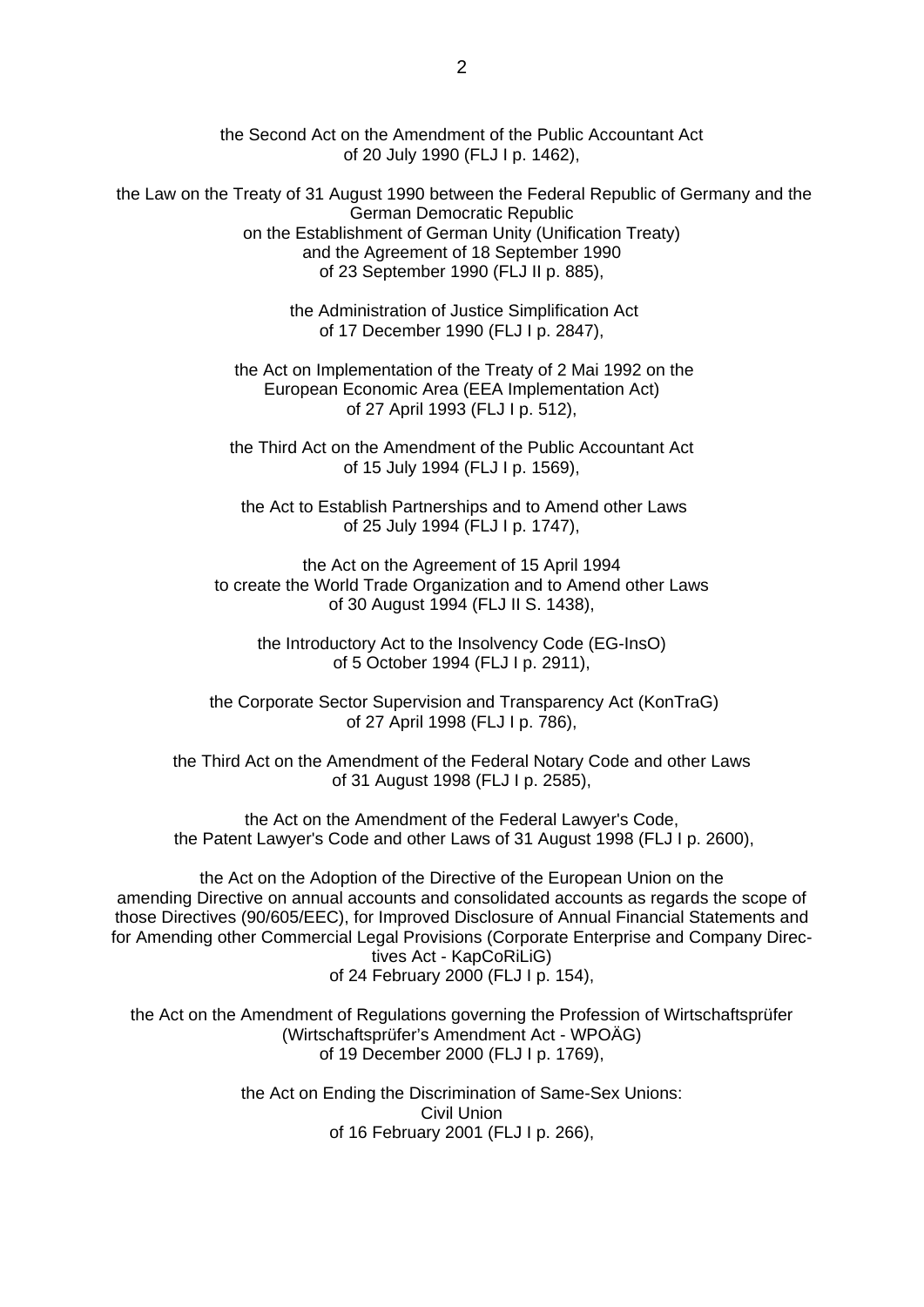the Act for Modifying Provisions in Balance Sheet Law to the Introduction of the Euro, to Facilitate the Disclosure of Branch Offices of Foreign Companies as well as the Introduction of Quality Assurance for Cooperative Audit Associations (Euro Balance Sheet Act - EuroBilG) of 10 December 2001 (FLJ I p. 3414),

the Criminal Code of Procedure Amendment Act of 15 February 2002 (FLJ I p. 682),

the Equal Opportunities Legislation for Disabled Persons and Amendments to other Laws of 27 April 2002 (FLJ I p. 1467),

> the Third Act on Amendment of Administrative Legal Regulations of 21 August 2002 (FLJ I p. 3322),

the Act on Amendment of the Law for the Practice of European Lawyers in Germany and other legal regulations concerning Lawyers and Patent Lawyers, Tax Advisors and Wirtschaftsprüfer of 26 October 2003 (FLJ I p. 2074),

> the Eighth Jurisdiction Adjustment Directive of 25 November 2003 (FLJ I p. 2304),

the Act on Reforming the Admission and Examination Procedure for the Wirtschaftsprüfer's **Examination** (Wirtschaftsprüfer's Examination Reform Act – WPRefG) of 1 December 2003 (FLJ I p. 2446),

the Act on Modernizing the Costs Law (Costs Law Modernization Act - KostRMoG) of 5 May 2004 (FLJ I p. 718),

the Act on Optional Ownership by Municipalities according to the Second Social Code (Municipal Option Act) of 30 July 2004 (FLJ I p. 2014),

> the Corporate Financial Statement Control Act (Financial Statement Control Act– BilKoG) of 15 December 2004 (FLJ I p. 3408),

the Act for Simplification and Standardization of Procedural Regulations for the Election and Appointment of Honorary Judges of 21 December 2004 (FLJ I p. 3599),

the Act on the Advancement of Professional Oversight of Auditors of Financial Statements in the Public Accountant Act (Auditor Oversight Act - APAG) of 27 December 2004 (FLJ I p. 3846),

> the Ninth Jurisdiction Adjustment Directive (9th ZustAnpV) of 31 October 2006 (FLJ I p. 2407),

> the Second Act on Judiciary Modernization (2nd Judiciary Modernization Act) of 22 December 2006 (FLJ I p. 3416),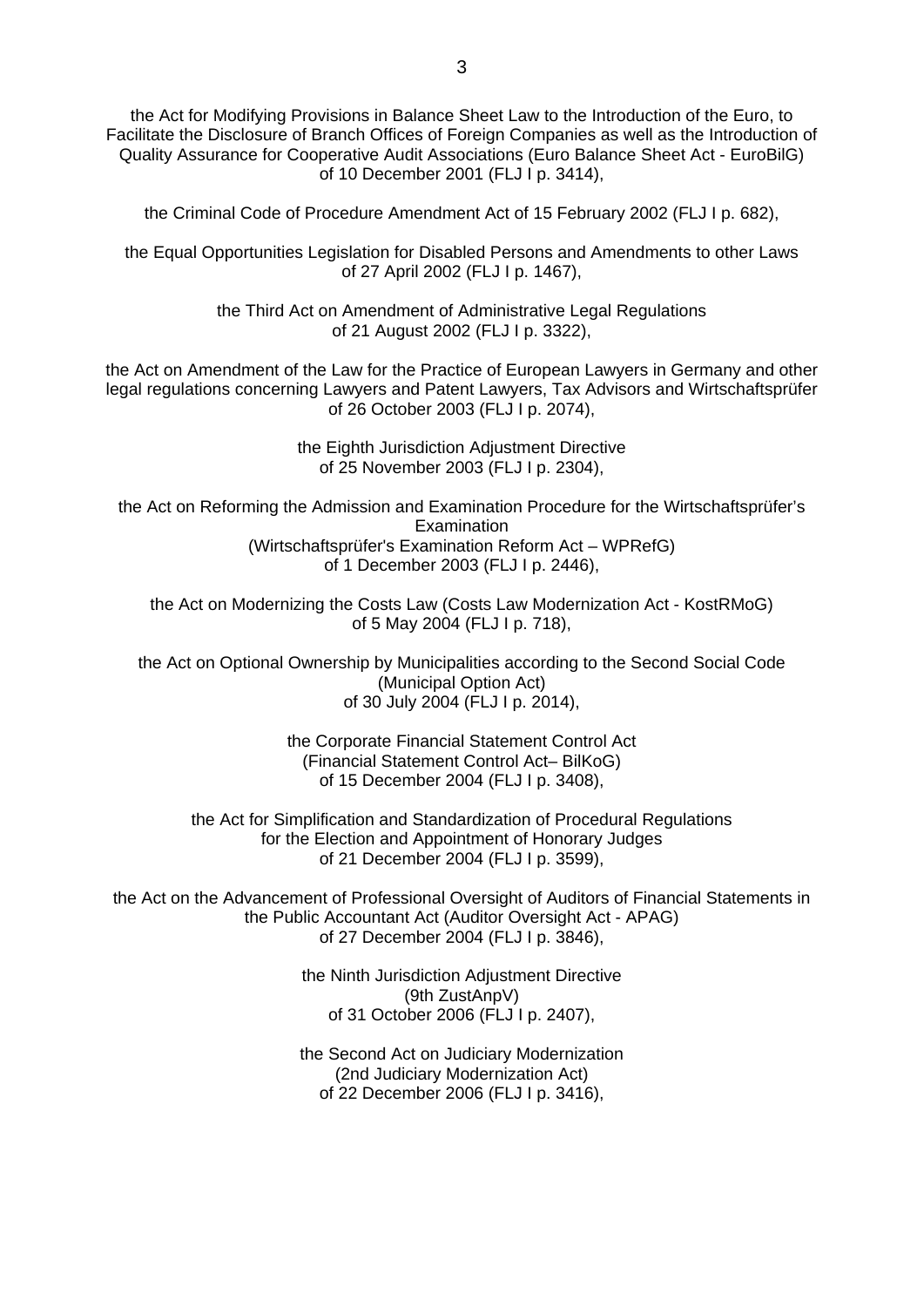the Act on Strengthening Professional Oversight and Reform of the professional rules of practice in the Public Accountant Act (Professional Oversight Reform Act - BARefG) of 3 September 2007 (FLJ I p. 2178),

> the Act for Reforming Insurance Contract Law of 23 November 2007 (FLJ I p. 2631),

the Act for Reforming the Prohibition on the Negotiation of Contingency Fees of 12 June 2008 (FLJ I p. 1000),

the Act for Reforming the Procedure in Family Matters and in the Affairs of the Voluntary Jurisdiction (Voluntary Jurisdiction Reform Act – FGG-Reformgesetz) of 17 December 2008 (FLJ I p. 2586),

> the Law for Modernizing Accounting Law (Accounting Law Modernization Act - BilMoG) of 25 May 2009 (FLJ I p. 1102),

the Act for the Implementation of the Services Directive in the Commercial Law and other laws of 17 July 2009 (FLJ I p. 2091),

the Act for Reforming the Investigation in Foreclosure of 29 July 2009 (FLJ I p. 2258),

the Act on the Amendment of pre-trial custody law of 29 July 2009 (FLJ I p. 2274),

the Fourth Act on the Amendment of the Public Accountant Act – Election Statutes of the Wirtschaftsprüferkammer of 2 December 2010 (FLJ I p. 1746),

the Act for the Implementation of the Services Directive in the Judiciary and for the Amendment of other Regulations of 22 December 2010 (FLJ I p. 2248),

the Act on Improving the Determination and Recognition of Professional Qualifications acquired abroad of 6 December 2011 (FLJ I p. 2515),

the Act on Strenghtening the Rights of the Victims of Sexual Abuse (StORMG) of 26 June 2013 (FLJ I p. 1805),

the Act for the Implementation of a partnership with limited professional liability and on the Amendment of the Professional Law of the Lawyers, Patent Lawyers, Tax Advisors and Public Accountants of 15 July 2013 (FLJ I p. 2386),

> the Act on the Structural Reform of the German Law on Fees of 7 August 2013 (FLJ I p. 3154).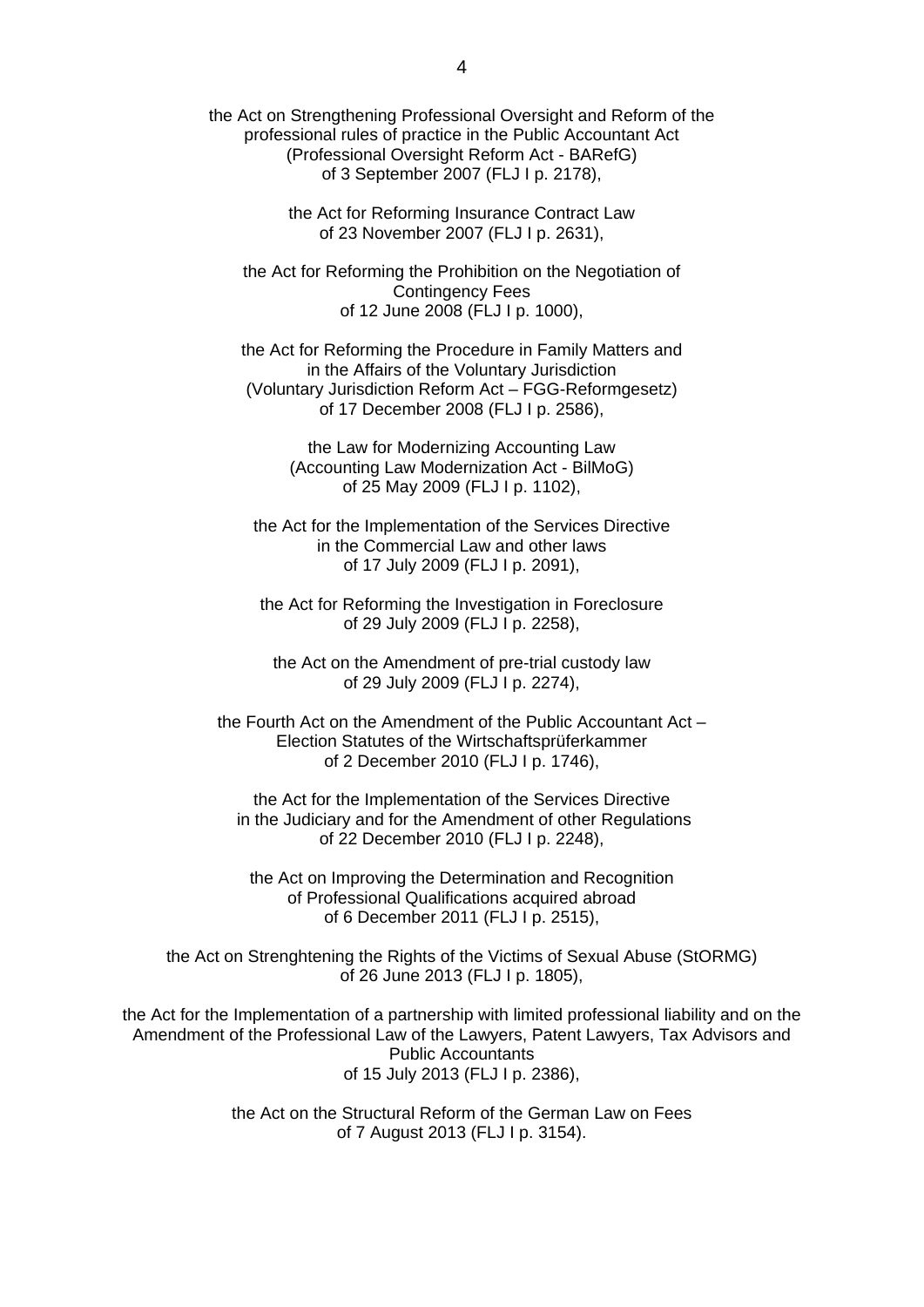### **Table of Contents**

**Part One. General Provisions §§ 1-4b** 

**Part Two. Requirements for Professional Practice §§ 5-42 Section One. Admission to the Professional Examination §§ 5-11a Section Two. Professional Examination §§ 12-14c Section Three. Appointment §§ 15-24 Section Four. (Repealed) Section Five. Wirtschaftsprüfungsgesellschaften §§ 27-36 Section Six. General Provisions for the Administrative Procedure § 36a Section Seven. Public Register §§ 37-40a Section Eight. Administrative Court Procedures § 41-42** 

**Part Three. Rights and Duties of Wirtschaftsprüfer §§ 43-56** 

**Part Four. Organization of the Profession §§ 57-61** 

**Part Five. Disciplinary Oversight §§ 61a-66b** 

**Part Six. Professional Jurisdiction §§ 67-127** 

**Section One. Measures of Professional Jurisdiction in Respect of Breach of Duty §§ 67-71** 

 **Section Two. Courts §§ 72-80** 

 **Section Three. Process Regulation §§ 81-121** 

- 1. General §§ 81-83c
- 2. The Procedure in the First Instance §§ 84-103
- 3. Legal Redress §§ 104-108
- 4. Securing Evidence §§ 109-110
- 5. Provisional Prohibition on Exercising and Practicing the Profession §§ 111- 121
- 6. Provisional Injunctions § 121a

**Section Four. Costs of Professional Disciplinary Proceedings and Proceedings in Connection with Applications for Disciplinary Court Decisions concerning reprimand. Enforcement of Disciplinary Measures and Costs. Erasure §§ 122- 126a** 

**Section Five. Applicable Provisions § 127** 

**Part Seven. Vereidigte Buchprüfer and Wirtschaftsprüfungsgesellschaften §§ 128-131d** 

**Part Eight. (Repealed)** 

**Part Nine. Aptitude Test for the Qualification as Wirtschaftsprüfer §§ 131g-131n** 

**Part Ten. Provisions on Criminal and Punitive Fines §§ 132-133d Administrative Authority § 133d Use of Fines § 133e** 

**Part Eleven. Transitional and Final Provisions §§ 134-141**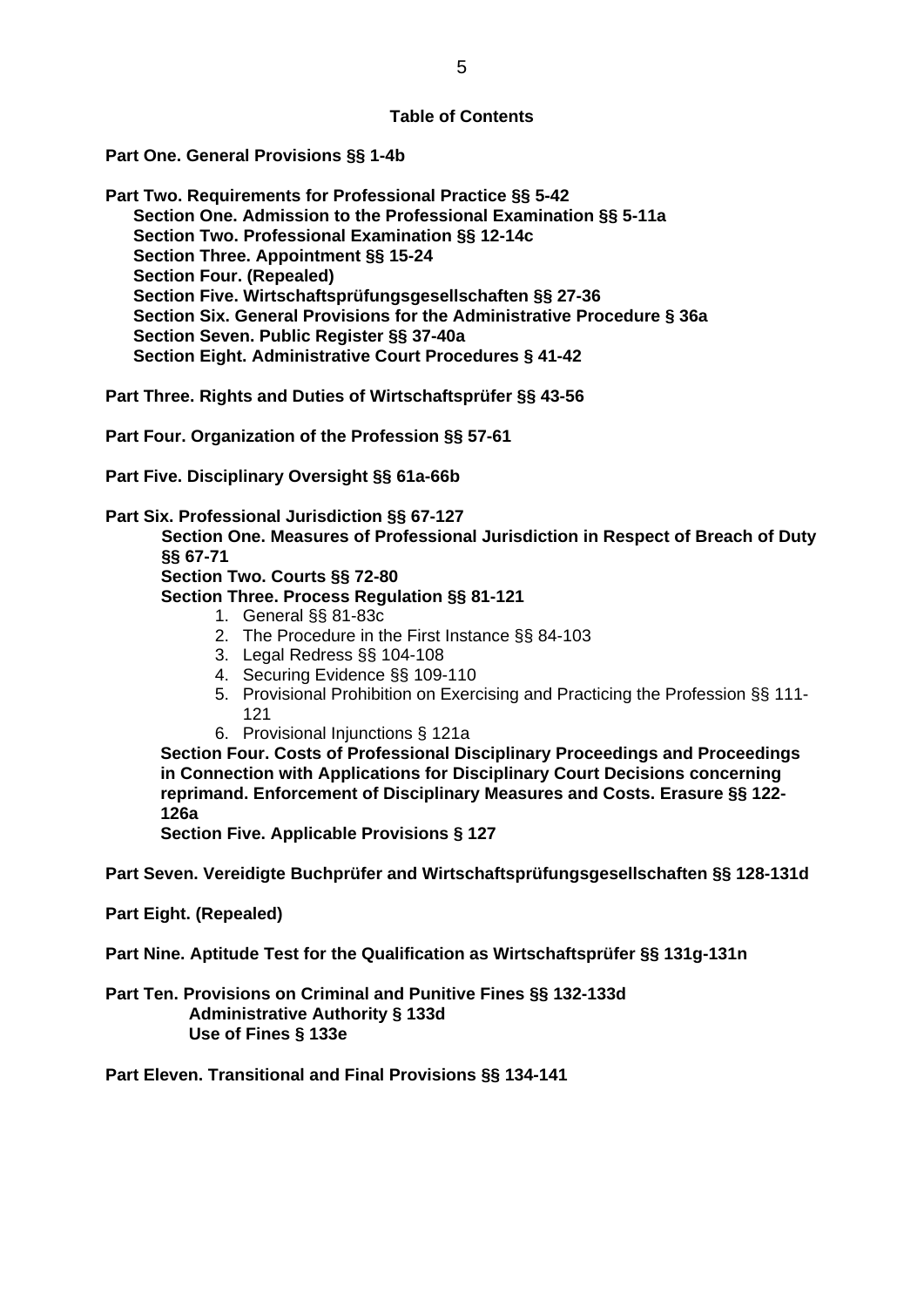## **Part One General Provisions**

### **§ 1**

### **Wirtschaftsprüfer and Wirtschaftsprüfungsgesellschaften**

(1) <sup>1</sup>Wirtschaftsprüfer [German public accountants] (members of the profession) are persons who are officially appointed as such. <sup>2</sup>The appointment is subject to proof of personal and professional qualification in admission and state examination procedures.

(2) <sup>1</sup>Wirtschaftsprüfer practice a [so-called] liberal profession. <sup>2</sup>The practice is non-commercial.

(3) <sup>1</sup>Wirtschaftsprüfungsgesellschaften [German public audit firms] must be licensed. <sup>2</sup>Licensing requires proof that the audit firm is run by Wirtschaftsprüfer responsibly.

### **§ 2 Scope of Practice**

(1) It is the professional duty of Wirtschaftsprüfer to carry out business examinations, especially those involving audits of annual financial statements of business enterprises, and to issue an auditor's opinion on the conduct of the audit and the findings.

(2) Wirtschaftsprüfer are authorized to advise and represent their clients in tax matters in accordance with existing regulations.

- (3) Wirtschaftsprüfer are furthermore authorized,
- 1. to act officially as experts in the field of business management, under reference to their professional oath,
- 2. to advise on business matters and preserve third-party interests,
- 3. to act as trustees.

### **§ 3 Place of Professional Business**

 $(1)$  <sup>1</sup>Members of the profession must establish and maintain a place of professional business immediately upon appointment; if practice is established in a country which is not a member state of the European Union or treaty nation in the European Economic Area (third-party country) or Switzerland a German address for service must be maintained. <sup>2</sup>Independent Wirtschaftsprüfers' places of professional business are defined as their own place of business where they carry out their professional work most of the time. <sup>3</sup>The place of professional business of Wirtschaftsprüfer who are exclusively employees according to § 43a Section 1 is defined as the location where they practice their profession most of the time.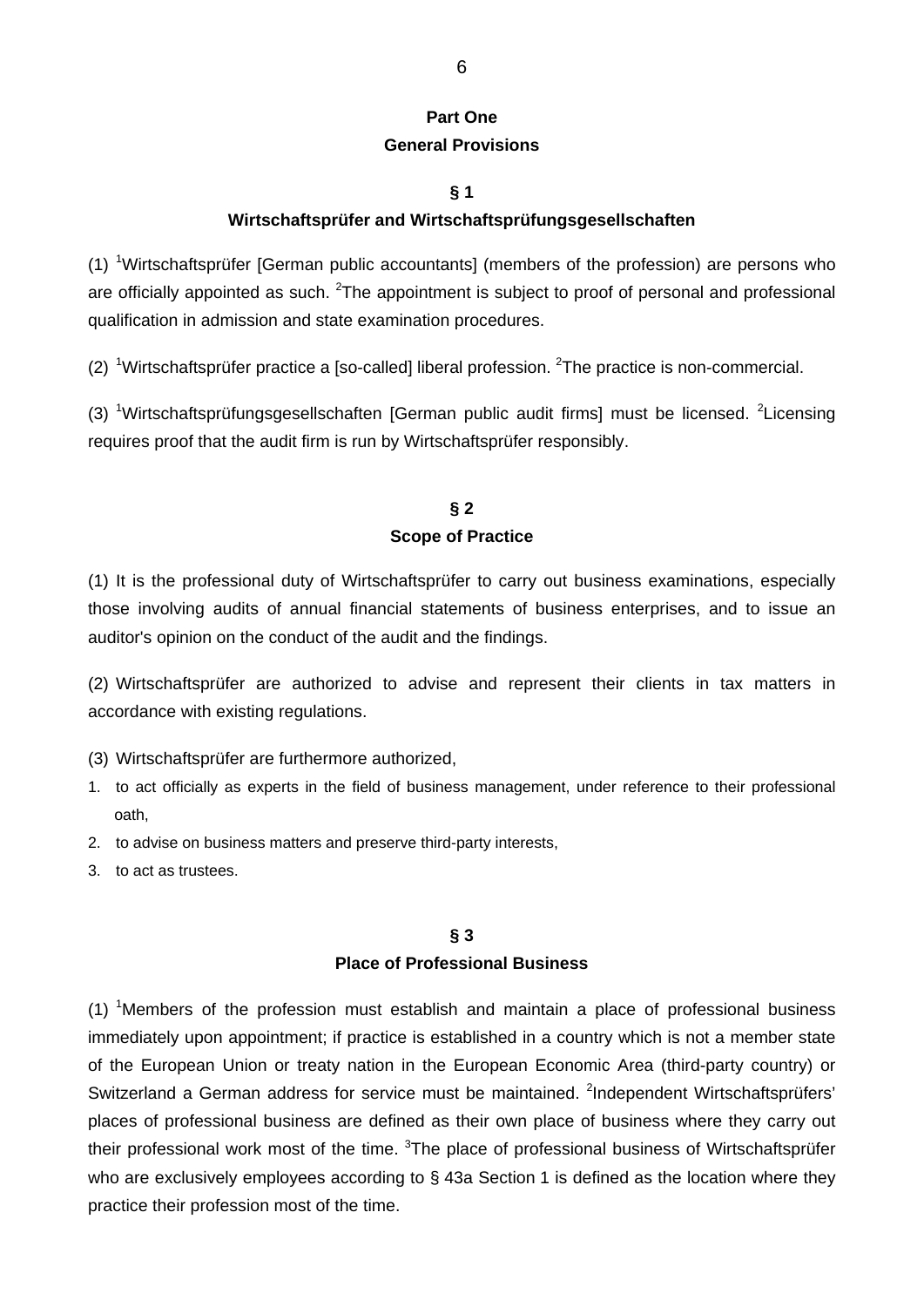(2) In the case of Wirtschaftsprüfungsgesellschaften, the registered location of the main office is considered company headquarters.

(3) Wirtschaftsprüfer and Wirtschaftsprüfungsgesellschaften are allowed to establish branch offices according to the provisions of this act.

## **§ 4 Wirtschaftsprüferkammer [Chamber of Public Accountants]**

 $(1)$  <sup>1</sup>In order to fulfil self-governance responsibilities for the profession, a chamber of Wirtschaftsprüfer is established. It acts as an indirect state administrative body in the areas of professional examination, aptitude test, appointment, licensing, revocation and registration, disciplinary oversight and quality assurance, along with promulgation of practice rules (§ 57 Section 3, § 57c). <sup>2</sup>It is referred to as the "Wirtschaftsprüferkammer [Chamber of Public Accountants]".

(2) <sup>1</sup>The Wirtschaftsprüferkammer is a public corporation. <sup>2</sup>lts headquarters is specified in its statutes.

(3) The Wirtschaftsprüferkammer can establish regional offices.

### **§ 4a**

### **Procedure for an integrated authority**

Administrative procedures in public and professional issues, governed by this law or by statutory regulations based on this law, may be conducted via an integrated authority according to the regulations set out in the Code of Administrative Procedure.

### **§ 4b**

### **Deadline for the Promulgation of Administrative Acts**

<sup>1</sup>An application for the passage of an administrative act by the Wirtschaftsprüferkammer is to be decided upon within a period of three months, insofar as no shorter period has been prescribed; § 42a Section 2 Sentence 2 to 4 of the Administrative Procedure Act shall apply mutatis mutandis. <sup>2</sup>In the cases of §16a and § 20a the period shall begin only upon presentation of the medical opinion.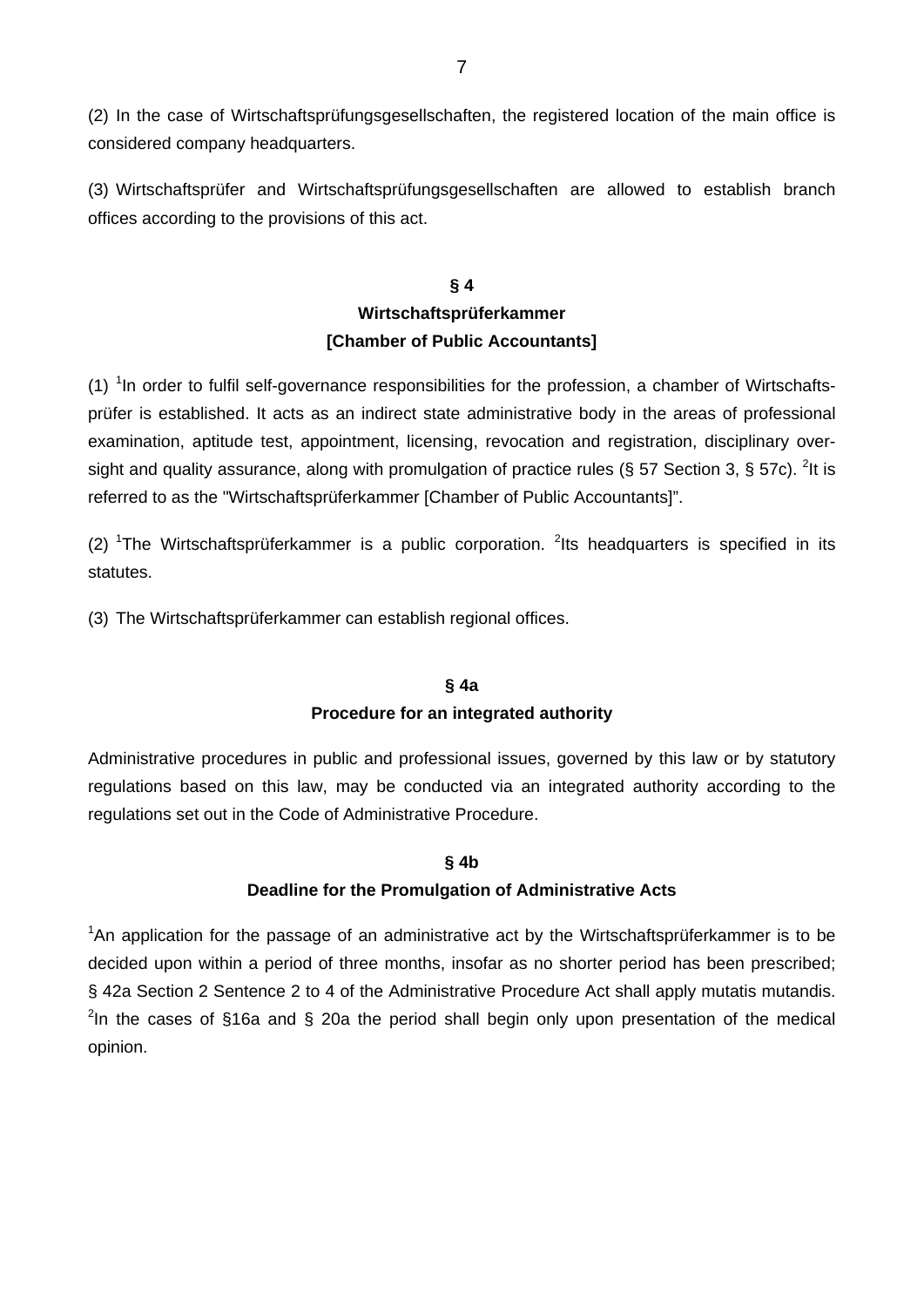## **Part Two Requirements for Professional Practice**

## **Section One Admission to the Professional Examination**

## **§ 5 Examination Unit, Legal Protection**

(1) The Wirtschaftsprüferkammer establishes an "Examination Unit for the Professional Examination at the Wirtschaftsprüferkammer" (Examination Unit) to administer the duties specified in Part Two and Part Nine of this act regarding the admission and state examination procedure.

 $(2)$  <sup>1</sup>The Examination Unit is an independent administrative body at the Wirtschaftsprüferkammer. <sup>2</sup>The Examination Unit is headed up by one person, who must have qualifications for a judgeship (Head of Examination Unit).  $3$ The Examination Unit is autonomous in the fulfilment of its duties.

(3) The Examination Unit can involve the state regional offices of the Wirtschaftsprüferkammer in carrying out its duties.

(4) The Examination Unit supports the Task Commission, Examination Board and the Commission for Appeals.

(5) The Commission for Appeals makes judgments on appeals against decisions within the scope of the admission and examination procedure.

## **§ 6 Definitive Statement**

Upon written request, the Examination Unit will issue a definitive statement concerning fulfilment of individual requirements for admission to the examination, the waiving of admission requirements and the accreditation of examinations already taken.

### **§ 7**

## **Application for Admission to the Examination**

The application for admission to the examination is to be submitted in writing to the Examination Unit.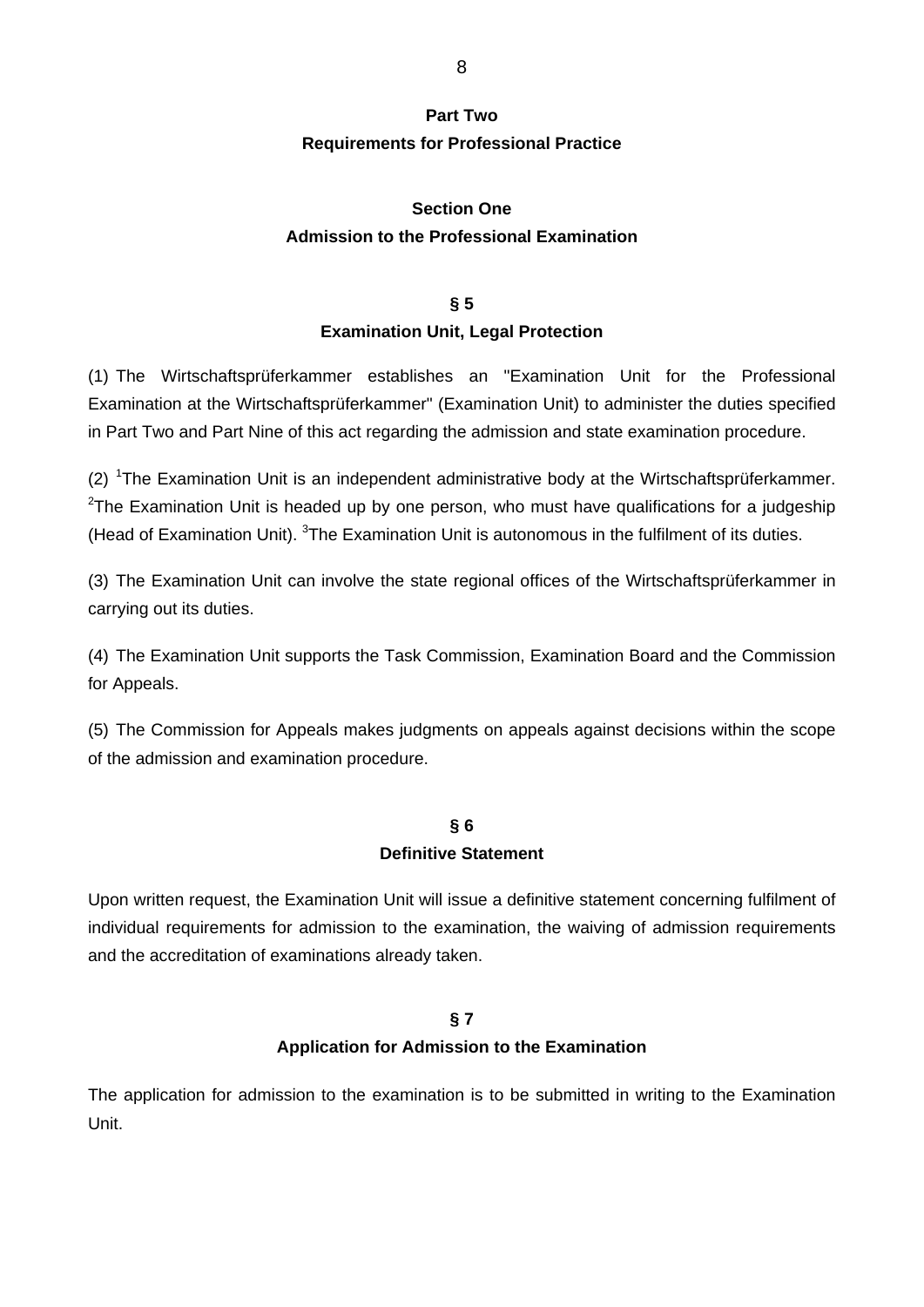#### **§ 8**

### **Requirements for Admission (Previous Education)**

(1) It is a requirement for admission that candidates prove successful completion of university studies.

- (2) Proof of university studies can be waived if applicants
- 1. have successfully worked at least ten years as employees of members of the profession, a Wirtschaftsprüfungsgesellschaft, vereidigte Buchprüfer [German sworn auditors], a Buchprüfungsgesellschaft [German firm of sworn auditors (licensed auditors in public practice authorized to perform only statutory audits of annual financial statements of mid-sized German limited liability companies (GmbH))], a genossenschaftlicher Prüfungsverband [Cooperative Audit Association] or in a Prüfungsstelle eines Spar-kassen- und Giroverbandes [Cooperative Audit Office of an Association of Savings und Clearing Banks] and in a überörtliche Prüfungseinrichtung für Körperschaften und Anstalten des öffentlichen Rechts [Non-Local Audit Body for Corporations or other Institutions established under public law],
- 2. carried out at least five years of professional practice as a sworn accountant or as a tax advisor.

(3) In case university studies have been completed outside the jurisdiction of this act, the final degree certificate must be equivalent.

#### **§ 8a**

#### **Recognition of University Degree Credentials, Statutory Regulations**

- (1) University courses of study,
- 1. that encompass all disciplines according to § 4 of the Wirtschaftsprüfer's Examination Regulation,
- 2. that end with successful completion of a university examination or a state examination and
- 3. in which examinations of individual disciplines, for which proof of completion was issued, correspond in content, form and scope to the Wirtschaftsprüfer's examination, can upon application by the university achieve recognition as being particularly well qualified for educating members of the profession by the specific entity according to the statutory regulation mentioned in Section 3.

(2) <sup>1</sup>Certificates provided according to Section 1 No. 3 can be used in lieu of corresponding parts of the Wirtschaftsprüfer's examination. <sup>2</sup>Certificates are to be presented to the Examination Unit.

(3) <sup>1</sup>The Federal Ministry of Economics and Technology, subject to approval by the Federal Council, determines by means of statutory regulation which authority is responsible for recognizing credentials. <sup>2</sup>The regulation may also

- 1. further specify the requirements for recognition, in particular the procedures for determining whether disciplines studied at the university comply according to § 4 of the Wirtschaftsprüfer's Examination Regulation,
- 2. regulate individual elements of the recognition procedure, in particular the documents to be submitted along with the application, and the notification of recognition, as well as to
- 3. determine the requirements for early admission to the examination according to § 9 Section 6 Sentence 2, in particular as regards the materials to be submitted along with the application.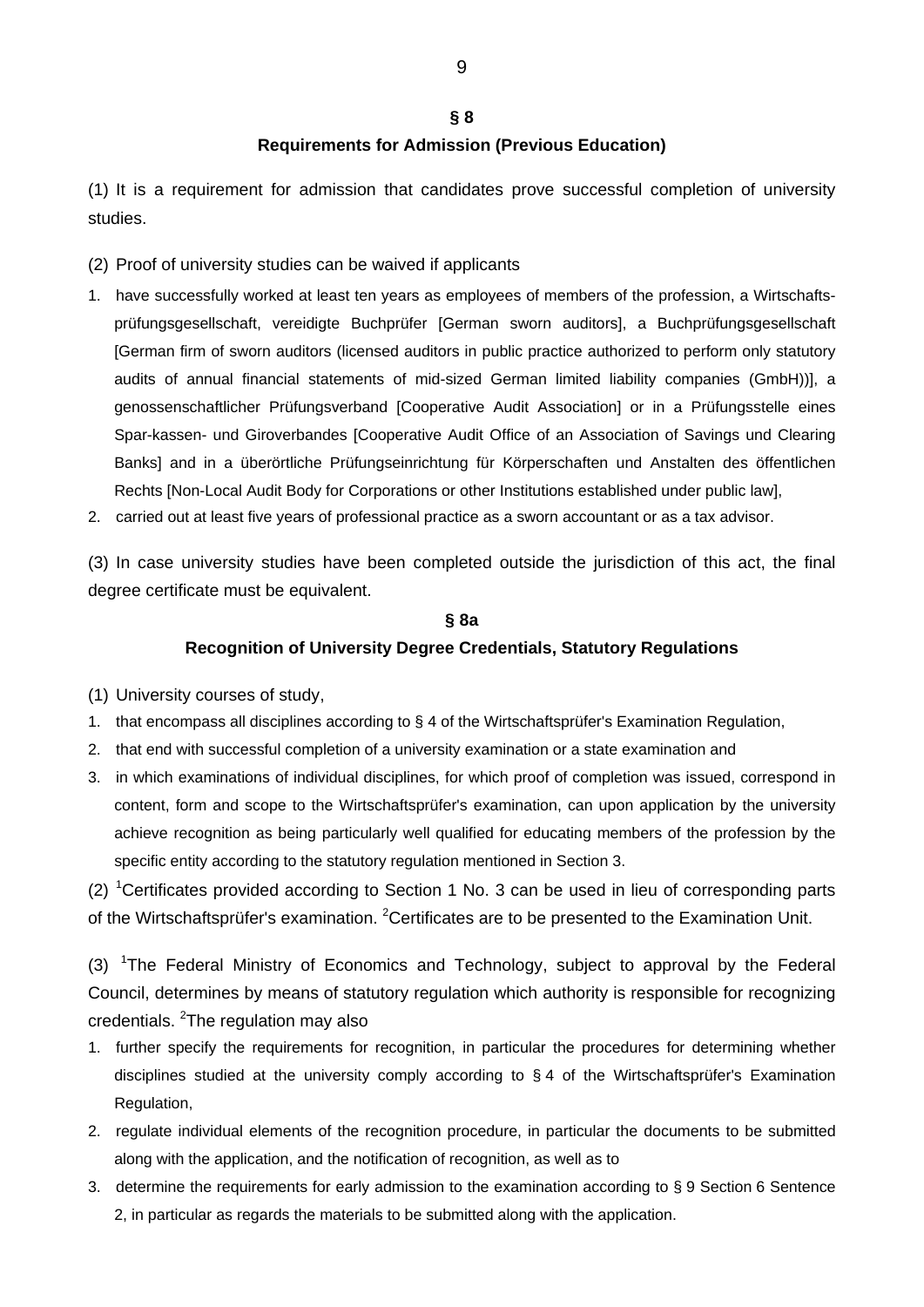#### **§ 9**

### **Requirements for Admission (Audit Practice)**

(1) <sup>1</sup>Sufficient practical training (work experience) is a prerequisite for admission to the examination. <sup>2</sup>Applicants who have completed their university studies must demonstrate at least three years of work experience at a position as specified in § 8 Section 2 No. 1. <sup>3</sup>If the normal course of studies is completed in less than eight semesters, this requirement is extended to four years; no additional work experience is required. <sup>4</sup>The work experience can only have begun once an initial university degree has been obtained, qualifying the holder for his profession, Section 6 Sentence 2 withstanding.

 $(2)$  <sup>1</sup>Of their entire duties, candidates must have worked primarily on auditing for at least two years and contributed to the preparation of audit reports (Auditing Practice). <sup>2</sup>During this time they shall have taken part in statutory audits in particular and contributed to the preparation of these audit reports. <sup>3</sup>The audit practice must

- 1. have been completed after the fifth year of employment in the case of § 8 Section 2 No. 1,
- 2. have been completed during or after professional employment as a vereidigter Buchprüfer or as a tax advisor in the case of § 8 Section 2 No. 2.

<sup>4</sup>The requirements of audit practices is fulfilled when the candidates can demonstrate that they have completed substantial audits of accounts and financial statements in third-party companies according to generally-accepted business principles. <sup>5</sup>Third-party means a company where the candidate is not currently, nor was previously, employed as a manager or worker.

(3) The audit practice shall have been completed in collaboration with members of the profession, a Wirtschaftsprüfungsgesellschaft, vereidigte Buchprüfer, a Buchprüfungsgesellschaft, a Cooperative Audit Association or in the Cooperative Audit Office of an Association of Savings and Clearing Banks or in the Non-Local Audit Body for Corporations or other Institutions established under public law, in which a member of the profession is employed.

(4) Proof of employment, along with the audit practice, may be waived for candidates who have practiced the profession of tax advisors or vereidigte Buchprüfer for at least 15 years; whereby up to ten years of work experience as tax accountant may be accredited.

 $(5)$  <sup>1</sup>Only up to one year can be accredited to the work experience requirement specified in Section 1 for work experience as a controller in a larger company or as a tax advisor or in an auditing association according to § 26 Section 2 of the Banking Act of the Federal Republic of Germany, or audit practice in connection with employment at the Wirtschaftsprüferkammer or in a partnership according to § 43a Section 4 No. 4.  $^{2}$ The same applies to auditors employed in public service, to the extent that they can demonstrate having independently carried out audits at larger companies.  $3$ Work experience abroad is to be accredited according to the provisions in Section 1 if it was carried out with a person who is authorized or appointed as an expert auditor in that foreign country, and if the requirements for authorization and appointment essentially comply with the provisions of this act.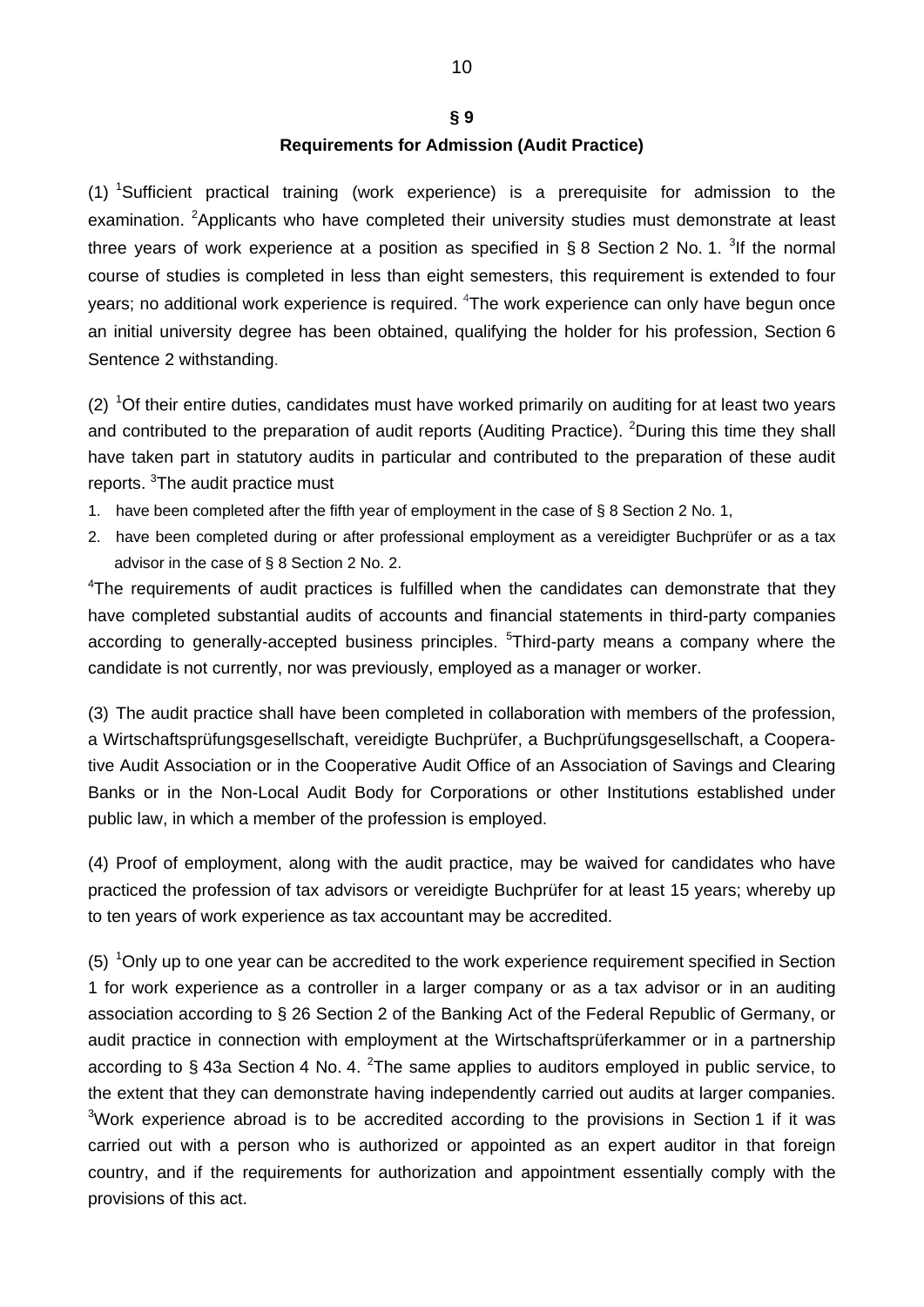(6) <sup>1</sup> According to section 1, up to one year of employment, as specified in section 1, which is documented as part of a recognized university degree program according to § 8a, can be applied as credit. <sup>2</sup>Furthermore, admission to the examination can also be granted at a date than the one specified in section 1.

# **§ 10 (Repealed) § 10a**

# **(Repealed)**

## **§ 11 (Repealed)**

**§ 11a** 

**(Repealed)** 

## **Section Two Professional Examination**

## **§ 12 Examination Board and Structure of the Examination**

- (1) The examination is completed before the Examination Board.
- (2) The examination consists of a written and oral section.
- (3) All applicants must fulfil the same requirements irrespective of their professional background.

### **§ 13**

## **Abridged Examination for Tax Advisors**

<sup>1</sup>Tax advisors and applicants who have recently completed the examination for tax advisors can take the examination in an abridged form. <sup>2</sup>In case the abridged form of the examination is taken, the written and oral examination in tax law shall be waived.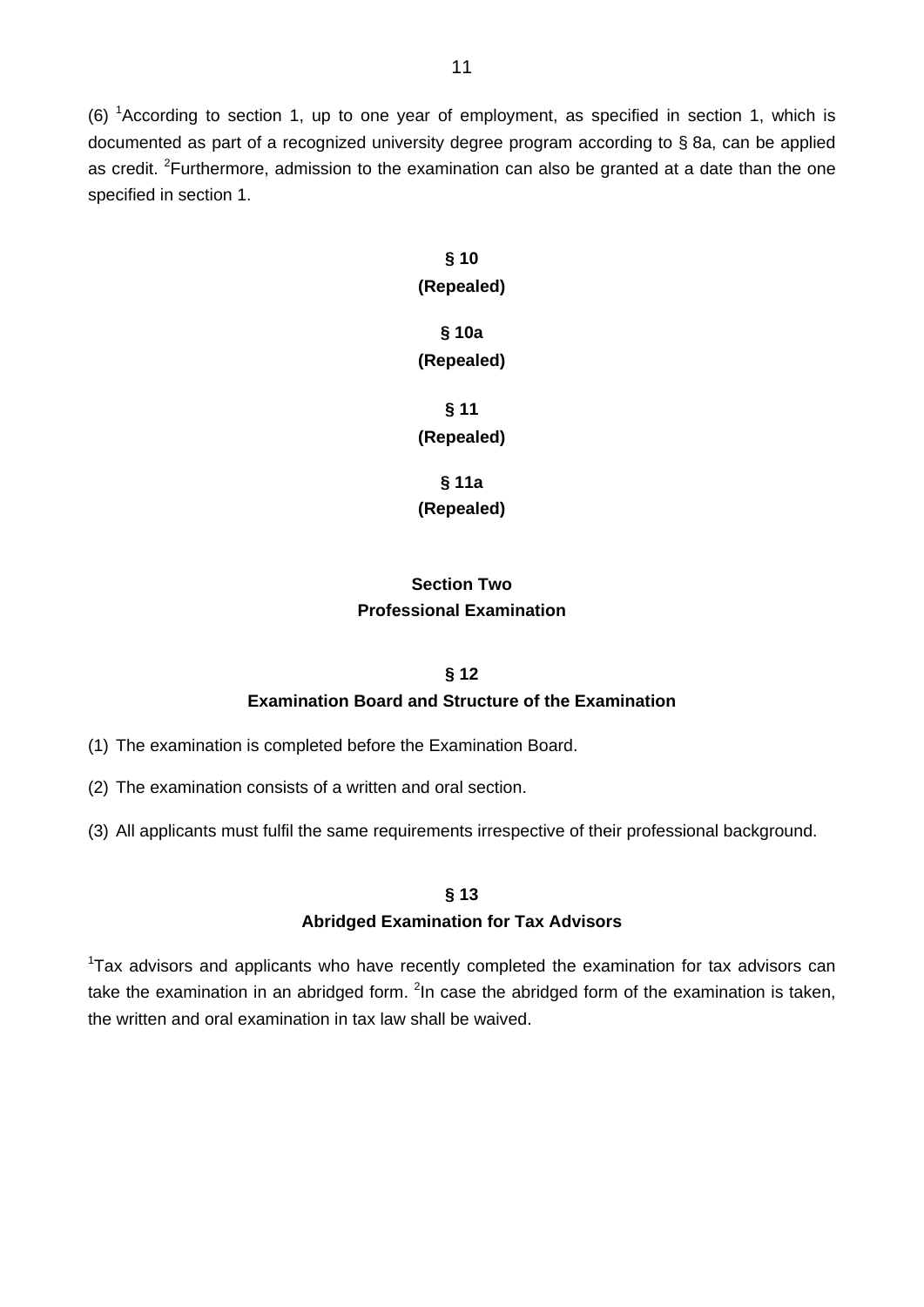### **§ 13a Abridged Examination for vereidigte Buchprüfer**

(1) <sup>1</sup>Vereidigte Buchprüfer can take an abridged version of the examination. <sup>2</sup>In case the abridged version of the examination is taken, the written and oral examination in Tax Law, Applied Business Studies, and Economics may be waived for vereidigte Buchprüfer who are tax advisors, and the written and oral examination in Business Law, Applied Business Studies, and Economics may be waived for vereidigte Buchprüfer who are lawyers.

 $(2)$  <sup>1</sup>Applications for admission to the abridged examination, which are not offered as a repeat examination, must be duly submitted in the proper form by 31 December 2007. <sup>2</sup>The examinations must be completed by 31 December 2009 at the latest. <sup>3</sup>The same deadline applies to examinations staged as a result of cancellation or repetition examinations according to §§ 21, 22, 32 and 33 of the Wirtschaftsprüfer's Examination Regulation; after expiration of this deadline according to Section 2, there is no more entitlement to take part in the exam.

## **§ 13b Abridged Examination upon Recognized Completion of Equivalent Examinations, Statutory Regulation**

<sup>1</sup> Examination results that were achieved as part of university studies, shall be recognized if, during the admission procedure, the Examination Unit determines that they are equivalent in content, form and scope pursuant to the requirements for the disciplines of Applied Business Studies, Economics or Business Law as specified in § 4 of the Wirtschaftsprüfer's Examination Regulation.  $2$ In case the abridged version of the examination is taken, the written and oral examination may be waived in a particular discipline. <sup>3</sup>The Federal Ministry of Economics and Technology is authorized, by means of regulation, subject to approval by the Federal Council, to specify the requirements and procedures for determining the equivalence of such credentials.

### **§ 14 Details of Examination Procedure**

<sup>1</sup>The Federal Ministry of Economics and Technology regulates by means of statutory regulation

- 1. the establishment of the Examination Board, the Task Commission and the Commission for Appeals, each chaired by one person who represents the state agency responsible for commerce, the formation and appointment of their members,
- 2. the minutiae of formulating examination questions, the examination and the examination procedure, in particular the materials to be submitted along with the application for admission to the examination, and the examination subjects,
- 3. the written and oral examination, withdrawal and exclusion from the examination, examination results, additional examination, repetition of the examination and reporting of the examination results.

 $2$ The statutory regulation does not require approval of the Federal Council.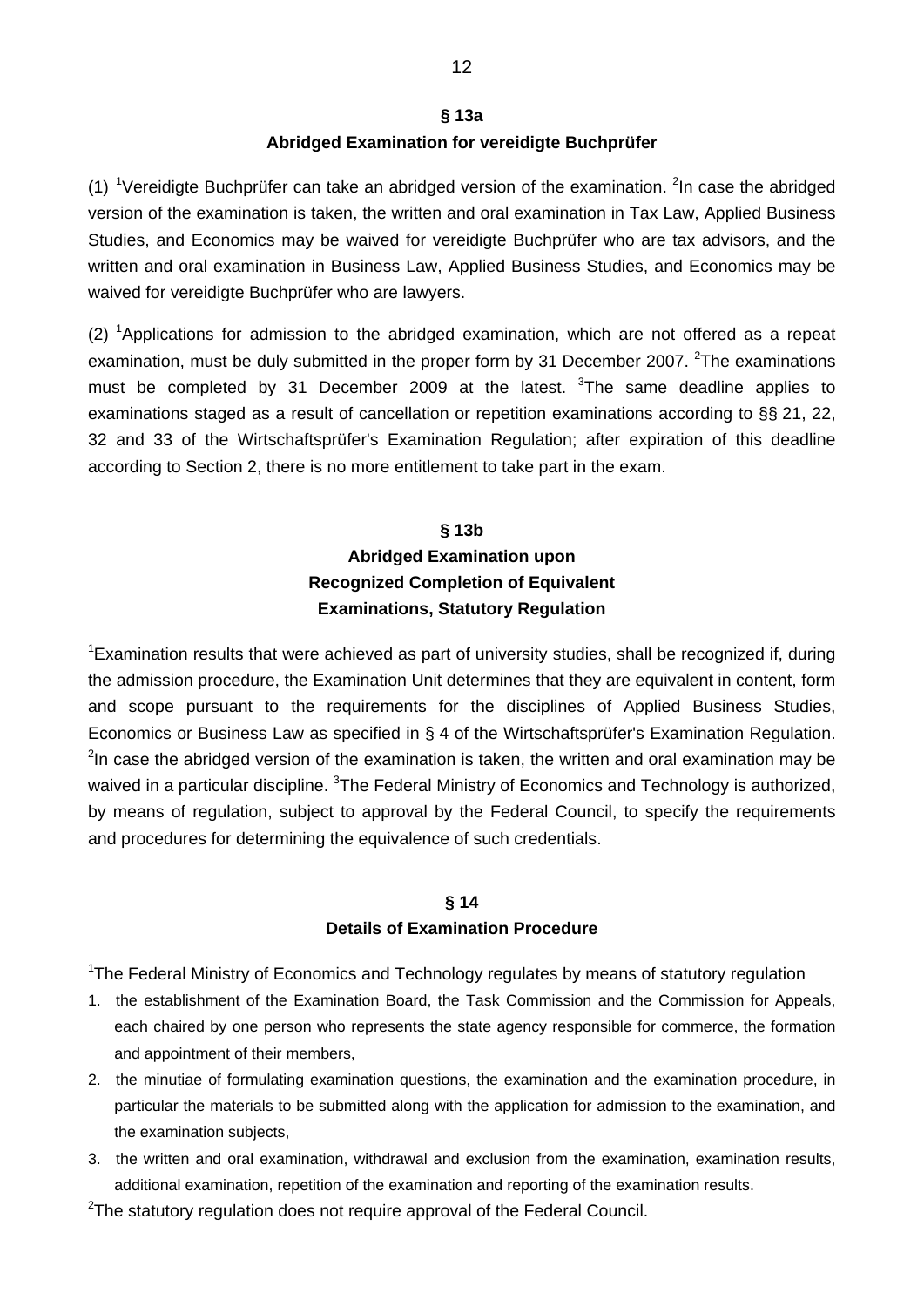<sup>1</sup>Fees are to be paid to the Wirtschaftsprüferkammer for all admission and examination procedures, as well as for unsuccessful opposition proceedings; the Wirtschaftsprüferkammer can specify how fees are collected, in what amount and when.  $2$ This is further specified in the Fee Code of the Wirtschaftsprüferkammer (§ 61 Section 2).

## **§§ 14b and 14c (Repealed)**

**Section Three Appointment** 

## **§ 15 Appointment Authority and Fees**

<sup>1</sup>After successful completion of the examination, the candidate is appointed a Wirtschaftsprüfer by applying for and receiving an official certificate by the Wirtschaftsprüferkammer. <sup>2</sup>The Wirtschaftsprüferkammer is the responsible authority. <sup>3</sup>If the application for appointment as a Wirtschaftsprüfer is not submitted within five years after successful completion of the examination, the appointment shall be governed by the regulations in § 23 Section 2 and 3.  $\textsuperscript{4}$ Whoever has been appointed according to § 9 Section 6 Sentence 2 is to present proof of a total of three years' work experience according to § 9 Section 1, including the audit practice according to § 9 Section 2.

### **§ 16**

### **Refusal of Appointment**

- (1) Appointment is to be denied
- 1. if the applicant has forfeited a basic constitutional right according to a decision of the Federal Constitutional Court,
- 2. if as a consequence of a criminal conviction, the qualification for serving a public office is not met,
- 3. as long as proof of provisional coverage pending an application for professional indemnity insurance has not been submitted, unless the appointment solely involves serving as the member of a body or employment according to § 43a Section 1,
- 4. if the applicant has been found guilty of conduct that would justify excluding him or her from the profession,
- 5. if due to health or other reasons, the applicant is not only temporarily impaired to duly practice his profession,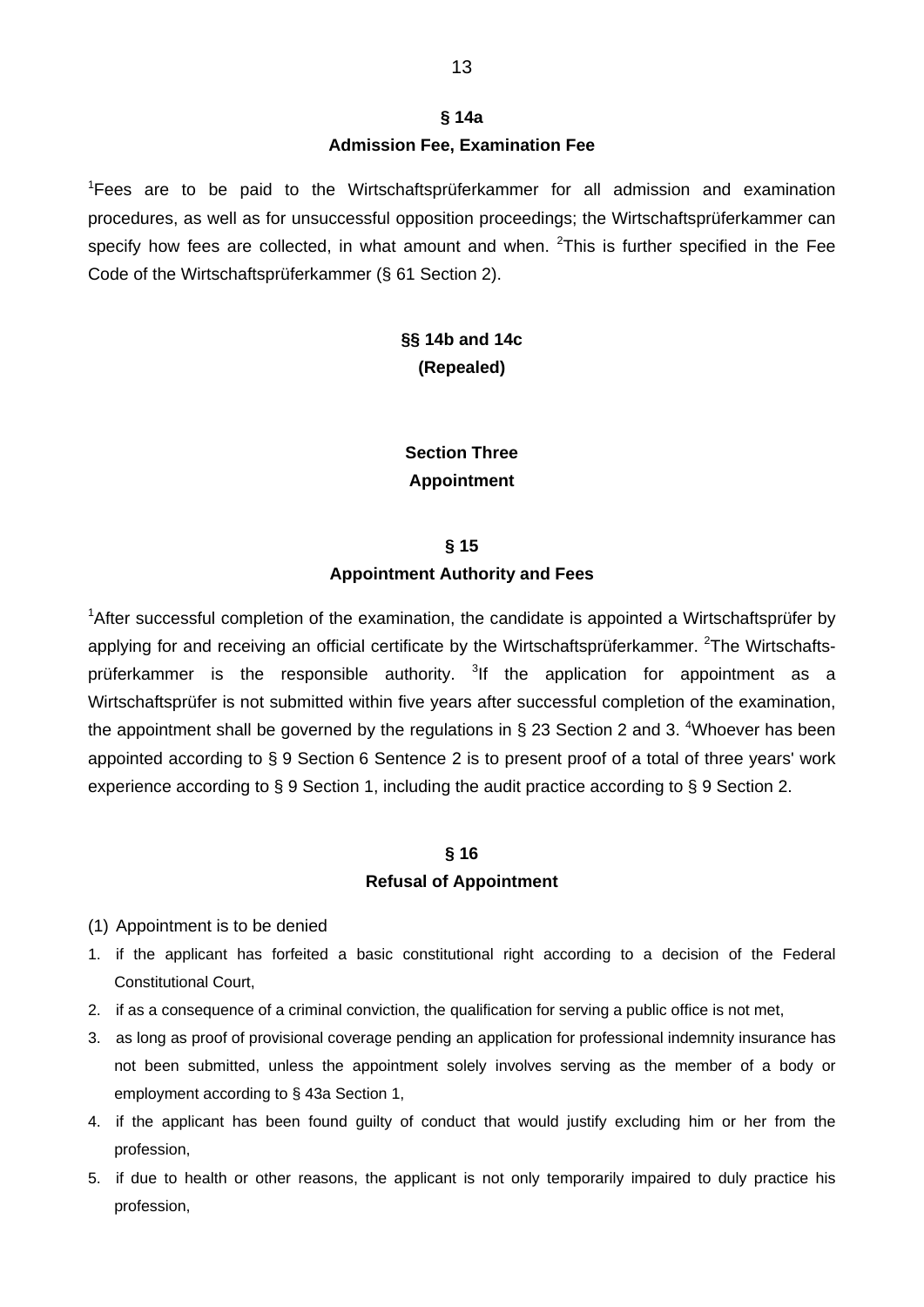- 6. as long as a work activity is being practices that is incompatible with the profession according to § 3 Section 2 Sentence 1 or § 43a Section 3,
- 7. if the applicant does not have an orderly financial standing, in particular if he is facing financial collapse; financial collapse is suspected to exist if insolvency proceedings are opened or if a registration has been made in the register kept by the court competent for execution (§ 26 Section 2 of the Insolvency Code, § 882b of the Code of Civil Procedure).

(2) Appointment can be denied if the applicant has demonstrated behaviour that casts doubt upon his ability to uphold the professional duties of a Wirtschaftsprüfer.

(3) The Wirtschaftsprüferkammer shall decide on the refusal of appointment.

### **§ 16a**

### **Expert Medical Opinion in Appointment Proceedings**

 $(1)$  <sup>1</sup>If it should become necessary in deciding on the grounds for refusal of appointment according to § 16 Section 1 No. 5, the Examination Unit may instruct the candidate to obtain by a certain deadline an expert medical opinion from a particular physician about the candidate's state of health. <sup>2</sup>The expert opinion must be based on an examination and, should the public health officer deem it necessary, a clinical observation of the candidate as well.  $3$ The candidate shall bear the cost of the expert opinion.

 $(2)$  <sup>1</sup>Instructions issued according to Section 1 are to include a justification and be dispatched to the candidate. <sup>2</sup>A motion for a court ruling against the instructions may be filed within one month of their dispatch.

(3) In case the candidate fails to fulfil the instructions of the Wirtschaftsprüferkammer without providing adequate explanation, the application for appointment is considered withdrawn.

### **§ 17**

### **Professional Certificate and Professional Oath**

 $(1)$  <sup>1</sup> Prior to handover of the official certificate, all candidates are to swear the professional oath before the Wirtschaftsprüferkammer or, in certain cases, one of its authorized offices.

 $2$ The oath reads as follows:

"I do solemnly swear to responsibly and diligently uphold the duties of Wirtschaftsprüfer, in particular to maintain confidentiality and to prepare audit reports and professional opinions conscientiously and without prejudice, so help me God."

(2) The oath may also be sworn without a religious affirmation.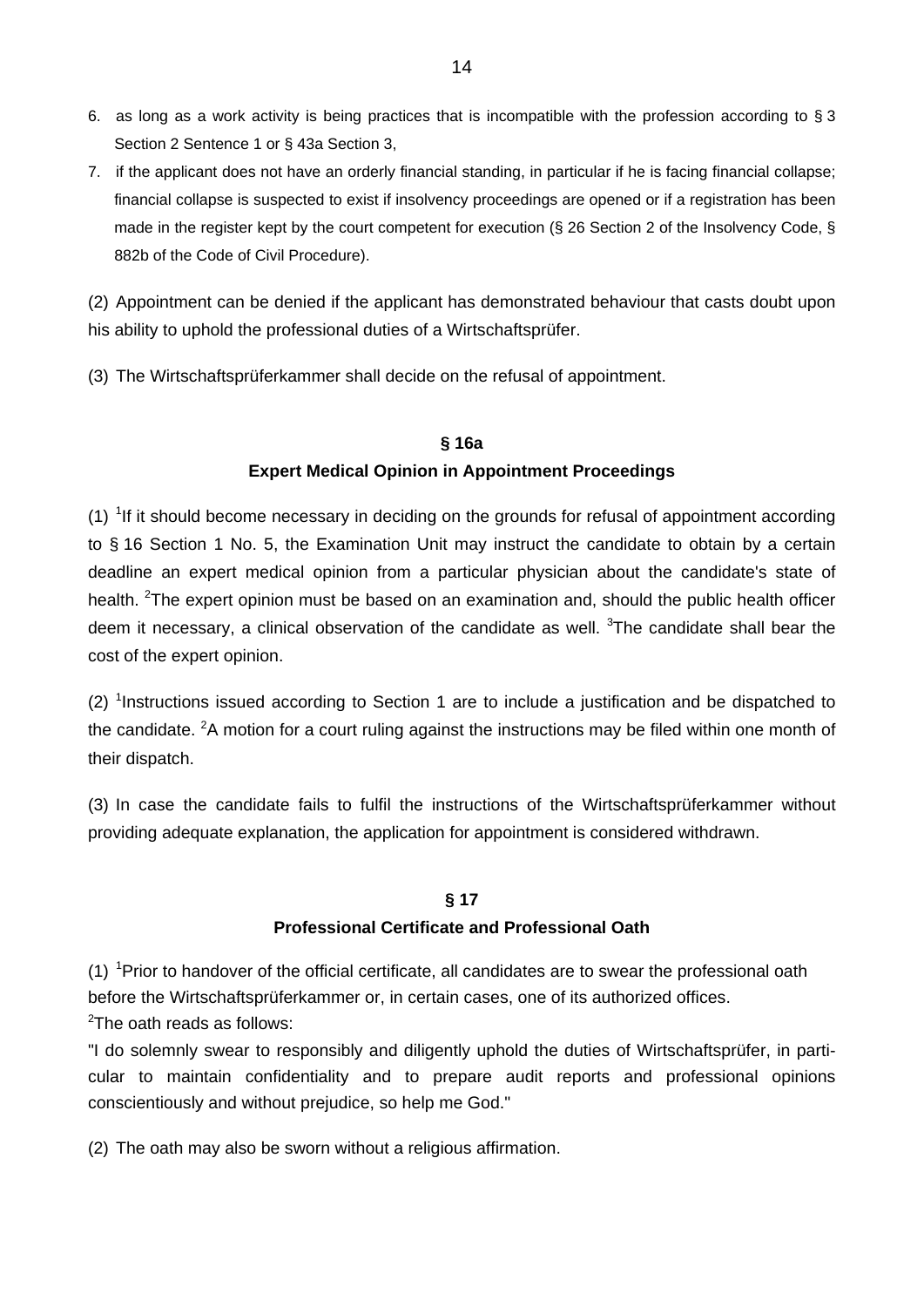(3) If the law permits members of a religious community to use other affirmations in lieu of the oath, the applicant who is a member of such a religious community may be sworn using that affirmation.

## **§ 18 Professional Title**

(1)  $1$ n their professional business, Wirtschaftsprüfer may use their official professional title.  $2$ To the extent that the word for "Wirtschaftsprüfer" in the accountant's native language differentiates between genders, as is the case in German, female members of the profession may use the equivalent professional title of "Wirtschaftsprüferin". <sup>3</sup>If statements are issued during the course of duties according to § 2 Section 1 that are legally restricted to members of the profession, these statements may only be signed using the professional title and, in addition, with an official auditor's title obtained in a foreign country.

 $(2)$  <sup>1</sup> Academic degrees and titles and suffixes indicating an officially accredited graduation may be used alongside the professional title. <sup>2</sup>Public and professional titles are additionally permitted if they involve official appointments and descriptions of an activity that is allowed to be pursued alongside the duties of Wirtschaftsprüfer (§ 43a); areas of legal specialty are also permissible.  $^3$ lt is also permitted to use professional titles legitimately obtained in foreign countries describing the activity of statutory auditor or an activity that is allowed to be practiced alongside the profession of Wirtschaftsprüfer.

(3)  ${}^{1}$ Expiration, withdrawal or revocation of an appointment also includes waiver of the right to bear the professional title. <sup>2</sup>In addition, the professional title may not be used by way of reference to an earlier qualification.

 $(4)$  <sup>1</sup>The Wirtschaftsprüferkammer can grant the right to continue to bear the professional title to members of the profession who, due to old age or physical ailments, waive the rights that derive from the appointment and no longer engage in professional practice. <sup>2</sup>The Wirtschaftsprüferkammer can withdraw or revoke this permission if circumstances become known or ensue that would have led to the expiration, withdrawal or revocation of the appointment or the refusal of permission. <sup>3</sup>Prior to withdrawal or revocation of this permission, the person involved has the right to a hearing.

## **§ 19 Expiration of the Appointment**

- (1) The appointment shall expire due to
- 1. death,
- 2. waiver,
- 3. legally binding exclusion from the profession.
- (2) Waiver is to be declared to the Wirtschaftsprüferkammer in writing.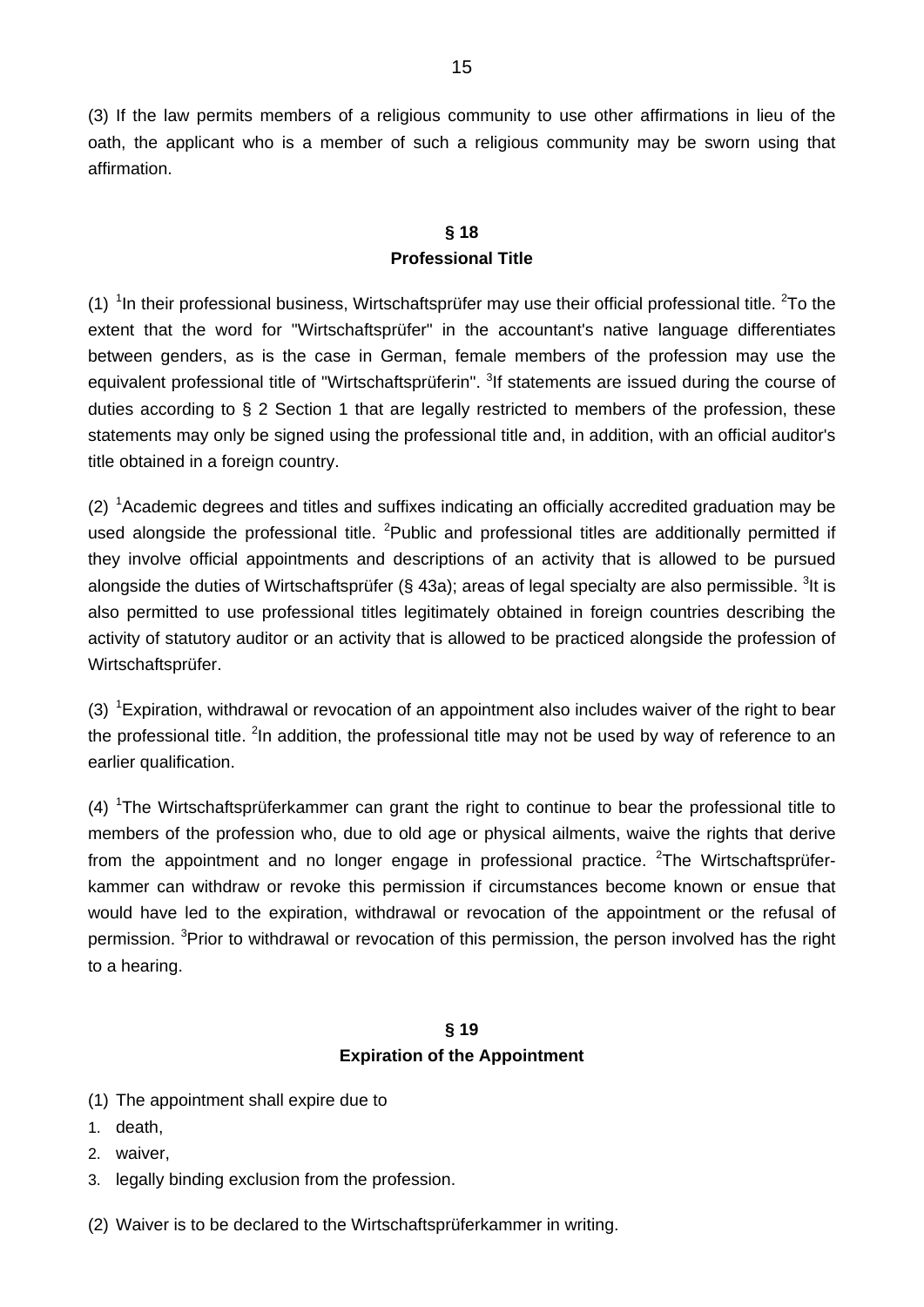### **§ 20**

### **Withdrawal and Revocation of the Appointment**

(1) The appointment is to be withdrawn, effective going forward, if facts should be revealed which, had they been known at the time, would have been grounds for denying the appointment.

- (2) The appointment is to be revoked if the Wirtschaftsprüfer
- 1. does not carry out his duties on his own authority or engages in work activity that is incompatible with the profession according to § 43 Section 2 Sentence 1 or § 43a Section 3,
- 2. has lost his entitlement to hold public office as a result of a criminal conviction,
- 3. is incapable of practicing his profession in an orderly manner due to health or other reasons that do not constitute merely a temporary impairment,
- 4. does not take out a mandatory professional indemnity insurance policy (§ 44b Section 4, § 54) or has repeatedly allowed his mandatory professional indemnity insurance policy to lapse for considerable periods over the past five years and it is feared that this noncompliance may persist in the future,
- 5. does not have an orderly financial standing, especially if he faces financial collapse (§ 16 Section 1 No. 7),
- 6. does not maintain a professional place of business according to § 3 Section 1 Sentence 1,
- 7. has forfeited a fundamental right according to the Federal Constitutional Court.
- (3)  $1$ The Wirtschaftsprüfer is to notify the Wirtschaftsprüferkammer immediately
- 1. that he is carrying out a commercial activity (§ 43a Section 3 No. 1),
- 2. that he is entering into an employment relationship or that there is a significant change in an existing employment relationship (§ 43a Section 3 No. 2),
- 3. that he is serving on an ongoing or temporary basis as judge, civil servant, or professional member of the armed forces (§ 43a Section 3 No. 3).

<sup>2</sup>Materials relating to an employment relationship are to be presented to the Wirtschaftsprüferkammer upon request.

 $(4)$ <sup>1</sup> In the cases in Section 2 No. 1 and 4, a revocation is to be waived if it can be expected that the Wirtschaftsprüfer will be carrying out duties on his own authority in the future, will be permanently giving up the professional activity considered incompatible with § 43 Section 2 and § 43a Section 3 or will in future constantly maintain a mandatory professional indemnity insurance policy. <sup>2</sup>A reasonable deadline can be set for the Wirtschaftsprüfer to do so. <sup>3</sup>If he does not fulfil his obligation within the prescribed deadline, the appointment shall be declared revoked. <sup>4</sup>Revocation in the cases in Section 2 No. 5 can be waived if it can be demonstrated to the Wirtschaftsprüferkammer that the interests of third parties are not in jeopardy due to the nonorderly financial standing.

(5) (Repealed)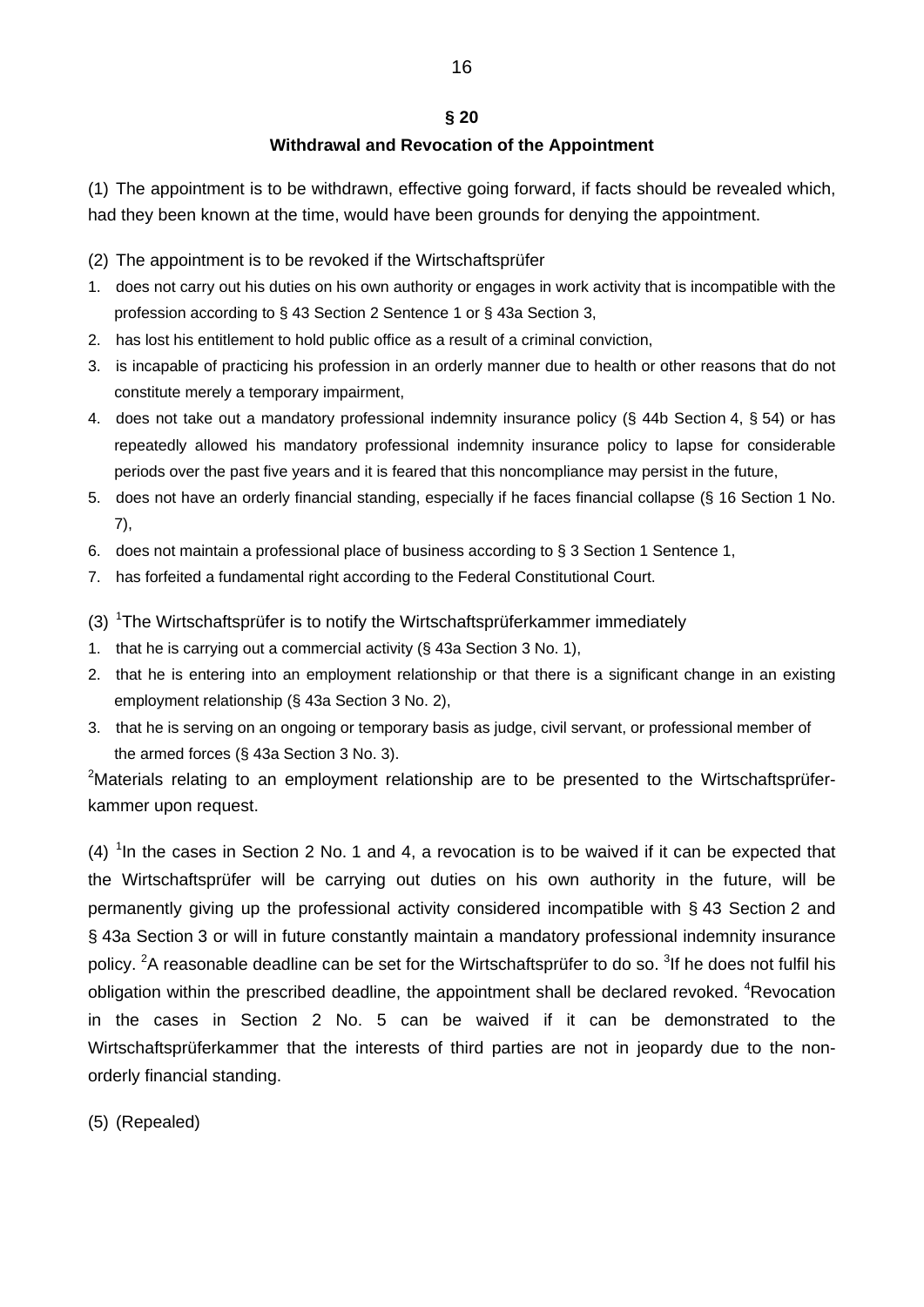$(6)$ <sup>1</sup>If the Wirtschaftsprüfer is incapable of representing his own interests in the proceedings due to a mental illness or a physical or mental disability, the Guardianship Court will name a legal guardian to represent the Wirtschaftsprüfer at the proceedings before the Wirtschaftsprüferkammer; all relevant legal regulations of the Act for Reforming the Procedure in Family Matters and in the Affairs of the Voluntary Jurisdiction shall apply where guardianship is ordered according to §§ 1896 et seq. of the German Civil Code.  $^{2}$ The legal guardian shall be a Wirtschaftsprüfer.

(7) <sup>1</sup>If the suspensive effect of a legal challenge is not applicable, § 116 Section 2 to 4, § 117 Section 2 and § 121 shall apply *mutatis mutandis*. <sup>2</sup>A legal challenge against revocation on grounds in Section 2 No. 4 has no suspensive effect.

#### **§ 20a**

#### **Expert Medical Opinion in Revocation Proceedings**

<sup>1</sup>In proceedings involving revocation of the appointment according to  $\S 20$  Section 2 No. 3,  $\S 16a$ Section 1 and 2 shall be used *mutatis mutandis*. <sup>2</sup>If the expert opinion is not submitted to the Wirtschaftsprüferkammer by the prescribed deadline and this for no adequate reason, it shall be assumed that the Wirtschaftsprüfer is not merely temporarily impaired in carrying out his duties in an orderly manner for the reason according to § 20 Section 2 No. 3 that was to be determined by the expert opinion.

#### **§ 21**

#### **Competency**

The Wirtschaftsprüferkammer shall decide on the withdrawal and revocation of appointments.

### **§ 22**

#### **(Repealed)**

### **§ 23 Reappointment**

- (1) A former Wirtschaftsprüfer can be reappointed if
- 1. the appointment according to § 19 Section 1 No. 2 has expired,
- 2. in the case of an appointment that has expired according to § 19 Section 1 No. 3, a legally binding decision to exclude a Wirtschaftsprüfer from the profession has been repealed by way of pardon or a period of at least eight years has passed since the final exclusion from the profession,
- 3. the appointment was withdrawn or revoked and the primary reasons for the withdrawal or revocation no longer exist.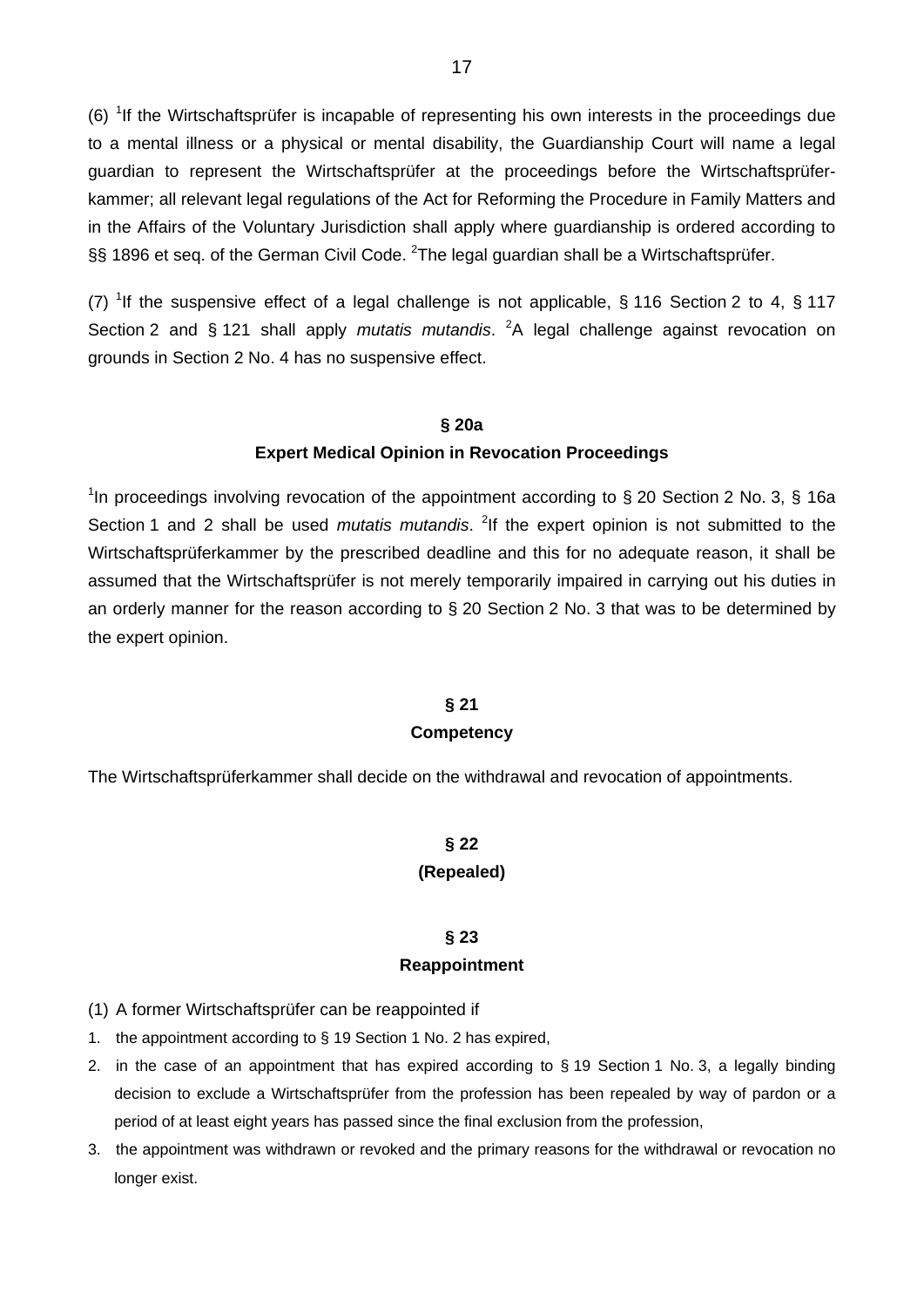(2)  ${}^{1}$ A repeated examination is not necessary.  ${}^{2}$ On an individual basis, the Wirtschaftsprüferkammer can instruct the candidate to take the examination in part or in full, if it doesn't appear that orderly practice of the profession would be possible without it.

(3) Reappointment is to be denied if the requirements for reappointment are not met in the spirit of § 16.

## **§ 24 (Repealed)**

## **Part Four (Repealed)**

## **Part Five Wirtschaftsprüfungsgesellschaften**

## **§ 27 Legal Form**

(1) Incorporated companies, European companies (SE), associations limited by shares, limited liability companies, general partnerships, limited commercial partnerships and other partnerships can be recognized as Wirtschaftsprüfungsgesellschaften according to the regulations stated in this section.

(2) General partnerships and limited commercial partnerships can be recognized as Wirtschaftsprüfungsgesellschaften if they are listed as trading partnerships in the commercial register on the basis of their fiduciary activities.

### **§ 28 Requirements for Licensing**

 $(1)$  <sup>1</sup>The requirement for licensing is that the majority of members of the management board, the managers, the personally liable partners, the managing directors or the partners (legal representatives) be members of the profession in Germany or auditors accredited in another member state of the European Union or treaty nation in the European Economic Area. <sup>2</sup>Personally liable partners can also be Wirtschaftsprüfungsgesellschaften in Germany or audit firms accredited in another member state of the European Union or treaty nation in the European Economic Area.  $3$ If a company has only two legal representatives, one of them must be a Wirtschaftsprüfer from Germany or an auditor accredited in another member state of the European Union or treaty nation in the European Economic Area. <sup>4</sup>At least one of the persons or firms in Items 1 to 3 must be domiciled at the headquarters of the company.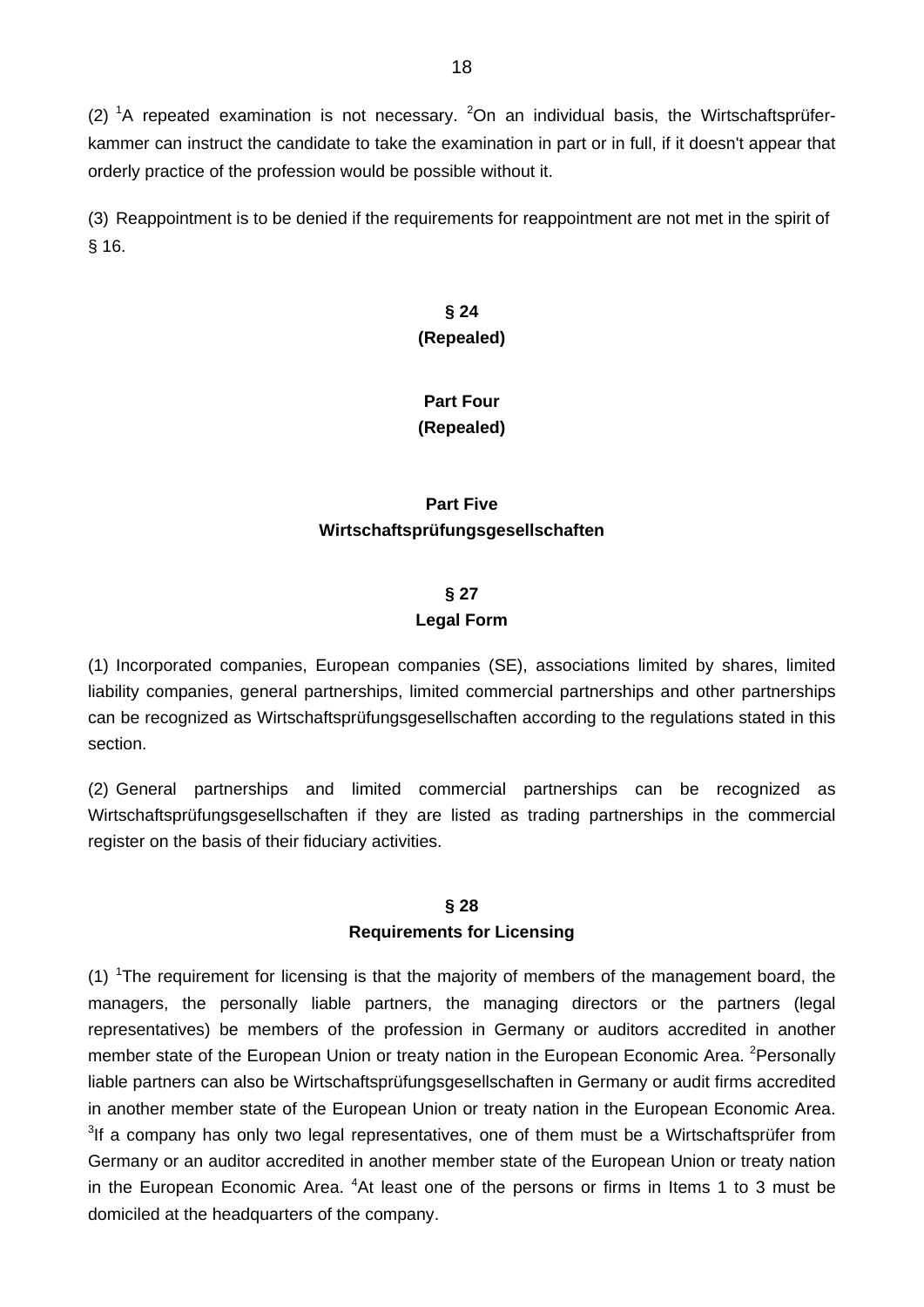$(2)$ <sup>1</sup>In addition to members of the profession, Wirtschaftsprüfungsgesellschaften and auditors accredited in another member state of the European Union or treaty nation in the European Economic Area, vereidigte Buchprüfer, tax advisors, as well as lawyers, are authorized to be the legal representatives of Wirtschaftsprüfungsgesellschaften. <sup>2</sup>Upon written request, the Wirtschaftsprüferkammer may authorize particularly qualified persons not mentioned in Sentence 1 and who practice a profession that is compatible with the profession of Wirtschaftsprüfer.

 $(3)$  <sup>1</sup>In addition to members of the profession and auditors accredited in another member state of the European Union or treaty nation in the European Economic Area, the Wirtschaftsprüferkammer can grant authorization to persons empowered or appointed as expert auditors in a thirdparty country to be the legal representatives of Wirtschaftsprüfungsgesellschaften, if the basic requirements for empowerment or appointment are met according to this act.  ${}^{2}$ This does not apply to experts empowered or appointed as auditors in third-party countries who, as personally liable partners, are excluded from the management. <sup>3</sup>Sentences 1 and 2 also apply *mutatis mutandis* to lawyers, patent attorneys as well as tax advisors in other countries, if they are practicing a profession that complies with the education and powers that fall within the Federal Lawyers' Act, the Patent Attorney's Act or the Tax Advisor's Act.

- $(4)$  <sup>1</sup>An additional requirement for licensing is that
- 1. Shareholders are exclusively members of the audit profession, Wirtschaftsprüfungsgesellschaften who fulfil all the requirements of this section, or auditors accredited in another member state of the European Union or treaty nation in the European Economic Area, or audit firms or persons accredited there according to No. 1a,
- 1a. Shareholders are vereidigte Buchprüfer, tax advisors, representatives in tax matters, lawyers, persons authorized to jointly practice their profession according to § 44b Section 2, or persons whose duties as a member of the management board, manager, partner or personally liable partner have been approved according to Section 2 or 3, and at least half the number of persons named in this Number are employed by the company,
- 2. the shares in the Wirtschaftsprüfungsgesellschaft are not being held for the account of a third party,
- 3. in limited liability companies the majority of shares belongs to Wirtschaftsprüfer who fulfil the requirements of this Section or to auditors or audit firms accredited in another member state of the European Union or treaty nation in the European Economic Area,
- 3a. in limited liability companies, limited commercial partnerships and associations limited by shares, less than one quarter of the shares in the nominal capital or the paid capital of the limited partner entered in the commercial register belongs to persons outside of the company (simple minority interest),
- 4. in limited commercial partnerships, the majority of paid in capital of the limited partner is held by Wirtschaftsprüfer or Wirtschaftsprüfungsgesellschaften or by auditors or audit firms accredited in another member state of the European Union or treaty nation in the European Economic Area who fulfil the requirements of this section,
- 5. Wirtschaftsprüfer or Wirtschaftsprüfungsgesellschaften who fulfil the requirements of this section or auditors or audit firms accredited in another member state of the European Union or treaty nation in the European Economic Area, together hold the majority of voting rights of shareholders, limited partners, shareholders of a limited liability companies or limited partners and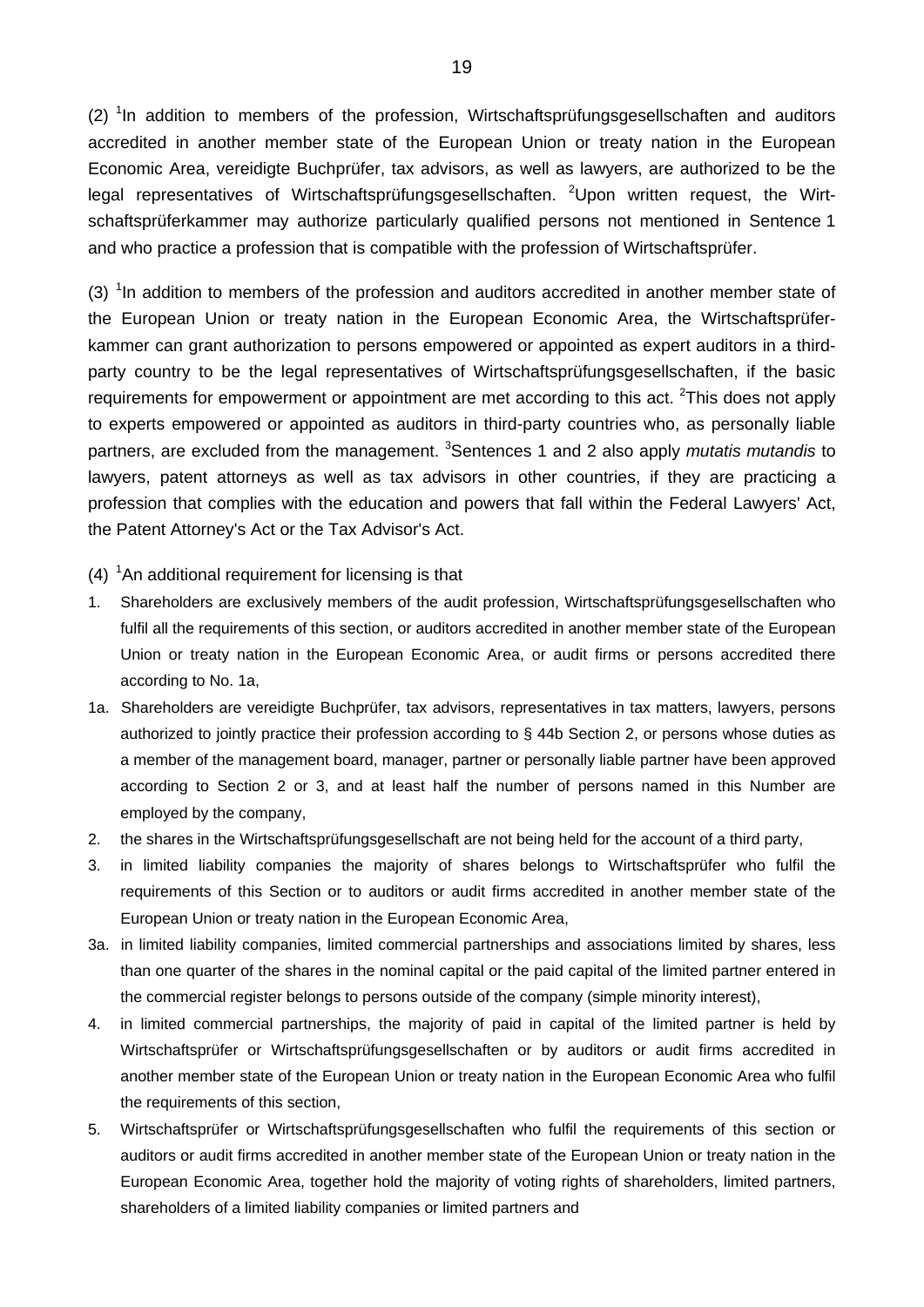6. it is specified in the company agreement that only shareholders who are members of the profession or auditors accredited in another member state of the European Union or treaty nation in the European Economic Area may be authorized to exercise shareholder rights.

<sup>2</sup>Once members of the profession, as defined in Sentence 1 No. 1, have entered into a partnership under Civil Law, the exclusive purpose of which is to hold shares in a Wirtschaftsprüfungsgesellschaft, their ownership in the Wirtschaftsprüfungsgesellschaft is figured as a proportion of their ownership in the partnership under Civil Law. <sup>3</sup>Foundations and registered associations are considered members of the profession as defined in Sentence 1 No. 1, if

- a) they serve exclusively as the pension fund for persons employed in the Wirtschaftsprüfungsgesellschaft and their survivors or exclusively to promote education, advance professional training or research and
- b) the bodies called upon to represent them consist in the majority of Wirtschaftsprüfer.

 $(5)$  <sup>1</sup>In incorporated companies and associations limited by shares, the shares must be registered in someone's name. <sup>2</sup>The transfer of shares must be subject to company approval. <sup>3</sup>The same applies to the transfer of shares in a limited liability company.

 $(6)$  <sup>1</sup> In the case of limited liability companies, the share capital must be at least twenty-five thousand euros. <sup>2</sup>In the case of incorporated companies, associations limited by shares and limited liability companies, proof must be furnished upon application that the value of the individual assets minus debts conforms to the legal minimum basic capital or share capital.

(7) Licensing must be denied as long as the provisional statement of minimum coverage is included on the application for taking out professional indemnity insurance.

### **§ 29 Competence and Proceedings**

(1) The Wirtschaftsprüferkammer has competence of licensing Wirtschaftsprüfungsgesellschaften.

(2) The application is to include an original or publicly notarized facsimile of the company agreement or articles of incorporation as well as proof that all the provisions for licensing in § 28 have been met.

(3) <sup>1</sup>A certificate will be issued to the licensed Wirtschaftsprüfungsgesellschaft. <sup>2</sup>§ 3a of the Code of Administrative Procedure does not apply.

### **§ 30 Advice of Amendment**

<sup>1</sup>The Wirtschaftsprüferkammer is to be advised immediately in case of amendments to the company agreement or articles of incorporation or in the person of the legal representative. <sup>2</sup>This advice of amendment is to be accompanied by a publicly notarized copy of each official document.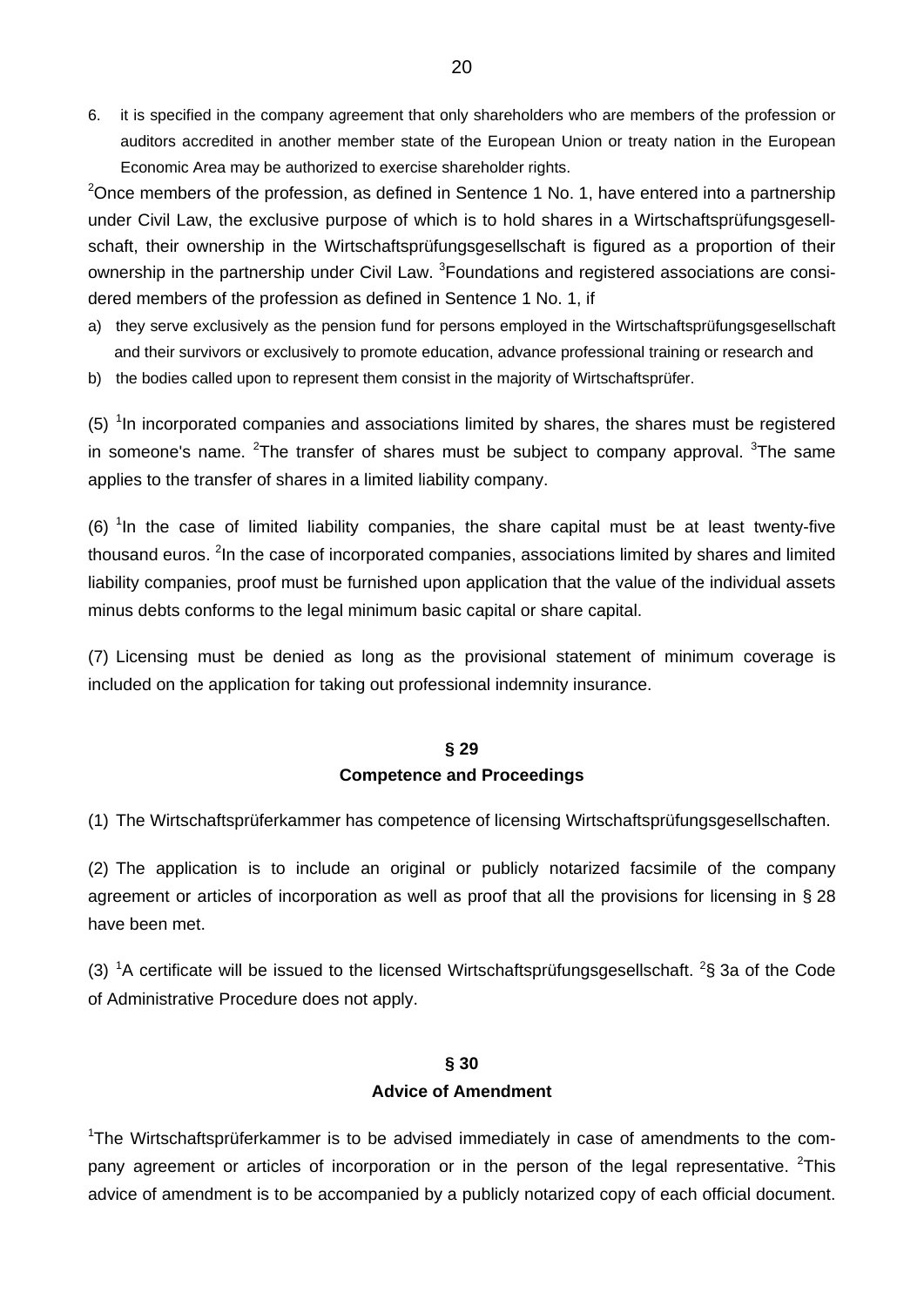$3$ In case the commercial register or partnership register are amended, this is to be followed up by a publicly notarized copy of the entry.

#### **§ 31**

#### **The Term "Wirtschaftsprüfungsgesellschaft"**

<sup>1</sup>The licensed firm is obliged to take up the term "Wirtschaftsprüfungsgesellschaft" in its company name and to use it in its business dealings. <sup>2</sup> For partnerships, the requirement according to § 2 Section 1 of the Partnership Act of 25 July 1994 (FLJ I p. 1744) to include all professional descriptions of all professions represented by the partnership does not apply in this case.

## **§ 32**

### **Auditor Opinions**

<sup>1</sup>Where Wirtschaftsprüfungsgesellschaften issue opinions on statutory audits, these are generally only allowed to be signed by Wirtschaftsprüfer; they can also be signed by vereidigte Buchprüfer, to the extent that they are authorized to issue auditor's opinions.  $2$ The same holds true for additional remarks in the course of activities legally restricted to members of the profession.

### **§ 33**

### **Expiration of Licensing**

- (1) Licensing expires after
- 1. dissolution of the firm,
- 2. waiver of licensing.

(2) <sup>1</sup>Waiver is to be declared in writing to the Wirtschaftsprüferkammer. <sup>2</sup>The Wirtschaftsprüferkammer is to be notified immediately in case a licensed company is dissolved.

#### **§ 34**

### **Withdrawal and Revocation of Licensing**

- (1) Licensing is to be withdrawn or revoked if
- 1. the appointment of a person to the management board, the position as manager, personally liable partner or partner has been withdrawn or revoked, unless every authority to represent the company and execute business has been immediately withdrawn or revoked,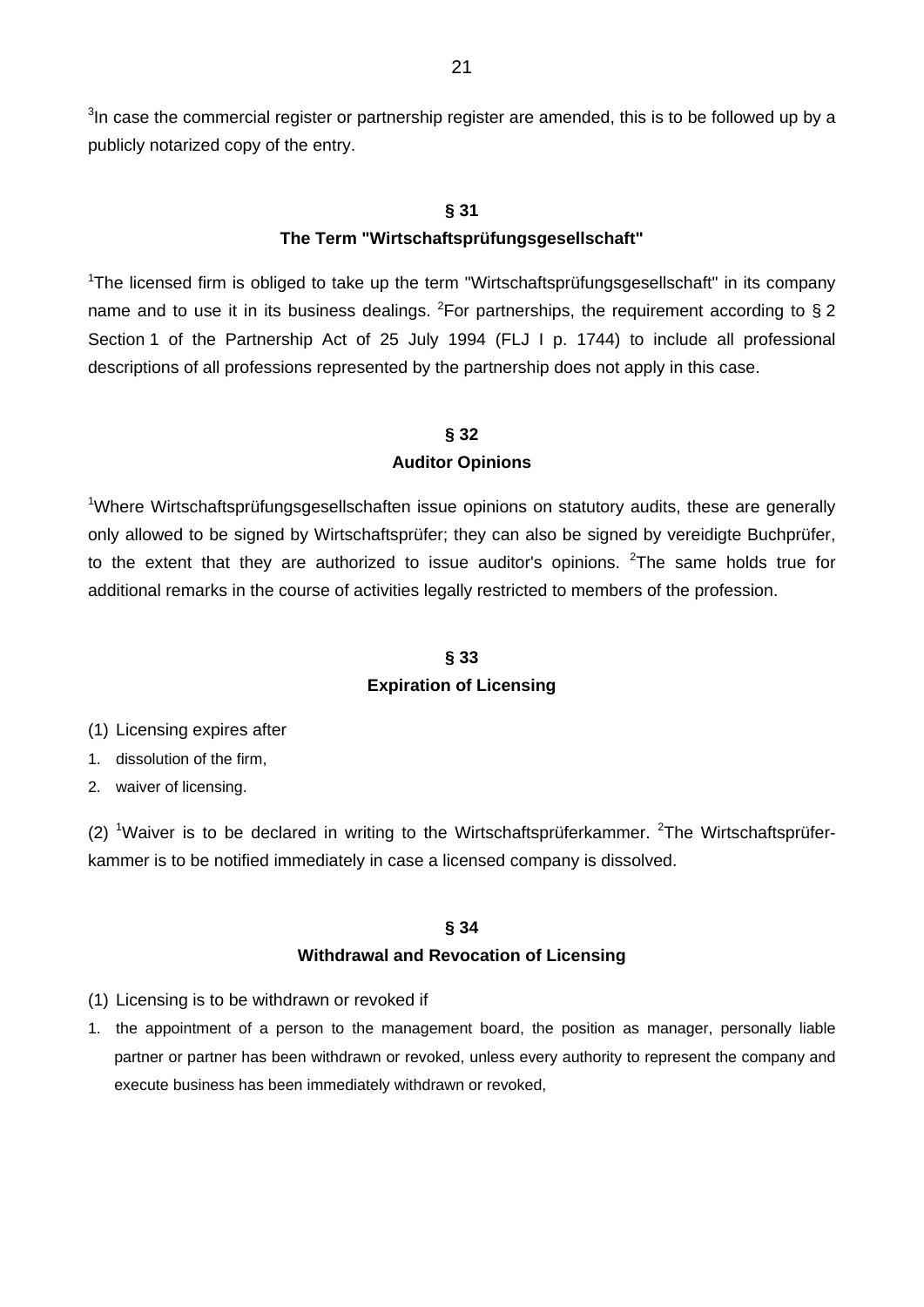- 2. if facts become known that would have resulted in licensing being refused or if the requirements for recognizing the company, also based on § 54 Section 1, are subsequently no longer met, unless the company creates the conditions that are in compliance with the law within a reasonable period to be determined by the Wirtschaftsprüferkammer, which is a maximum of two years in case the requirements in § 28 Section 2 Sentence 3 and Section 3 Sentence 2 are no longer met; the period must be a minimum of five years in case the requirements in § 28 Section 4 are not met due to a case of inheritance,
- 3. a member of the management board, a manager, a personally liable partner or general partner has been excluded from the profession by final disciplinary judgment or one of the persons named in § 28 Section 2 Sentences 1, 2 and Section 3 has been denied recognition as a suitable person to represent and manage a Wirtschaftsprüfungsgesellschaft, unless the Wirtschaftsprüfungsgesellschaft can prove to the Wirtschaftsprüferkammer that every representation and management authority of the convicted person has been immediately withdrawn or revoked.

(2) Licensing is to be revoked if the company is in a state of financial collapse, unless this does not harm the interests of clients and other third parties.

(3) The Wirtschaftsprüferkammer shall decide on the withdrawal and revocation of licensing.

**§ 35 (Repealed)** 

**§ 36 (Repealed)** 

## **Section Six General Provisions for Administrative Procedures**

#### **§ 36a**

## **Investigation Principle, Duty to Cooperate, Transfer of Personal Information**

(1) The Wirtschaftsprüferkammer shall investigate the facts ex officio.

 $(2)$  <sup>1</sup>The applicants, Wirtschaftsprüfer or firms involved in the proceedings must cooperate in investigating facts and, to the extent that it is required, give their consent to the use of evidence. <sup>2</sup>Their application for the granting of legal benefits shall be rejected if the authority responsible for the decision is unable to sufficiently clarify the matter as a consequence of refusal to cooperate.  $3$ The applicant, Wirtschaftsprüfer or firm is to be made aware of these legal consequences.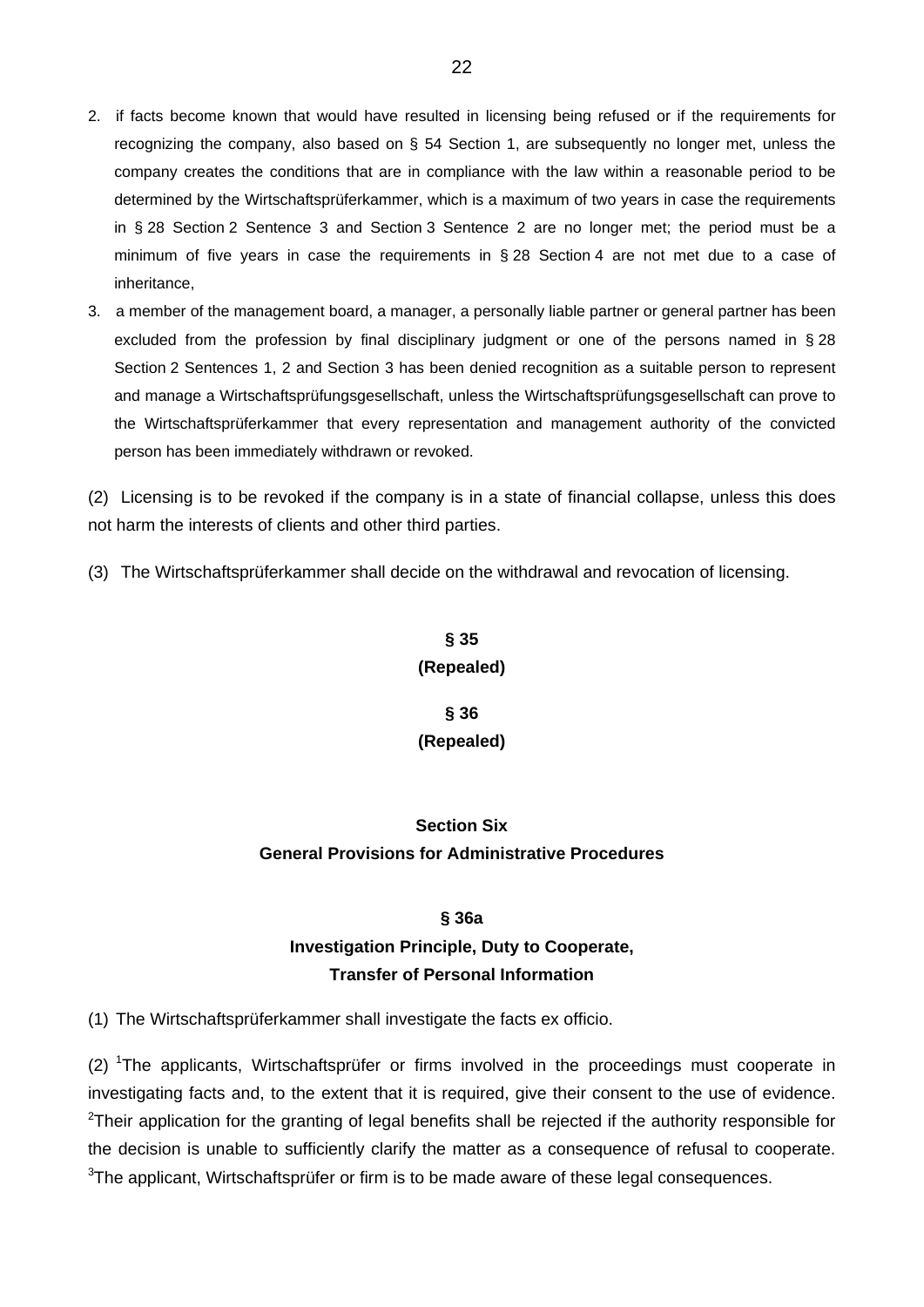$(3)$  <sup>1</sup>lt may be necessary for

- 1. the Wirtschaftsprüferkammer, courts and public authorities to transfer data about natural and legal persons to the public authority responsible for making a decision, data which in the view of the transmitting party is necessary for the admission to or the completion of the examination or the aptitude test, for the issuing of a certificate of exemption according to § 28 Section 2 or 3 or for the withdrawal or revocation of this decision,
- 2. courts and public authorities transmit to the Wirtschaftsprüferkammer data about natural and legal persons that in the view of the transmitting agency is required for the appointment or reappointment, licensing, or withdrawal or revocation of a decision or which can substantiate the violation of professional duties,

to the extent that by doing so, the legitimate interests of the person or persons concerned or the public interest overrides the interests that an individual has in confidentiality. <sup>2</sup>The data transfer will be waived if it would contravene special legal provisions of use; this does not apply to tax confidentiality according to § 30 of the Fiscal Code, the obligation of secrecy according to § 64, the obligation of secrecy of the body members, delegates and employees of the professional chamber of another liberal profession in the territory to which this act applies and the obligation of secrecy for persons and agencies named in § 9 Section 1 of the Banking Act and in § 8 of the Securities Trading Act as well as in § 342c of the Commercial Code.

(4) To the extent that natural and legal persons are members of a professional chamber of another liberal profession in the territory to which this act applies, the Wirtschaftsprüferkammer is allowed to transmit data to other agencies, as defined in Section 3 and pursuant to these provisions, to the extent that in the view of the transmitting party, knowledge of this data is necessary for reaching a decision.

(5) The Wirtschaftsprüferkammer may transmit the personal data of its members to the pension fund for Wirtschaftsprüfer and vereidigte Buchprüfer, to the extent that they are required to determine membership status, as well as the type and liability to pay contributions or the pension benefits.

### **Section Seven Public Register**

### **§ 37**

### **Institution Maintaining the Public Register**

(1) <sup>1</sup>The Wirtschaftsprüferkammer maintains the public register of Wirtschaftsprüfer and Wirtschaftsprüfungsgesellschaften. <sup>2</sup>Each member of the profession and Wirtschaftsprüfungsgesellschaft to be entered receives a registration number. <sup>3</sup>The public register is maintained in digital form in German and the most current data, excluding the birth date and birthplace of the members of the profession, is electronically available to the public.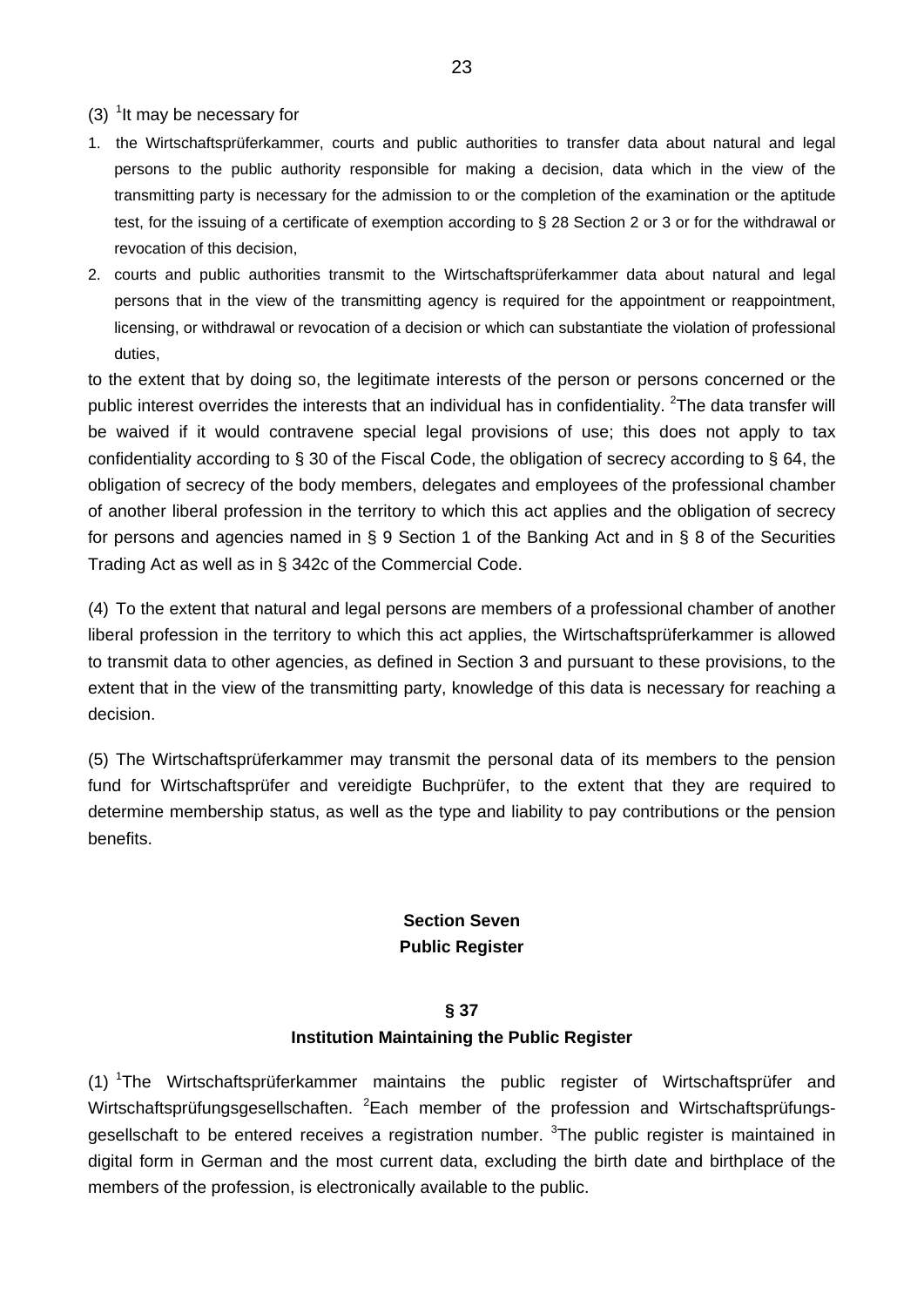(2) The Wirtschaftsprüferkammer may publish a list of members that may contain additional information that goes above and beyond the voluntary details of members of the profession and professional firms provided in § 38.

(3)  ${}^{1}$ Entry in the list of members must be stopped at the request of a member.  ${}^{2}$ The Wirtschaftsprüferkammer is to instruct each member as to his right of objection.

## **§ 38 Entry**

The initial entries in the public register should consist of the responsible agencies for the admission, quality assurance system, disciplinary and public oversight according to § 66a (designnations, addresses) of all members of the profession and Wirtschaftsprüfungsgesellschaften, followed by individual listings next to the respective registration number

- 1. Wirtschaftsprüfer, including
	- a) Last name, first name, date of birth, birthplace and name changes,
	- b) date of appointment and the issuing authority,
	- c) date when place of professional business was established, its address, in the cases of  $\S 3$  Section 1 Sentence 1 Half-Sentence 2 the German serving address and a history of changes by date,
	- d) type of professional activity according to § 43a Section 1 and 2 and all changes by date,
	- e) Last name, first name, professional titles or firm and the addresses of the professional offices of the members of the joint practice, the name of the joint practice and all changes by date; this applies to the announcement of a joint practice, even if the requirements are not met according to § 44b Section 1 Sentence 1,
	- f) Company, address, Internet address and registration number of the Wirtschaftsprüfungsgesellschaft where the Wirtschaftsprüfer is employed or otherwise active or to which he belongs as a partner or is affiliated in a similar manner,
	- g) Last name, first name, professional titles and addresses of the professional offices of the members of the partnership, the name of the partnership and all changes by date; this applies to the announcement of a partnership, even if the requirements are not met according to § 1 of the Partnership Act,
	- h) Issuance of certification according to § 57a Section 6 Sentence 7 and expiration of period according to § 57a Section 6 Sentence 8 or expiration of period according to § 57a Section 1 Sentence 2 and all changes by date,
	- i) Registration as quality assurance reviewer according to § 57a Section 3,
	- j) all other registrations with the responsible agencies of other countries by name of the registration authority as well as the registration number,
	- k) any legal prohibitions of activities or professional practice, even temporary in nature, and for prohibitions of activity the area of activity, each by starting date and duration.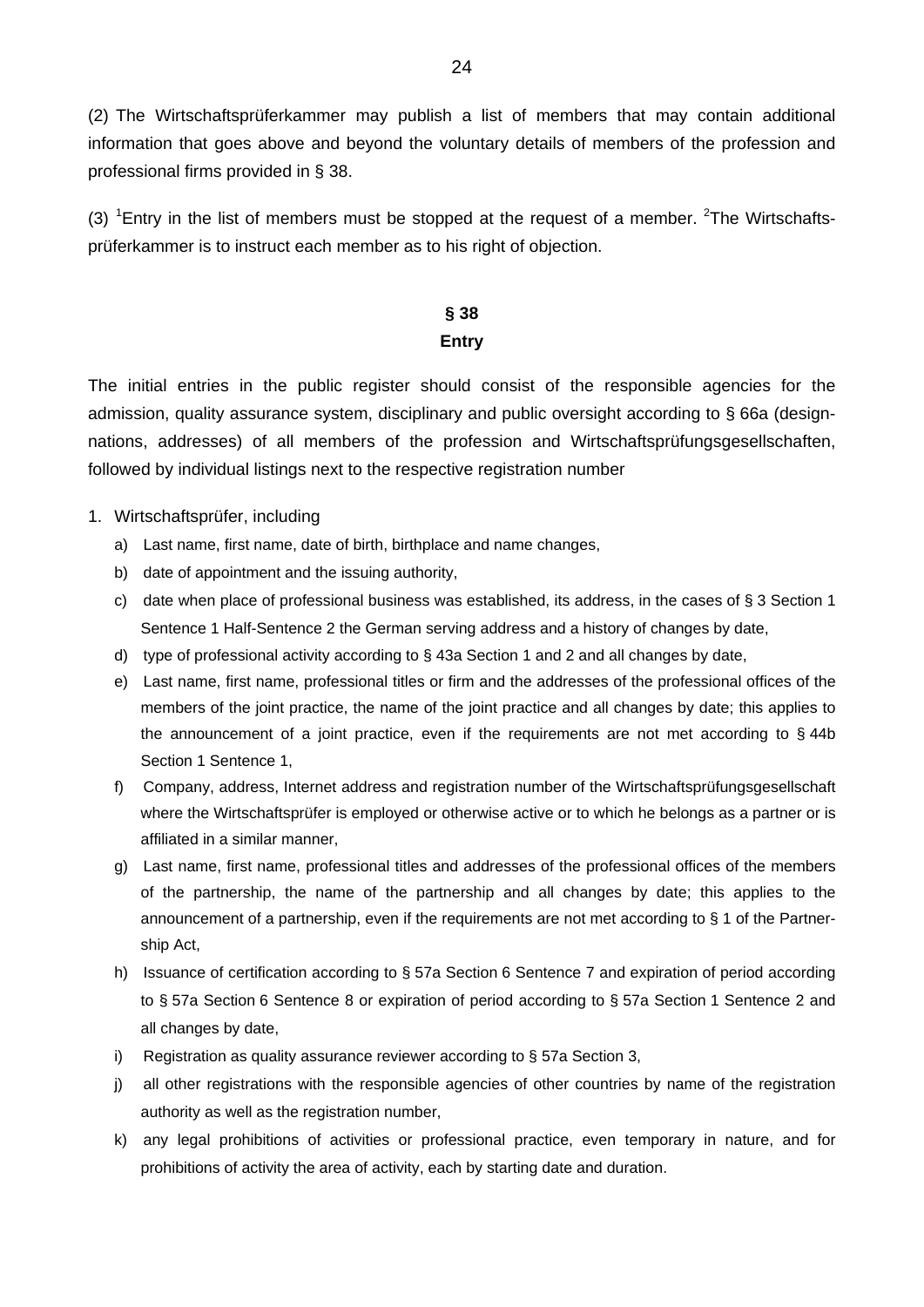- 2. Wirtschaftsprüfungsgesellschaften, including
	- a) Name and legal form,
	- b) Day of licensing as a Wirtschaftsprüfungsgesellschaft, along with the issuing authority,
	- c) Address of the main office, contact details, including a contact person, Internet address, and, to the extent that the Wirtschaftsprüfungsgesellschaft is integrated into a network, the companies and addresses in the network and their affiliates or a reference to where this information is publicly available,
	- d) Names, professional titles and addresses of the shareholders and of the members authorized to represent a legal entity and their shareholdings and share capital as well as the names, professional titles, birthdates and addresses of those authorized to represent the company and the remaining shareholders in partnerships and the amount of limited partners' investments in the partnership as listed in the Commercial Register,
	- e) Names, business addresses and registration numbers of the Wirtschaftsprüfer working on behalf of the firm
	- f) Issuance of certification according to § 57a Section 6 Sentence 7 and expiration of the period according to § 57a Section 6 Sentence 8 or expiration of the period according to § 57a Section 1 Sentence 2,
	- g) Registration as quality assurance reviewer according to § 57a Section 3,
	- h) all other registrations at the responsible authorities in other countries listed by the name of the registering agency and by registration number
- as well as all changes to letters a, c, d, e, f, g and h listed by date.
- 3. Branch offices of Wirtschaftsprüfer and Wirtschaftsprüfungsgesellschaften, including
	- a) Name,
	- b) Address of the branch office,
	- c) Names and addresses of executives at the branch office
- as well as all changes to letters a to c by date.
- 4. Auditors and statutory audit firms from third-party countries according to § 134; numbers 1 to 3 shall apply *mutatis mutandis*.

### **§ 39 Cancellation**

- (1) Entries in the public register are to be cancelled
- 1. for Wirtschaftsprüfer if their appointment has expired or has been incontestably withdrawn or revoked,
- 2. for Wirtschaftsprüfungsgesellschaften, if licensing as a Wirtschaftsprüfungsgesellschaft has expired or has been incontestably withdrawn or revoked,
- 3. for branch offices,
- (a) if the branch office has been closed,
- (b) if the branch office is no longer managed by a Wirtschaftsprüfer and an exceptional authorization has not been issued by the Wirtschaftsprüferkammer.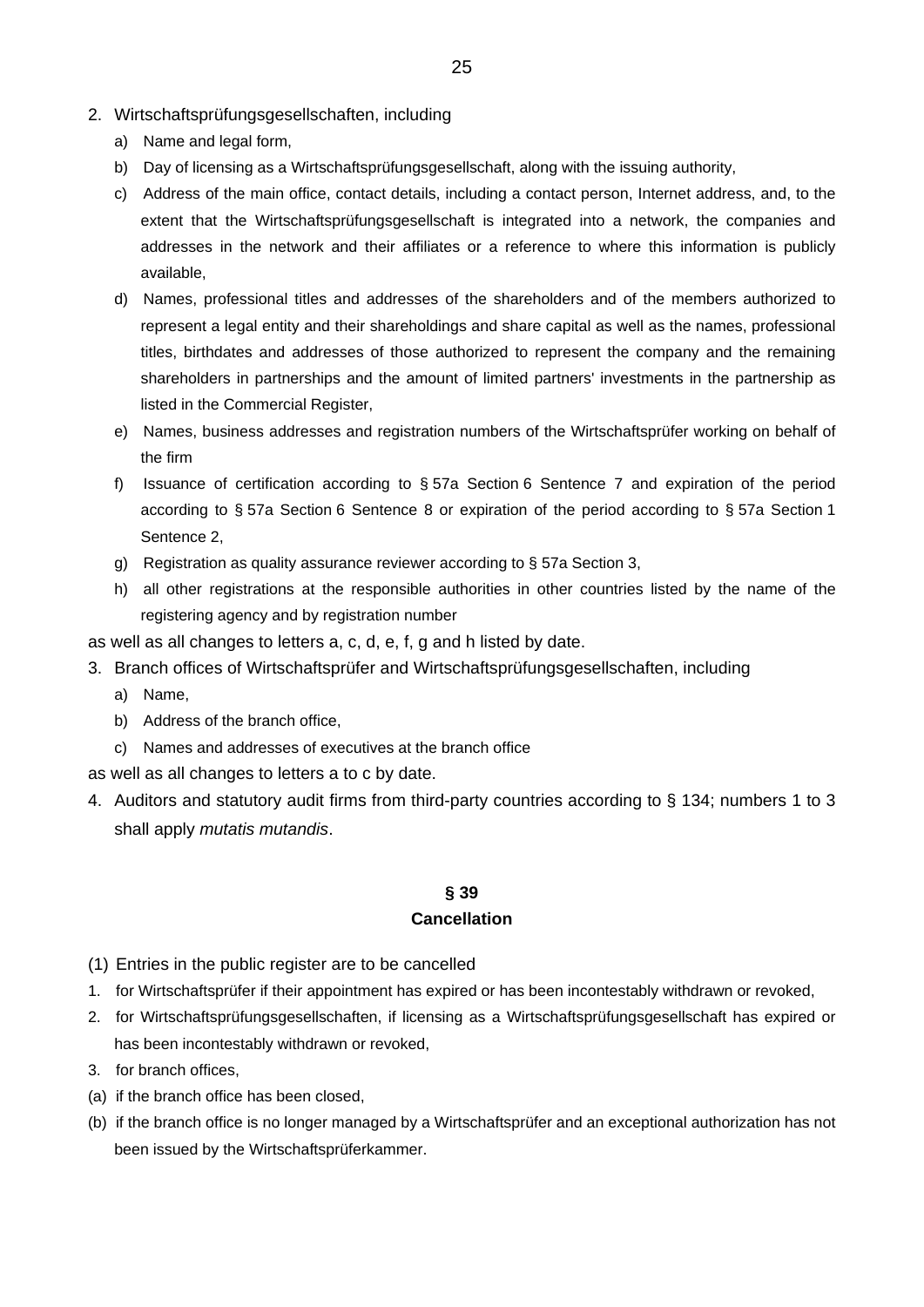(2) <sup>1</sup>Entries of Wirtschaftsprüfer or Wirtschaftsprüfungsgesellschaften and their branch offices are to be cancelled from the pubic register, in deviation from Section 1, if immediate enforcement of withdrawal or revocation of the appointment or licensing has been specially ordered. <sup>2</sup>If the suspendsive effect of legal action is ordered or restored by final judgment, entry is to be restored according to § 38.

(3) <sup>1</sup>The details according to § 38 No. 1 Letter h and i and § 38 No. 2 Letter f and g are to be cancelled, if the certificate according to § 57a Section 6 Sentence 7, exceptional authorization according to § 57a Section 1 Sentence 2 or registration as quality assurance reviewer has been incontestably withdrawn or revoked or the term has expired. <sup>2</sup>The details in § 38 No. 1 Letter k are to be cancelled if the activity and professional prohibitions have expired.

## **§ 40 Proceedings**

(1) Entries and cancellations are made ex officio by the Wirtschaftsprüferkammer.

(2) <sup>1</sup>Members of the Wirtschaftsprüferkammer are obliged to disclose facts immediately that necessitate an entry, change, or cancellation in a form that complies with §§ 126, 126a of the Civil Code. <sup>2</sup> § 62a applies *mutatis mutandis*.

#### **§ 40a**

## **Register for Cooperative Audit Associations, Cooperative Audit Offices of an Association of Savings and Clearing Banks**

(1) The cooperative audit associations which carry out audits as defined in § 340k Section 2, Sentence 1 of the Commercial Code or Article 25 Section 1, Sentence 1 of the Introductory Act of the Commercial Code, as well as the cooperative audit offices of an association of savings and clearing banks, are also registered at the Wirtschaftsprüferkammer. § 37 Section 1 applies *mutatis mutandis*.

- (2) The following is to be entered in the register, along with each register number:
- 1. Name and legal form of the audit association or name of the audit office as well as the name and legal form of the entity responsible for the audit office;
- 2. Date on which the right to audit was conferred and the agency that conferred it or the legal authority of the audit office;
- 3. Address of the main office as well as contact details along with a contact person, an Internet address and, to the extent that the audit association or the audit office is a member in a network, the names and addresses of all members of the network and their affiliated companies or an indication of where this information is publicly available;
- 4. Addresses of additional offices in Germany;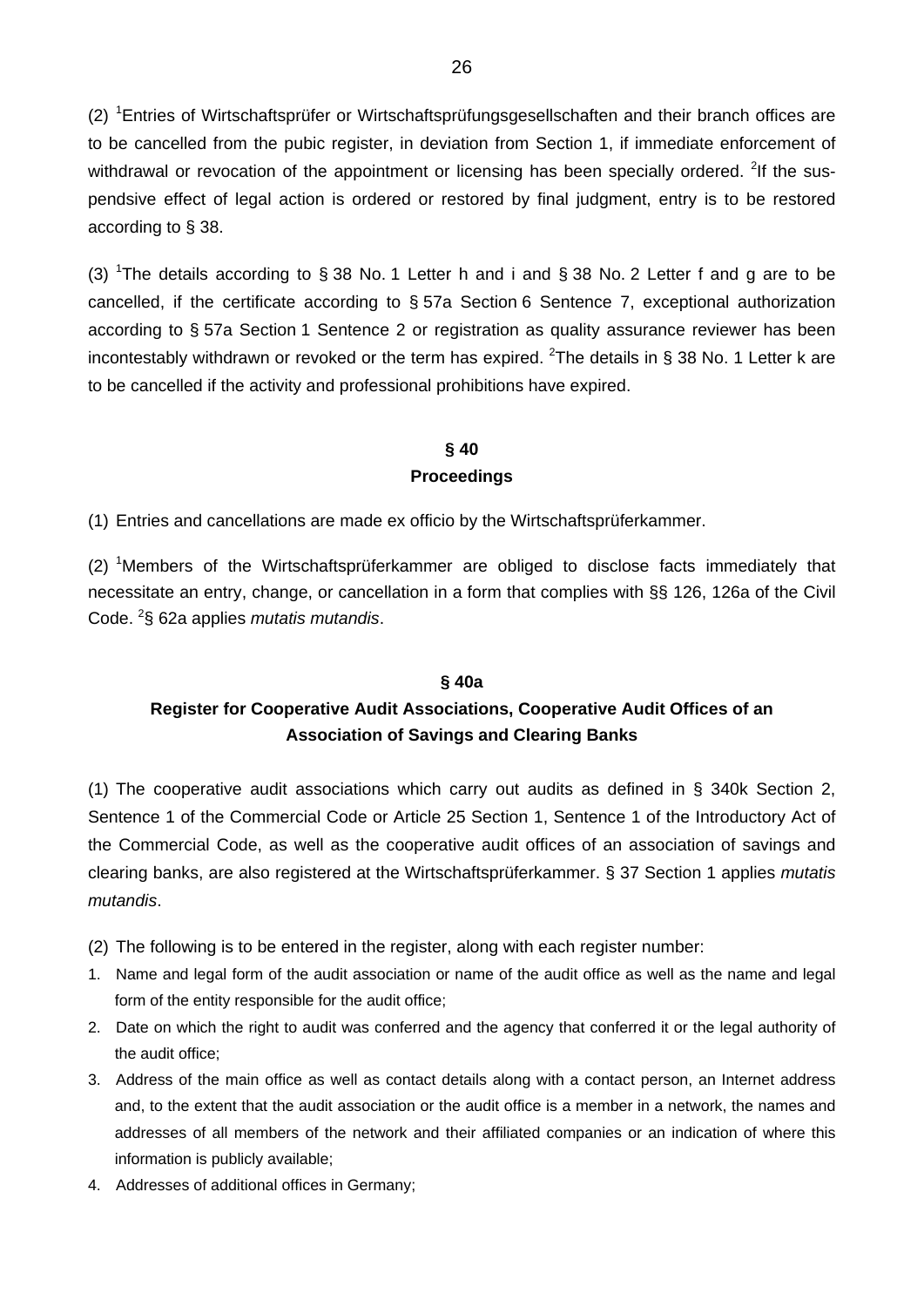- 5. Names and business addresses of all members of the board of management of the audit association or the head of the audit office;
- 6. Names and register numbers of Wirtschaftsprüfer working on behalf of the audit association or audit office;
- 7. all other registrations with the competent authorities of other countries, specifying the name of the register office as well as the register number;
- 8. Name and address of the competent oversight commission.

(3)  $1$ The audit associations and audit offices named in Section 1 are obligated to inform the Wirtschaftsprüferkammer of the facts specified in Section 2 as well as any amendments to these facts. <sup>2</sup>The Wirtschaftsprüferkammer is to enter any facts disclosed as well as amendments.

(4)  $1$ The cooperative audit associations named in Section 1 are obligated to notify the Wirtschaftsprüferkammer, if they no longer carry out any audits of financial statements as defined by § 340k Section 2 Sentence 1 of the Commercial Code or Article 25 Section 1 Sentence 1 of the Introductory Act to the Commercial Code or if their right to audit has been uncontestably revoked.  $2$ The audit offices of an association of savings and clearings banks named in Section 1 are obligated to inform the Wirtschaftsprüferkammer, if their right to audit has been uncontestably revoked. <sup>3</sup> In these cases the Wirtschaftsprüferkammer is to erase the entry.

## **Section Eight Administrative Court Procedures**

#### **§ 41**

### **Direct Appeal against Decisions by the Wirtschaftsprüferkammer**

It is not necessary to conduct a review in a preliminary hearing prior to an appeal being filed against decisions by the Wirtschaftsprüferkammer based on provisions in Sections Three and Five of Part Two and § 134a Section 1 and 2 of this act.

## **§ 42 (Repealed)**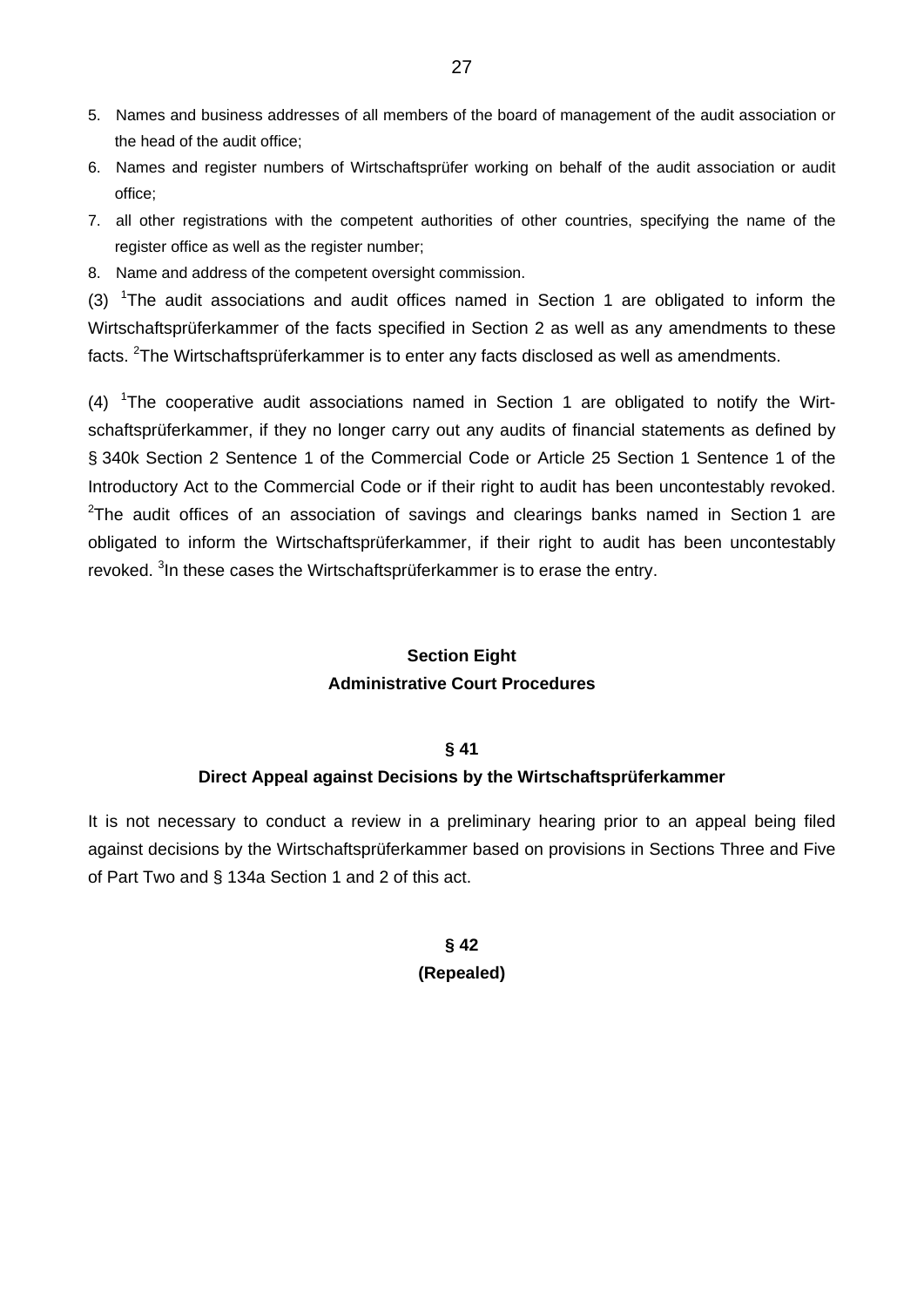## **Section Three Rights and Duties of Wirtschaftsprüfer**

#### **§ 43**

#### **General Professional Duties**

 $(1)$ <sup>1</sup> The Wirtschaftsprüfer must practice his profession with independence, conscientiousness, confidentiality and on his own responsibility.  $2$  In particular he must remain impartial in his audit reports and professional opinions.

(2) <sup>1</sup>The Wirtschaftsprüfer must abstain from all activities which are incompatible with his profession or the reputation of his profession. <sup>2</sup>He has to be particularly cognizant of the professional duties arising out of his entitlement to issue opinions on statutory audits. <sup>3</sup>Also outside the scope of his profession, he has to carry himself in a manner worthy of the trust and respect the profession demands. <sup>4</sup>He is obliged to continually improve his professional skills.

(3) Whoever has been an auditor of a company as defined in § 319a Section 1 Sentence 1 of the Commercial Code or whoever was employed as responsible auditing partner as defined in § 319a Section 1 Sentence 5, Section 2 Sentence 2 of the Commercial Code for the auditing of financial statements of such a company, is not allowed to assume any key executive function there within two years following the end of the auditing activity.

## **§ 43a Rules for Practicing the Profession**

(1) Wirtschaftsprüfer may exercise their profession in practice on their own or jointly according to § 44b, as members of the management board, managers, personally liable partners or persons affiliated with a Wirtschaftsprüfungsgesellschaft as defined in the Partnership Act, or as representtatives or employees with signing rights in the practices of Wirtschaftsprüfer, Wirtschaftsprüfungsgesellschaften, cooperative audit associations, cooperative audit offices of an association of savings and clearing banks or non-local audit bodies for corporations or other institutions established under public law.

 $(2)$  <sup>1</sup>Wirtschaftsprüfer may only be permitted to act as members of the management board, managers, personally liable partners or persons affiliated with a Buchprüfungsgesellschaft according to the Partnership Act, a law firm or tax advisory firm not licensed as a Wirtschaftsprüfungsgesellschaft or Buchprüfungsgesellschaft if they continue to be entitled to accept engagements as statutory auditors which form part of the professional duties of a Wirtschaftsprüfer according to § 316 of the Commercial Code.  $2$ The same provisions in Sentence 1 apply to practicing the profession as a representative or employee with signing rights with a member of the foreign audit profession or foreign audit firm, as members of the management board, managers,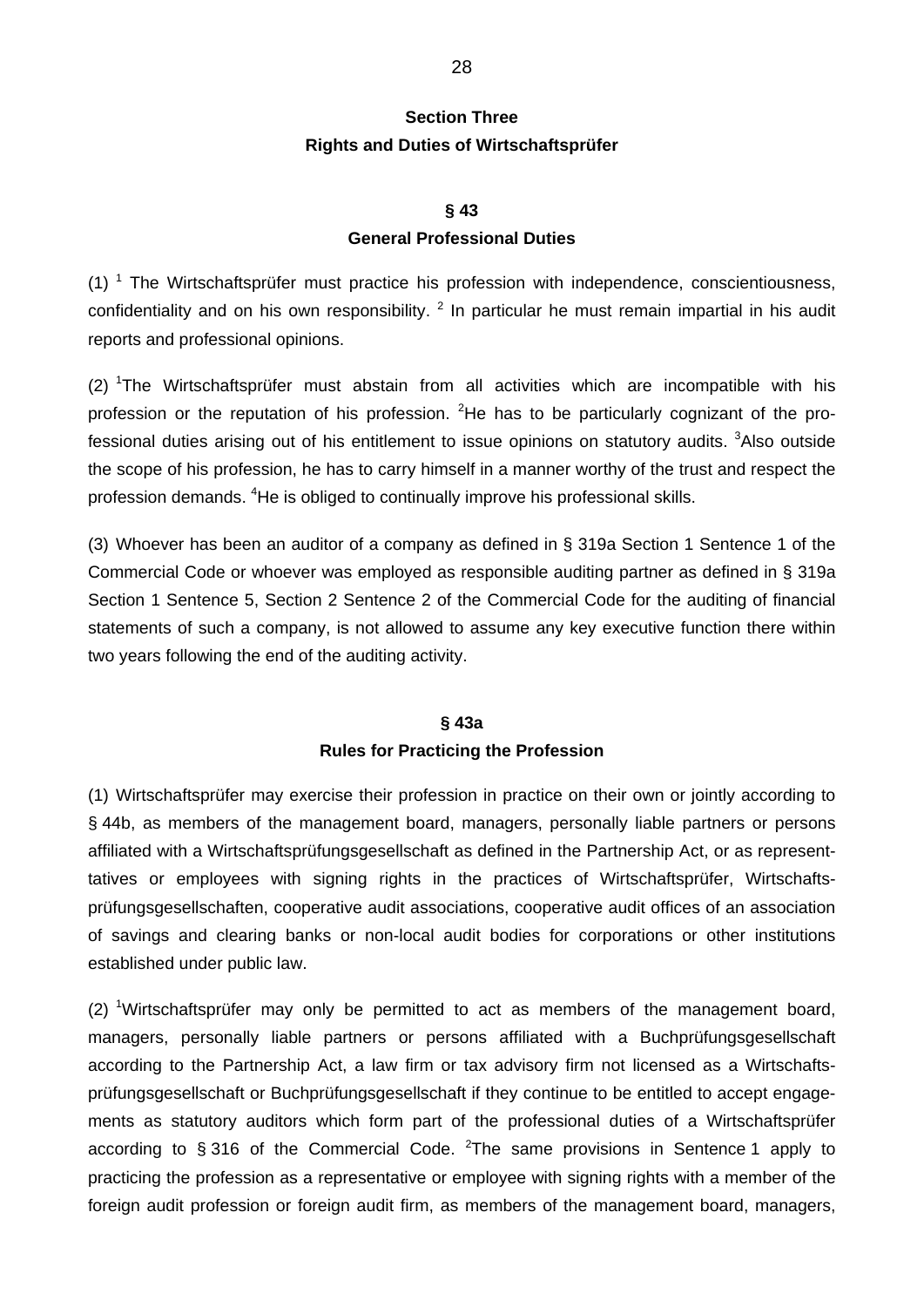personally liable partners or persons affiliated with a foreign audit firm according to the Partnership Act, if the requirements for practicing their profession correspond substantially with those of this act. <sup>3</sup>Sentence 1 also applies to the activity as a member of the management board, managers, personally liable partners or persons affiliated with a foreign law firm or tax advisory firm, if the requirements for practicing their profession correspond substantially to those of the Federal Lawyer's Code and the Tax Advisor's Act.

(3) Wirtschaftsprüfer are not permitted to exercise

- 1. a commercial activity,
- 2. any activities as an employee except those in Section 1 and 2 as well as in Section 4 No. 2, 3, 4, 5 and 8; in exceptional cases the Wirtschaftsprüferkammer may consider temporary employment as trustee compatible if it is only temporary and the trust function can only be exercised in employee status,
- 3. any activities as civil servants or judges other than in honorary capacity with the exception of those referred to in Section 4 No. 2. § 44a remains unaffected.
- (4) The following are compatible with the profession as Wirtschaftsprüfer:
- 1. practicing a liberal profession in the technical and legal areas and one which may be exercised in partnership in accordance with § 44b Section 1,
- 2. working at academic research institutes and as an instructor at universities,
- 3. working as an employee at the Wirtschaftsprüferkammer,
- 4. working as an employee at an institution recognized through statute by the Federal Ministry of Justice according to § 342 Section 1 of the Commercial Code, as an employee at an audit office recognized through statute by the Federal Ministry of Justice in consultation with the Federal Ministry of Finance according to § 342b Section 1 of the Commercial Code or as an employee of a non-commercial partnership, whose members in good standing include Wirtschaftsprüfer, Wirtschaftsprüfungsgesellschaften, vereidigte Buchprüfer or Buchprüfungsgesellschaften or persons and partnerships that fulfil the requirements of § 44b Section 2 Sentence 1, and whose exclusive purpose is to represent the concerns of Wirtschaftsprüfer or vereidigte Buchprüfer and in which Wirtschaftsprüfer, Wirtschaftsprüfungsgesellschaften and vereidigte Buchprüfer and Buchprüfungsgesellschaften have the majority,
- 4a. working as an employee at the Federal Financial Supervisory Authority, if the duties fall under the Section 11 of the Securities Trading Act;
- 5. manager status of a European Economic Interest Grouping whose members consist exclusively of individuals who may form partnerships,
- 6. staging of seminars and lectures for preparing Wirtschaftsprüfer, vereidigte Buchprüfer and tax advisors for examinations and for advanced training of members of the Wirtschaftsprüferkammer,
- 7. free-lance literary, academic, artistic and lecturing activities,
- 8. working as an employee of an audit association according to § 26 Section 2 of the Banking Act.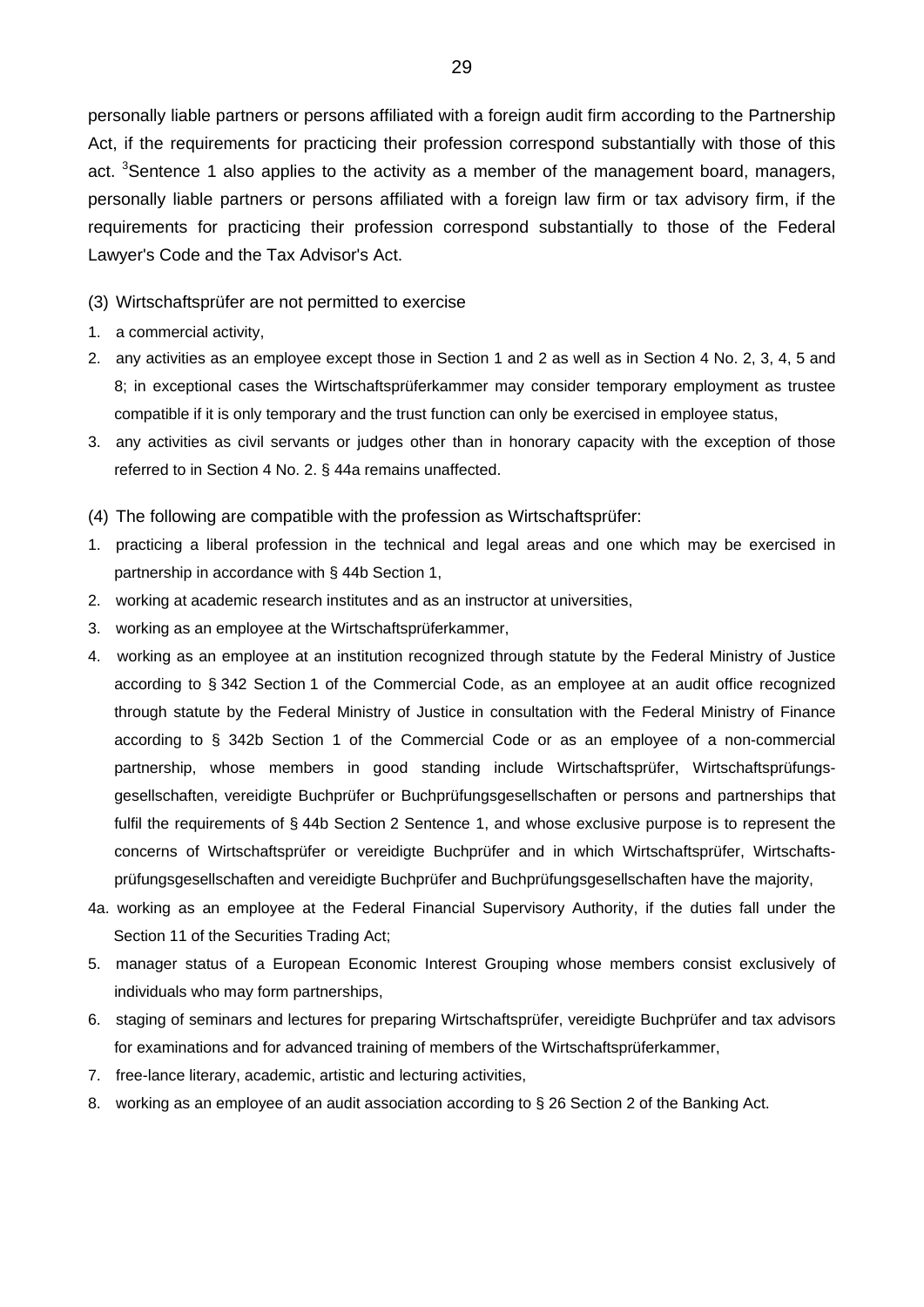### **§ 44**

### **Exercise of Profession on own Responsibility**

 $(1)$  <sup>1</sup>The profession is not exercised on own responsibility if a representative or employee with signing rights is bound by directives which oblige him to sign audit reports and expert opinions, the contents of which do not correspond with his own conviction. <sup>2</sup>Directives containing such obligations are not permitted. <sup>3</sup>Legal representatives and partners of a Wirtschaftsprüfungsgesellschaft, who are not Wirtschaftsprüfer and members of the supervisory board of a Wirtschaftsprüfungsgesellschaft, are not permitted to influence the conduct of audits in a manner which would prejudice the independence of the responsible Wirtschaftsprüfer.

(2) The agreement of a legal representative of a Wirtschaftsprüfungsgesellschaft or a Wirtschaftsprüfer in employment of another Wirtschaftsprüfer or Wirtschaftsprüfungsgesellschaft to accept joint signing rights does not preclude acting on one's own responsibility, and the same applies to cooperative audit associations, cooperative audit offices of an association of savings and clearing banks or non-local audit bodies for corporations or other institutions established under public law where there may be a representative authorized to sign on behalf of the audit association, the audit office or the audit institution.

## **§ 44a Wirtschaftsprüfer in Public Service or Public Office**

<sup>1</sup>If a Wirtschaftsprüfer enters into a public service relationship as a term-elected civil servant or accepts public office, he may not exercise the profession of Wirtschaftsprüfer unless he performs his duties on an honorary basis. <sup>2</sup>On application of the Wirtschaftsprüfer, the Wirtschaftsprüferkammer may appoint a representative as a substitute or permit him to exercise his profession himself, if compliance with his general professional duties is not endangered thereby.

#### **§ 44b**

### **Joint Professional Practice, Implied and Disguised Partnership**

(1) <sup>1</sup>Wirtschaftsprüfer may practice their profession jointly locally and regionally in partnerships under the Civil Code (joint practice) with natural and legal persons as well as with partnerships that are in turn subject to professional supervision by a professional chamber of a liberal profession within the territory to which this act applies and who have the right to refuse to give evidence in accordance with § 53 Section 1 Sentence 1 No. 3 of the Code of Criminal Procedure. <sup>2</sup>A joint practice with lawyers who are also notaries is only allowed in terms of legal practice. <sup>3</sup>In addition, the collaboration with lawyers who are at the same time German notaries is regulated by the legal provisions and requirements of the notary profession.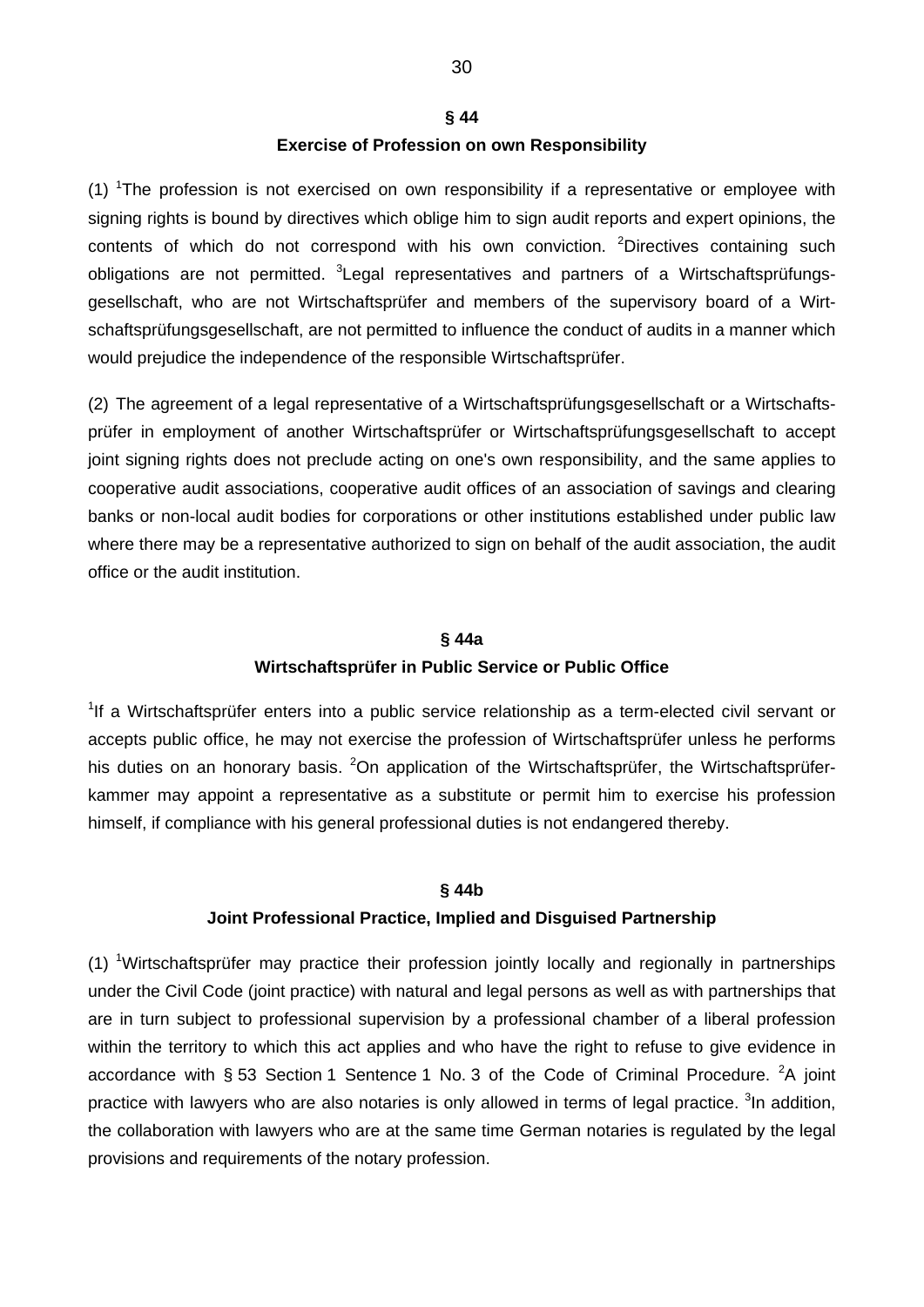$(2)$  <sup>1</sup>Joint professional practice with natural and legal persons as well as with partnerships that are empowered or appointed in a foreign country as expert auditors is allowed if the requirements for their empowerment or appointment meet the essential provisions of this act and allow them to practice their profession in the foreign country jointly with Wirtschaftsprüfer. <sup>2</sup>Further, joint practice is allowed with lawyers, patent attorneys and tax advisors of other countries if their education and authority is comparable to the Federal Lawyer's Act, the Patent Attorney Act or the Tax Advisor's Act, and are allowed to jointly practice their profession in partnerships with lawyers, patent attorneys or tax advisors in the territory to which this act applies. <sup>3</sup>Section 1 Sentence 2 and 3 shall apply *mutatis mutandis*.

(3) <sup>1</sup>The Wirtschaftsprüferkammer has the right of inspection in contracts related to joint practice. <sup>2</sup>Necessary information is to be provided upon request.

(4) Members of the profession are only allowed to practice their profession in partnerships with persons as defined in Section 1 Sentence 1, who themselves are not members of the profession or appointed as a vereidigte Buchprüfer or a Wirtschaftsprüfungsgesellschaft or a Buchprüfungsgesellschaft, if they can demonstrate to the Wirtschaftsprüferkammer that upon taking up such an activity, the total indemnity coverage of the mandatory insurance according to § 54 is available to the auditor in its entirety for each insurance case.

(5) Wirtschaftsprüfer must end their joint practice immediately if due to the conduct of a member of the partnership they are no longer able to uphold their professional duties without restriction.

(6) If a joint practice is announced as defined in Section 1, the provisions in Section 4 and 5 shall apply *mutatis mutandis*.

# **§ 45**

## **Authorized Officers**

<sup>1</sup>When employed by Wirtschaftsprüfungsgesellschaften, Wirtschaftsprüfer should have the legal status of authorized officers. <sup>2</sup>Employed Wirtschaftsprüfer are considered executives in the connotation of § 5 Section 3 of the Works Constitution Act.

## **§ 46 Leave of Absence**

(1) Upon written request, Wirtschaftsprüfer who temporarily wish to take up an activity that is incompatible with the profession may be granted a leave of absence by the Wirtschaftsprüferkammer.

(2)  $1$ They are neither allowed to practice their duties as Wirtschaftsprüfer nor bear the title of "Wirtschaftsprüfer" during their leave of absence. <sup>2</sup>The leave of absence shall initially be granted for up to one year and be renewable for a maximum of one year. <sup>3</sup>The total time of the leave of absence shall not exceed three successive years.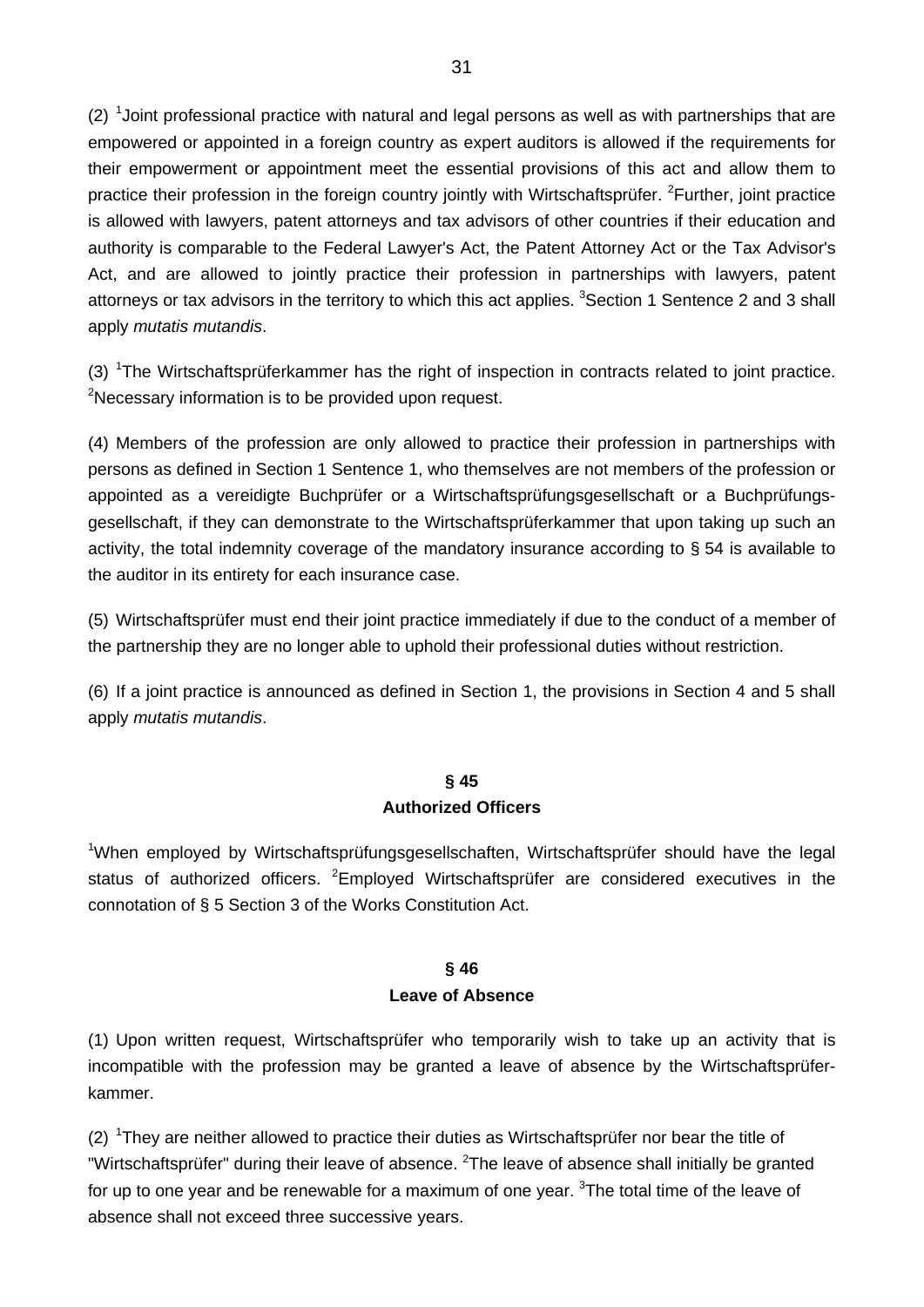## **§ 47 Branch Offices**

<sup>1</sup>Branch offices must be managed by at least one Wirtschaftsprüfer whose professional place of business is the location of a branch office. <sup>2</sup>The Wirtschaftsprüferkammer may make exceptions in the case of branch offices of Wirtschaftsprüfer working in their own independent practice.

## **§ 48 Seal**

(1) <sup>1</sup>Wirtschaftsprüfer and Wirtschaftsprüfungsgesellschaften are obliged to use a seal when issuing reports during the exercise of their statutory duties. <sup>2</sup>They may use a seal if in the exercise of their profession they issue reports on audits or expert opinions.

(2) The Wirtschaftsprüferkammer will issue more specific instructions concerning the design and use of the seal within the framework of the Professional Charter.

## **§ 49 Refusal to Act**

The Wirtschaftsprüfer must refuse to act if this leads to a breach of his professional duties or if there is reason to doubt his impartiality in performing an engagement.

## **§ 50 Duty of Confidentiality by Assistants**

Insofar as they are not already obliged to maintain confidentiality by law, the Wirtschaftsprüfer must commit his assistants and staff to confidentiality.

## **§ 51**

## **Notification of Refusal to Accept an Engagement**

<sup>1</sup>A Wirtschaftsprüfer who refuses to accept an engagement must give prompt notification of his refusal. <sup>2</sup>He is liable for damages resulting from negligent delay of this notification.

## **§ 51a (Repealed)**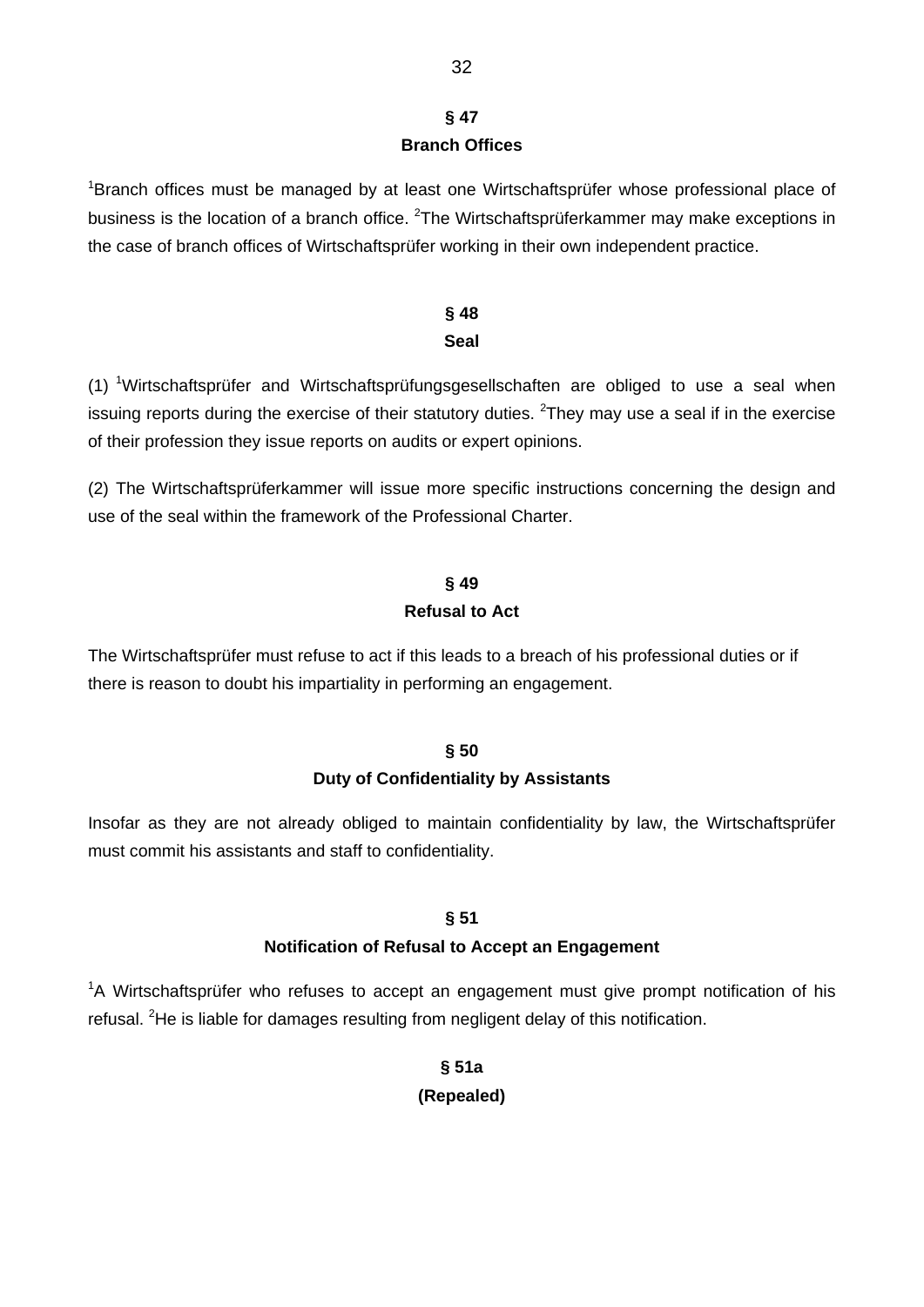## **§ 51b Files**

(1) The Wirtschaftsprüfer must keep files that accurately document the work performed.

 $(2)$  <sup>1</sup>The Wirtschaftsprüfer has to retain the files for a period of ten years after the end of the engagement. <sup>2</sup>This obligation expires before the end of this period, however, if the Wirtschaftsprüfer has requested the client to take receipt of the files and the client has not complied with this request within six months of having received it.

(3)  $1$ The Wirtschaftsprüfer can refuse to hand over the files until his fee and reimbursement for any out-of-pocket expenses have been satisfied.  ${}^{2}$ This does not apply to the extent that the withholding of files or individual documents would be inappropriate under the circumstances.

(4)  ${}^{1}$ Files as referred to in sections 2 and 3 are only those documents which the Wirtschaftsprüfer has received from or on behalf of the client in the course of performing his professional duties, but not the exchange of correspondence between the Wirtschaftsprüfer and his client, the originals or copies which the client has already received, or the working papers prepared for internal purposes. <sup>2</sup>In the working papers that pertain to audits of financial statements as defined in § 316 of the Commercial Code, the Wirtschaftsprüfer is to also document in writing the steps taken to monitor his independence as defined in § 319 Section 2 to 5 and of § 319a of the Commercial Code, any circumstances jeopardizing his independence and the safeguards he has implemented.

(4a) <sup>1</sup>The Wirtschaftsprüfer who carries out an audit of consolidated group financial statements, is upon written request to hand over to the Wirtschaftsprüferkammer the materials concerning the work of auditors or auditing firms from third countries as defined in § 3 Section 1 Sentence 1, that audit the subsidiaries included in the group consolidation, to the extent that they are not registered pursuant to § 134 Section 1 or a cooperation agreement pursuant to § 57 Section 9 Sentence 5 No. 3 does not exist. <sup>2</sup>If the Wirtschaftsprüfer does not receive access to the materials concerning the work of auditors or auditing firms from third countries, the attempt to obtain them and the obstacles shall be documented and the reasons stated to the Wirtschaftsprüferkammer upon its written request.

(5) <sup>1</sup>Sections 1 to 4a apply mutatis mutandis to the extent that the Wirtschaftsprüfer makes use of electronic data processing in preparing the files. <sup>2</sup>Other legal provisions regulating the preservation of business records shall remain unaffected.

## **§ 52 Advertising**

Advertising is permissible unless it violates fair practices.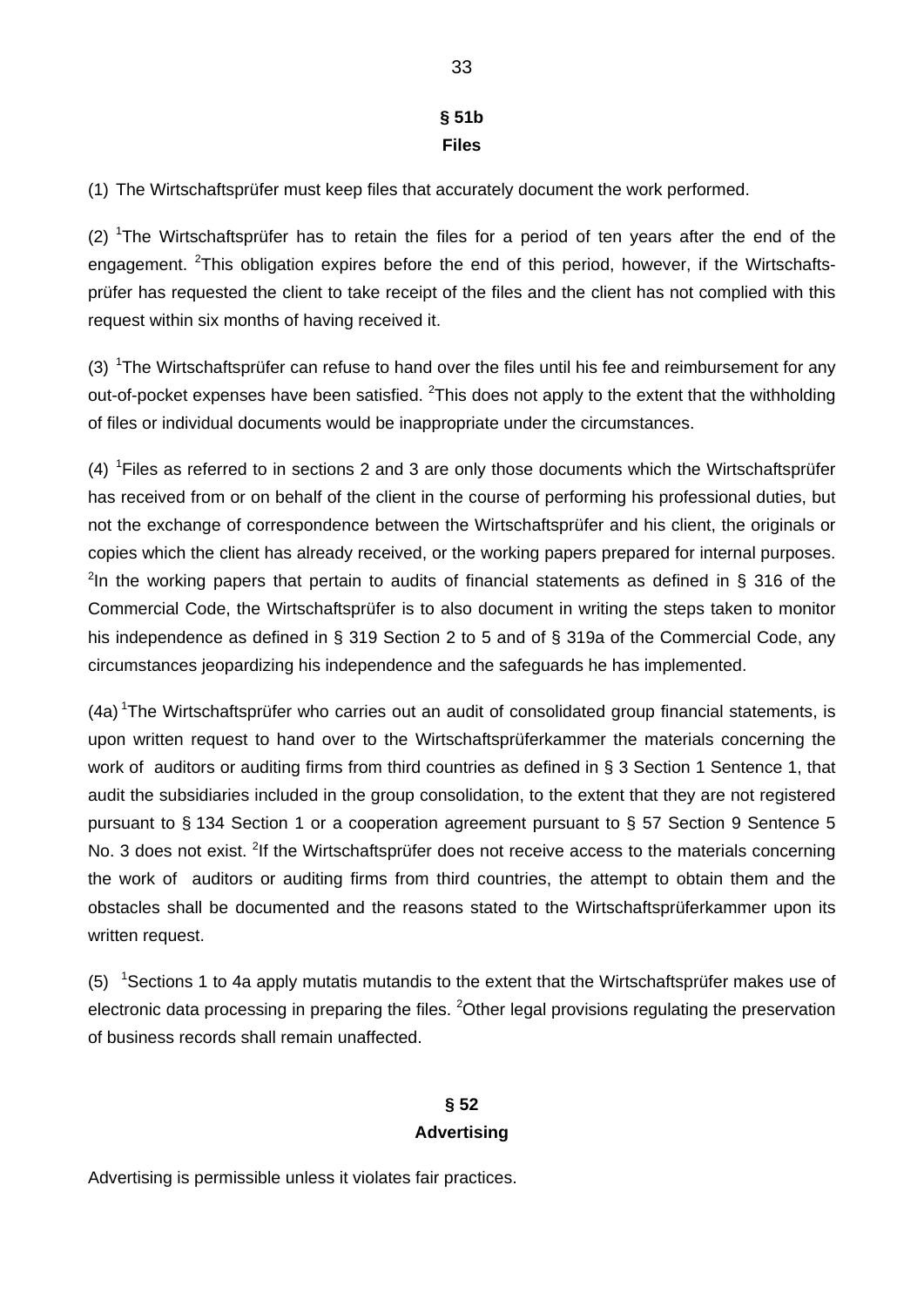## **§ 53 Change of Client**

Members of the profession are not allowed to represent competing interests; in particular, they are only permitted to act on behalf of other clients in the same matter in which they or another person or partnership with whom they jointly practice their profession has been involved if the former and new client provide their consent.

#### **§ 54**

### **Professional Indemnity Insurance**

(1) <sup>1</sup>Independent Wirtschaftsprüfer, Wirtschaftsprüfungsgesellschaften and partnerships with limited professional liability according to § 8 Section 4 of the German Partnership Act are required to take out and maintain professional indemnity insurance, for as long as they are officially appointed or licensed, to cover financial damages arising out of the indemnity risks of exercising their profession. <sup>2</sup>The minimum coverage for each insured event must be equivalent to the level specified in § 323 Section 2 Sentence 1 of the Commercial Code. <sup>3</sup>The Wirtschaftsprüferkammer is the competent authority pursuant to § 117 Section 2 of the Law Governing Insurance Contracts.

(2) Upon written request, the Wirtschaftsprüferkammer provides to third parties information concerning the name, the address and the number of the professional indemnity insurance of a Wirtschaftsprüfer or Wirtschaftsprüfungsgesellschaft to execute claims for damages, to the extent that the Wirtschaftsprüfer or Wirtschaftsprüfungsgesellschaft has overriding legitimate interest in this information not being disclosed.

(3) Within the framework of the Professional Charter, the Wirtschaftsprüferkammer shall decide upon additional provisions concerning the insurance contents, regulations on permissible exclusions from liability such as damages for wilful breach of duty, proof of insurance, notification procedure and monitoring of the legal obligation to insure.

## **§ 54a Contractual Limitations of Liability**

(1) Claims for damages due to negligence arising out of the contractual relationship between the client and the Wirtschaftsprüfer can be limited

- 1. through written agreement individually up to the minimum insurance cover specified in § 54 Section 1 Sentence 2,
- 2. through pre-formulated contractual terms of up to four times the minimum insurance cover specified in § 54 Section 1, Sentence 2, to the extent that insurance cover exists.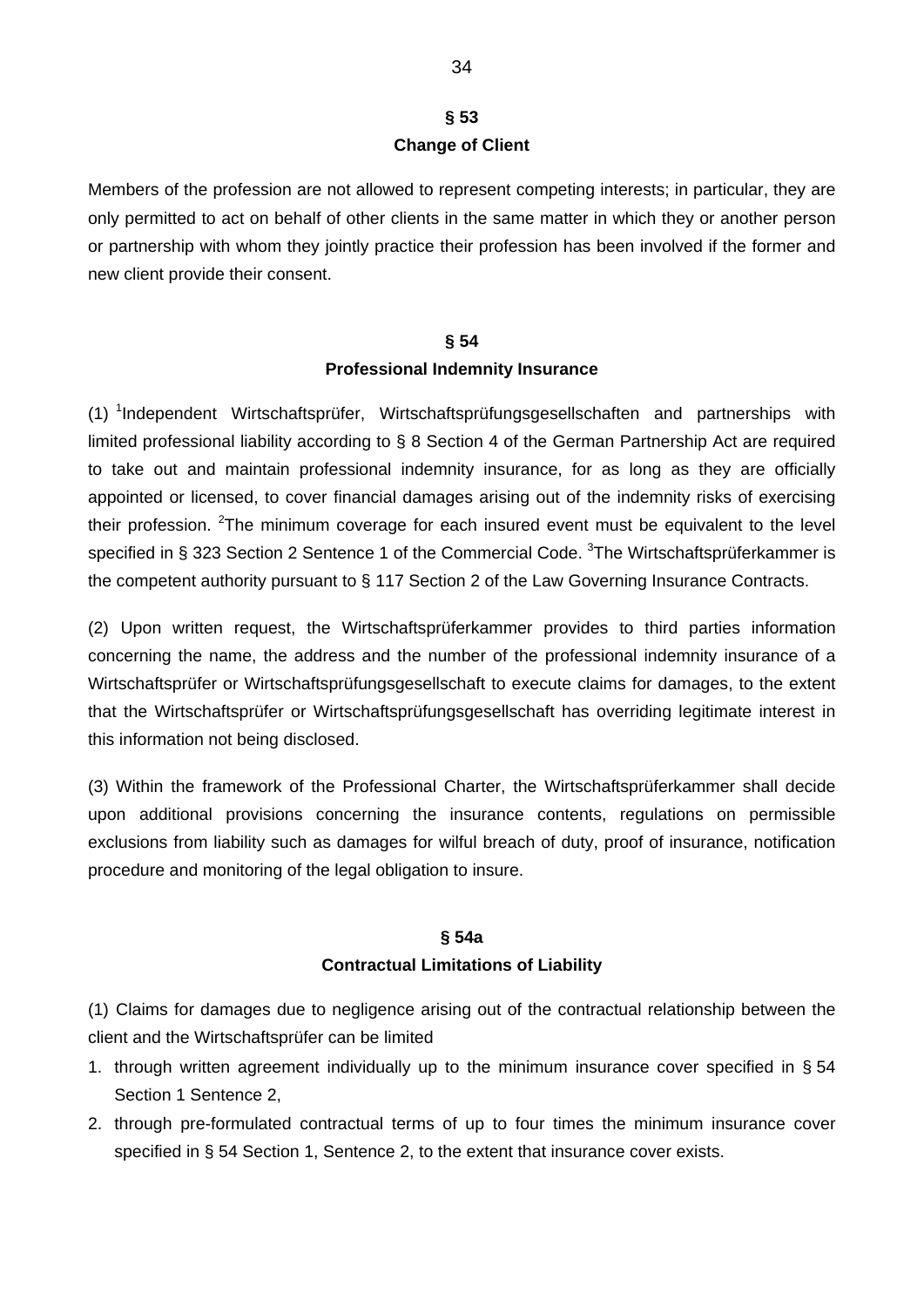(2) The personal liability for damages of partners of a joint practice (§ 44b) can also be limited by means of pre-formulated contractual terms to the individually-named partners who are to perform the contracted service.

## **§ 55 Remuneration**

(1) <sup>1</sup>A Wirtschaftsprüfer is not permitted to enter into an agreement according to § 2 Section 1 and 3 No. 1 and 3, by which the level of remuneration is made dependent upon the results of his work as Wirtschaftsprüfer. <sup>2</sup>This applies to services according to  $\S$  2 Section 2, unless otherwise specified in § 55a.  $3$ Remuneration for statutory audits may not be tied to conditions above and beyond those in Sentence 1 and must not be influenced or determined by the provision of additional services for the audited company. <sup>4</sup>If there is a considerable disparity between the services rendered and the contracted remuneration, it must be demonstrable upon request to the Wirtschaftsprüferkammer that adequate time was spent on completing the audit and qualified personnel was assigned.

(2) The payment or receipt of part of the remuneration or other advantages for brokering engagements, whether between the Wirtschaftsprüfer or a third party, is forbidden.

(3)  $1$ The assignment of claims for remuneration or the transfer of their collection to members of the profession, professional firms or professional associations is permissible without the consent of the client; these persons are also sworn to confidentiality, as is the Wirtschaftsprüfer himself.  $2$ Sentence 1 also applies to the assignment or transfer to the members of other liberal professions who are likewise subject to a statutory obligation to maintain confidentiality. <sup>3</sup>The assignment of claims for remuneration or the transfer of their collection to other persons is permissible either on the basis of a legally binding judgment on claims for remuneration or with the consent of the client.

### **§ 55a**

### **Contingency Fee for Assistance in Tax Matters**

(1)  $1A$  Wirtschaftsprüfer is not permitted to enter into agreements by which the remuneration the Wirtschaftsprüfer receives for assistance in tax matters or the level of remuneration is made dependent upon the outcome of the case or upon the success of the Wirtschaftsprüfer's activity or by which the Wirtschaftsprüfer receives a share of the anticipated tax reduction, tax savings or tax refund as a fee (contingency fee), unless otherwise specified below. <sup>2</sup>Agreements are not permitted by which the Wirtschaftsprüfer is obliged to assume any court costs, administrative costs or third party expenses.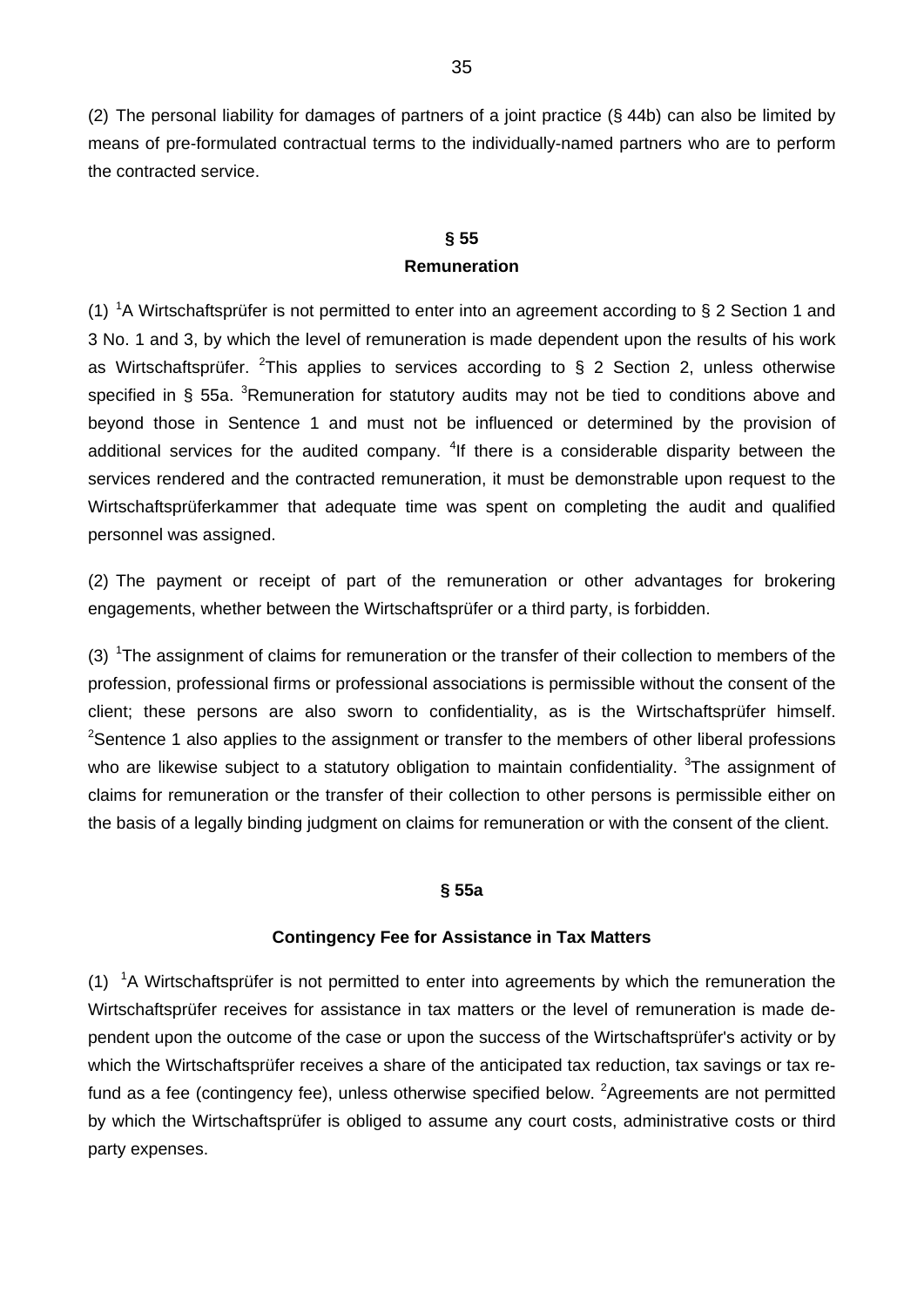(2) A contingency fee may only be negotiated in certain cases and only if, due to the client's financial standing, from a judicious perspective, the client would otherwise be prevented from prosecuting his interests in absence of a negotiated contingency fee.

(3)  $1$ The agreement must be made in writing.  $2$ It must be designated or denoted as a remuneration agreement, kept clearly separate from other agreements with the exception of the order being awarded, and it must not be included in the power of attorney.  $3$ The agreement must include:

- 1. the level of non-contingent remuneration at which the Wirtschaftsprüfer would be prepared to take on the job, as well as
- 2. a statement as to the level of remuneration to be earned depending upon certain conditions.

 $(4)$ <sup>1</sup>The agreement is also to include the essential grounds that necessitate specifying a contingency fee. <sup>2</sup>Furthermore, a notice shall be included that the agreement shall have no bearing on any amounts owed by the client in the way of court costs, administrative costs, or any third party costs to be reimbursed by the client.

(5)  $1$ For any remuneration agreement not meeting the requirements in Sections 2 and 3, the Wirtschaftsprüfer shall receive remuneration no greater than that specified in the provisions of the Civil Code. <sup>2</sup>The provisions in the Civil Code concerning unjust enrichment shall remain unaffected.

#### **§ 55b**

### **Quality Control System**

<sup>1</sup>The Wirtschaftsprüfer is to create regulations for complying with the duties of the profession and to supervise and follow through with their implementation (quality control system). <sup>2</sup>The quality control system is to be documented.

### **§ 55c**

### **Transparency Report**

(1) <sup>1</sup>Members of the profession in own practice and Wirtschaftsprüfungsgesellschaften carrying out at least one audit of a public-interest entity (§ 319a Section 1 Sentence 1 of the Commercial Code), are to publish an annual transparency report on their website at least three months following the end of the calendar year. This is to include the following minimum requirements:

- 1. a description of the legal structure and ownership,
- 2. to the extent a network is involved, a description of its organizational and legal structure,
- 3. a description of the internal quality control system along with a statement of the member(s) of the profession or the management bodies for implementing the internal quality control system,
- 4. the date of issue of the last certificate of participation (§ 57a Section 6 Sentence 7),
- 5. a list of entities in Sentence 1 for whom in the previous calendar year a statutory audit was performed;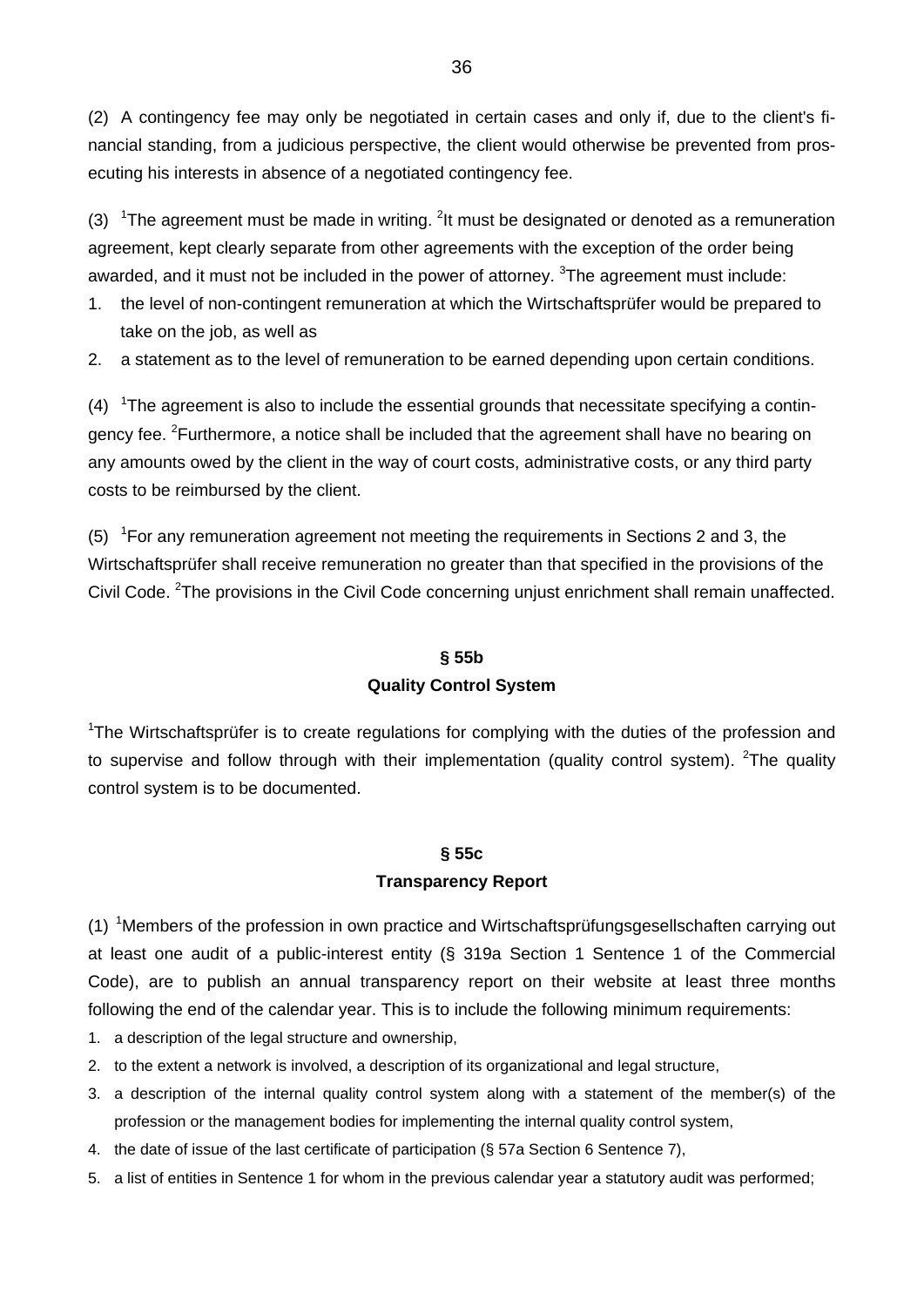- 6. a declaration of the measures taken to maintain independence, including certification that an internal examination was carried out to ensure compliance with requirements for maintaining independence,
- 7. Information on the basic scheme for remunerating members of the firm and its managers.

 $2$  Furthermore the transparency report of Wirtschaftsprüfungsgesellschaften according to Sentence 1 must include the following:

- 1. a description of the management structure (executive and supervisory bodies),
- 2. a statement as to how the Wirtschaftsprüfungsgesellschaft holds its members of the profession to fulfilling their requirements for ongoing training (internal policies and actions on ongoing training),
- 3. Financial information that reflects the Wirtschaftsprüfungsgesellschaft's significance, as specified in § 285 No. 17 of the Commercial Code the total turnover divided into fees.

(2) <sup>1</sup>The transparency report is to be signed by a member of the profession or by a Wirtschaftsprüfungsgesellschaft in a manner specified in §§ 126, 126a of the Civil Code. <sup>2</sup>The Wirtschaftsprüferkammer is to be notified of the electronic publishing by one of those bound by the provision according to Section 1 Sentence 1; in case it is not possible to publish the transparency report electronically, the transparency report will be archived at the Wirtschaftsprüferkammer and may be reviewed by third parties upon request.

#### **§ 56**

# **Application of Provisions governing the Rights and Duties of Wirtschaftsprüfer at Wirtschaftsprüfungsgesellschaften**

(1) § 43, § 43a Section 3 and 4, § 44b, §§ 49 to 53, § 54a, §§ 55a and 55b applies to Wirtschaftsprüfungsgesellschaften as well as to members of the management board, managers, partners and personally liable shareholders in Wirtschaftsprüfungsgesellschaften who are not Wirtschaftsprüfer.

(2) Members of a firm's supervisory bodies, as provided by law, rules or company agreement are obliged to maintain confidentiality.

# **Part Four Organization of the Profession**

#### **§ 57**

#### **Functions of the Wirtschaftsprüferkammer**

(1) The Wirtschaftsprüferkammer fulfils its statutory functions; it is to uphold the interests of all of its members and to supervise the fulfilment of all professional duties.

(2) In particular, it is the responsibility of the Wirtschaftsprüferkammer: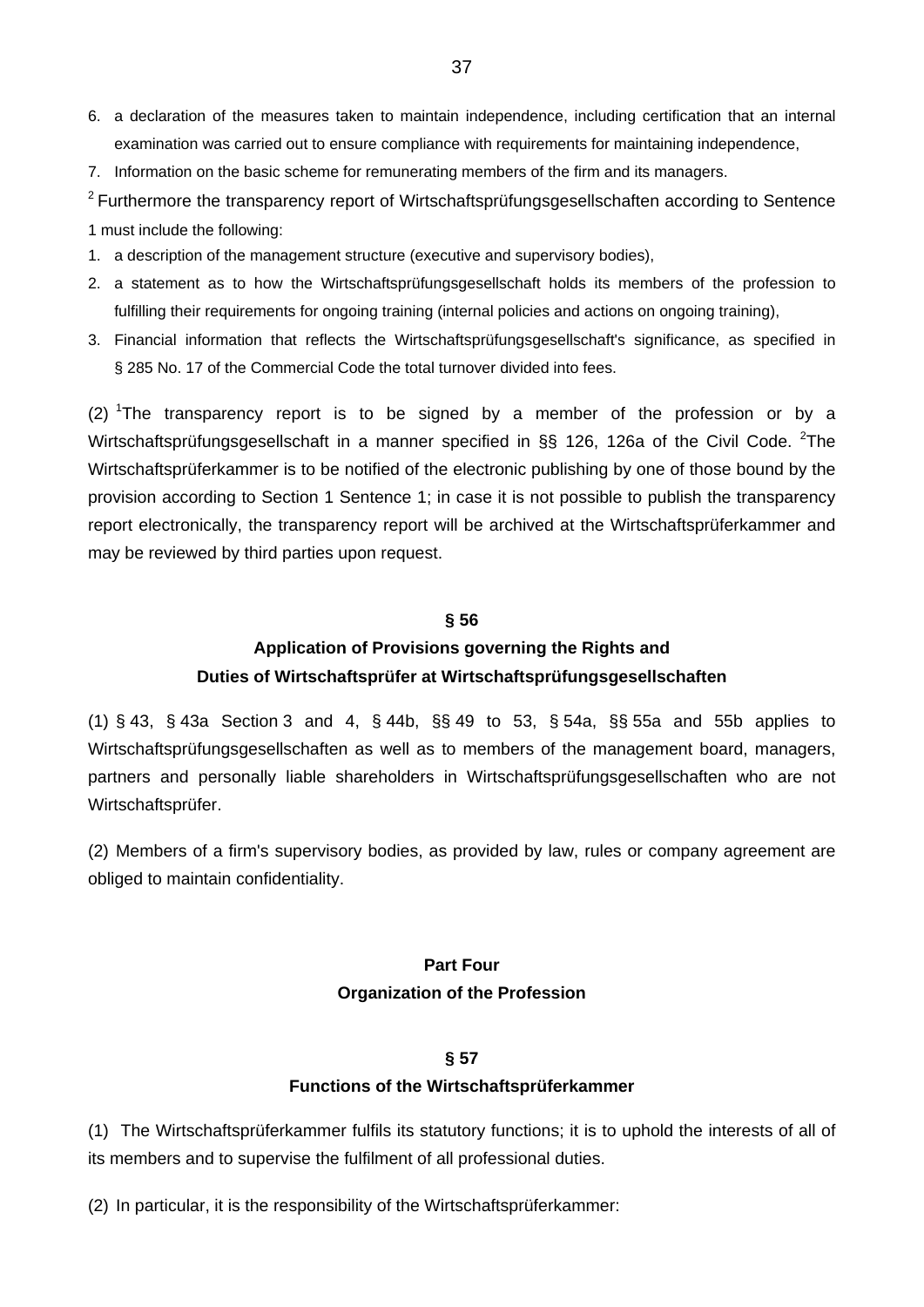- 2. upon request, to mediate conflicts amongst members,
- 3. upon request, to mediate conflicts between members and their clients,
- 4. to oversee members' compliance with their duties and to exercise the right to reprimand them,
- 5. (Repealed),
- 6. in all matters pertaining to members collectively, to bring forth the views of the Wirtschaftsprüferkammer vis-à-vis the competent courts, authorities and organizations,
- 7. to submit professional opinions as requested by a court or an administrative agency or an entity involved in the legislative process at national or state level,
- 8. to assume the tasks in the areas assigned to it by law in the field of occupational training,
- 9. (Repealed),
- 10. to promote the ongoing training of members and the education of future members of the profession,
- 11. to submit proposals for honorary associate judges of the disciplinary courts to the State Departments of Justice and the Federal Ministry of Justice,
- 12. to maintain the public register.
- 13. to establish pension schemes for Wirtschaftsprüfer and vereidigte Buchprüfer and their surviving dependents,
- 14. to maintain a quality assurance system.
- 15. to appoint Wirtschaftsprüfer as well as vereidigte Buchprüfer, to license Wirtschaftsprüfungsgesellschaften and Buchprüfungsgesellschaften and to withdraw or revoke licensing,
- 16. to create and maintain an independent Examination Unit,
- 17. to carry out the statutory responsibilities conferred upon it as a professional chamber within the scope of the prevention of money laundering.

(3) <sup>1</sup>The Wirtschaftsprüferkammer may, after consultation with the working party on financial auditing [Arbeitsgemeinschaft für das wirtschaftliche Prüfungswesen], adopt a professional charter regulating the rights and duties in the exercise of the profession by Wirtschaftsprüfer and vereidigte Buchprüfer; the Professional Charter is adopted by the Advisory Board of the Wirtschaftsprüferkammer. <sup>2</sup>The charter comes into force three months after it has been filed with the Federal Ministry of Economics to the extent that the Federal Ministry of Economics does not annul the charter or parts thereof. <sup>3</sup>Amendents to the professional charter are subject to Sentence 1 and 2.

- (4) The Professional Charter may further specify the provisions of this act:
- 1. General professional duties
	- a) independence, conscientiousness, confidentiality, acting on own responsibility,
	- b) proper professional conduct,
	- c) change of clients and prohibition of representation of conflicting interests,
	- d) compatible and incompatible activities,
	- e) content, scope and proof of professional indemnity insurance according to § 54 Section 3,
	- f) agreement and settlement of remuneration for professional services and its enforced collection,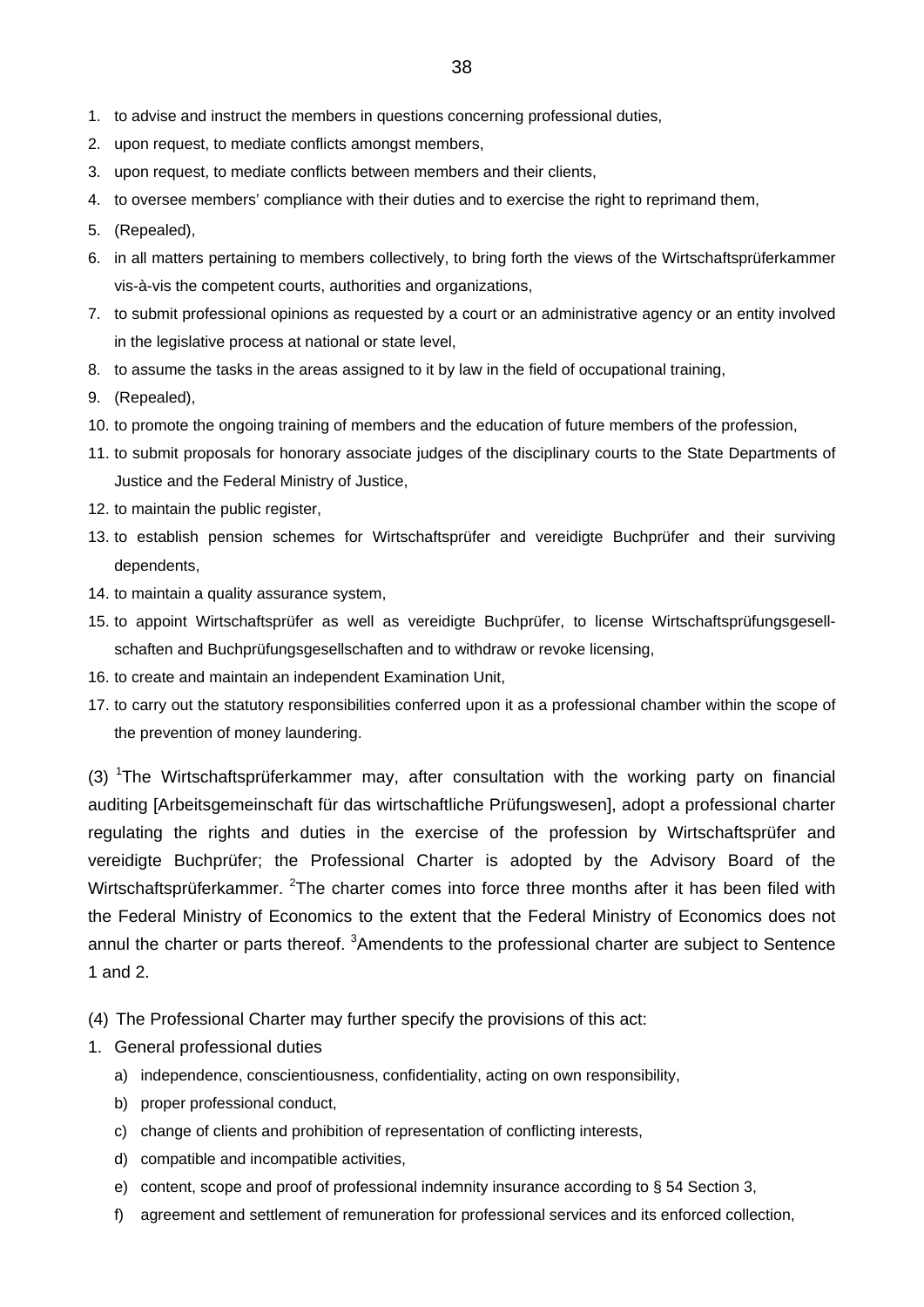- g) handling of third party assets,
- h) education of trainees for the profession as well as assistants of the tax advisory and business consulting professions,
- i) seal design (shape, size, type and lettering) and use of seal according to  $\frac{1}{2}$  48 Section 2,
- j) prohibition of participation in unauthorized assistance in tax matters,
- k) prohibition of utilization of professional secrets,
- l) type, scope and proof of compliance with the general ongoing training requirement according § 43 Section 2 Sentence 4, whereby the scope of prescribed participation in ongoing training events must not exceed 20 hours in a given year.
- 2. Special professional duties in the performance of audit reports and rendering professional opinions
	- a) absence of bias, impartiality and refusal to practice,
	- b) exclusion as an auditor or expert.
- 3. Special professional duties
	- a) in connection with the acceptance, performance and termination of an engagement and in succession of an engagement,
	- b) the maintenance of files,
	- c) the joint exercise of the profession,
	- d) in the establishment and activity of professional firms,
	- e) in cross-border activities,
	- f) in dealings with the courts authorities, the public authorities, the Wirtschaftsprüferkammer and other members of the Wirtschaftsprüferkammer.
- 4. The final provision of the criteria for describing remuneration scheme according § 55c Section 1 Sentence 2 No. 7.
- 5. Special professional duties to ensure the quality of professional work (§ 55b).

(5) <sup>1</sup>The Wirtschaftsprüferkammer can transfer the duties specified in Section 2 No. 1 to 3 to individual members of the Board of Directors; additional duties can be assigned to departments according to § 59a. <sup>2</sup>In the case of Section 2 No. 4, second alternative, the Board of Directors will decide on objections (§ 63 Section 5 Sentence 2).

(6)  $1$ To the extent that the Auditor Oversight Commission is not responsible according to §66a Section 8, the Wirtschaftsprüferkammer shall offer administrative assistance to competent authorities in another member state of the European Union or treaty nation in the European Economic Area in the areas of appointment, licensing, disciplinary oversight and quality assurance system, as far as this is required on a case-by-case basis for the authority to carry out these duties. <sup>2</sup>If the completion of an inquiry is not possible within an appropriate period, the Wirtschaftsprüferkammer will notify the parties involved, stating the reasons. <sup>3</sup>The Wirtschaftsprüferkammer shall refuse to carry out its own investigations of an inquiry if

1. due to the same act, the same person is already facing professional disciplinary proceedings in Germany or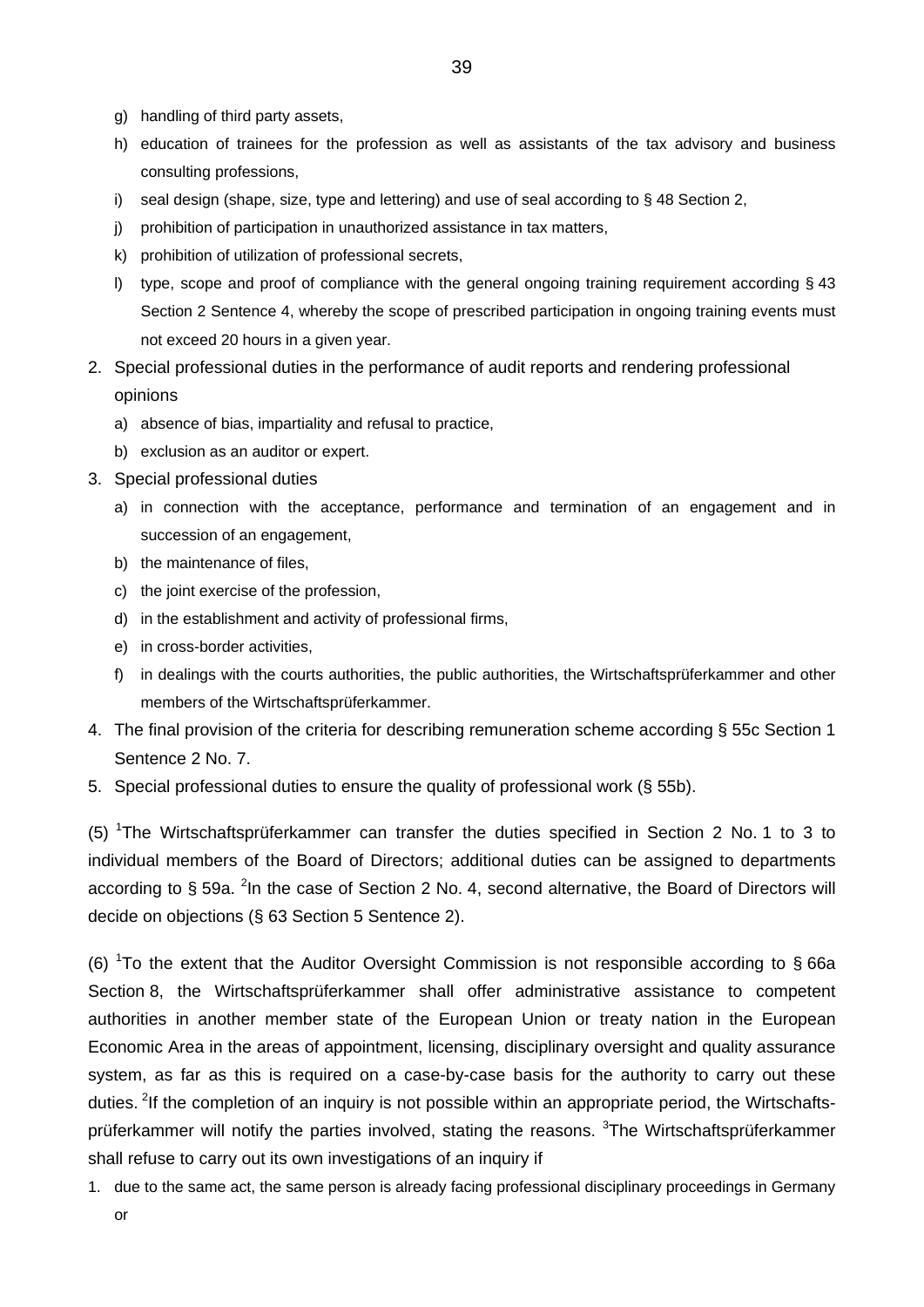2. final judgment has been passed in Germany against the same person due to the same act.

<sup>4</sup>If the Wirtschaftsprüferkammer exercises its right according to Sentence 3 it will notify the inquiring competent authority immediately, stating the reasons and conveying more detailed information about the disciplinary proceedings or the final judgment.

(7) <sup>1</sup>Upon formal request, the Wirtschaftsprüferkammer may transmit information including personal data according to the authorities named in Section 6 Sentence 1, to the extent that knowledge of this information is required on a case-by-case basis for the competent authority to carry out the tasks named in Section 6 Sentence 1.  $2$ Information that falls within the duty to observe secrecy may only be transmitted if it can be assured that the receiving authority will likewise duly treat it confidentially. <sup>3</sup>When transmitting personal data, the purpose of its transmission is to be stated. <sup>4</sup>Information, including personal data, is not to be transmitted in cases where public law and order could thereby be endangered.

(8) <sup>1</sup>To the extent that the Auditor Oversight Commission is not responsible according to § 66a Section 10, the Wirtschaftsprüferkammer shall collaborate with the competent authorities responsible for appointment, licensing, disciplinary oversight and quality assurance system in countries other than those named in Section 6 Sentence 1, to the extent that this is necessary on a case-bycase basis for the responsible authority to carry out a given duty. <sup>2</sup> Section 6 Sentence 2 through 4 shall apply *mutatis mutandis*.

(9) <sup>1</sup>Upon formal request, the Wirtschaftsprüferkammer may transmit information, including personal data, to the authorities named in Section 8 Sentence 1, to the extent that knowledge of this information is required on a case-by-case basis for the agency to carry out the tasks named in Section 8 Sentence 1. <sup>2</sup>Information that falls within the duty to observe secrecy may only be transmitted if it can be assured that the receiving authority will likewise duly treat it with confidentiality. <sup>3</sup>For the transmittal of personal data to the competent authority according to Section 8 Sentence 1, § 4b Section 2 to 6 and § 4c of the Federal Data Protection Act shall apply *mutatis*  mutandis. <sup>4</sup>Information, including personal data, is not to be transmitted in cases where public law and order could thereby be endangered. <sup>5</sup>In case the competent authority presents a plausible argument that it is not satisfied with the way the procedure was completed by the Wirtschaftsprüferkammer, the Wirtschaftsprüferkammer can, provided the conditions in sentences 1 to 4 are met, release audit working papers and other documents to the competent authority at the request of such responsible authority if

- 1. these audit working papers and documents pertain to audits of companies that have issued securities in this third country or are part of a group that presents consolidated accounts in that country,
- 2. the competent authority fulfils the requirements referred to in Article 47 Section 3 of the Directive 2006/43/EEC of the European Parliament and of the Council of 17 May 2006 on Statutory Audits of Annual Accounts and Consolidated Accounts (Official Journal of the European Union No. L 157 p. 87) and have been deemed appropriate by the Commission of the European Union,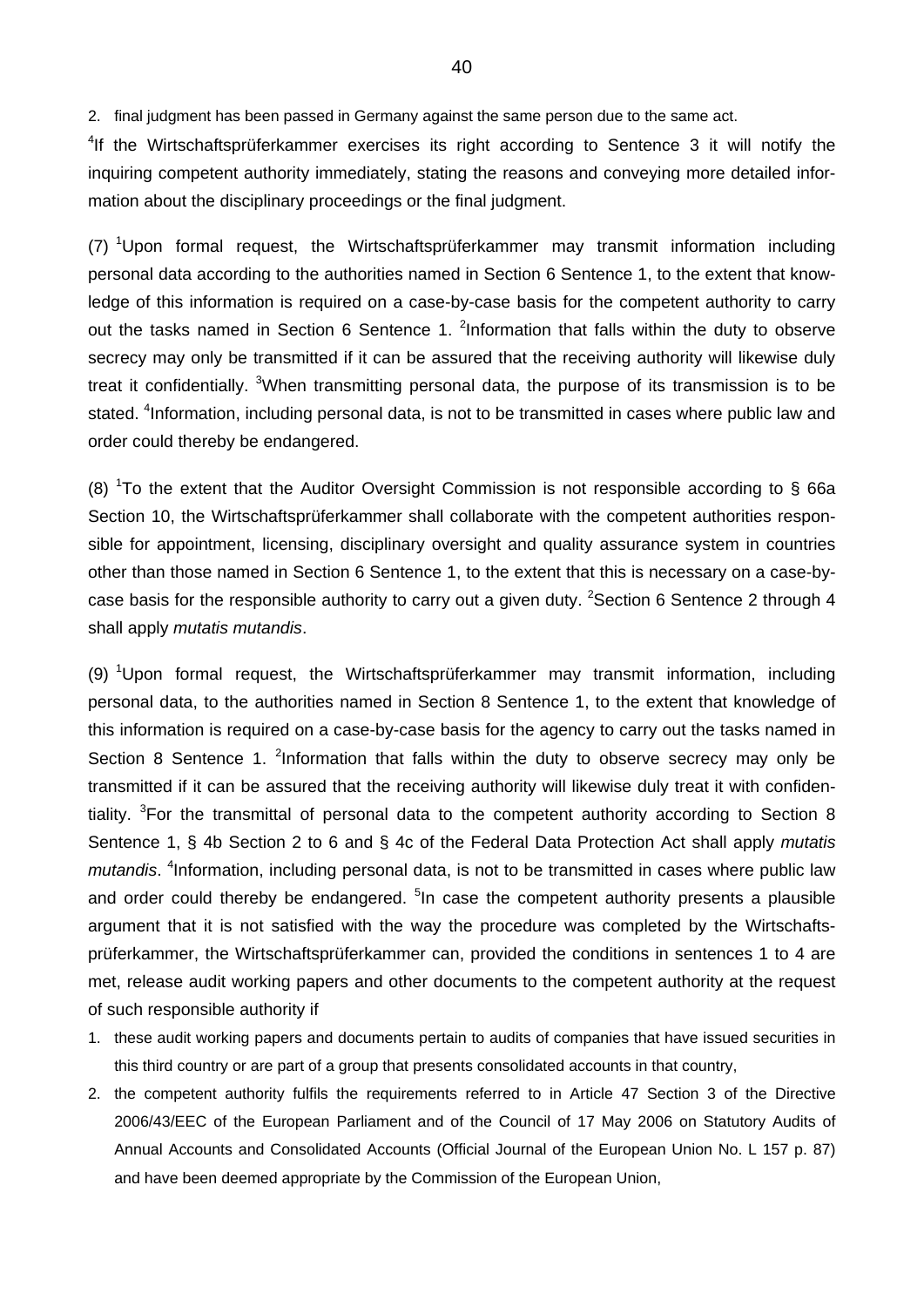3. a working arrangement has been made between the Wirtschaftsprüferkammer and the responsible authority on the basis of reciprocity.

# **§ 57a Quality Assurance**

 $(1)$  <sup>1</sup>Members of the profession in their own practice and Wirtschaftsprüfungsgesellschaften are obliged to submit to a quality assurance review if they intend to carry out statutory audits, and, at the latest, upon accepting an audit engagement, present a required certificate of participation or a certificate of exemption according to § 319 Section 1 Sentence 3 of the Commercial Code.  ${}^{2}$ In order to avoid hardship cases, upon formal request, the Wirtschaftsprüferkammer may grant certificates of exemption limited in time.  ${}^{3}$ An exemption can be granted multiple times.

 $(2)$  <sup>1</sup>The quality assurance review serves the purpose of oversight to ensure compliance with quality control rules pursuant to the statutory provisions and the Professional Charter on the whole and when carrying out specific engagements. <sup>2</sup>It encompasses audits as specified in § 2 Section 1, which carry, or are to carry, an official seal.

(3)  $1$ The quality assurance review is to be carried out by Wirtschaftsprüfer working in own practice or Wirtschaftsprüfungsgesellschaften registered with the Wirtschaftsprüferkammer (Quality Assurance Reviewer). <sup>2</sup>A Wirtschaftsprüfer is to be registered upon formal request if

- 1. he has been appointed as a Wirtschaftsprüfer for at least three years and active in the area of auditing,
- 2. he has knowledge of quality control,
- 3. over the past five years he has not been found by a professional disciplinary court to be in breach of his professional duties, which would make him ineligible as a quality assurance reviewer,
- 4. after initial registration he is able to provide proof of ongoing special training in quality control. This proof must be provided at the latest by the time he accepts an engagement to carry out a quality assurance review.

 $3$ As a prerequisite to registration, a Wirtschaftsprüfer in his own practice must prove that he has a valid certificate according to Section 6 Sentence 7. <sup>4</sup>A Wirtschaftsprüfungsgesellschaft is to be registered upon formal request if at least one member of its management board, a managing director, a personally liable partner or partner according to Sentence 2 is registered and the Wirtschaftsprüfungsgesellschaft fulfils the requirement according to Sentence 3. <sup>5</sup>lf a Wirtschaftsprüfungsgesellschaft is engaged to conduct a quality assurance review, the Wirtschaftsprüfer responsible for the quality assurance review must either belong to the group of persons according to Sentence 4 or be partner of a Wirtschaftsprüfungsgesellschaft and registered according to Sentence 2. <sup>6</sup>If members of the profession – who are registered as quality assurance reviewers but do not fulfil the requirements according to Sentence 3 – are active in their own practice or otherwise employed, they are not allowed to carry out quality assurance reviews in their own practice.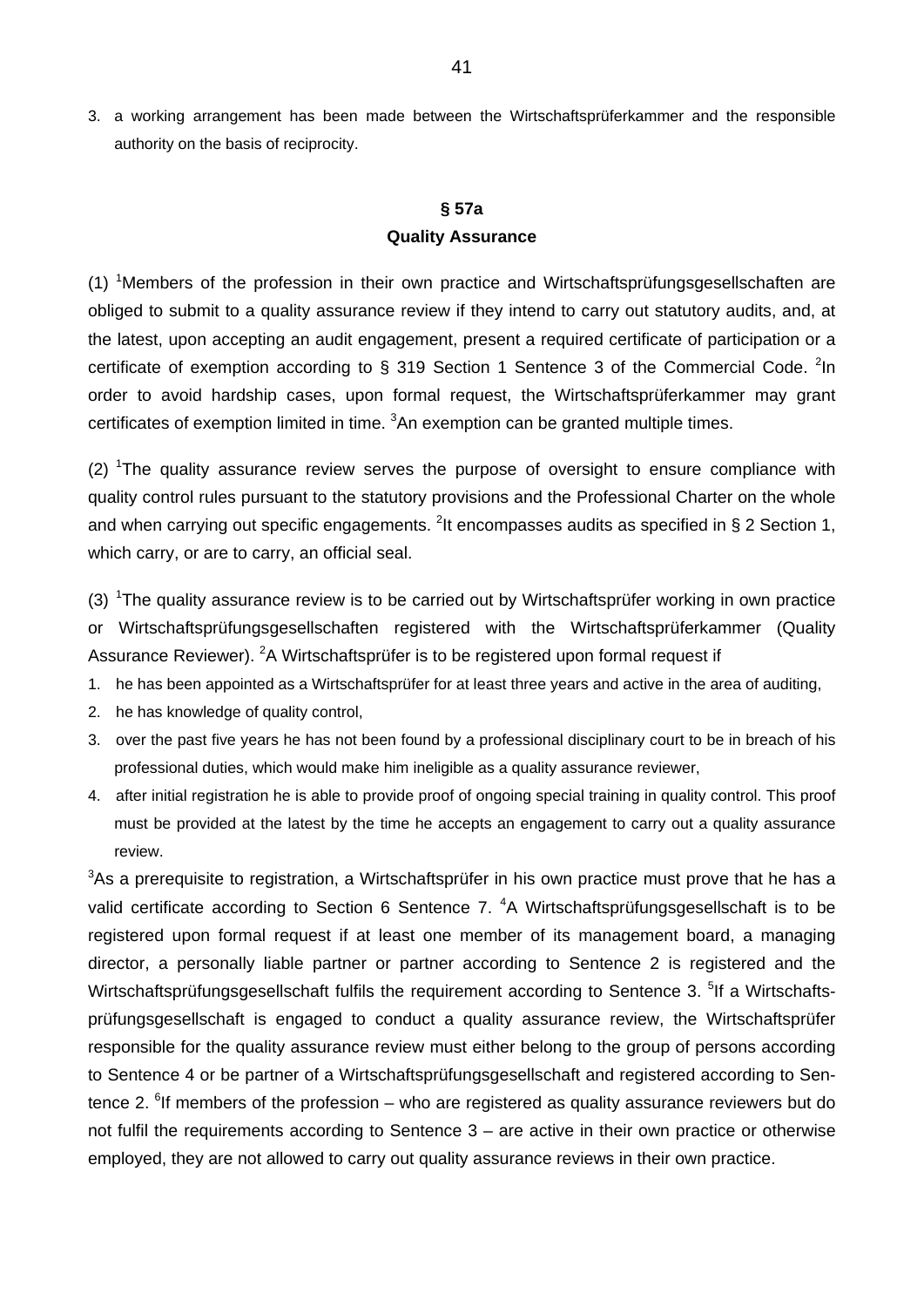(4) <sup>1</sup>A Wirtschaftsprüfer or Wirtschaftsprüfungsgesellschaft may not become a quality assurance reviewer if he has capital, financial or personal ties to the Wirtschaftsprüfer or Wirtschaftsprüfungsgesellschaft to be reviewed, or if there are other circumstances that give reason to doubt his impartiality (§ 49, second alternative). <sup>2</sup>Further, it is not permissible to conduct reciprocal audits.

(5) <sup>1</sup>The quality assurance reviewer is to summarize the results of the quality assurance review in a report (reviewer's report). <sup>2</sup>The reviewer's report must contain

- 1. the name of the Commission on Quality Assurance and that of the person(s) being reviewed as recipients of the report,
- 2. a description of the subject, type and scope of the review,
- 3. the number of hours presented by review type,
- 4. the composition and qualification of the quality assurance reviewers and
- 5. an evaluation of the review results.

Additional provisions can be made with regard to content and standardization of the structure of the reviewer's report (§ 57c Section 2 No. 6). <sup>3</sup>If the quality assurance reviewer finds neither significant defects in the quality control system nor obstacles to carrying out the review, he is to declare that the quality control system is in compliance with legal requirements and that with sufficient certainty audit engagements according to § 2 Section 1, in which the professional seal is used, are conducted in an orderly manner. <sup>4</sup>If significant defects in the quality control system or obstacles concerning the performance of the review are discovered, the reviewer is either to present the report with qualifications according to Sentence 3 or to refuse it. <sup>5</sup>The qualification or refusal is to be explained. <sup>6</sup>In the case of qualifications due to defects detected in the quality control system, the quality assurance reviewer is to make recommendations as to how to remedy the defects.

(6)  $1$ The person to be reviewed recommends up to three quality assurance reviewers to the Commission on Quality Assurance. <sup>2</sup>The suggestions submitted must each be accompanied by a declaration of independence by each of the quality assurance reviewers according to the Charter for Quality Assurance (§ 57c Section 2 No. 7).  ${}^{3}$ From among the suggestions, the Commission on Quality Assurance can, within a reasonable period of time and providing reasons for its decision, reject any or all of the recommendations; the person to be reviewed is to be notified of the intent to reject recommendations within four weeks of submission of the person to be reviewed, otherwise the recommendations will be considered accepted. <sup>4</sup>If all recommendations are rejected, the person to be reviewed can submit up to new three new recommendations; Sentences 2 and 3 shall apply. <sup>5</sup>The quality assurance reviewer is appointed by the person to be reviewed on his own responsibility. <sup>6</sup>After conclusion of the review, the quality assurance reviewer sends a copy of the reviewer's report to the Wirtschaftsprüferkammer without delay; this is to be done in electronic form. <sup>7</sup>Upon receipt of the reviewer's report, the Wirtschaftsprüferkammer will certify the participation in the quality assurance system to the Wirtschaftsprüfer in own practice or the Wirtschaftsprüfungsgesellschaft. <sup>8</sup>Certification is valid for six years and is to be limited to three years for members of the profession who perform statutory audits of public interest entities (§ 319a Section 1 Sentence 1 of the Commercial Code). <sup>9</sup>Certification will not be granted if the quality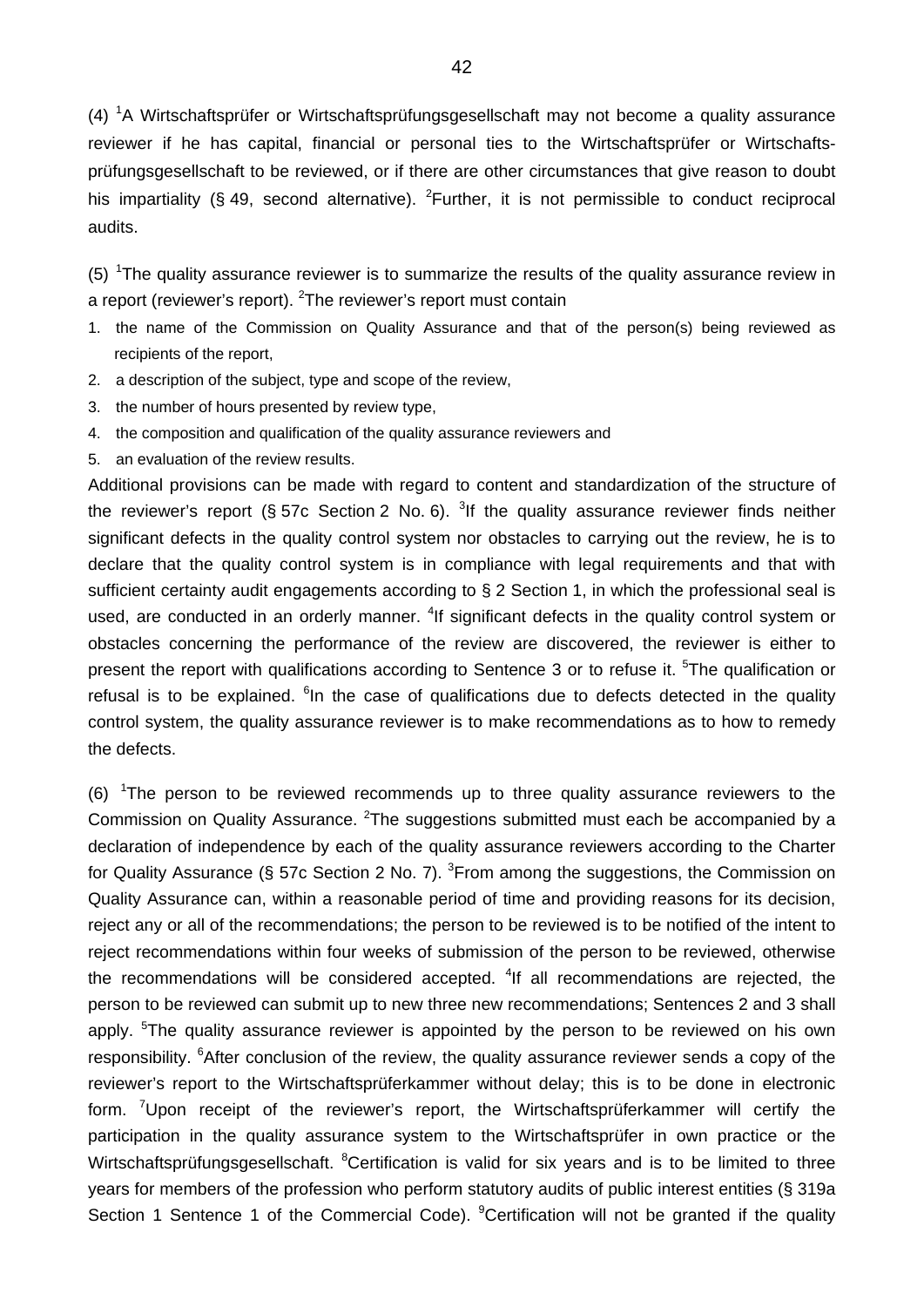assurance review was performed in violation of Section 3 Sentence 1 and 5 or Section 4 or declaration has been refused according to Section 5 Sentence 3.<sup>10</sup>If the Wirtschaftsprüferkammer is aware that a certificate of participation should not be granted, the case is to be presented to the Auditor Oversight Commission prior to the decision has been made public. <sup>11</sup>The performance of annual audits procedure can, according to Section 1 Sentence 1; be waved at any time; in this case, any certificate of participation already received is to be returned.

(7)  ${}^{1}$ A review engagement can only be cancelled for good cause.  ${}^{2}$ Good cause does not include differences of opinion over the content of the reviewer's report. <sup>3</sup>The quality assurance reviewer is to report on the findings of his review thus far and the reasons for the cancellation.  $4$ In case of a subsequent quality assurance review, the report according to Sentence 3 is to be presented to the next quality assurance reviewer by the Wirtschaftsprüfer in his own practice or by the Wirtschaftsprüfungsgesellschaft.

(8)  ${}^{1}$ The reviewer's report is to be destroyed seven years after receipt by the Wirtschaftsprüferkammer. <sup>2</sup>In case of a pending legal dispute on measures by the Commission on Quality Assurance, the period specified in Sentence 1 is extended until the judgment is final.

#### **§ 57b**

## **Obligation of Confidentiality and Liability**

(1) The quality assurance reviewer and his assistants, the members of the Commission on Quality Assurance (§ 57e) and those employed at the Wirtschaftsprüferkammer are obliged, even after the end of their employment, to hold in the strictest of confidence all matters that became known to them within the scope of their quality assurance review.

(2) <sup>1</sup>For members of the Commission on Quality Assurance and employees of the Wirtschaftsprüferkammer, § 64 Section 2 applies *mutatis mutandis*. <sup>2</sup>Approval also requires the presentation or submission or surrender of written documents by the Wirtschaftsprüferkammer to courts or other authorities. <sup>3</sup>Approval in the case of sentences 1 and 2 shall be granted by the Commission on Quality Assurance. <sup>4</sup>It can only be granted if the respondent has been released from the obligation to confidentiality by the reviewed Wirtschaftsprüfer, reviewed Wirtschaftsprüfungs-gesellschaft or quality assurance reviewer.

(3) As far as it is necessary to carry out a quality assurance review, the obligation to confidentiality is limited according to Section 1, § 43 Section 1 Sentence 1, § 64 Section 1 of this act and § 323 Section 1 Sentence 1 of the Commercial Code, as is the obligation to confidentiality of those persons who practice the profession together with the Wirtschaftsprüfer in own practice.

(4) § 323 of the Commercial Code applies *mutatis mutandis*, subject to the provisions in Section 3.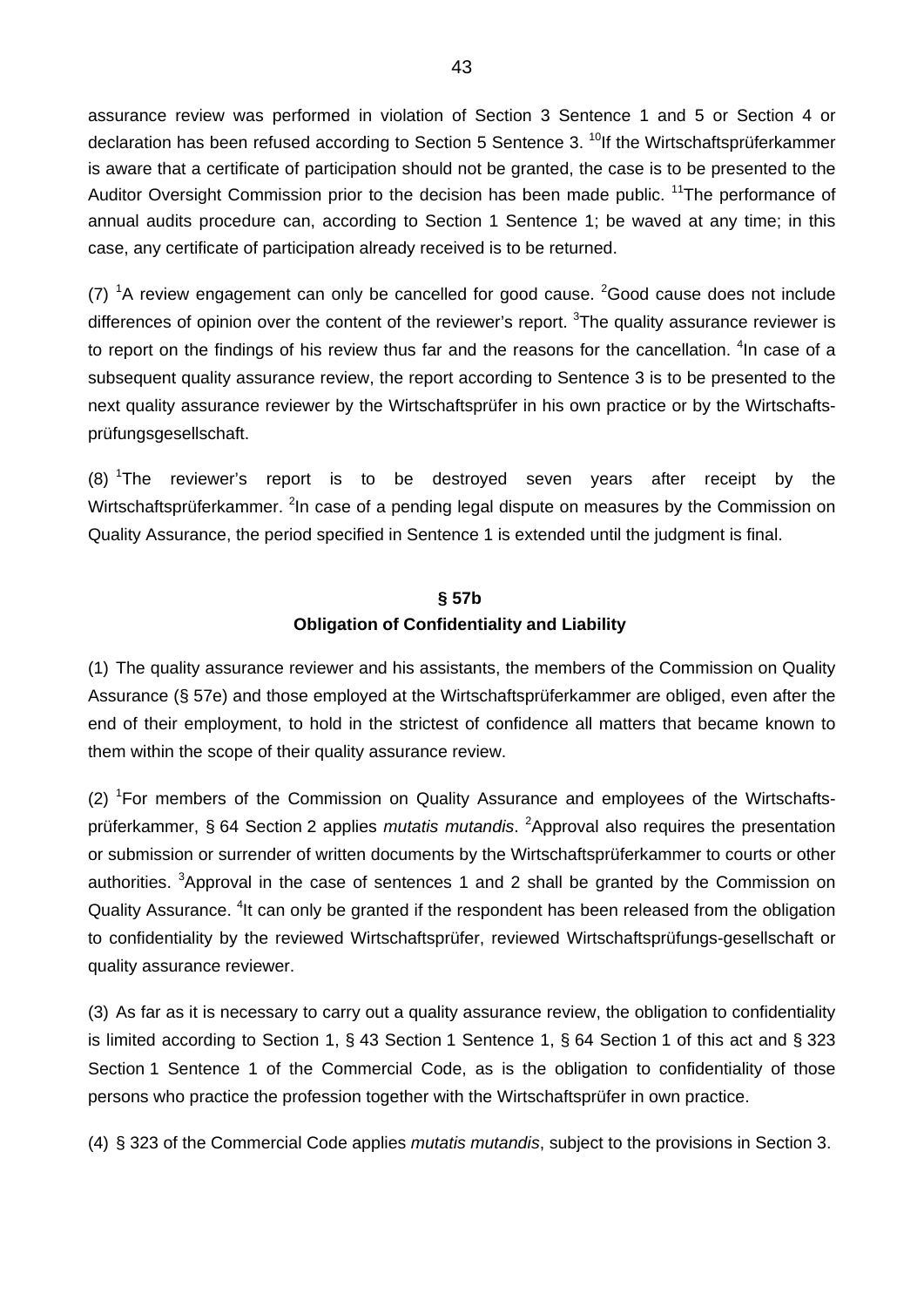## **§ 57c**

#### **Charter for Quality Assurance**

(1) <sup>1</sup>The Wirtschaftsprüferkammer issues a Charter for Quality Assurance, the Charter is in turn adopted by the Advisory Board of the Wirtschaftsprüferkammer. <sup>2</sup>The Charter and amendments thereto require the approval of the Federal Ministry of Economics and Technology, in consultation with the Federal Ministry of Justice, to become effective.

(2) Within the scope of this act, the Charter for Quality Assurance regulates in more detail:

- 1. the requirements and the registration procedure for quality assurance reviewers according to § 57a Section 3 as well as according to § 63f Section 2 of the Business and Industrial Cooperatives Act,
- 2. reasons for exclusion of the quality assurance reviewers according to § 57a Section 4,
- 3. proceedings according to §§ 57a et seq. within the Wirtschaftsprüferkammer ,
- 4. the calculation of term according to § 57a Section 6 Sentence 8,
- 5. measures of the Commission on Quality Assurance,
- 6. additional provisions according to § 57a Section 5 Sentence 2,
- 7. provisions concerning the content and structure of the certificate of independence according to § 57a Section 6 Sentence 2,
- 8. scope and content of the special requirement for ongoing special training according to § 57a Section 3 Sentence 2 No. 4 as well as proof of fulfilment of this requirement.

#### **§ 57d**

#### **Duty to Cooperate**

<sup>1</sup>Wirtschaftsprüfer in own practice, Wirtschaftsprüfungsgesellschaften, as well as persons with whom they practice the profession, are obliged to grant the reviewer entrance to the practice, to issue statements and also to present requested documentation, to the extent this is necessary for performing the review with due diligence. <sup>2</sup>Such persons cannot be forced to cooperate by way of administrative enforcement according to § 57e Section 3.

#### **§ 57e**

#### **Commission on Quality Assurance**

(1) <sup>1</sup>In the Wirtschaftsprüferkammer a Commission on Quality Assurance shall be established. <sup>2</sup>Members of the Commission on Quality Assurance are Wirtschaftsprüfer and vereidigte Buchprüfer, who are elected by the Advisory Board upon recommendation by the Board of Directors; at least one member shall be experienced and actively involved in cooperative auditing. <sup>3</sup>They are independent and not bound by instructions. <sup>4</sup>The Commission on Quality Assurance within the Wirtschaftsprüferkammer is responsible for all matters involving quality assurance according as specified in §57a, to the extent that the Auditor Oversight Commission is not responsible. <sup>5</sup>It is mainly responsible for: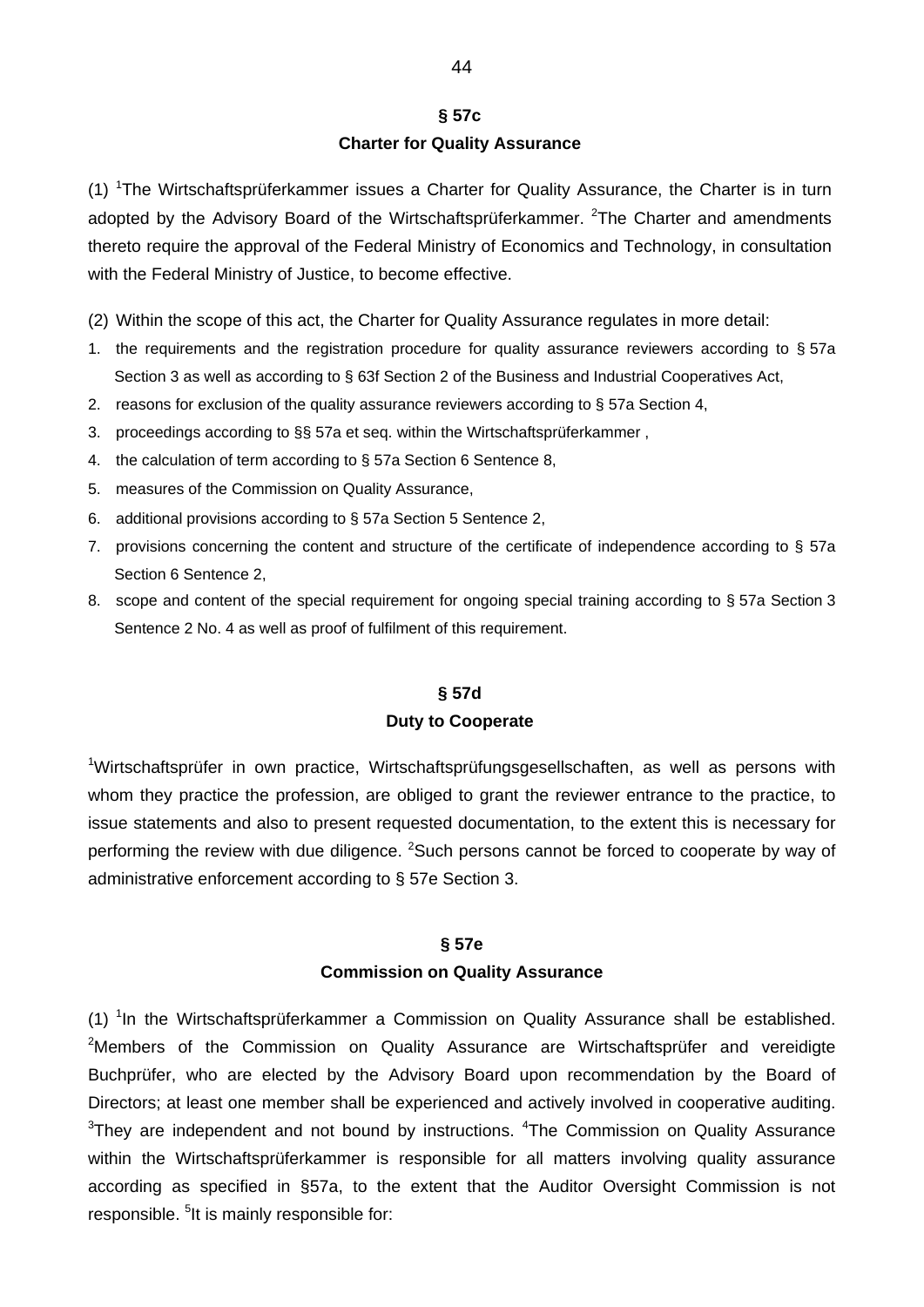- 1. Granting certificates of exemption according to § 57a Section 1 Sentence 2,
- 2. Registering quality assurance reviewers according to § 57a Section 3,
- 3. Receiving reviewer's reports,
- 4. Granting and revoking certificates of participation in the quality assurance system,
- 5. Deciding on measures according to Sections 2 and 3,
- 6. Arbitrating appeals against decisions involving quality assurance.

 $(2)$  <sup>1</sup>If deficiencies are found at members of the profession in own practice or Wirtschaftsprüfungsgesellschaften, if violations of professional rules of conduct have been determined that were based on deficiencies in the quality control system or if the quality assurance review was not carried out according to the provisions in §§ 57a to 57d and the Charter for Quality Assurance, the Commission on Quality Assurance can impose sanctions aimed at remedying the deficiencies or order a special review; if sanctions are imposed, they are to be implemented within the specified period by the Commission on Quality Assurance, and a written report is to be presented without undue delay by the member who has been reviewed.  ${}^{2}$ The Commission can determine that for the special review another quality assurance reviewer be assigned. <sup>3</sup>If the Commission on Quality Assurance finds that the statement according to § 57a Section 5 Sentence 3 should have been refused, it will revoke the certificate according to  $\S$  57a Section 6 Sentence 7. <sup>4</sup>The certificate is also to be revoked if the review was carried out contrary to the prohibitions in § 57a Section 4. <sup>5</sup>lf the statement according to § 57a Section 5 Sentence 3 was denied unjustly, the Commission on Quality Assurance can overrule § 57a Section 6 Sentence 9 and grant the certificate. <sup>6</sup>If the quality assurance review was carried out in serious breach of the provisions named in Section 1, the Commission on Quality Assurance shall determined that the duty according to § 57a Section 1 Sentence 1 was not fulfilled and shall revoke the certificate according to § 57a Section 6 Sentence 7. <sup>7</sup>The Wirtschaftsprüfer or Wirtschaftsprüfungsgesellschaft shall be heard prior to instituting measures according to Sentence 1 to 6. <sup>8</sup>If the Wirtschaftsprüferkammer determines that a certificate according to § 57a Section 6 Sentence 7 is to be revoked, the case is to be presented to the Auditor Oversight Commission prior to publicly announcing the decision.

(3)  $1$ If a Wirtschaftsprüfer or a Wirtschaftsprüfungsgesellschaft fails to comply with measures according to Section 2 including handing over the certificate according to § 57a Section 6 Sentence 7, the Commission on Quality Assurance can impose a fine of up to 25,000 euros. <sup>2</sup>If sanctions and other measures are not followed in a timely manner or not completely according to Section 2, despite repeated imposition of a fine, the certificate according to § 57a Section 6 Sentence 7 is to be revoked.

(4) <sup>1</sup>The Commission on Quality Assurance is to inform the Board of Directors of the Wirtschaftsprüferkammer if the revocation of the appointment of a Wirtschaftsprüfer or the licensing of a Wirtschaftsprüfungsgesellschaft is to be considered. <sup>2</sup>Facts reported may not be used in the course of disciplinary proceedings according to §§ 61a et seq. and Part Six of this act are not to be exploited.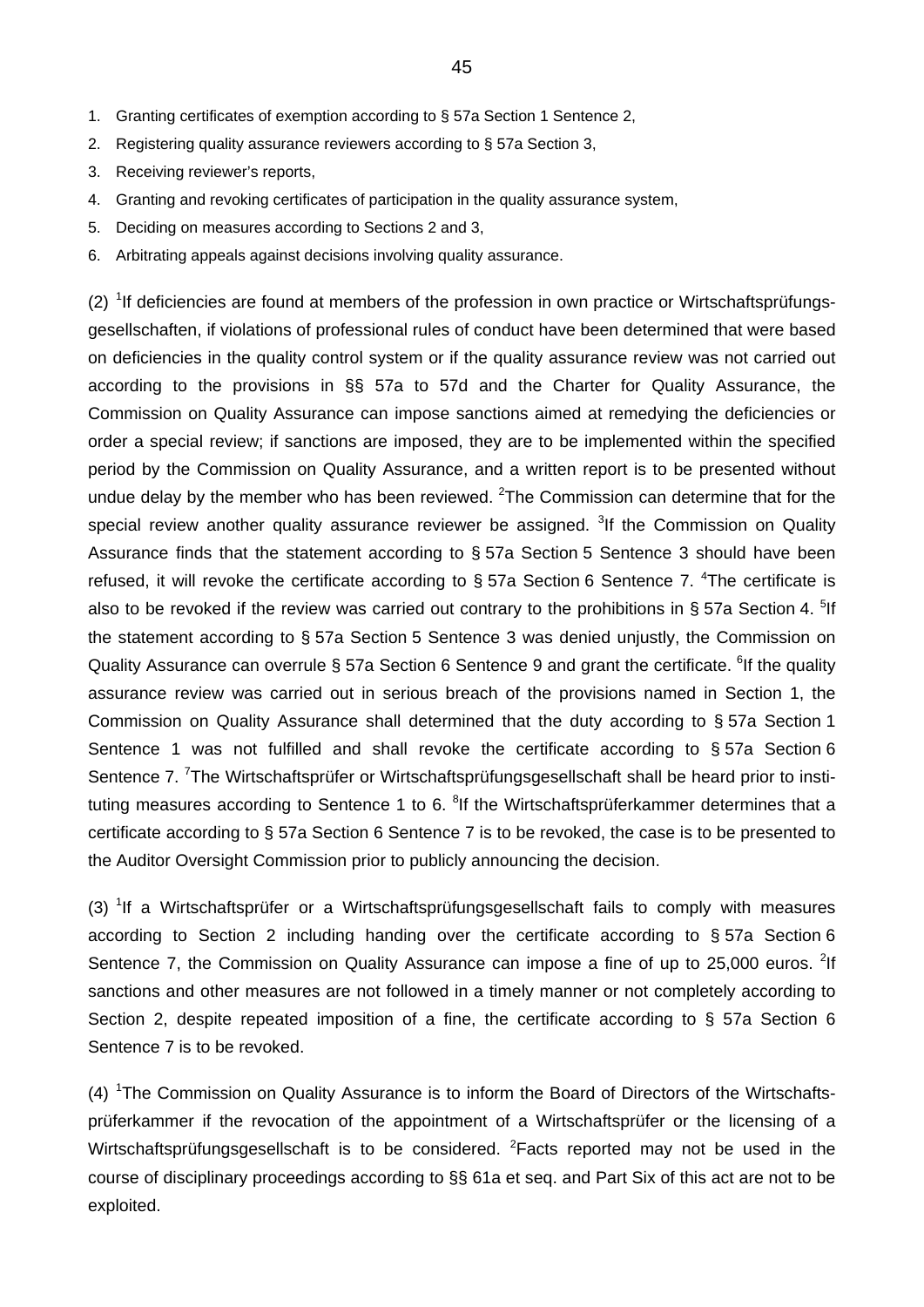(5) Violations of professional rules of conduct that have lead to measures being imposed according to Sections 2 and 3 cannot be the subject of a disciplinary proceeding.

(6) <sup>1</sup> Sections 2 to 4 apply *mutatis mutandis* if outside of a quality assurance review as defined in § 57a faults are indicated in the quality control system of a Wirtschaftsprüfer or Wirtschaftsprüfungsgesellschaft. <sup>2</sup>The Commission on Quality Assurance is bound to the determinations made in the proceedings according to § 62b.

#### **§ 57f**

#### **(Repealed)**

# **§ 57g Voluntary Quality Assurance Review**

§ 57a Section 2 to 6, §§ 57b to 57f apply *mutatis mutandis* in case a voluntary quality assurance review is carried out on Wirtschaftsprüfer in own practice and Wirtschaftsprüfungsgesellschaften.

#### **§ 57h**

# **Quality Assurance Review of Cooperative Audit Offices of an Association of Savings and Clearing Banks**

(1) <sup>1</sup>§ 57a Section 1 Sentence 1, Section 3 to 5, Section 6 Sentence 1 to 9, Section 7 to 8, §§ 57b to 57d § 66a Section 1 Sentence 1, Section 3 Sentence 1 to 3, Section 5 Sentence 1, Section 6 Sentence 5, § 66b and § 136 apply *mutatis mutandis* for quality assurance reviews at Cooperative Audit Offices of an Association of Savings and Clearing Banks, to the extent that these are members of the Wirtschaftsprüferkammer and national law does not have other provisions with regard to the obligation to carrying out quality assurance reviews.  $2$ The standards and scope of the quality assurance review are determined by the oversight authority as specified by national law and in compliance with § 57a Section 2.  $3$ § 57e Section 2 shall be applied with the provision that the in Commission on Quality Assurance does not decide on punitive measures against the audit offices but rather informs the responsible oversight authority specified by national law immediately about the facts and conclusions that may be the basis for such measures. <sup>4</sup>If the Wirtschaftsprüferkammer concurs that a certificate of participation according to § 57a Section 6 Sentence 7 shall be revoked or that a certificate of participation according to § 57a Section 6 Sentence 9 shall not be granted, then § 57a Section 6 Sentence 10 and § 57e Section 2 Sentence 8 are to be applied with the provision that the case is to be referred to the oversight authority as specified by national law for a decision.

(2) <sup>1</sup>Cooperative Audit Offices of an Association of Savings and Clearing Banks can also be quality assurance reviewers, as specified in Section 1.  ${}^{2}$ An Audit Office is to be registered by application according to § 57a Section 3, if the head of Audit Office according to § 57a Section 3 Sentence 2 is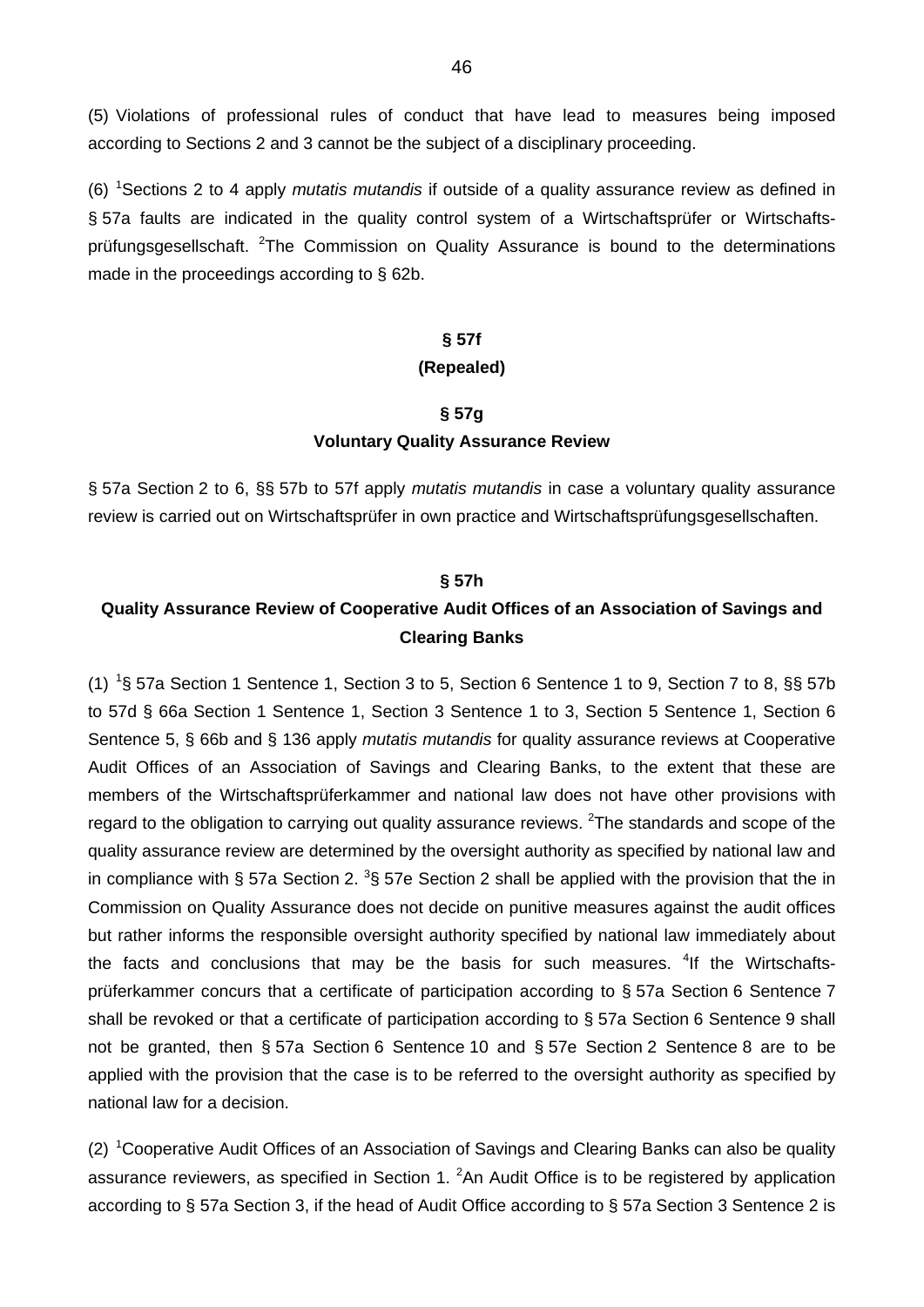registered and the audit office fulfils the requirement according to § 57a Section 3 Sentence 3. <sup>3</sup>If a Cooperative Audit Office of an Association of Savings and Clearing Banks is appointed to carry out a quality assurance review, the person responsible for the quality assurance review according to § 57a Section 3 Sentence 5 be the head of the Audit Office and be registered according to § 57a Section 3 Sentence 2.

## **§ 58 Membership**

(1) <sup>1</sup>Members of the Wirtschaftsprüferkammer are Wirtschaftsprüfer who have been officially appointed in accordance with this act or have been recognized as such, and members of the Board of Directors, managers and partners with unlimited liability of Wirtschaftsprüfungsgesellschaften who are not Wirtschaftsprüfer themselves, as well as recognized Wirtschaftsprüfungsgesellschaften. <sup>2</sup>For Wirtschaftsprüfer on leave of absence, membership is in abeyance during their period of leave. <sup>3</sup>They continue to be subject to professional jurisdiction.

(2) <sup>1</sup>The Cooperative Audit Associations, Associations of Savings and Clearing Banks for their cooperative audit offices and non-local audit agencies for corporations under public law may become members of the Wirtschaftsprüferkammer. <sup>2</sup>The regulations in § 57 Section 1 to 4 do not apply to these members.

## **§ 59 Institutions, Chamber Assemblies**

- (1) The institutions of the Wirtschaftsprüferkammer are
- 1. the Advisory Board,
- 2. the Board of Directors,
- 3. the Commission on Quality Assurance.

(2)  $1$ The members of the Advisory Board are elected by the members of the Wirtschaftsprüferkammer via direct, free and secret postal vote. <sup>2</sup>The Board of Directors is elected by the Advisory Board. <sup>3</sup>Only individuals who are members of the Wirtschaftsprüferkammer are eligible for election to the Advisory Board or Board of Directors. <sup>4</sup>The President of the Wirtschaftsprüferkammer and Chairman of the Advisory Board must be Wirtschaftsprüfer.

(3) <sup>1</sup>Members of the Advisory Board are elected separately according to groups. <sup>2</sup>The group of Wirtschaftsprüfer and Wirtschaftsprüfungsgesellschaften elects a number of Advisory Board members, as specified in the Charter, proportionate to the number of members of the Wirtschaftsprüferkammer who, according to the public register, belong to this group on 1 December of the calendar year preceding the election day.  $3$ The group of the other members eligible to vote elects a number of members of the Advisory Board proportionate to the number of voting members of the Wirtschaftsprüferkammer belonging to this group on the day named in Sentence 2.<sup>4</sup> At least one more than one half of the total members of the Advisory Board must be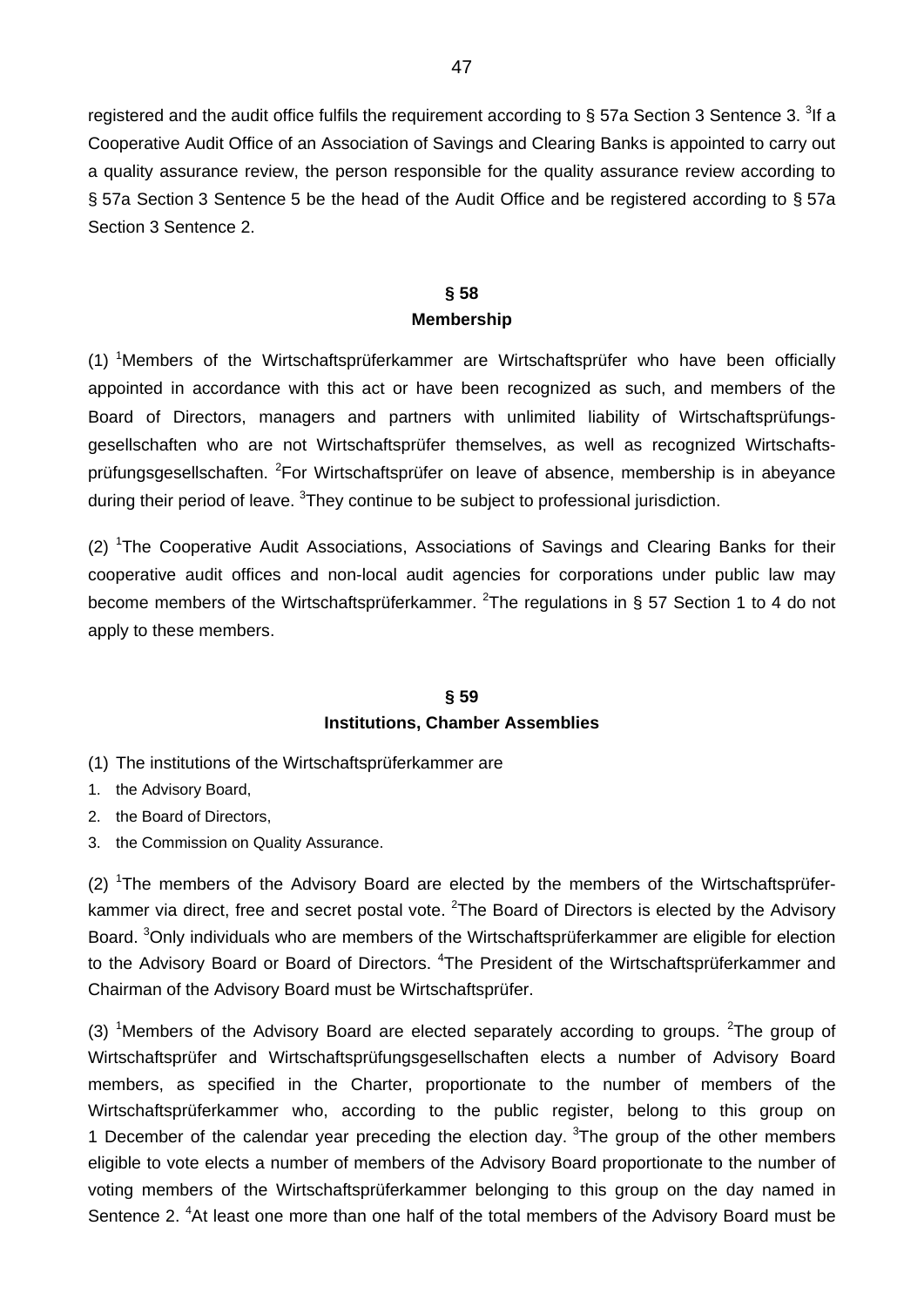elected from the group of Wirtschaftsprüfer and Wirtschaftsprüfungsgesellschaften. <sup>5</sup>Sentences 1 to 4 apply *mutatis mutandis* to the election of the Board of Directors; the President of the Wirtschaftsprüferkammer is elected by the entire Advisory Board.

 $(4)$  <sup>1</sup>The Advisory Board and the Board of Directors report to the members annually. For that purpose the Wirtschaftsprüferkammer can stage regional chamber assemblies. <sup>2</sup>At the request of the Advisory Board or if at least one twentieth of the members call for it in writing, specifying the topic to be taken up, the Wirtschaftsprüferkammer shall stage a chamber assembly, to which all members are invited.

(5) This is further specified by the Wirtschaftsprüferkammer in the Charter and in the Electoral Code pursuant to § 60 Section 1.

# **§ 59a Departments of the Board of Directors and of the Commission on Quality Assurance**

(1)  $1$ The Board of Directors can set up several departments if the Charter of the Wirtschaftsprüferkammer allows. <sup>2</sup>It can delegate to the departments certain business tasks which they carry out independently.

(2)  ${}^{1}$ Each department must comprise at least three members of the Board of Directors. <sup>2</sup>The members of the department choose from their ranks a department head and a deputy.

(3)  $1$ The Board of Directors determines the number of departments and their members, delegates certain business tasks to the departments and chooses the members in each department.  ${}^{2}$ Each member of the Management Board can belong to multiple departments. <sup>3</sup>The instructions can only be issued or amended during the period of office when deemed necessary due to excessive workload on the Board of Directors or department, or as a result of a change or permanent incapacitation on the part of individual members of the department.

(4) Within their area of competence, the departments have all the rights and duties of the Board of Directors.

(5) The Board of Directors can made decisions in lieu of the department if it is deemed necessary or if the department or the department head so moves.

(6) <sup>1</sup>The Commission on Quality Assurance can create departments. <sup>2</sup>The responsibilities of the departments are to be specified in the Process Regulation for the Commission on Quality Assurance. <sup>3</sup>Section 1 Sentence 2 and Section 2 to 5 apply *mutatis mutandis*. <sup>4</sup>Appeals (§ 57e Section 1 Sentence 5 No. 6) against decisions of departments are decided by the Commission on Quality Assurance.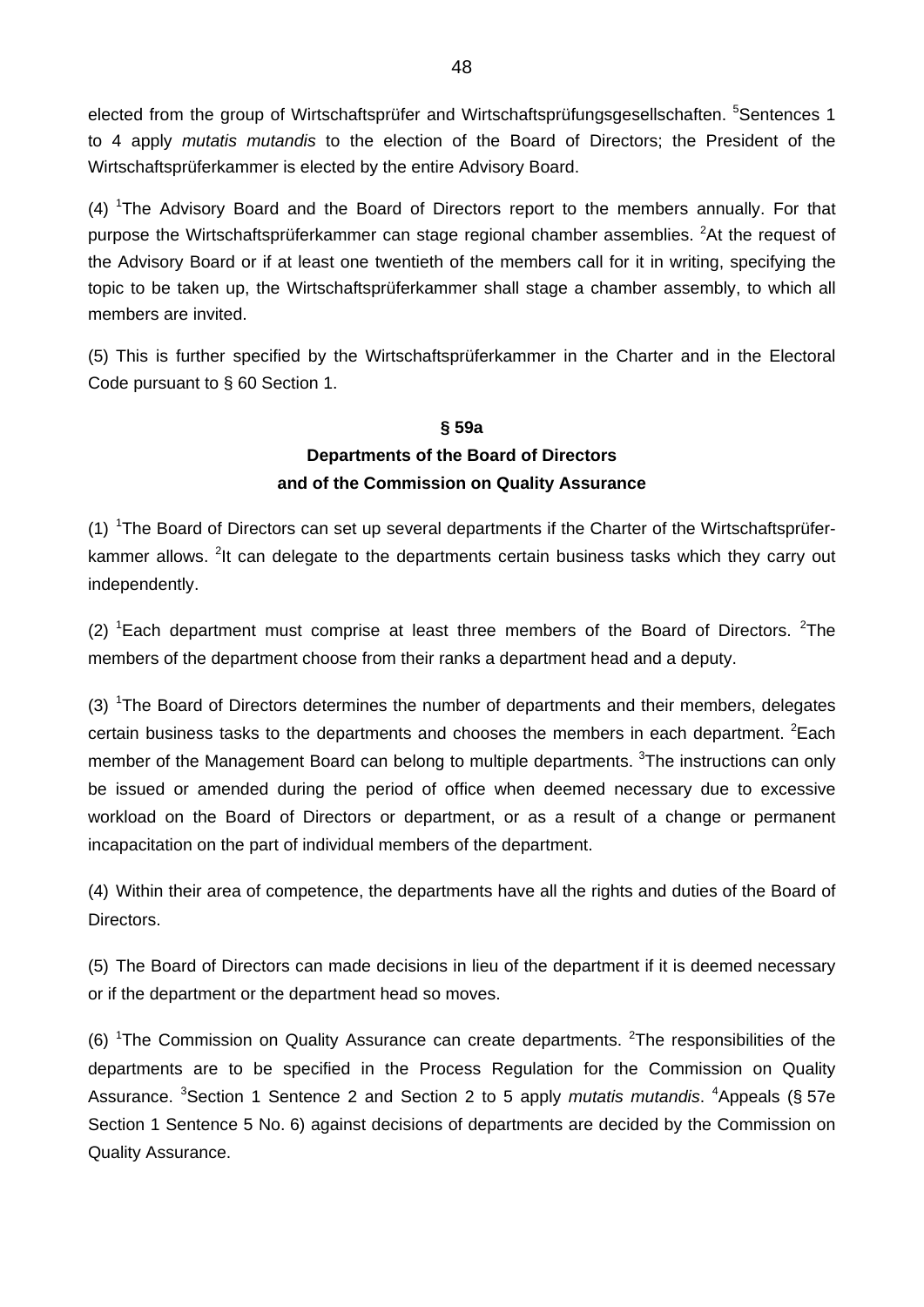# **§ 60 Charter, Budget**

(1) <sup>1</sup>The organization and administration of the Wirtschaftsprüferkammer and in particular the establishment of regional offices shall be regulated in the Charter of the Wirtschaftsprüferkammer adopted by the Advisory Board of the Wirtschaftsprüferkammer. <sup>2</sup>The Charter, the Electoral Code and amendments thereto require the approval of the Federal Ministry of Economics and Technology to become effective.

 $(2)$  <sup>1</sup>Prior to approval of annual accounts, the Wirtschaftsprüferkammer submits to the Federal Ministry of Economics and Technology the budget for the following calendar year. <sup>2</sup>The parts of the budget that refer to the quality assurance system, the disciplinary oversight and the Auditor Oversight Commission require the approval of the Federal Ministry of Economics and Technology.

# **§ 61 Dues and Fees**

(1) <sup>1</sup>Members are obliged to pay dues on the basis of the dues schedule; the dues schedule may provide for different dues depending upon a member's field of activity. <sup>2</sup>Part 2 of the German Administrative Expenses Act in the version applicable until 14 August 2013 applies *mutatis*  mutandis. <sup>3</sup>The dues schedule and amendments thereto require approval of the Federal Ministry of Economics and Technology to become effective. <sup>4</sup>The dues schedule shall be determined by the Advisory Board of the Wirtschaftsprüferkammer.

 $(2)$  <sup>1</sup>The Wirtschaftsprüferkammer is entitled to charge fees, based on a fee schedule, for the provision of special facilities or services, in particular in the admission to examination, examination and appeal proceedings, as well as in quality assurance and disciplinary proceedings, for the appointment and reappointment as Wirtschaftsprüfer, the licensing as Wirtschaftsprüfungsgesellschaft and the granting of certificates of exception according to § 28 Section 2 and 3. <sup>2</sup>The fee schedule and amendments thereto are subject to approval by the Federal Ministry of Economics and Technology.

(3)  $1$ The claim of the Wirtschaftsprüferkammer to the payment of dues and fees is subject to the statute of limitations.  $2\$  20 of the German Administrative Expenses Act in the version applicable until 14 August 2013 applies *mutatis mutandis*. <sup>3</sup> Dues and fees are collected according to the provisions of the Administrative Enforcement Act.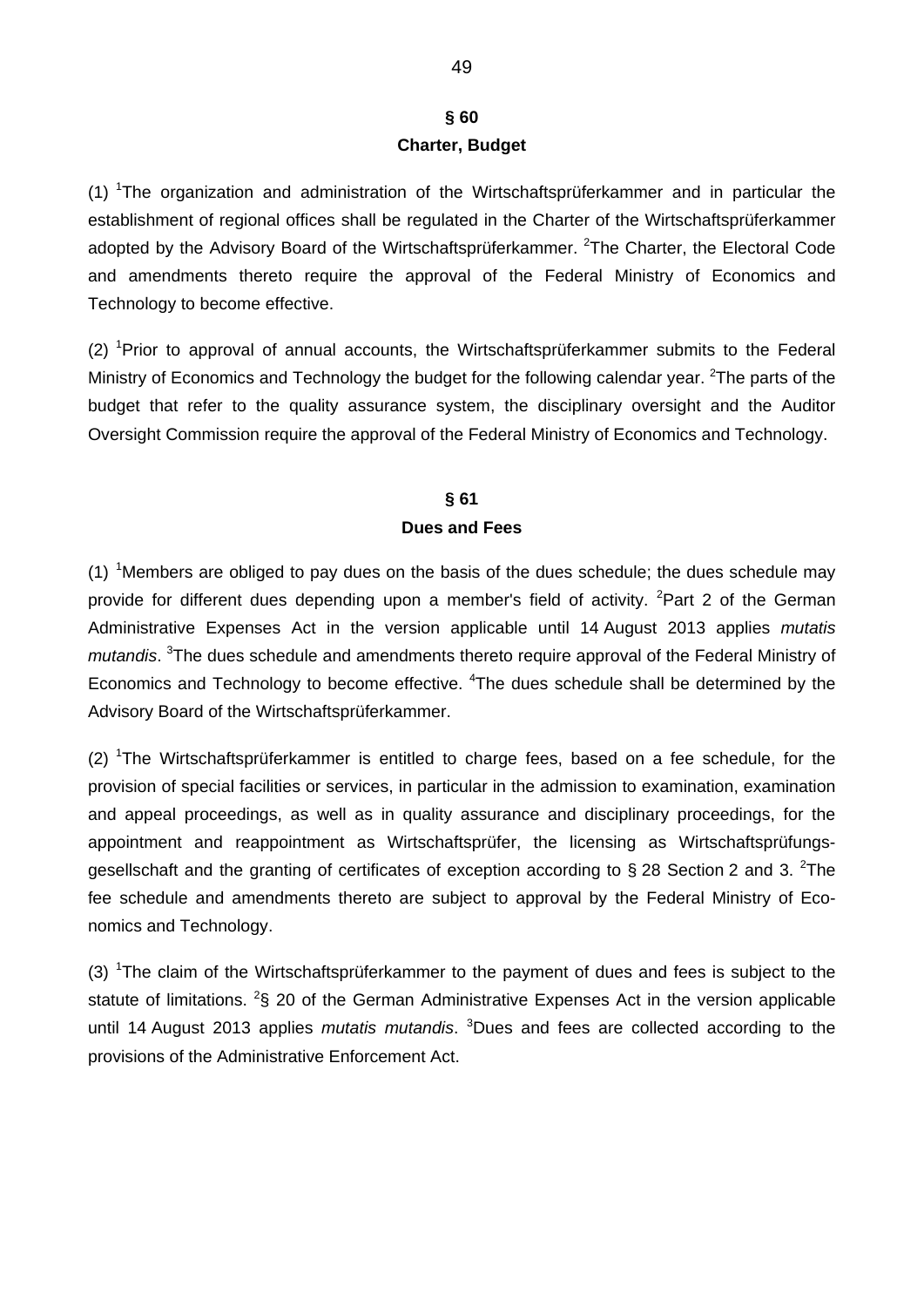# **Part Five Disciplinary Oversight**

#### **§ 61a**

#### **Competence**

<sup>1</sup>The Wirtschaftsprüferkammer has the competence for disciplinary oversight. <sup>2</sup>It investigates

- 1. to the extent that concrete evidence exists for a breach of professional duties and
- 2. randomly and without indication of misconduct (§ 62b) in cases of member of the profession and Wirtschaftsprüfungsgesellschaften that have conducted statutory audits of public interest entities according to § 319a Section 1 Sentence 1 of the Commercial Code

and decides whether reprimand proceedings shall be initiated (§ 63) or whether the proceedings shall be handed over to the professional jurisdiction (§ 84a).  $3$ Statements by the Financial Reporting Enforcement Panel according to § 342b Section 8 Sentence 2 of the Commercial Code or the Federal Financial Supervisory Authority according to § 37r Section 2 Sentence 1 of the Securities Trading Act are to be taken into consideration. <sup>4</sup>If the Board of Directors or the responsible authorized department of the Wirtschaftsprüferkammer intends to close proceedings according to Sentence 2, because there has been no breach of professional conduct or the behaviour does not need to be sanctioned, it will first present the case to the Auditor Oversight Commission prior to making the decision public.

#### **§ 62**

# **Duty of Personal Appearance before the Wirtschaftsprüferkammer; Duty to Provide Oral Information and Documents; Right of Entry and Inspection**

 $(1)$  <sup>1</sup> If summoned for a hearing, individual members of the Wirtschaftsprüferkammer are obliged to appear in person before the Wirtschaftsprüferkammer on disciplinary or complaint matters. <sup>2</sup>Upon request they are obliged to furnish oral information or produce their files or other materials that may be relevant to the disciplinary and complaint proceedings to the Board of Directors, a department as defined in §59a, the Advisory Board or a delegate of the Board of Directors, of the Advisory Board or of a committee.

(2)  $1$ Oral information can be withheld and the presentation of materials can be refused if this would violate the duty of confidentiality. <sup>2</sup>Oral information may be withheld if disclosure would subject the member to the danger of prosecution due to a crime, a misdemeanour or a breach of professional conduct; the member must invoke this right.  $3$ The member shall be instructed of his right to refuse to provide oral information. <sup>4</sup>If the provision of information or materials has not been refused, the member is obliged to provide correct and complete oral information and present correct and complete materials.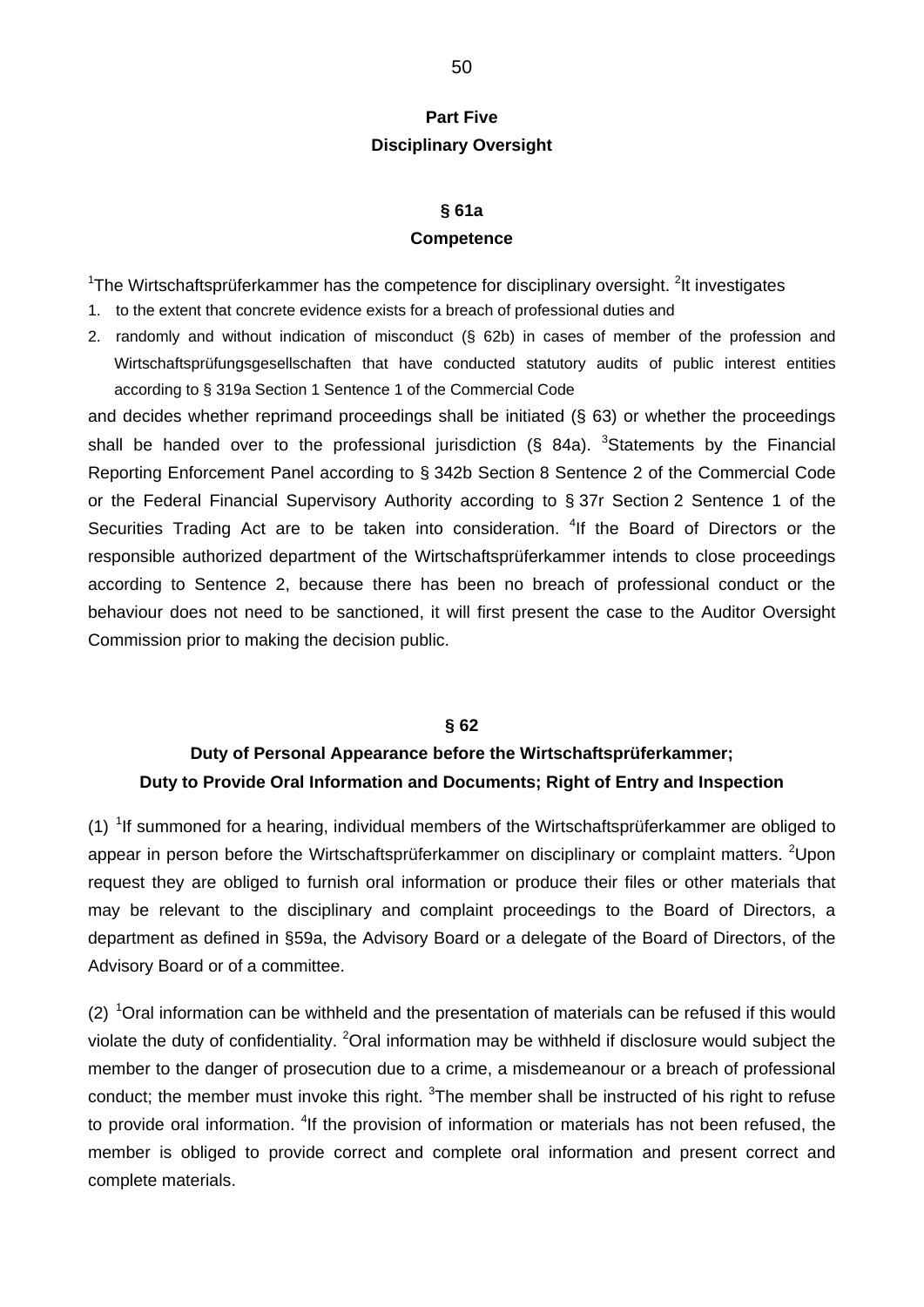(3)  ${}^{1}$ Correct and complete provision of oral information and the presentation of materials cannot be refused by individual members of the Wirtschaftsprüferkammer who are entitled to carry out statutory audits or those who de facto carry out such audits without authorization if the oral information and presentation of materials have a bearing on the audit of a company obliged to carry out a statutory audit. <sup>2</sup> Section 2 Sentences 2 and 3 apply *mutatis mutandis*.

 $(4)$  <sup>1</sup> Employees of the Wirtschaftsprüferkammer, as well as additional persons retained by the Wirtschaftsprüferkammer to conduct disciplinary oversight, are allowed to enter and visit the property and premises of members of the profession and Wirtschaftsprüfungsgesellschaften during normal business and office hours as well as review documents and make transcripts and copies.  $2$ The members of the profession and Wirtschaftsprüfungsgesellschaften are to tolerate these measures.

(5) Information and documents provided according to Section 1 to 4 are only to be used in investigating disciplinary and complaint proceedings; as soon as these materials are no longer needed, they are to be returned immediately.

#### **§ 62a**

#### **Fines for Violation of Duty to Cooperate**

 $(1)$  <sup>1</sup>In order to hold individual members of the Wirtschaftsprüferkammer to fulfilling their duties according to § 62 Section 1 to 3, the Wirtschaftsprüferkammer can impose fines, even multiple times. <sup>2</sup>Individual fines may not exceed 1.000 euros.

(2) <sup>1</sup>The fine must be preceded by a written warning. <sup>2</sup>The warning and the imposition of the fine must be served to the parties involved.

(3)  ${}^{1}$ A court order against the warning and imposition of a fine can be requested within one month of being served (§ 72 Section 1). <sup>2</sup>The request is to be submitted in writing to the Wirtschaftsprüferkammer. <sup>3</sup>If the request is found justified by the Wirtschaftsprüferkammer, it is to be granted; otherwise the Wirtschaftsprüferkammer is to submit the request to the court without delay and in compliance with § 66a Section 5 Sentence 2. <sup>4</sup>The provisions in the Code of Criminal Procedure regarding complaints are to be applied mutatis mutandis. <sup>5</sup>Any counter request is to be submitted by the Wirtschaftsprüferkammer. <sup>6</sup>The public prosecutor is not to take part in the proceedings. <sup>7</sup>The decision of the court cannot be contested.

(4) <sup>1</sup>The fine flows into the budget of the Wirtschaftsprüferkammer. <sup>2</sup>They are collected on the basis of a facsimile of the fine order accompanied by a certificate of enforceability provided by the Wirtschaftsprüferkammer pursuant to § 61 Section 3 Sentence 3.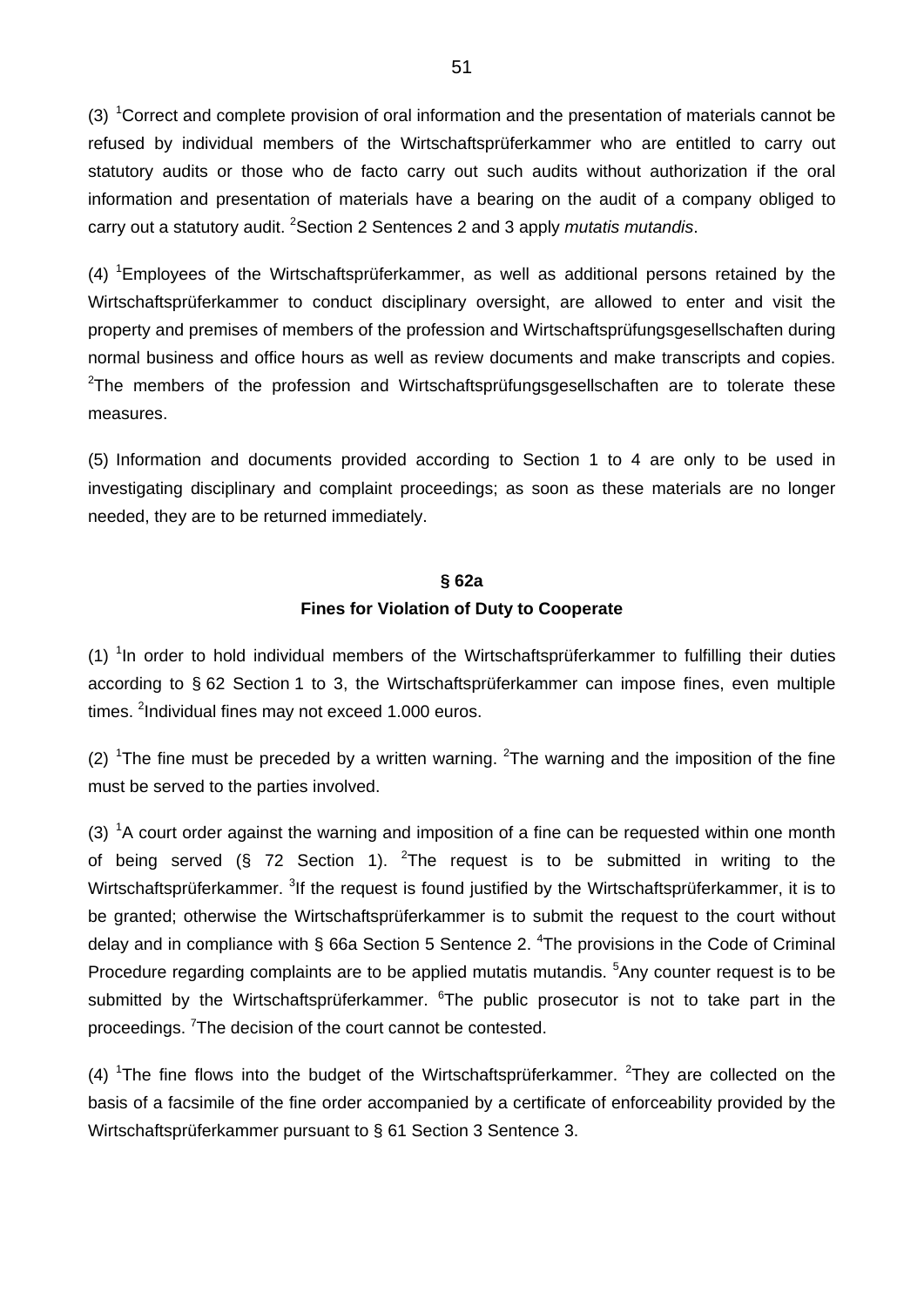#### **§ 62b Inspections**

(1) <sup>1</sup>Disciplinary oversight investigations conducted randomly and without indication of misconduct, in accordance with § 61a, Item 2, No. 2, involving members of the profession and Wirtschaftsprüfungsgesellschaften that carry out statutory audits of public interest entities, as defined in § 319a Section 1, Sentence 1 of the Commercial Code, pertain to those professional duties that are to be upheld in statutory audits of companies as specified in § 319a Section 1, Sentence 1 of the Commercial Code (Inspections). <sup>2</sup>In case of objections, the inspections may also be expanded to include other statutory audits. <sup>3</sup>If an inspection is conducted related to an inquiry according to § 57 Section 9 Sentence 5, other audits of companies named in § 57 Section 9 Sentence 5 No. 1 can be included in the inspection under Sentence 1.

(2) § 62 Section 1 to 5 and § 62a shall apply *mutatis mutandis*.

(3) Findings gained from the inspections can be taken into account in discharging other oversight procedures according to guidelines established by the Wirtschaftsprüferkammer in agreement with the Auditor Oversight Commission.

#### **§ 63**

#### **Right of Reprimand by the Board of Directors**

(1)  ${}^{1}$ The Board of Directors may reprimand a member subject to its professional jurisdiction whose conduct has resulted in the breach of duties incumbent upon him and, if necessary, pursuant to § 68a, demand that he cease the behaviour causing the breach of duty; a motion to initiate disciplinary proceedings is only necessary if the violation is severe and disciplinary measure is to be expected. <sup>2</sup>§ 67 Section 2 and 3, § 69a und § 83 Section 2 apply *mutatis mutandis*. <sup>3</sup>The reprimand may be accompanied by a fine of up to 50,000 euros.  $4$ § 61 Section 3 Sentence 3 applies *mutatis mutandis*. <sup>5</sup> Fines flow into the budget of the Wirtschaftsprüferkammer.

 $(2)$  <sup>1</sup>The Board of Directors is no longer entitled to issue a reprimand once disciplinary proceedings have been initiated against a Wirtschaftsprüfer or if more than five years have passed since the breach of duty; for the beginning, suspension and interruption of the period, § 70 Section 1 Sentence 2 and Section 2 apply *mutatis mutandis*. <sup>2</sup>No reprimand may be issued if proceedings on the application of the Wirtschaftsprüfer are pending in accordance with § 87.

(3) Prior to the issue of a reprimand the member must be heard.

 $(4)$ <sup>1</sup>The Board of Directors' notification that reprimands the member's misconduct must specify the reasons. <sup>2</sup>It is to be served to the member.  ${}^{3}$ A copy of the notification is to be submitted to the public prosecutor.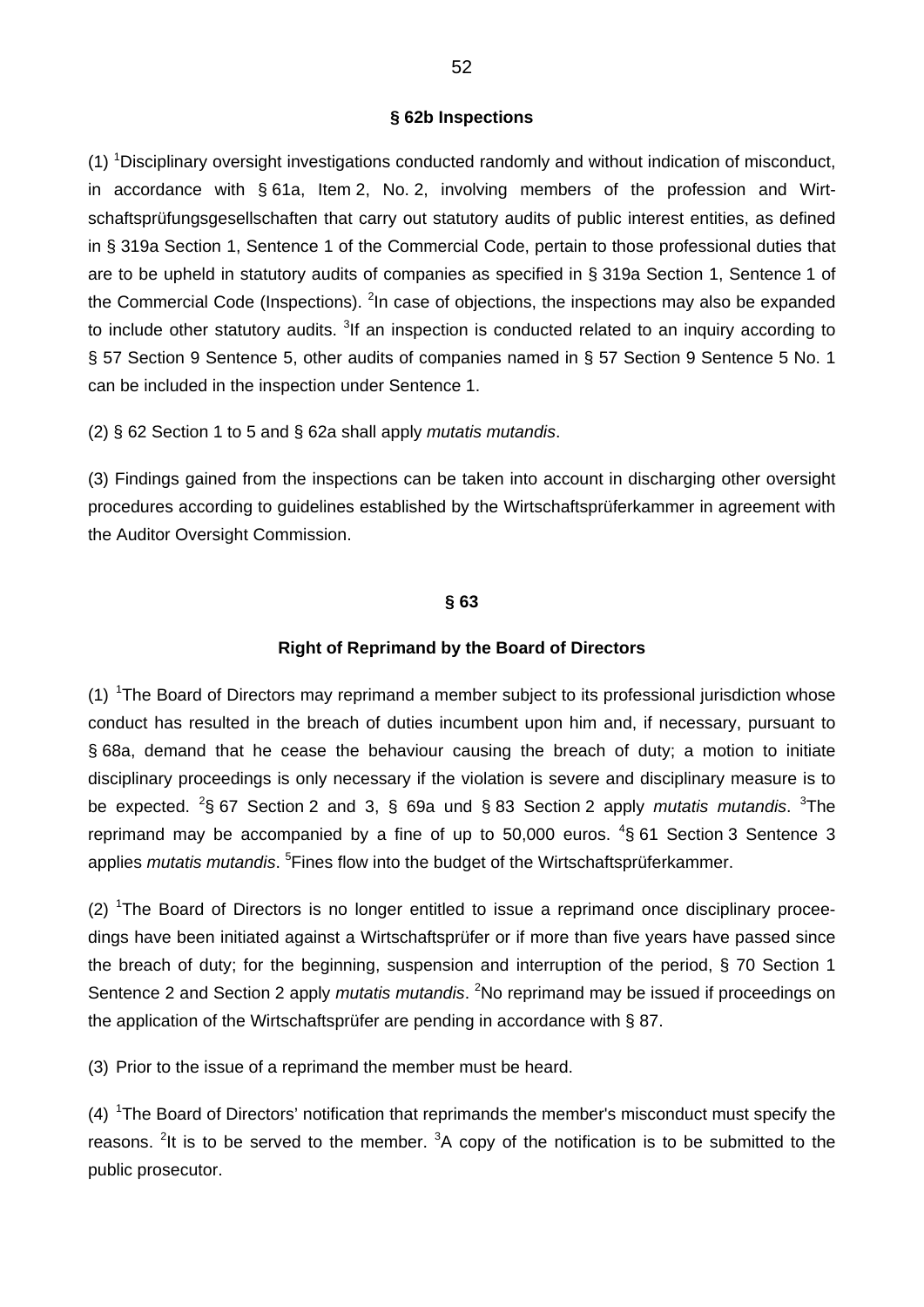(5) <sup>1</sup>The member may object to the Board of Directors against the notification within one month of it being served. <sup>2</sup> The Board of Directors shall decide on the objection; Section 4 shall apply *mutatis mutandis*.

(6) At least once annually, the Wirtschaftsprüferkammer publishes in an appropriate manner a summary of the sanctions imposed by the Wirtschaftsprüferkammer and by the disciplinary courts.

# **§ 63a Application for Decision by Disciplinary Court**

(1) <sup>1</sup>If the Board of Directors of the Wirtschaftsprüferkammer rejects the objection against the reprimand, the member may within one month of the decision being served upon him apply for a decision by the Regional Court [Kammer für Wirtschaftsprüfersachen]. <sup>2</sup>The competent Regional Court is that located at the seat of the Wirtschaftsprüferkammer. <sup>3</sup>The composition of the court shall be governed by § 72 Section 2 Sentence 2.

(2) <sup>1</sup>The application to the Regional Court is to be filed in writing. <sup>2</sup>The regulations of the Code of Criminal Procedure shall apply to the complaint *mutatis mutandis*. <sup>3</sup>The counter-declaration (§ 308 Section 1 of the Code of Criminal Procedure) is delivered by the Board of Directors of the Wirtschaftsprüferkammer. <sup>4</sup>The public prosecutor's office is not involved in the proceedings. <sup>5</sup>A court hearing will take place if the member requests it or the Regional Court deems it necessary. <sup>6</sup>The Board of Directors of the Wirtschaftsprüferkammer, the member and his defence counsel are to be notified of the time and place of the court hearing. <sup>7</sup>The nature and scope of the hearing of evidence is determined by the Regional Court. <sup>8</sup>In order to ascertain the truth, the hearing of evidence must, ex officio, be extended to all facts and evidential matters which are relevant for arriving at a decision.

(3) <sup>1</sup>The notification of reprimand cannot be set aside because the Board of Directors of the Wirtschaftsprüferkammer wrongly assumed that the member's guilt was marginal and that the application for the institution of disciplinary proceedings was not deemed necessary. <sup>2</sup>If the conditions that preclude instituting disciplinary measures according to § 69a or initiating or continuing disciplinary proceedings according to § 83 Section 2 arise after the Board of Directors has issued a reprimand, the Regional Court will annul the notification of reprimand and, if necessary, the injunction. <sup>3</sup>Reasons for the decision are to be given. <sup>4</sup>The decision cannot be contested.

 $(4)$  <sup>1</sup>The Regional Court where an application for disciplinary proceedings is filed shall immediately forward a copy of the application to the public prosecutor's office at the Higher Regional Court. <sup>2</sup>The public prosecutor's office is also to be provided with a copy of the decision on the application.

 $(5)$  <sup>1</sup>In the event of the public prosecutor instituting disciplinary proceedings against a member for the same misconduct for which the Board of Directors of the Wirtschaftsprüferkammer has issued a reprimand prior to the decision on the application for a decision against the notification of a reprimand has been made, the proceedings on the application shall be suspended until the final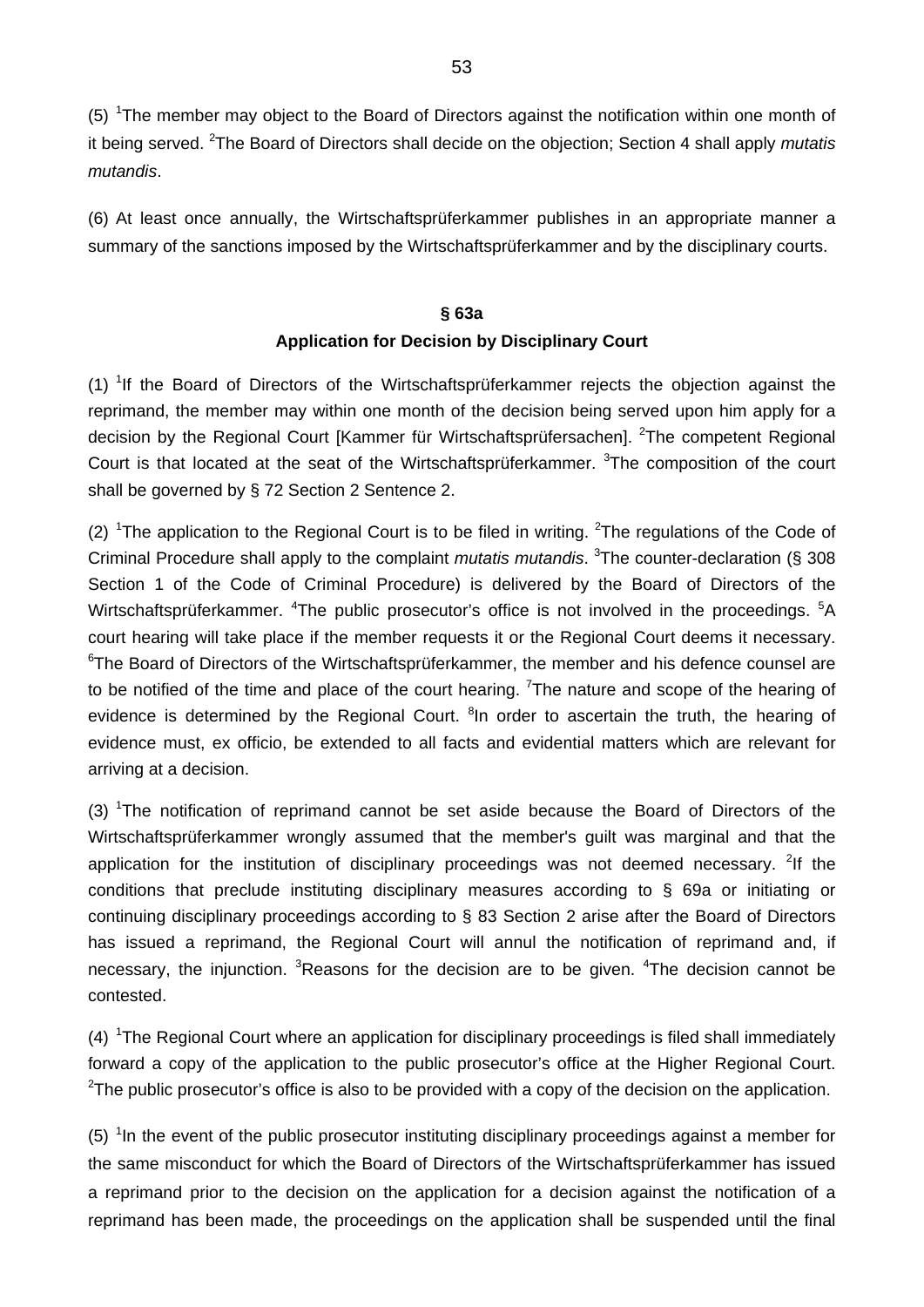conclusion of the disciplinary proceedings. <sup>2</sup>In case of § 69 Section 2, the Regional Court shall declare the reprimand ineffective after the expiration of the period of suspension.

#### **§ 64**

# **Duty of Confidentiality of the Members of the Board of Directors, the Advisory Board and Committees**

 $(1)$  <sup>1</sup>Members of the Board of Directors, the Advisory Board, the departments and the committees are bound to absolute confidentiality towards all persons in relation to matters which became known to them during their activity as members of the Board of Directors, Advisory Board, department or committee about members of the Wirtschaftsprüferkammer, candidates or other persons; this also applies after their retirement from the Board of Directors, Advisory Board, department or committees. <sup>2</sup>The same applies to members who participate in the work of the Board of Directors, Advisory Board, departments or committees and for members summoned according to § 62 to provide information during proceedings, within the scope of a disciplinary or complaint matter as well as in revocation proceedings or in non-public hearings according to § 99, along with employees and other delegates of the Wirtschaftsprüferkammer.

(2) Without prior permission, the persons referred to in Section 1 above may not give evidence or render information in any court proceedings or to any authorities on matters concerning members of the Wirtschaftsprüferkammer that became known to them during their activity on the Board of Directors, the Advisory Board or in any departments or in committees.

(3) <sup>1</sup>The Board of Directors of the Wirtschaftsprüferkammer shall give its permission at its own discretion after due and careful consideration. <sup>2</sup> Permission shall only be withheld if deemed absolutely necessary out of consideration of the position or duties or the legitimate interests of persons imperative in view of the position or duties of the Wirtschaftsprüferkammer or any interests of persons about whom facts have become known.  $3$ This does not affect § 28 Section 2 of the Law Governing the Federal Constitutional Court.

(4) In order to carry out investigations in disciplinary or complaint matters, as well as revocation proceedings, persons in Section 1 working for the Wirtschaftsprüferkammer in an honorary or professional capacity are authorized to request information of persons that are not members of the Wirtschaftsprüferkammer; the latter are not obliged to provide information.

# **§ 65 Working Party on Financial Auditing**

(1) For the handling of questions relating to financial auditing and trusteeship matters which involve the common interests of the business community and the profession of Wirtschaftsprüfer and vereidigte Buchprüfer, the Federation of German Chambers of Industry and Commerce and the Wirtschaftsprüferkammer shall form a joint Working Party on Financial Auditing (Working Party)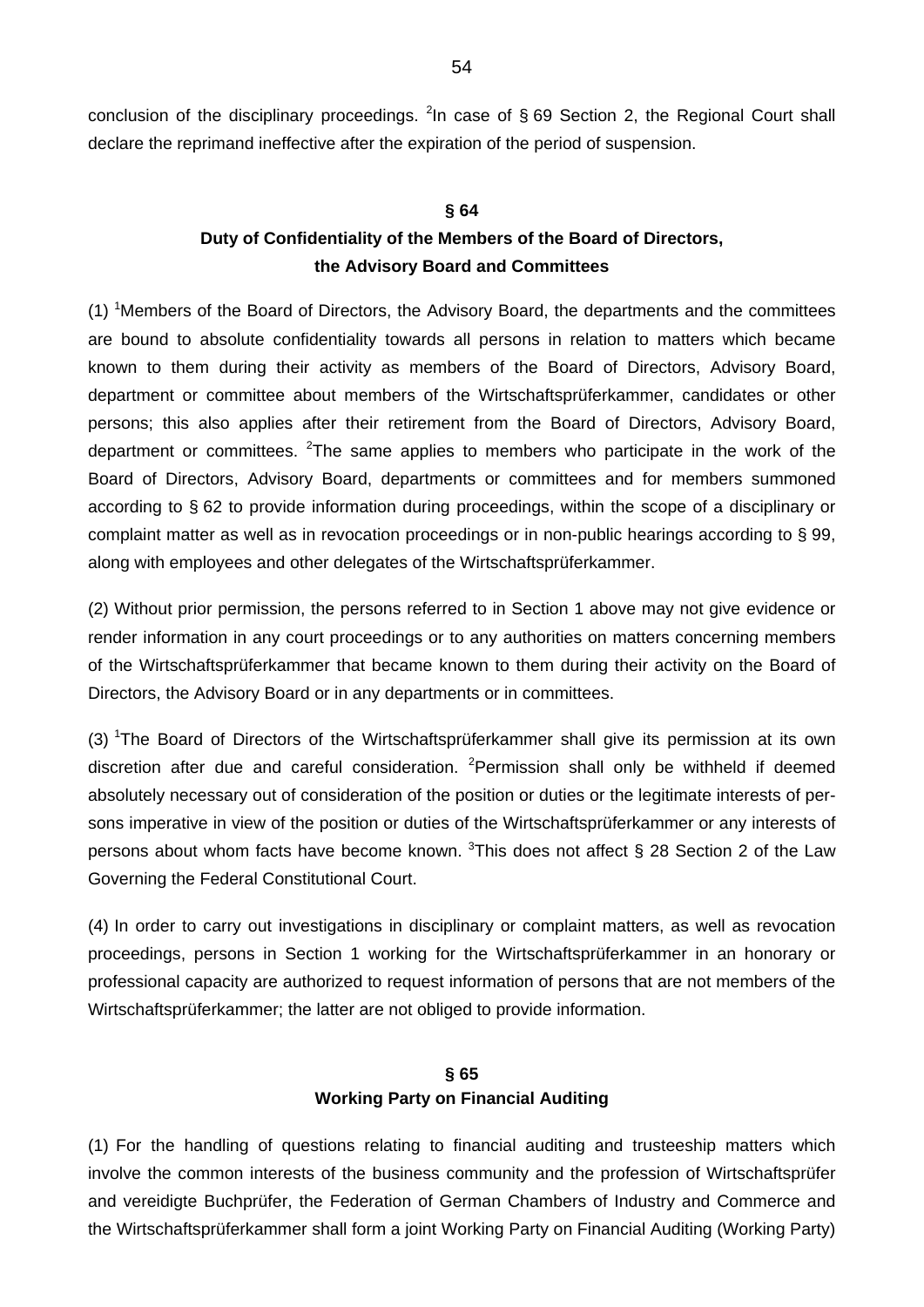[Arbeitsgemeinschaft für das wirtschaftliche Prüfungswesen] having no formal legal status and with a joint office.

(2) The working party shall draw up its own rules.

# **§ 66 State Supervision**

<sup>1</sup>The Federal Ministry of Economics and Technology supervises the Wirtschaftsprüferkammer, including the Examination Unit and the Auditor Oversight Commission. <sup>2</sup>It is to supervise that the Wirtschaftsprüferkammer, the Examination Unit and the Auditor Oversight Commission fulfil their duties within the scope of existing law and by-laws.

# **§ 66a Auditor Oversight**

(1) <sup>1</sup>The "Commission for the Oversight of Auditors in Germany" (Auditor Oversight Commission) performs a public professional oversight function over the Wirtschaftsprüferkammer, as far as it fulfils tasks according to § 4 Section 1 Sentence 1 for which it is responsible towards members of the profession and firms that are authorized to carry out statutory audits and those that carry out statutory audits without being authorized to do so; § 61a Sentence 4 shall remain unaffected. <sup>2</sup>Prior to issuing regulations regarding professional practice (§ 57 Section 3, § 57c), the Wirtschaftsprüferkammer is to seek the opinion of the Auditor Oversight Commission and present them to the Federal Ministry of Economics and Technology.

(2) <sup>1</sup>The Auditor Oversight Commission comprises at least six and a maximum of ten honorary members. <sup>2</sup>Prior to their appointment, the members may not have been individual members of the Wirtschaftsprüferkammer in the past five years. <sup>3</sup>In particular, they shall be employed or shall have been employed in the field of accounting, finance, economics, academia or jurisdiction. <sup>4</sup>The members of the Auditor Oversight Commission are appointed by the Federal Ministry of Economics and Technology for a period of four years; premature recall by the Federal Ministry of Economics and Technology is possible in well-founded exceptions. <sup>5</sup>Members of Auditor Oversight Commission elect a chairman and a deputy chairman. <sup>6</sup>Members of the Auditor Oversight Commission are independent of the Wirtschaftsprüferkammer and are not bound by instructions.

(3) 1The Auditor Oversight Commission oversees the Wirtschaftsprüferkammer to ensure that it fulfils the tasks named in Section 1 Sentence 1 in an appropriate, adequate and commensurate manner. <sup>2</sup>For this purpose, the Auditor Oversight Commission participates in meetings of the Wirtschaftsprüferkammer and has the right to request information and access to documents.  $3$ The Auditor Oversight Commission may take part in quality assurance reviews. <sup>4</sup>The Auditor Oversight Commission can instruct the Wirtschaftsprüferkammer to carry out disciplinary investigations according to § 61a Sentence 2 No. 2 where there are reports of breaches of professional duties, in case of inquiries within the scope of collaboration according to Section 8 and 9 and randomly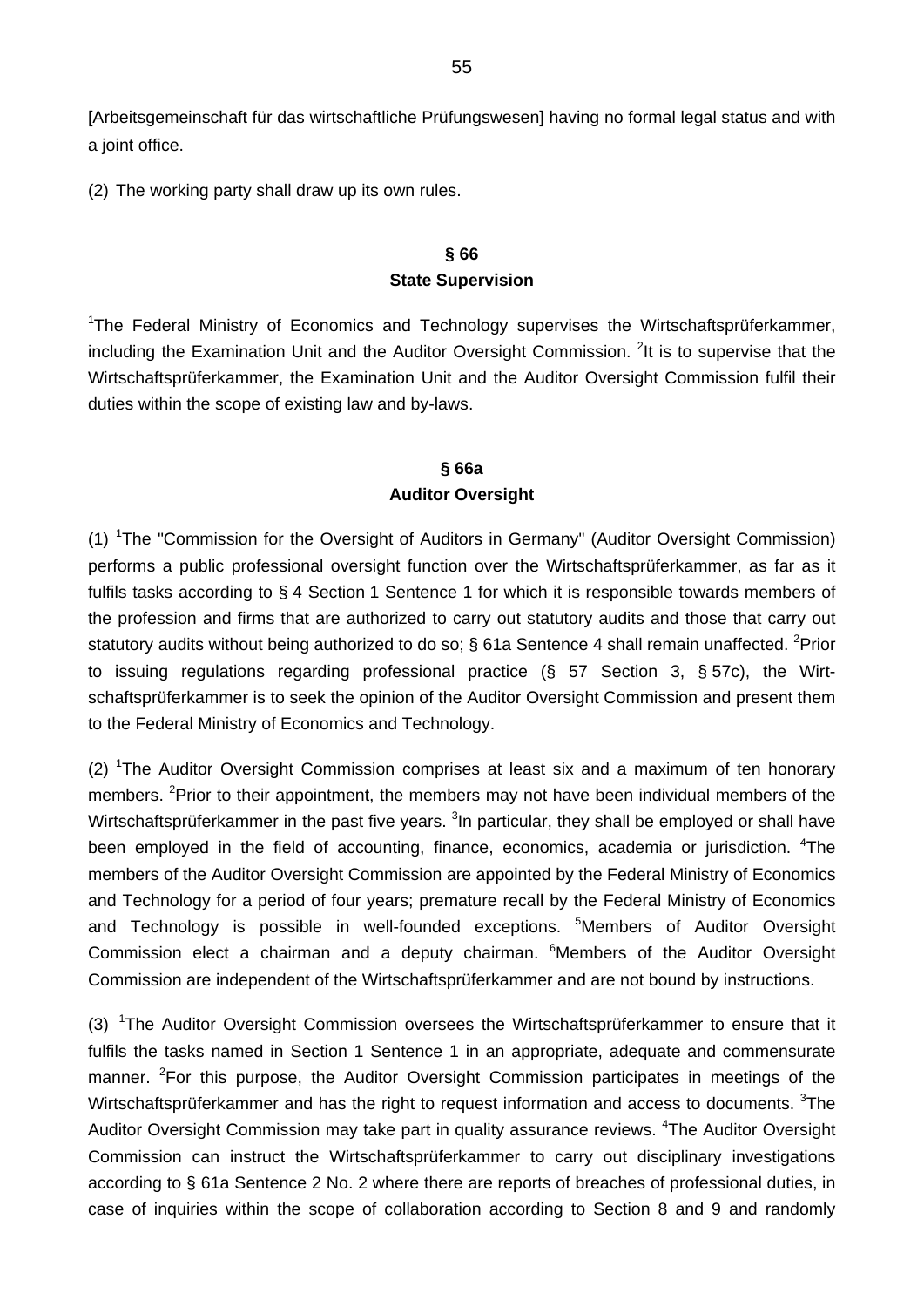without indication of misconduct according to  $\S$  61a Sentence 2 No. 2.  $5$ The Auditor Oversight Commission may take part in investigations of the Wirtschaftsprüferkammer.

(4) <sup>1</sup>The Auditor Oversight Commission can return decisions of the Wirtschaftsprüferkammer, citing reasons why they should be reevaluated (second evaluation); it can, in cases where the Wirtschaftsprüferkammer does not correct its decision, overrule the decision of the Wirtschaftsprüferkammer and issue instructions (ultimate decision). <sup>2</sup>The Wirtschaftsprüferkammer is obliged to conclude the matter by following the instructions. <sup>3</sup>If the Wirtschaftsprüferkammer considers the instructions to be unlawful, it submits the case to the Federal Ministry of Economics and Technology.

(5) <sup>1</sup>The Wirtschaftsprüferkammer is obliged, upon request of the Auditor Oversight Commission on a case-by-case basis or on its own accord, based on general criteria set down by the Auditor Oversight Commission, to report in a timely and adequate manner on individual, oversight-related matters, once the facts of the case have been ascertained.  ${}^{2}$ A matter is considered relevant for oversight when it has been finalized by the Wirtschaftsprüferkammer and a decision with immediate legal effect is to be made. <sup>3</sup>Direct or indirect relevance to the statutory audit engagement is not necessary.

(6) <sup>1</sup>The Auditor Oversight Commission provides rules of procedure, the adoption and amendment of which requires approval by the Federal Ministry of Economics and Technology. <sup>2</sup>In addition to the criteria according to Section 5 Sentence 1, the rules of procedure may particularly include the creation of committees with decision-making powers. <sup>3</sup>The Auditor Oversight Commission and the committees reach their decisions with a simple majority; § 59a applies *mutatis mutandis*. <sup>4</sup>The Auditor Oversight Commission and its committees may turn to the Wirtschaftsprüferkammer for assistance in fulfilling its duties. <sup>5</sup>The Auditor Oversight Commission publishes an annual work program and activity report.

(7) Costs incurred by the Auditor Oversight Commission are to borne by the Wirtschaftsprüferkammer.

 $(8)$  <sup>1</sup>With respect to the tasks named in Section 1 Sentence 1, the Auditor Oversight Commission collaborates with competent authorities in member states of the European Union, to the extent that this is required on a case-by-case basis to perform the competent authority's duties. <sup>2</sup>§ 57 Section 6 Sentence 2 to 4 shall apply *mutatis mutandis*.

(9) <sup>1</sup>If the Auditor Oversight Commission receives concrete indication that a member of the profession from another country has violated law of the European Community on statutory audits of annual accounts and consolidated accounts, it will inform the competent authority in that other member country. <sup>2</sup>If the Auditor Oversight Commission likewise receives indications from the competent authority of another member state regarding German members of the profession, the Auditor Oversight Commission shall take appropriate action and may inform the competent authority of the other member state of the outcome. <sup>3</sup>Furthermore, the competent authority of another member state may make a request via the Auditor Oversight Commission that the Wirtschaftsprüferkammer launch an investigation within the scope of § 61a Sentence 2, in which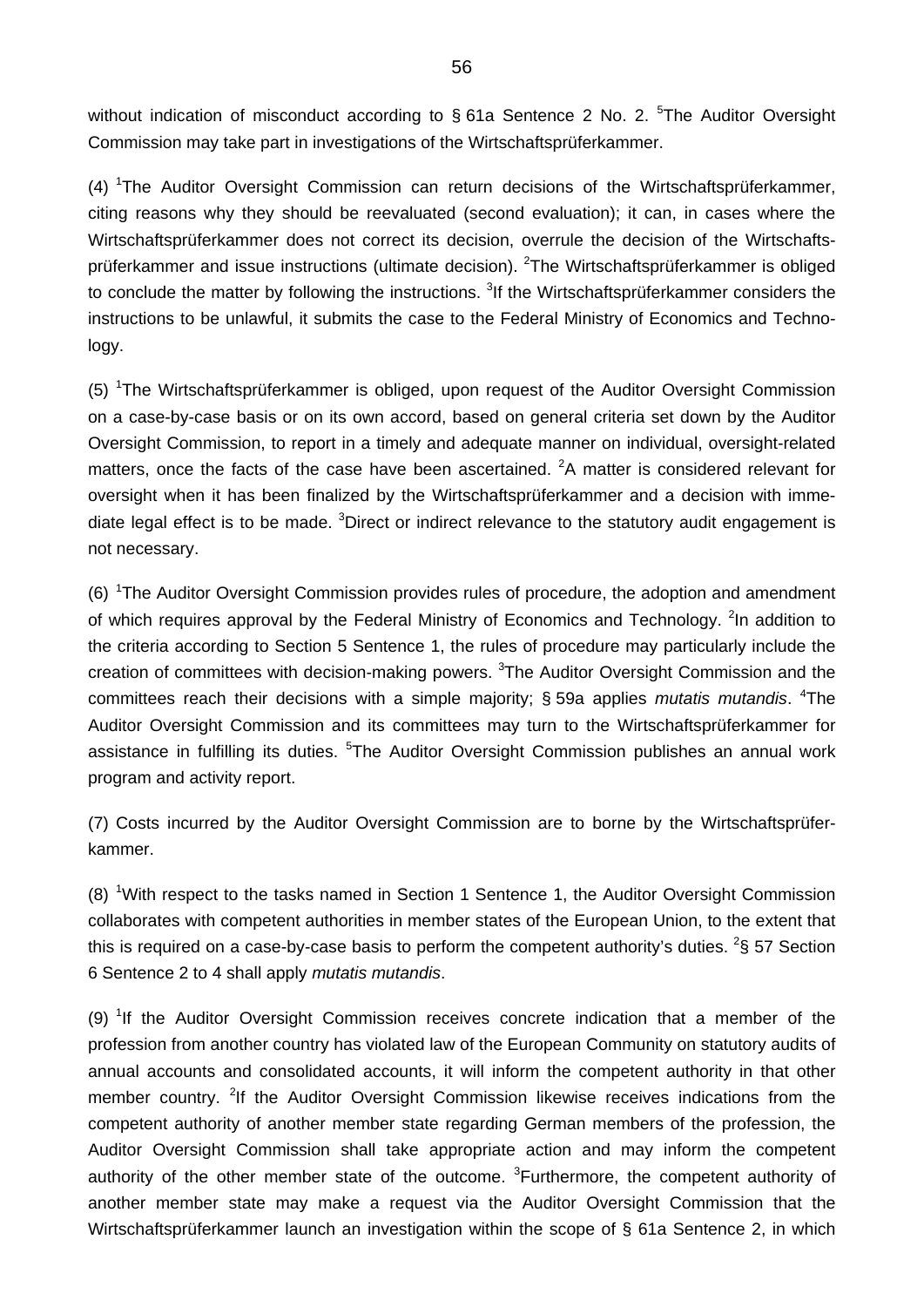representatives of the competent authority may participate if they are sworn to confidentiality.  ${}^{4}$ § 57 Section 7 Sentences 2 to 4 apply *mutatis mutandis*.

(10)<sup>1</sup>The Auditor Oversight Commission collaborates with the competent authorities in other countries than those named in Section 8 Sentence 1, to the extent that this is necessary on a case-by-case basis for the competent authority to carry out its tasks or if these authorities have requested that special inspections or investigations be launched. <sup>2</sup>§ 57 Section 6 Sentence 2 to 4 apply *mutatis mutandis*.

(11) 1 § 57 Section 9 applies *mutatis mutandis*. <sup>2</sup> In derogation of § 57 Section 9 Sentence 5 members of the profession and Wirtschaftsprüfungsgesellschaften under the requirements of § 57 Section 9 Sentences 1 to 4 may provide audit working papers and other documents directly to these competent authorities at the request of other responsible authorities if they have informed the Auditor Oversight Commission about the inquiry and the conditions specified in § 57 Section 9 Sentence 5 have been fulfilled.

# **§ 66b Confidentiality; Protection of Privacy**

(1) <sup>1</sup>Members of the Auditor Oversight Commission are to observe confidentiality; § 66a Section 9 and Section 11 shall remain unaffected.  $^{2}$ § 64 applies mutatis mutandis, and the required approval shall be granted by the Federal Ministry of Economics and Technology.

(2) Members of the Auditor Oversight Commission, even after they terminate their activity, are not allowed to reveal or exploit third-party secrets, specifically business or trade secrets to which they became privy during their activity.

## **Part Six Professional Jurisdiction**

## **Section One**

# **Measures of Professional Jurisdiction in Respect of Breach of Duty**

## **§ 67**

## **Measures in Respect of Breach of Duty**

(1) A Wirtschaftsprüfer who wilfully breaches his professional duty shall be subject to disciplinary measures.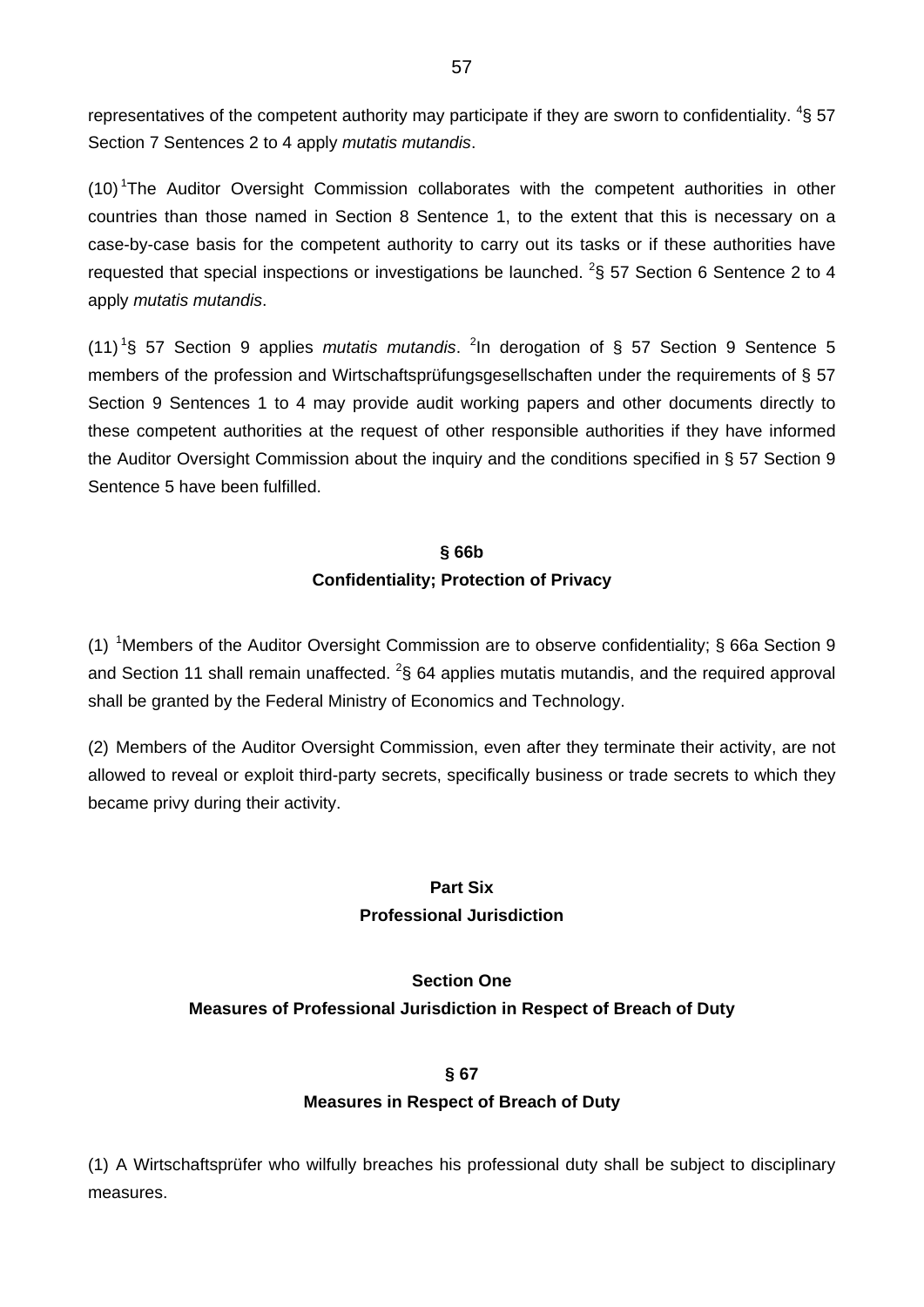(2) Any misconduct of a Wirtschaftsprüfer not connected with his profession constitutes a breach of duty punishable by a disciplinary court, if according to the individual circumstances this misconduct is particularly likely to be detrimental to the respect and trust in a way significant for the exercise or the reputation of the profession.

(3) Disciplinary measures may not be taken if at the time of commitment the Wirtschaftsprüfer was not subject to professional jurisdiction.

# **§ 68 Disciplinary Measures**

- (1) The disciplinary measures are
- 1. fine of up to 500,000 euros,
- 2. prohibition from certain types of activity for the duration of one to five years,
- 3. employment ban from the profession for one to five years,
- 4. final exclusion from the profession.

**(2)** The disciplinary measures of a fine, an exclusion from activity and the employment ban can be imposed simultaneously.

# **§ 68a Injunction, Proceedings**

(1) <sup>1</sup>If a disciplinary measure is imposed on a member of the profession due to a breach of duty which is not finished at the time the measure is imposed, the court, in addition to imposing the measure, can also enjoin the continued behaviour that is in breach of duty. <sup>2</sup>In the case of measures already being imposed after the breach of duty has been completed, the court can also enjoin the member from engaging in the same type of behaviour in the future, if due to such a breach of duty, disciplinary measures or a reprimand have already been imposed, or the member has already been instructed by the Wirtschaftsprüferkammer about the fact that their behaviour is in breach of conduct. <sup>3</sup>If the disciplinary proceedings are dismissed according to § 153a of the Code of Criminal Procedure, Sentence 1 and 2 shall apply *mutatis mutandis*.

 $(2)$  <sup>1</sup>If a member wilfully violates an enjoinment, each violation shall be punishable by a fine, ordered by resolution initiated through a motion by the public prosecutor at the disciplinary court in the first instance. <sup>2</sup>Each individual fine may not exceed the amount of 100,000 euros. <sup>3</sup>The resolution must be preceded by an appropriate warning which, if it is not a part of the judgment, will be passed by the public prosecutor's office upon resolution by the disciplinary court in the first instance.

(3) <sup>1</sup>Decisions to be handed down pursuant to Section 2 may proceed without an oral hearing. <sup>2</sup>A hearing must be granted prior to a decision.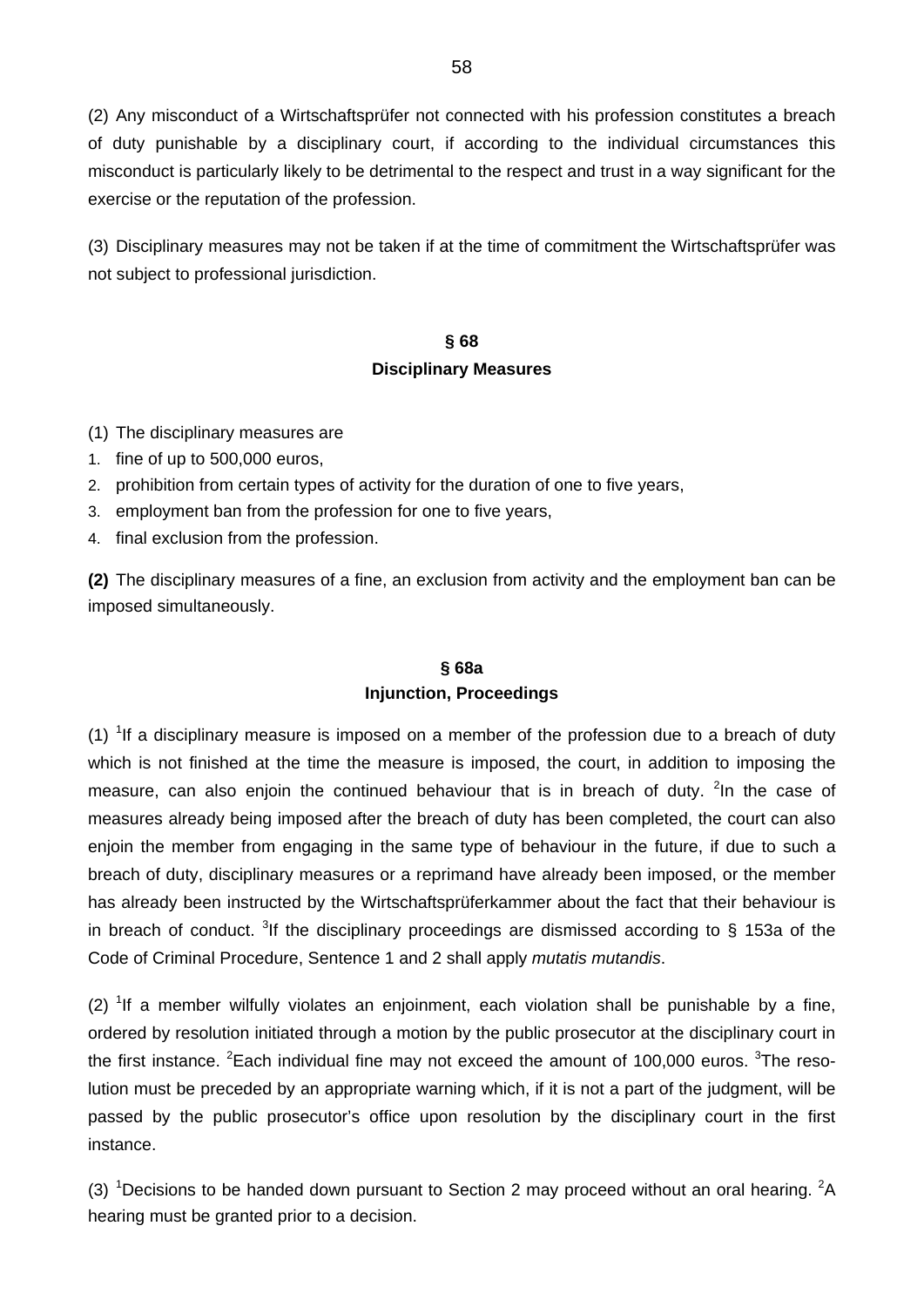$(4)$  <sup>1</sup>An immediate appeal may be filed against the motion by which the court imposes or threatens to impose an administrative fine. <sup>2</sup>The appeal has no suspensive effect. <sup>3</sup>The public prosecutor's office may file an immediate appeal against the motion by which the court refuses to impose or threaten to impose an administrative fine.

# **§ 69 Reprimand and Disciplinary Measures**

 $(1)$  <sup>1</sup>The initiation of disciplinary proceedings against a Wirtschaftsprüfer is not precluded by the fact that the Board of Directors of the Wirtschaftsprüferkammer has already reprimand him (§ 63) for the same conduct. <sup>2</sup>If the Regional Court has annulled the notification of reprimand (§ 63a) because it has not found a culpable breach of duties, disciplinary proceedings for the same conduct can only be instituted in respect of those facts and evidential matters which were not known to the Regional Court when it handed down its decision.

 $(2)$  <sup>1</sup>The reprimand becomes ineffective with a final decision of the disciplinary court against the Wirtschaftsprüfer on account of the same conduct, the decision being one of acquittal or disciplinary measure. <sup>2</sup>The caution also becomes ineffective if the initiation of trial proceedings is refused because a culpable breach of duty cannot be found.

## **§ 69a Other Measures**

<sup>1</sup>If in the event that a court or a public authority imposes a penalty, disciplinary or other professional or administrative measures, no additional disciplinary measures are to be instituted on account of the same conduct unless they are deemed necessary to compel the Wirtschafts-prüfer to fulfil his duties and to protect the reputation of the profession. <sup>2</sup>Exclusion is not prevented by penalties or measures imposed elsewhere.

## **§ 70**

## **Statute of Limitations in the Prosecution of Breach of Duty**

(1) <sup>1</sup>Prosecution of a breach of duty that does not justify measures pursuant to § 68 Section 1 No. 2, 3 or 4, becomes statute-barred after five years.  $2\$  78 Section 1,  $\frac{1}{3}$  78a Sentence 1 as well as §§ 78b and 78c Section 1 to 4 of the Criminal Code apply *mutatis mutandis*; the first hearing by the Wirtschaftsprüferkammer (§ 63 Section 3) is equivalent to a hearing pursuant to § 78c Section 1 Sentence 1 No. 1 of the Criminal Code.

(2) If according to Section 1 Sentence 1 criminal proceedings are initiated due to the same matter before the statute of limitations expires, the statute of limitations shall be suspended for the duration of the criminal proceedings.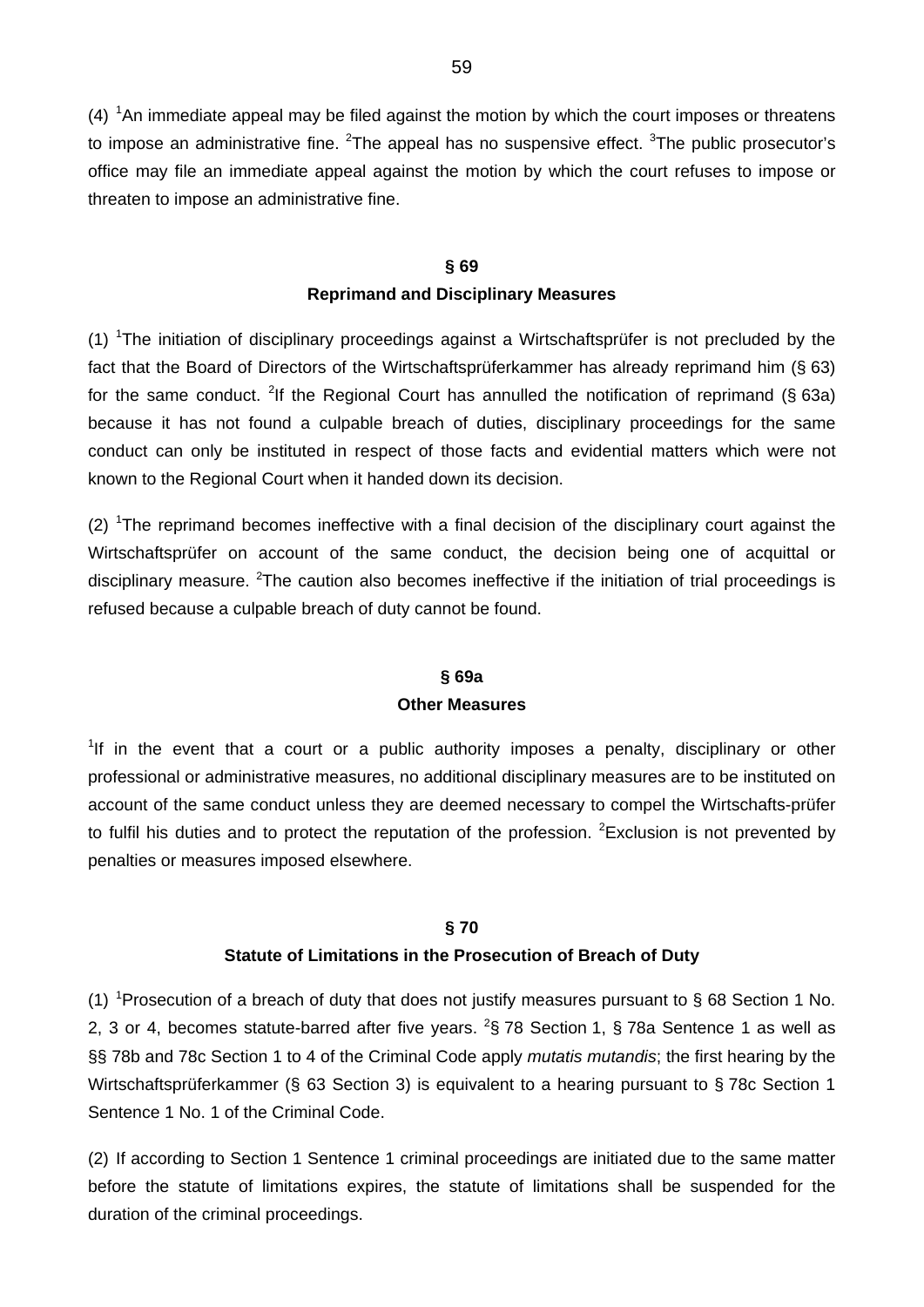# **§ 71 Provisions for Members of the Wirtschaftsprüferkammer who are not Wirtschaftsprüfer**

<sup>1</sup>The provisions in Part Five and Part Six apply *mutatis mutandis* to members of the Board of Directors, managers and partners with unlimited liability of Wirtschaftsprüfungsgesellschaften who are not themselves Wirtschaftsprüfer. <sup>2</sup>Instead of final exclusion from the profession, they forfeit the right to represent and manage a Wirtschaftsprüfungsgesellschaft.

# **Section Two Courts**

## **§ 72**

# **Court for Wirtschaftsprüfer Matters [Kammer für Wirtschaftsprüfersachen]**

(1) In disciplinary proceedings a division of the Regional Court (Court for Wirtschaftsprüfer Matters) in the district in which the Wirtschaftsprüferkammer has its seat shall decide in the first instance.

(2) <sup>1</sup> Except in the main trial the Court for Wirtschaftsprüfer Matters decides in the composition of three members, the chairman included. <sup>2</sup>In the main trial it is composed of the chairman and two Wirtschaftsprüfer as associate judges.

## **§ 73**

# **Senate for Wirtschaftsprüfer Matters at the Higher Regional Court [Senat für Wirtschaftsprüfersachen beim Oberlandesgericht]**

(1) A Senate of the Higher Regional Court (Senate for Wirtschaftsprüfer Matters at the Higher Regional Court) decides in the second instance disciplinary proceedings.

(2) <sup>1</sup> Except for the main trial, the Senate for Wirtschaftsprüfer Matters at the Higher Regional Court decides in a composition of three members, including the chairman. <sup>2</sup>In the main trial two additional Wirtschaftsprüfer participate as associate judges.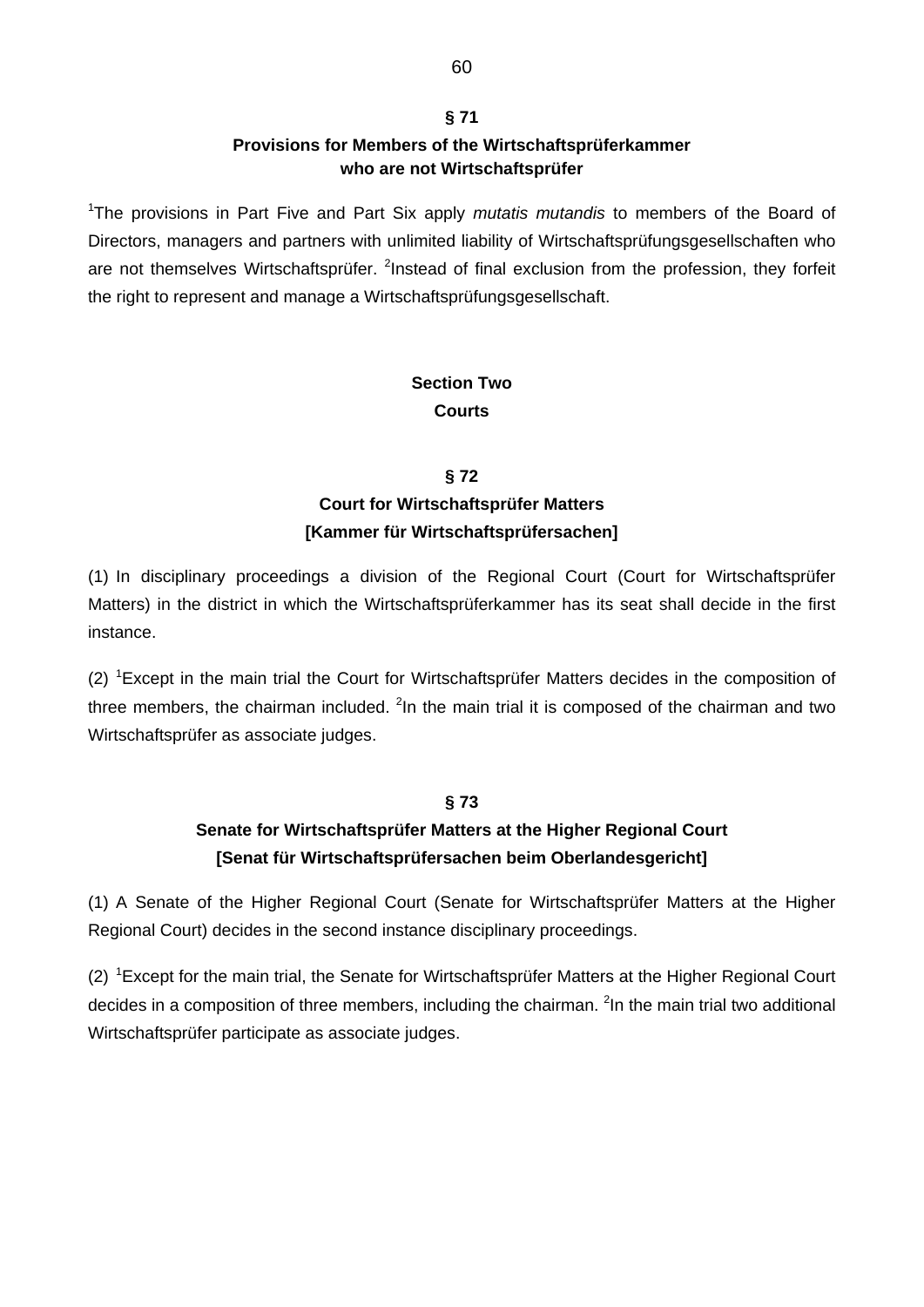## **§ 74**

# **Senate for Wirtschaftsprüfer Matters at the Federal Court of Justice [Senat für Wirtschaftsprüfersachen beim Bundesgerichtshof]**

 $(1)$  <sup>1</sup>The third instance of the disciplinary proceedings is a Senate at the Federal Court of Justice (Senate for Wirtschaftsprüfer Matters at the Federal Court of Justice). <sup>2</sup>It is considered a criminal court as defined in § 132 of the Judicature Act.

(2) The Senate for Wirtschaftsprüfer Matters at the Federal Court of Justice comprises a chairman as well as two members of the Federal Court of Justice and two Wirtschaftsprüfer as associate judges.

# **§ 75 Wirtschaftsprüfer as Associate Judges**

(1) The associate judges selected from the ranks of the Wirtschaftsprüfer are honorary judges.

 $(2)$  <sup>1</sup>For the courts of first and second instance the honorary judges are appointed by the State Ministry of Justice and for the Federal Court of Justice by the Federal Ministry of Justice to terms of five years.  $2$ They may be re-appointed on the expiry of their term of office.

(3)  $1$ The honorary judges shall be selected from the lists of recommendations submitted by the Board of Directors of the Wirtschaftsprüferkammer to the State Ministry of Justice for the courts of first and second instance and to the Federal Ministry of Justice for the Federal Court of Justice.  $2$ The State Ministry of Justice and the Federal Ministry of Justice shall determine the number of associate judges required for each court; the Board of Directors of the Wirtschaftsprüferkammer must first be consulted. <sup>3</sup> Each list of recommendations shall contain at least double the number of Wirtschaftsprüfer to be appointed.

(4) In the event that an honorary judge retires before the expiry of his term of office, a successor shall be appointed for the remaining term of office.

(5) § 6 of the Introductory Act of the Judicature Act shall apply mutatis mutandis.

(6) The State Ministry of Justice and the Federal Ministry of Justice can on his application release an honorary judge appointed by them in the event that he is unable to exercise his office properly in the foreseeable future on account of illness or infirmity.

(7) The office of an honorary judge who is appointed honorary judge to a court of higher instance expires with his appointment.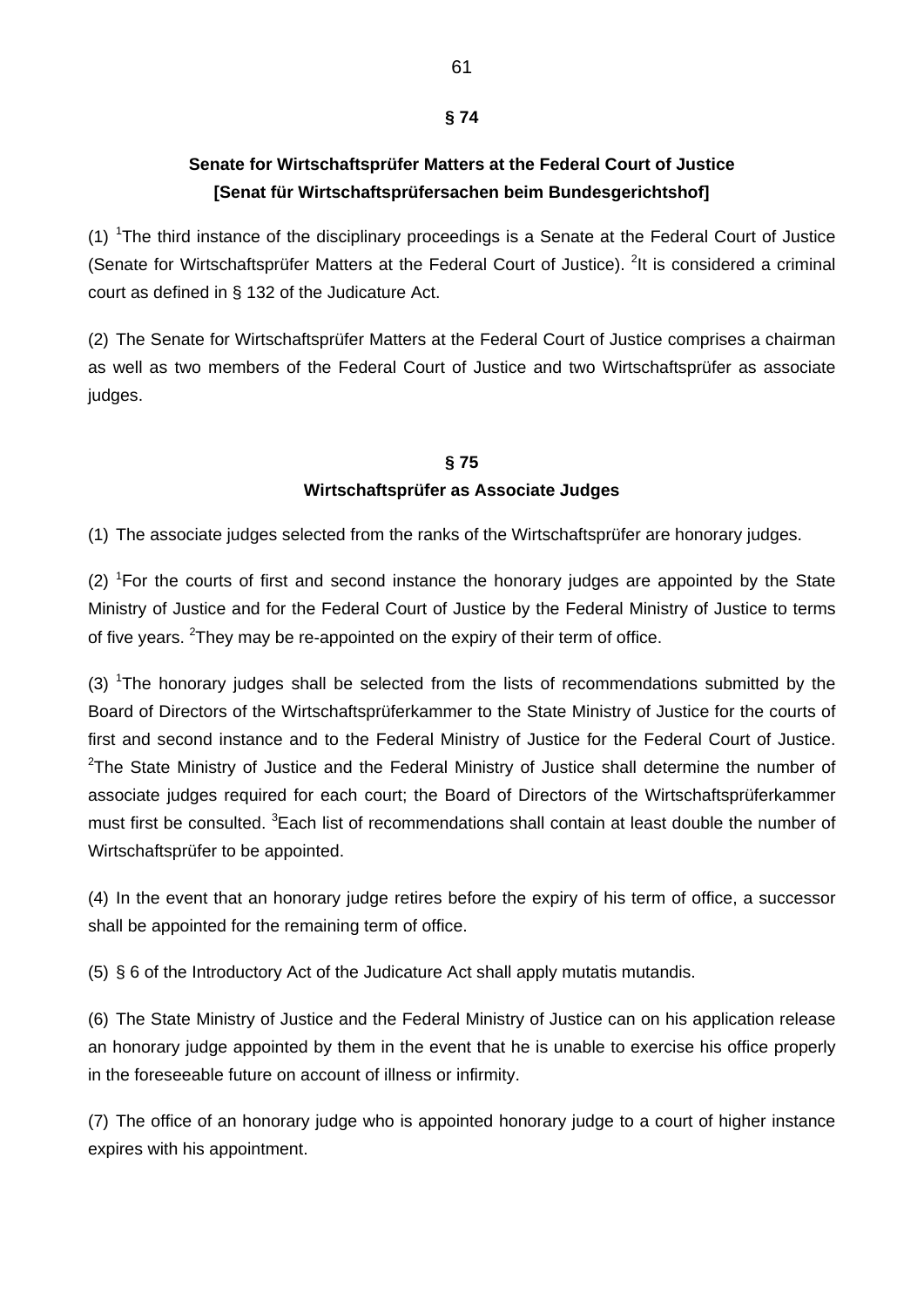#### **§ 76**

# **Requirements for the Appointment as an Associate Judge and the Right of Refusal**

(1) <sup>1</sup>Only a Wirtschaftsprüfer who is eligible for election to the Board of Directors of the Wirtschaftsprüferkammer may be appointed as an honorary judge. <sup>2</sup>He may only be appointed as an associate judge for the Court of Wirtschaftsprüfer Matters, Senate for Wirtschaftsprüfer Matters at the Higher Regional Court or Senate for Wirtschaftsprüfer Matters at the Federal Court of Justice.

(2) The honorary judges shall not be at the same time members of the Board of Directors or Advisory Board of the Wirtschaftsprüferkammer or be in employment of the Wirtschaftsprüferkammer on a full-time or part-time basis.

(3) Acceptance of appointment as associate judge may be refused,

- 1. by a person who has completed the 65th year of his life,
- 2. by a person who within the last four years has been member of the Board of Directors of the Wirtschafts-prüferkammer,
- 3. by a person handicapped on account of illness or infirmity.

# **§ 77 Removal of an Associate Judge from Office**

(1) On application of the Ministry of Justice that has appointed him, an honorary judge shall be removed from office,

- 1. if it subsequently became known that he should not have been appointed,
- 2. if subsequently circumstances arise which preclude his appointment as an associate judge,
- 3. if the Wirtschaftsprüfer grossly violates his official duties as associate judge.

 $(2)$  <sup>1</sup>A Senate for Civil Matters of the Higher Regional Court shall decide on the application of the State Ministry of Justice and a Senate for Civil Matters of the Federal Court of Justice shall decide on the application of the Federal Ministry of Justice. <sup>2</sup>Members of the Senate for Wirtschaftsprüfer Matters shall not take part in the decision.

(3)  ${}^{1}$ Before the decision, the honorary judge is to be heard.  ${}^{2}$ The decision is final.

## **§ 78**

## **Status of the Honorary Judges and their Duty of Confidentiality**

(1) In court sessions in which they participate, the honorary judges have the status of a professional judge.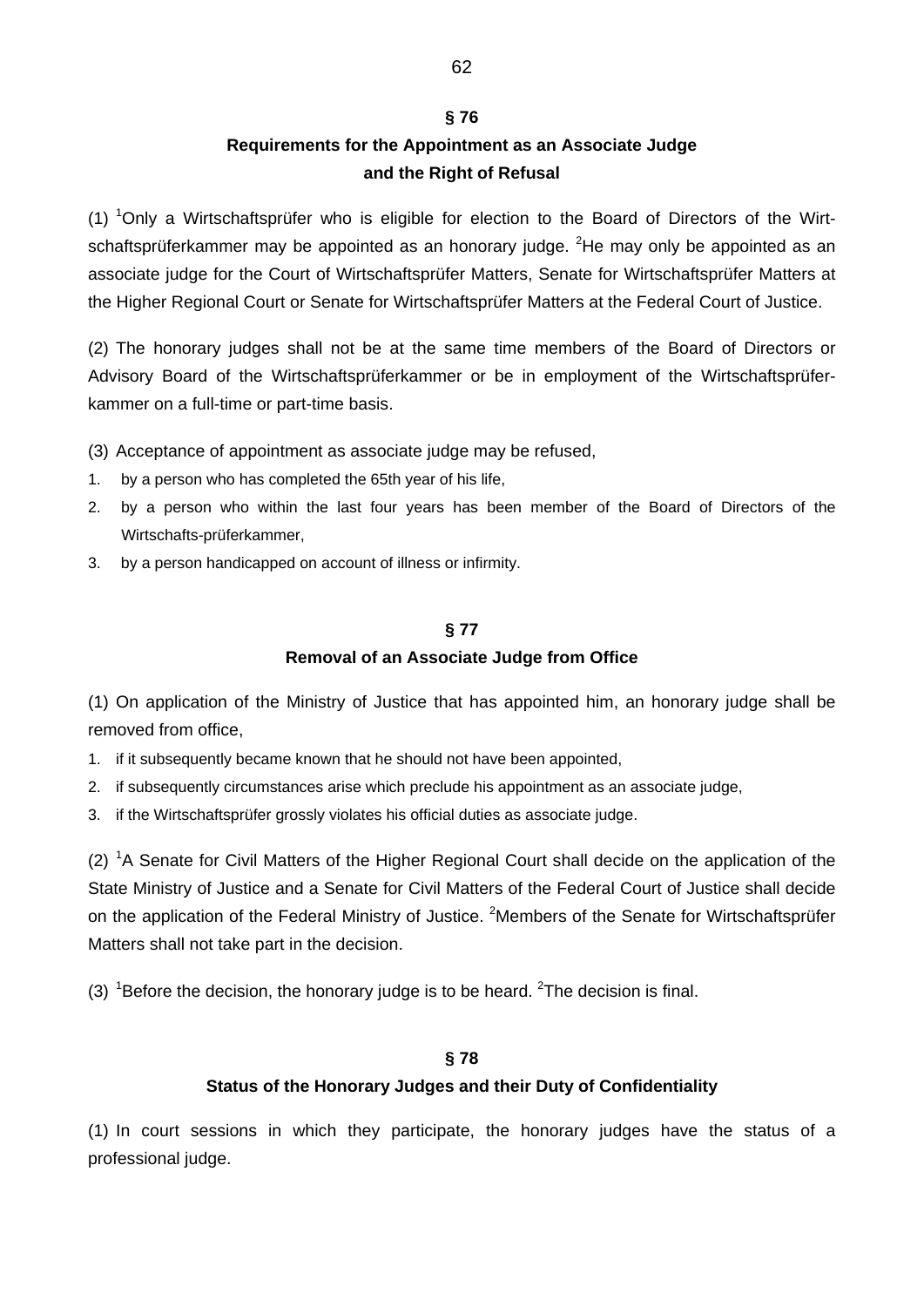$(2)$  <sup>1</sup>The honorary judges shall keep all matters which become known to them during their activity in the strictest of confidence. <sup>2</sup>§ 64 Sections 2 and 3 apply *mutatis mutandis*. <sup>3</sup>Authorisation to testify is given by the president of the court.

# **§ 79**

## **Order of Participation in Court Sessions**

(1) The honorary judges shall be called upon to participate in individual court sessions in the sequence of a list prepared at the beginning of the court year by the chairman of the court after consulting the two oldest honorary judges.

(2) For the release of an honorary judge from service on certain days of session § 54 of the Judicature Act shall apply mutatis mutandis.

## **§ 80**

## **Compensation of Honorary Judges**

The honorary judges are compensated in accordance with the Law Governing the Compensation of Honorary Judges at the Courts.

## **Section Three**

## **Process Regulation**

## **1. General**

## **§ 81**

## **Procedural Provisions**

Disciplinary proceedings are subject to the provisions set out below as well as in § 62 *mutatis mutandis*.

## **§ 82**

## **No Arrest of the Wirtschaftsprüfer**

<sup>1</sup>For the implementation of the disciplinary proceedings the Wirtschaftsprüfer cannot be taken into temporary custody, arrested or arraigned. <sup>2</sup>He cannot be sent to a psychiatric hospital for the preparation of a medical report on his mental health.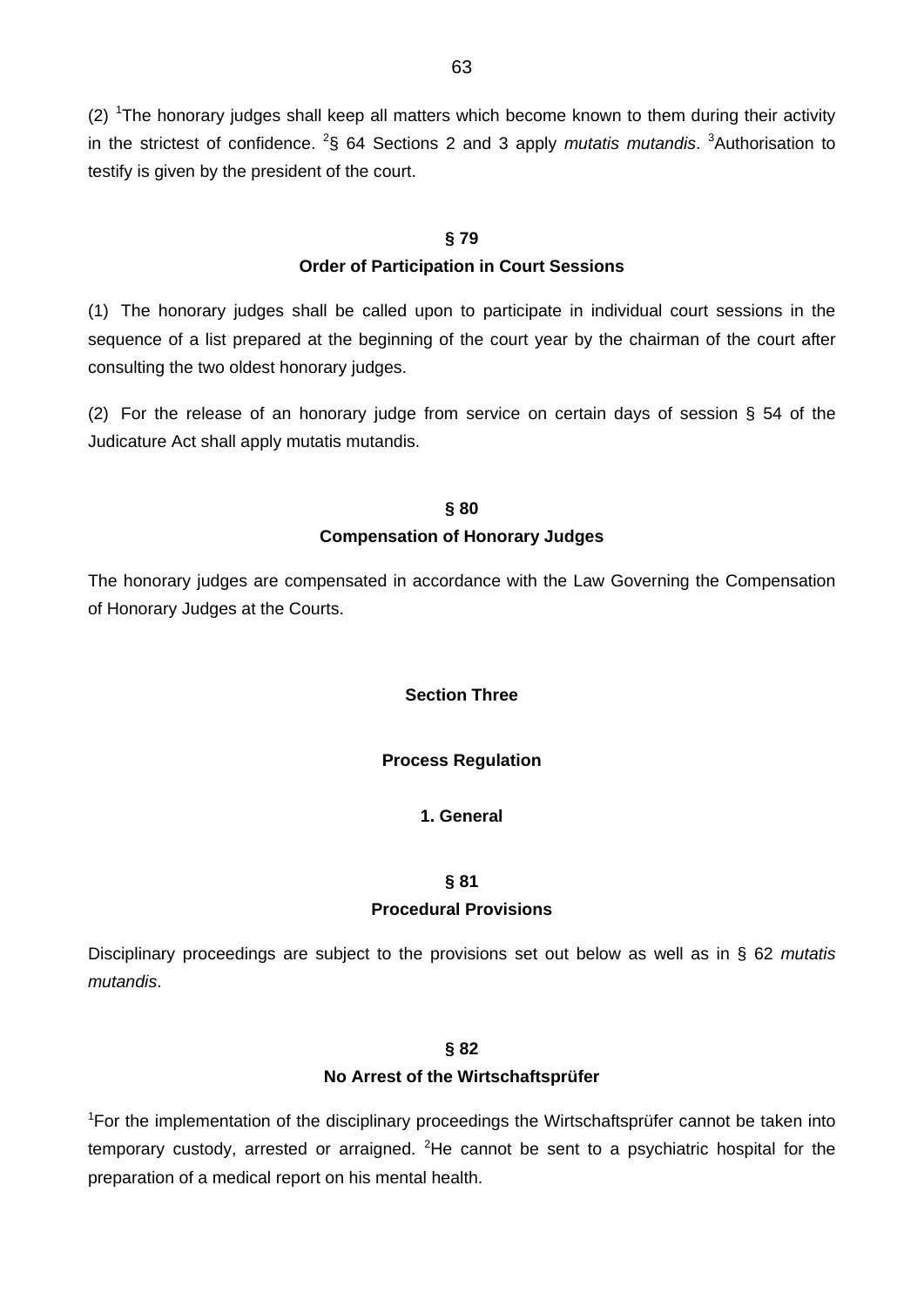# **§ 82a Defence**

(1) In addition to the persons mentioned in § 138 Section 1 of the Code of Criminal Procedure, Wirtschaftsprüfer are eligible to act as defending counsel in disciplinary proceedings before the Regional or Higher Regional Courts.

(2) § 140 Section 1 No. 1 to 3, 6, 7 and 9 of the Code of Criminal Procedure does not apply to the defence in disciplinary proceedings.

# **§ 82b Inspection of Files; Involvement of the Wirtschaftsprüferkammer**

(1)  ${}^{1}$ The Wirtschaftsprüferkammer and the person charged are entitled to inspect all files submitted to the court or which would be required to be submitted in the event of a charge being made, along with articles of evidence held in official custody.  $^{2}$ § 147 Section 2 Sentence 1, Section 3, 5 and 6 of the Code of Criminal Procedure apply mutatis mutandis.

(2) <sup>1</sup>The Wirtschaftsprüferkammer is to be informed of the time and place of the trial; persons asked to appear there shall be heard upon request.  $2\$  99 Section 2 Sentence 1 remains unaffected.

# **§ 83 Relationship of Disciplinary Proceedings to Criminal or Administrative Fine Proceedings**

(1) If in court proceedings a Wirtschaftsprüfer is cleared of a criminal offence or an administrative offence, the facts that formed the basis of the court decision may only be used to initiate or continue disciplinary proceedings if those facts, while not representing a breach of a criminal or an administrative code, still constitute a breach of the duties of a Wirtschaftsprüfer.

 $(2)$  <sup>1</sup>For the decision in disciplinary proceedings, the actual findings on which a court decision is based in criminal or administrative fine proceedings are binding. <sup>2</sup>In disciplinary proceedings a court can, however, determine that such findings where the majority of members have reservations about their accuracy can be reviewed; this is to be expressed in the findings of the disciplinary proceedings.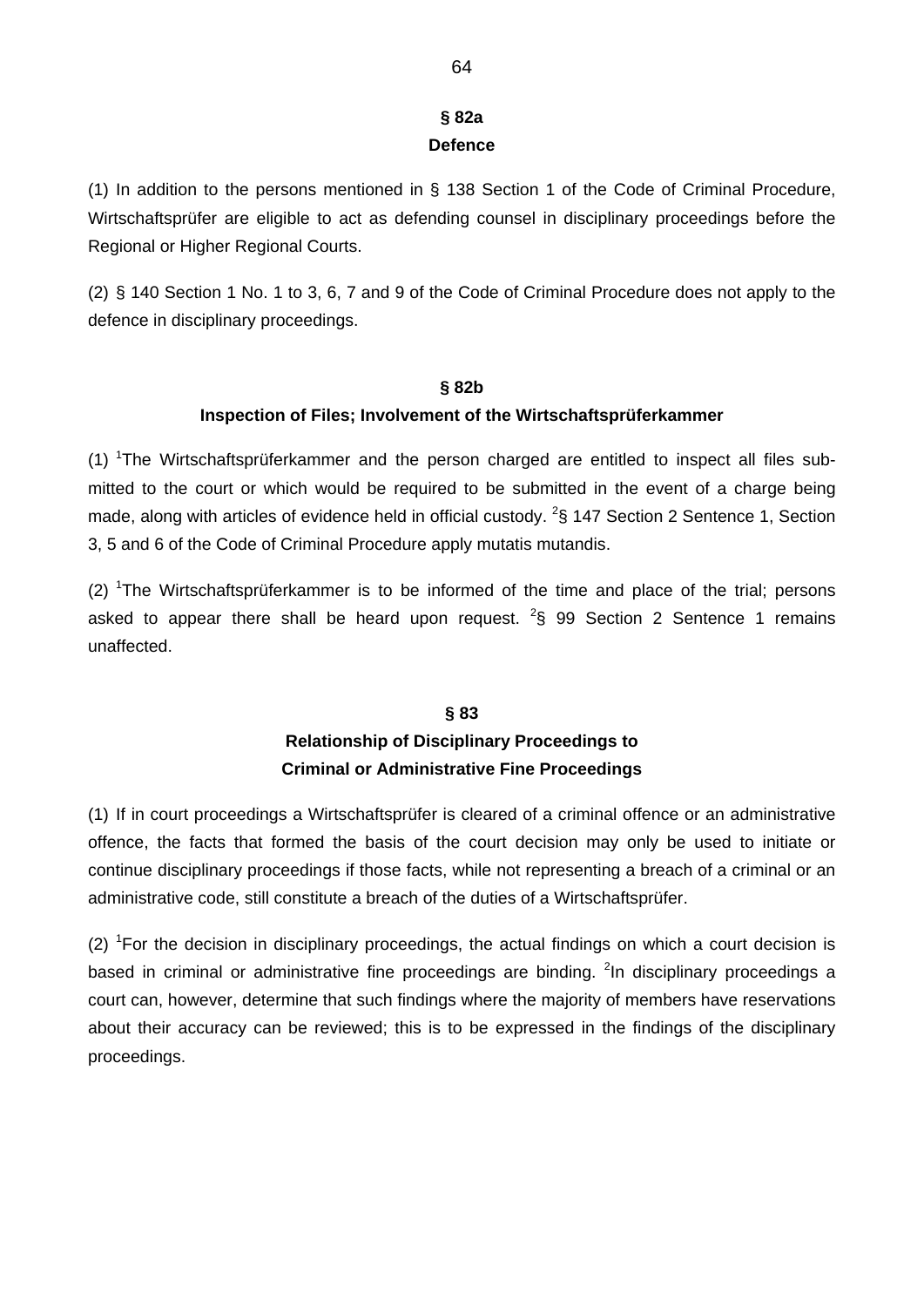# **§ 83a Relationship of Disciplinary Proceedings to Proceedings in Other Professional Jurisdictions**

(1) Disciplinary proceedings shall only decide on a breach of duty of a Wirtschaftsprüfer who is at the same time subject to the disciplinary or professional jurisdiction of another profession if the breach of duty occurred predominantly while carrying out the profession of a Wirtschaftsprüfer or if due to the severity of the breach of duty, disciplinary proceedings have been initiated with the objective of exclusion from the profession.

 $(2)$  <sup>1</sup>If the public prosecutor's office intends to initiate disciplinary proceedings against such a Wirtschaftsprüfer, it shall inform the public prosecutor's office or agency that would be responsible for initiating proceedings against him as the member of another profession. <sup>2</sup>If the public prosecutor's office responsible for the other profession or the initiating public authority intends to initiate proceedings against the Wirtschaftsprüfer, it shall instruct the public prosecutor's office that would be responsible for initiating disciplinary proceedings (§ 84).

(3) If the court having disciplinary or professional jurisdiction has by final ruling previously declared itself as being responsible or not responsible for deciding on the breach of duty of a Wirtschaftsprüfer, who at the same time is subject to disciplinary, honorary or professional jurisdiction of another profession, other courts are bound by this decision.

(4) Paragraphs 1 to 3 do not apply to Wirtschaftsprüfer whose employment status is regulated by public law and who are not allowed to exercise their profession as Wirtschaftsprüfer (§ 44a).

## **§ 83b**

## **Suspension of Disciplinary Proceedings**

Disciplinary proceedings can only be suspended if

- 1. a decision has yet to be reached on a matter or legal question in other legal proceedings, without which a decision in the disciplinary proceedings is not possible or not practical or
- 2. the final legal conclusion of other legal proceedings in which a matter or legal question is to be decided, the ruling on which is significant for the decision in the disciplinary proceedings, is expected within six months.

## **§ 83c**

## **Resumption of Disciplinary Proceedings**

<sup>1</sup>The resumption of legally concluded disciplinary proceedings is permissible if the actual findings on which the conviction or acquittal in disciplinary proceedings were based, contradict the findings of criminal proceedings concerning the same behaviour. <sup>2</sup>The public prosecutor's office or the members of the profession involved can file for resumption of proceedings within one month following the final legal conclusion of a ruling in criminal proceedings.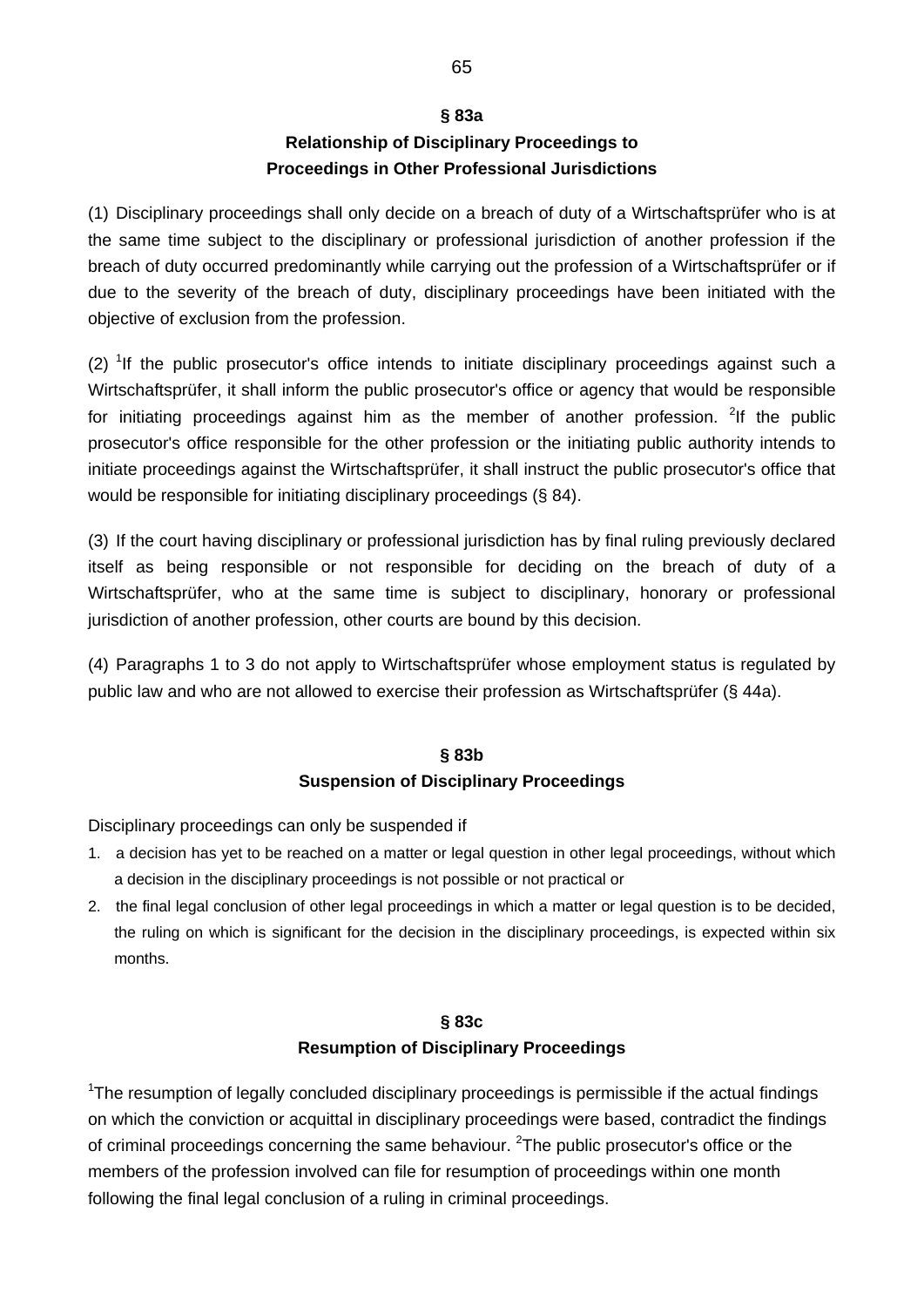#### **2. The Procedure in the First Instance**

#### **§ 84**

#### **Participation by the Public Prosecutor's Office**

The public prosecutor's office at the Higher Regional Court where the Senate for Wirtschaftsprüfer Matters has its seat, assumes the duties of the public prosecutor's office in proceedings before the Court for Wirtschaftsprüfer Matters.

#### **§ 84a**

#### **Notification of the Public Prosecutor's Office and the Wirtschaftsprüferkammer**

(1) <sup>1</sup>Should facts become known to the Wirtschaftsprüferkammer, courts or public authorities that substantiate the suspicion that a member subject to professional jurisdiction has committed

1. a wilful breach of duty that justifies disciplinary measures according to § 68 Section 1 or

2. a criminal offense while carrying out professional duties,

they shall report these facts to the public prosecutor's office responsible according to § 84 immediately or after investigating (§ 61a Sentence 2). <sup>2</sup>The report can also be accompanied by a professional evaluation.  ${}^{3}S$  57e Section 5,  $S$  62 Section 5 and  $S$  63 Section 4 Sentence 3 shall remain unaffected.

(2) Should facts become known to the public prosecutor's office that substantiate the suspicion of a wilful breach of duty by a member of the Wirtschaftsprüferkammer subject to professional jurisdiction that justifies disciplinary measures according to § 68 Section 1, the public prosecutor's office shall inform the Wirtschaftsprüferkammer and provide an opportunity to respond prior to initiating disciplinary proceedings.

#### **§ 85**

#### **Initiation of Disciplinary Proceedings**

Disciplinary proceedings are initiated by the public prosecutor's office, which brings the allegations before the regional court.

#### **§ 86**

#### **Court decisions on Initiation of Proceedings**

(1) If the public prosecutor's office refuses act on a petition by the Board of Directors of the Wirtschaftsprüferkammer to initiate disciplinary proceedings against a Wirtschaftsprüfer or decides to dismiss proceedings, it is to inform the Board of Directors of the Wirtschaftsprüferkammer of its decision and state the reasons for this action.

(2) <sup>1</sup>The Board of Directors of the Wirtschaftsprüferkammer can petition the Higher Regional Court for a court ruling against the order of the public prosecutor's office within one month of its being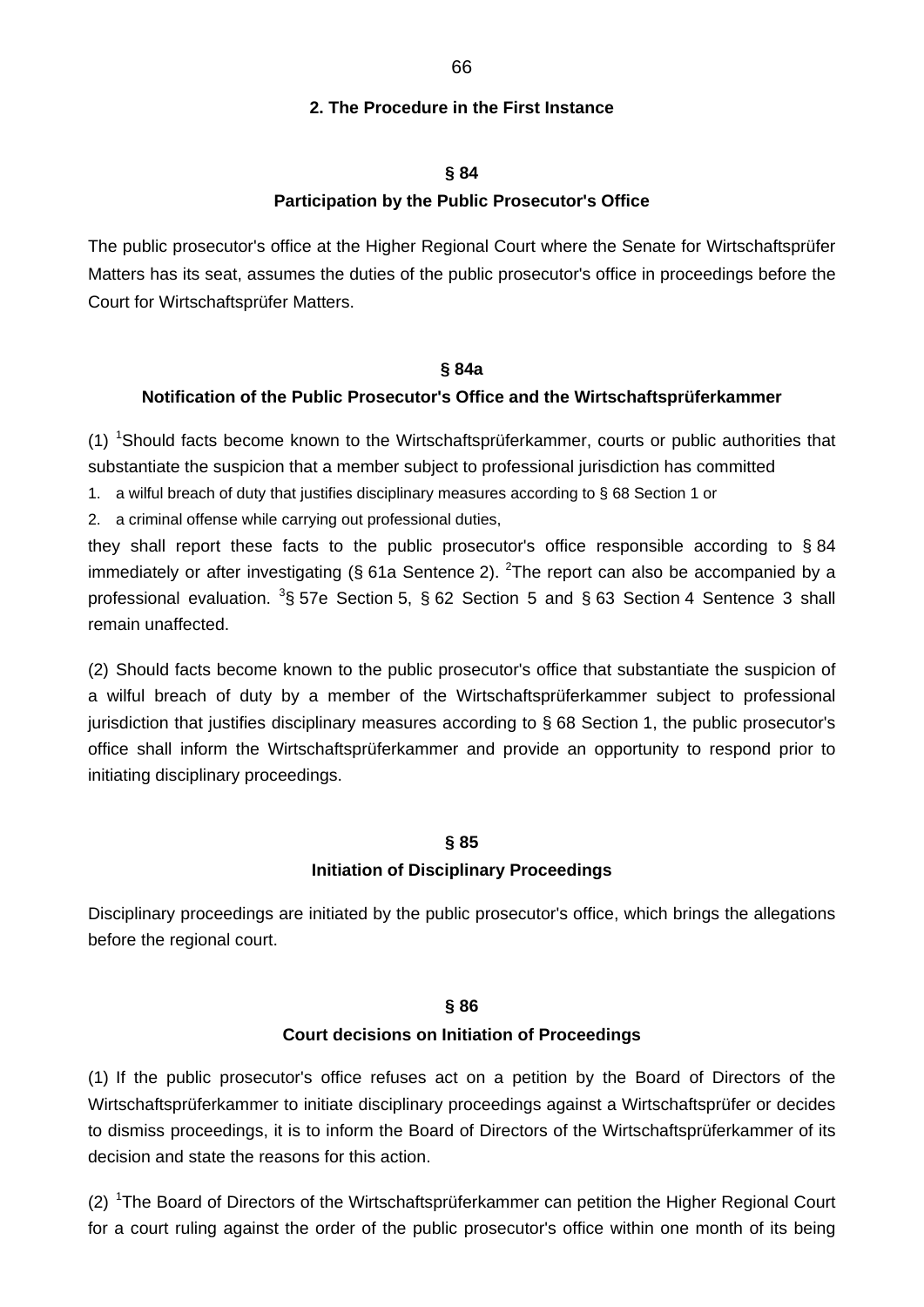made public. <sup>2</sup>The petition must state the facts substantiating the initiation of disciplinary proceedings and any evidence.

(3) The proceedings in Section 2 are to be conducted according to §§ 173 to 175 in the Code of Criminal Procedure.

(4) § 172 of the Code of Criminal Procedure is not to be applied.

# **§ 87 Petition of the Wirtschaftsprüfer to Initiate Disciplinary Proceedings**

(1)  $1$ f a member of the Wirtschaftsprüferkammer subject to the professional jurisdiction wishes to clear his name from the suspicion of breach of duty, he must petition the public prosecutor's office to initiate disciplinary proceedings against him.  ${}^{2}$ It is not possible to submit a petition pertaining to behaviour for which an assessment or a warning for a punitive fine has been issued or for which the Board of Directors of the Wirtschaftsprüferkammer has imposed a reprimand.

 $(2)$  <sup>1</sup>If the public prosecutor's office does not act on the petition of the Wirtschaftsprüfer or acts to dismiss the proceedings, it is to inform the Wirtschaftsprüfer of its decision and the findings. <sup>2</sup>If based on the findings a wilful breach of duty is determined, but disciplinary proceedings are not initiated, or if it is left open as to whether a wilful breach of duty has occurred, the Wirtschaftsprüfer can petition the Higher Regional Court for a court ruling. <sup>3</sup>The petition must be submitted within one month after the decision of the public prosecutor's office has been made public.

(3) <sup>1</sup>Proceedings before the Higher Regional Court are to be conducted according to  $§$  173 Sections 1 and 3 of the Code of Criminal Procedure.  ${}^{2}$ The Higher Regional Court shall issue a decision as to whether the Wirtschaftsprüfer has committed a wilful breach of duty. <sup>3</sup>The decision is to be accompanied by findings. <sup>4</sup>If the Higher Regional Court determines that there is reasonable suspicion that the Wirtschaftsprüfer has committed of a breach of duty that warrants disciplinary measures, the Court shall decide to initiate disciplinary proceedings. <sup>5</sup>The public prosecutor's office is obliged to act on this decision.

(4) In case the Higher Regional Court does not deem that a wilful breach of duty has occurred, a petition to initiate disciplinary proceedings can be submitted by the Board of Directors of the Wirtschaftsprüferkammer only on the basis of new facts and evidence related to the same behaviour or reprimand.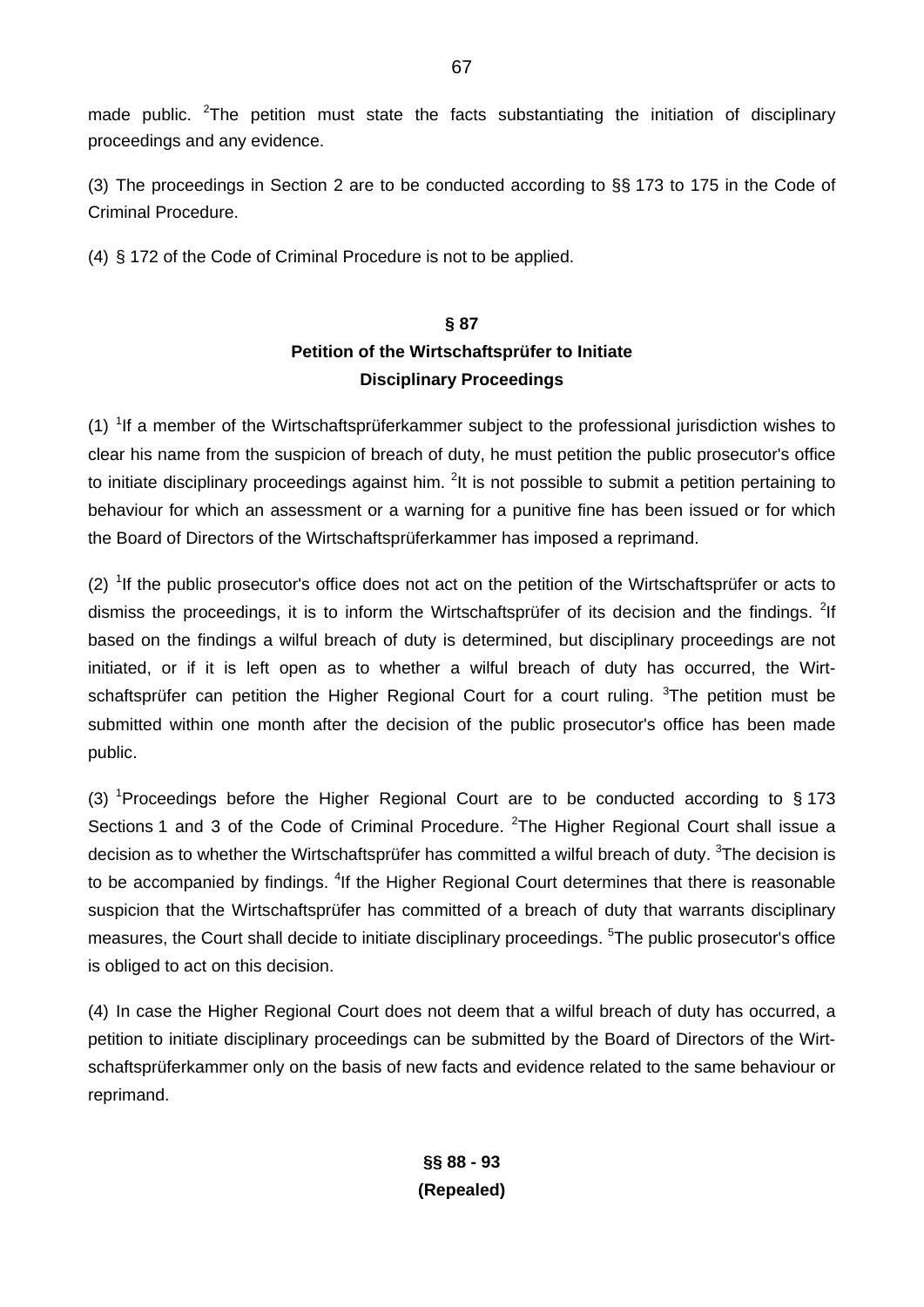# **§ 94 Contents of the List of Allegations**

<sup>1</sup>The list of allegations (§ 85 of this act as well as § 207 Section 3 of the Code of Criminal Procedure) is to name the Wirtschaftsprüfer's alleged breach of duty and include any substantiating facts (statement of allegations). <sup>2</sup>Further, any evidence to be submitted during the main trial is to be listed. <sup>3</sup>The list of allegations includes the petition to initiate main trial before the Court for Wirtschaftsprüfer Matters.

# **§ 95 Decision to Open Main Trial**

(1) In the decision to open the main trial, the Court for Wirtschaftsprüfer Matters at the Regional Court provides for presenting allegations at main proceedings.

(2) The decision to open the main trial cannot be contested by the Wirtschaftsprüfer.

(3) <sup>1</sup>The decision rejecting the opening of the main trial must be supported by findings. <sup>2</sup>The public prosecutor's office is permitted to immediately file a complaint against the decision.

## **§ 96**

## **Final Legal Effect of a Rejection Decision**

If the opening of the main trial is rejected on the basis of a decision that cannot be contested, the petition to initiate disciplinary proceedings can only be filed again on the basis of new facts or evidence and only within five years since the decision became legally final.

## **§ 97**

## **Service of the Decision to Open Proceedings**

<sup>1</sup>The decision to open main trial is to be served to the Wirtschaftsprüfer at the latest with the summons. <sup>2</sup>This applies *mutatis mutandis* in the cases in § 207 Section 3 of the Criminal Code of Procedure where the list of allegations can be submitted later.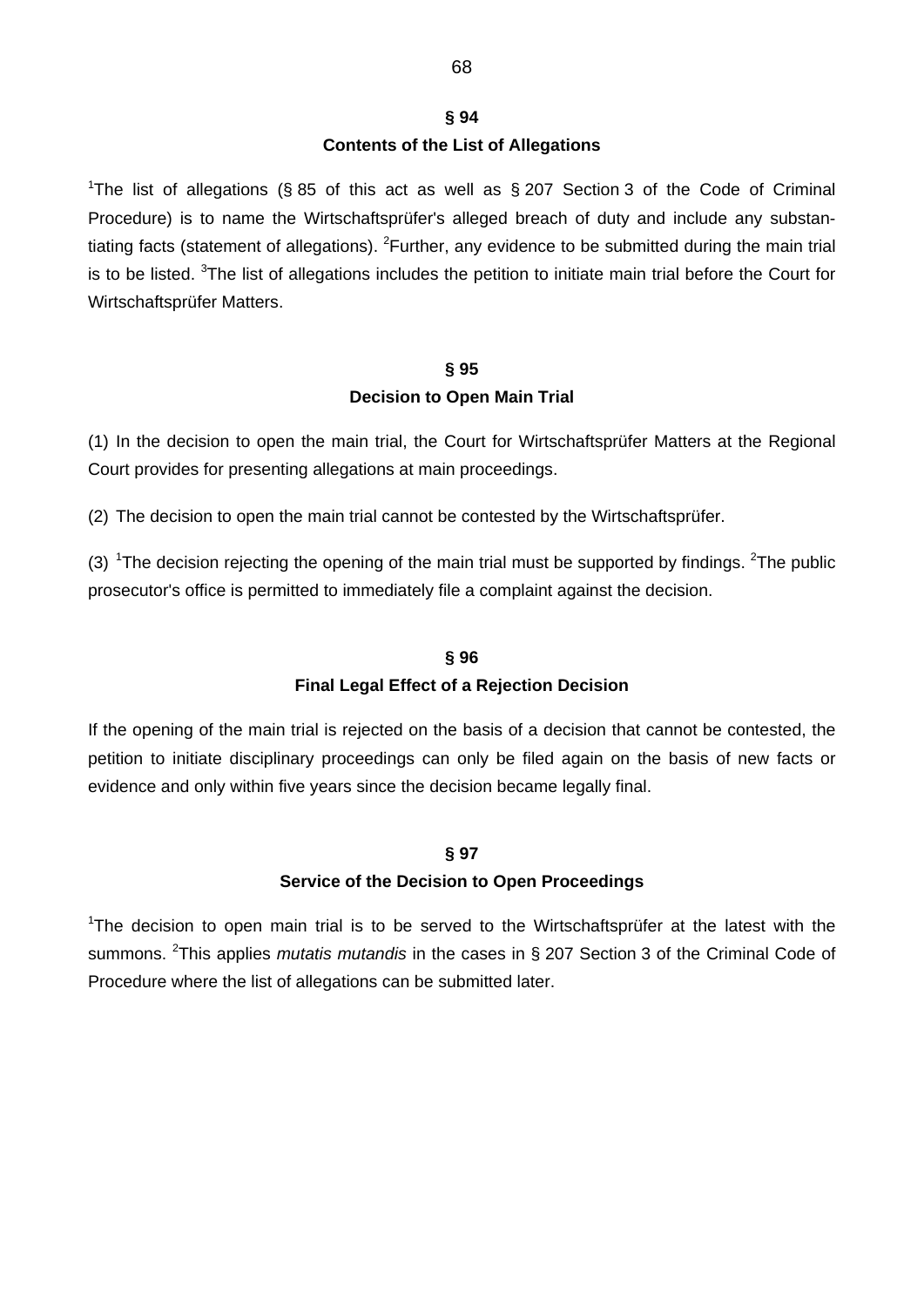# **§ 98 Main Trial despite the Absence of the Wirtschaftsprüfer**

<sup>1</sup>The main trial can be carried out against a Wirtschaftsprüfer who is absent if he was summoned in an orderly manner and was instructed in the summons that the proceedings may be carried out in his absence. <sup>2</sup>A public summons is not permissible.

# **§ 99 Non-public Main Trial**

(1) <sup>1</sup>The main trial is not open to the public. <sup>2</sup>Proceedings may, upon a motion by the public prosecutor's office, and must, upon a motion of the members of the profession involved, be open to the public. <sup>3</sup>Furthermore, the main trial is always public if the alleged breach of duty is in relation to the carrying out of an audit according to § 316 of the Commercial Code.  $4$ In cases of public trials according to Sentence 2 or 3, the provisions on public trials in the Judicature Act are to be applied *mutatis mutandis*.

 $(2)$  <sup>1</sup> Persons authorized to enter non-public trials include the President of the Higher Regional Court or his delegate, officials of the public prosecutor's office at the Higher Regional Court, representtatives from the Federal Ministry for Economics and Technology, and representatives of the highest state agency, representatives of the Wirtschaftsprüferkammer and the Wirtschaftsprüfer. <sup>2</sup>The Court for Wirtschaftsprüfer Matters may, after hearing those involved, admit other persons as observers.

## **§ 100**

## **(Repealed)**

## **§ 101**

## **Hearing of Evidence by the Requested Judge**

<sup>1</sup>The Court for Wirtschaftsprüfer Matters may ask a local court to question witnesses or experts. <sup>2</sup>The witness or expert is, however, to be questioned during the main trial upon request of the public prosecutor's office or the Wirtschaftsprüfer, unless he will presumably be prevented to appear in the main trial or an appearance would be unreasonable due to the long distance.

## **§ 102**

## **Reading of Protocols**

(1) The Court for Wirtschaftsprüfer Matters decides according to its best judgment whether to allow the reading of the testimony of a witness or an expert who has already been questioned in disciplinary proceedings or other orderly legal proceedings.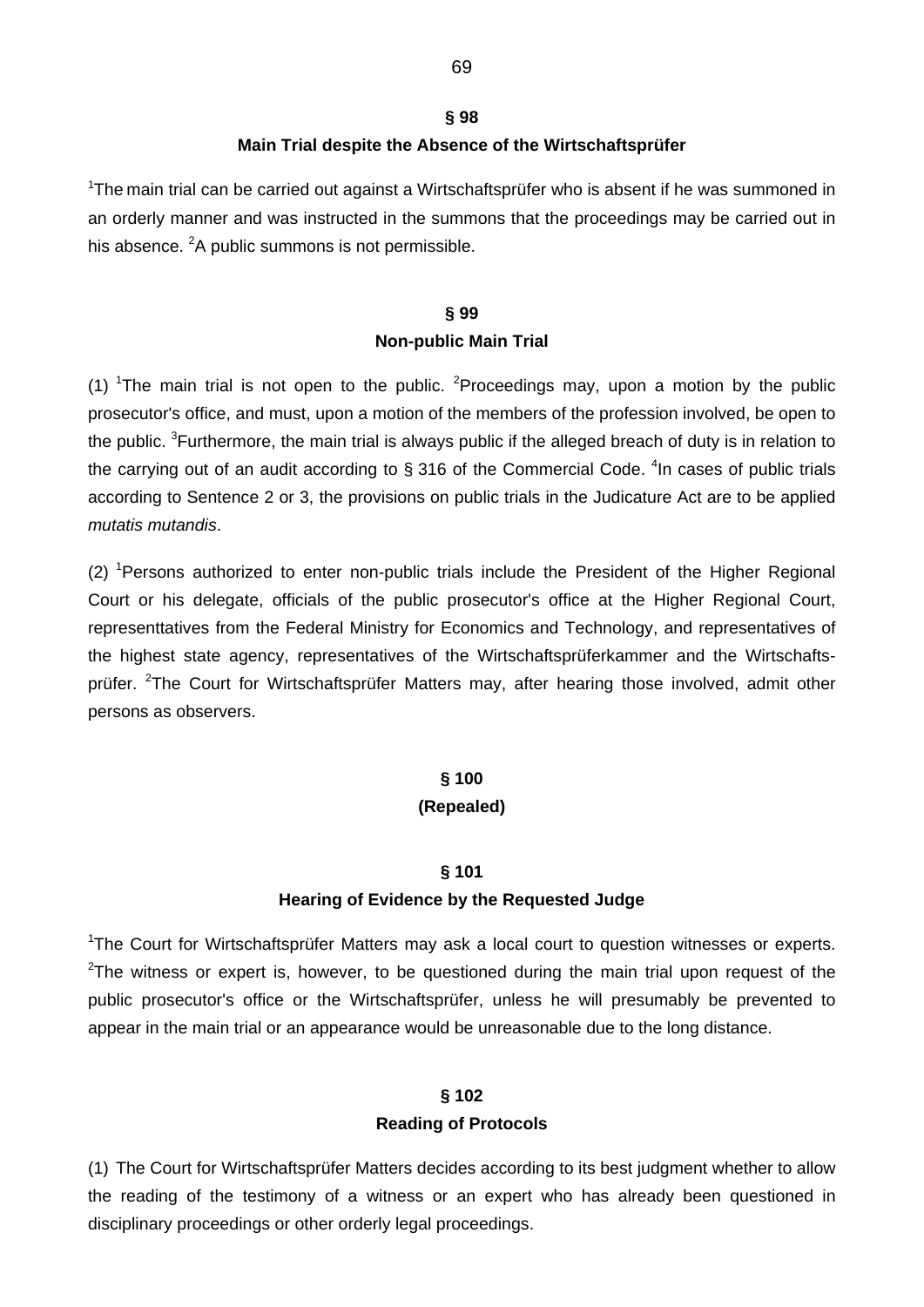$(2)$  <sup>1</sup>Before a court ruling is made, the public prosecutor or the Wirtschaftsprüfer can petition to question the witness or expert during the main trial.  ${}^{2}$ Such a petition is to be granted unless the witness or expert will presumably be prevented to appear in the main trial or it would be unreasonable to expect the witness or expert to appear in the main trial due to the long distance.  $3$ If the petition is granted, the protocol of the earlier questioning may not be read.

(3) <sup>1</sup>If the witness or expert has been questioned by the requested judge (§ 101), the reading of the protocol cannot be contested. <sup>2</sup>The public prosecutor or the Wirtschaftsprüfer, however, can contradict the reading, if a petition has been denied according to § 101 Sentence 2 and there are no longer reasons for denying the petition.

## **§ 103 Decision**

(1) The main trial concludes with deliberation, followed by pronouncement of the judgement.

(2) The decision shall be acquittal, conviction, or dismissal of the proceeding.

(3) The disciplinary proceeding is to be dismissed, with the exception of the case specified in § 260 Section 3 of the Code of Criminal Procedure,

1. if the appointment of a Wirtschaftsprüfer has expired, has been withdrawn or revoked (§§ 19, 20),

2. if according to § 69a disciplinary measures are not deemed necessary.

#### **3. Legal Redress**

#### **§ 104**

#### **Complaint**

Complaints are to be adjudicated and decided by the Senate for Wirtschaftsprüfer Matters at the Higher Regional Court.

#### **§ 105**

#### **Appeal on Fact and Law**

(1) It is permissible to submit to the Senate for Wirtschaftsprüfer Matters an appeal on fact and law against a judgment by the Court for Wirtschaftsprüfer Matters.

 $(2)$  <sup>1</sup>The appeal on fact and law must be submitted in writing within a period of one week of judgment being pronounced by the Court for Wirtschaftsprüfer Matters. <sup>2</sup>If the judgment was not pronounced in the presence of the Wirtschaftsprüfer, the period begins with service of the judgment.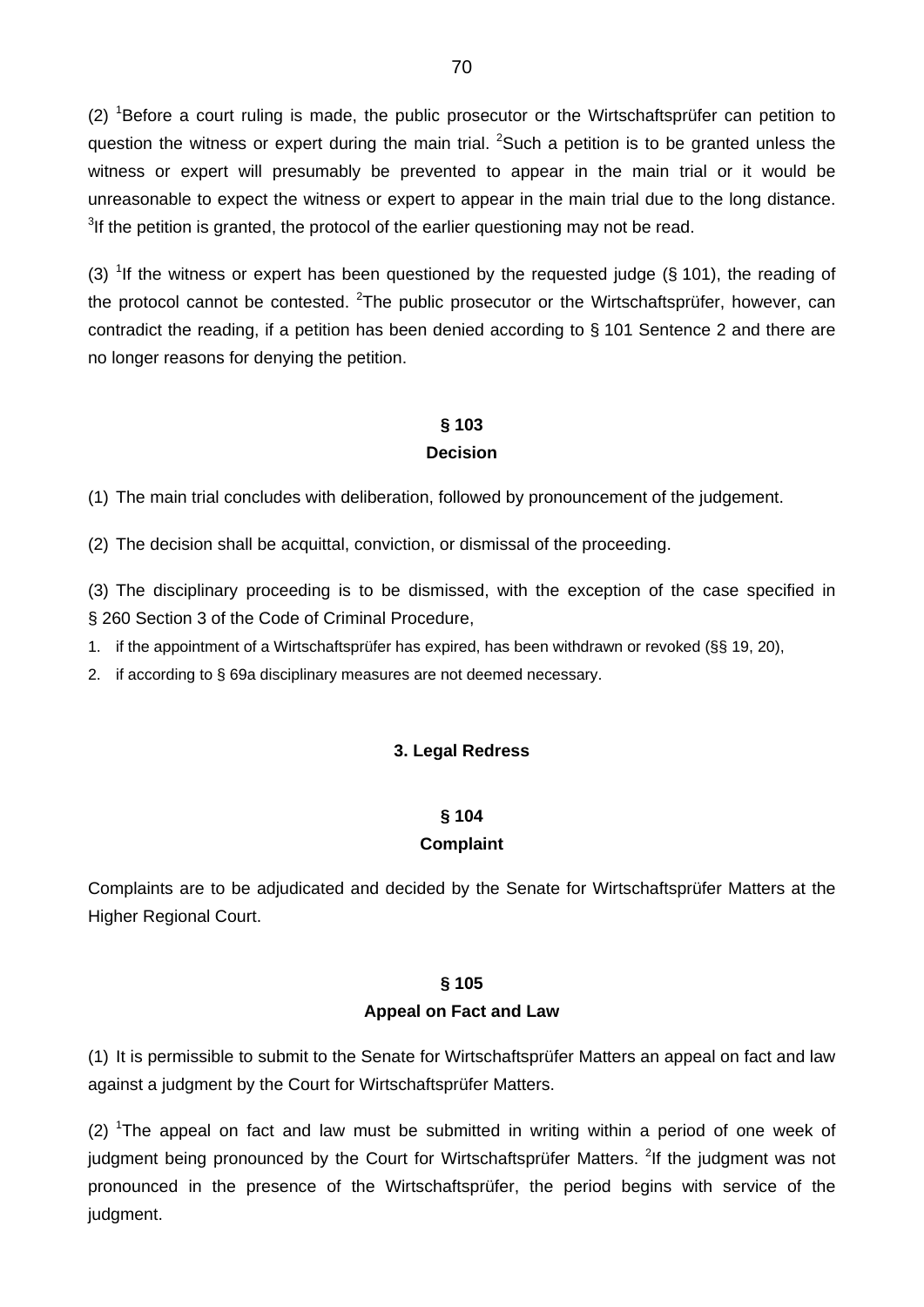(3) Materials supporting the appeal on fact and law can only be submitted in writing.

(4) In addition to the provisions in the Code of Criminal Procedure relating to appeals, §§ 98, 99, 101 to 103 of this act are to be applied *mutatis mutandis*.

#### **§ 106**

# **Participation by the Public Prosecutor's Office before the Senate for Wirtschaftsprüfer Matters**

The duties of the public prosecutor's office in proceedings before the Senate for Wirtschaftsprüfer Matters are exercised by the public prosecutor's office at the Higher Regional Court where the Senate has its seat.

# **§ 107 Appeal on Points of Law**

(1) It is permissible to appeal a judgment by the Senate for Wirtschaftsprüfer Matters at the Higher Regional Court by filing an appeal on points of law to the Federal Court of Justice,

- 1. if the judgment calls for exclusion from the profession,
- 2. if the Senate for Wirtschaftsprüfer Matters at the Higher Regional Court decided against exclusion contrary to a petition by the public prosecutor's office,
- 3. if the Senate for Wirtschaftsprüfer Matters at the Higher Regional Court allowed for appeals on points of law in its judgment.

(2) The Senate for Wirtschaftsprüfer Matters at the Higher Regional Court may only allow an appeal on points of law if it decided on issues of law or questions of professional duties that are of basic significance.

(3)  $1$ The non-admission of an appeal on points of law can be independently contested by filing a complaint within one month after judgment has been served.  $2$ The complaint is to be filed at the Higher Regional Court. <sup>3</sup>The basic point of law must be explicitly stated in the complaint petition.

(4) The complaint suppresses the legal effect of the judgment.

(5) <sup>1</sup>If a complaint is not satisfied, the Federal Court of Justice shall decide by ruling. <sup>2</sup>The ruling does not require reasons if the complaint was unanimously struck down or dismissed. <sup>3</sup>With the rejection of the complaint by the Federal Court of Justice, the judgment becomes final. <sup>4</sup>If the complaint is sustained, the period for an appeal on points of law begins with the service of the notice of complaint.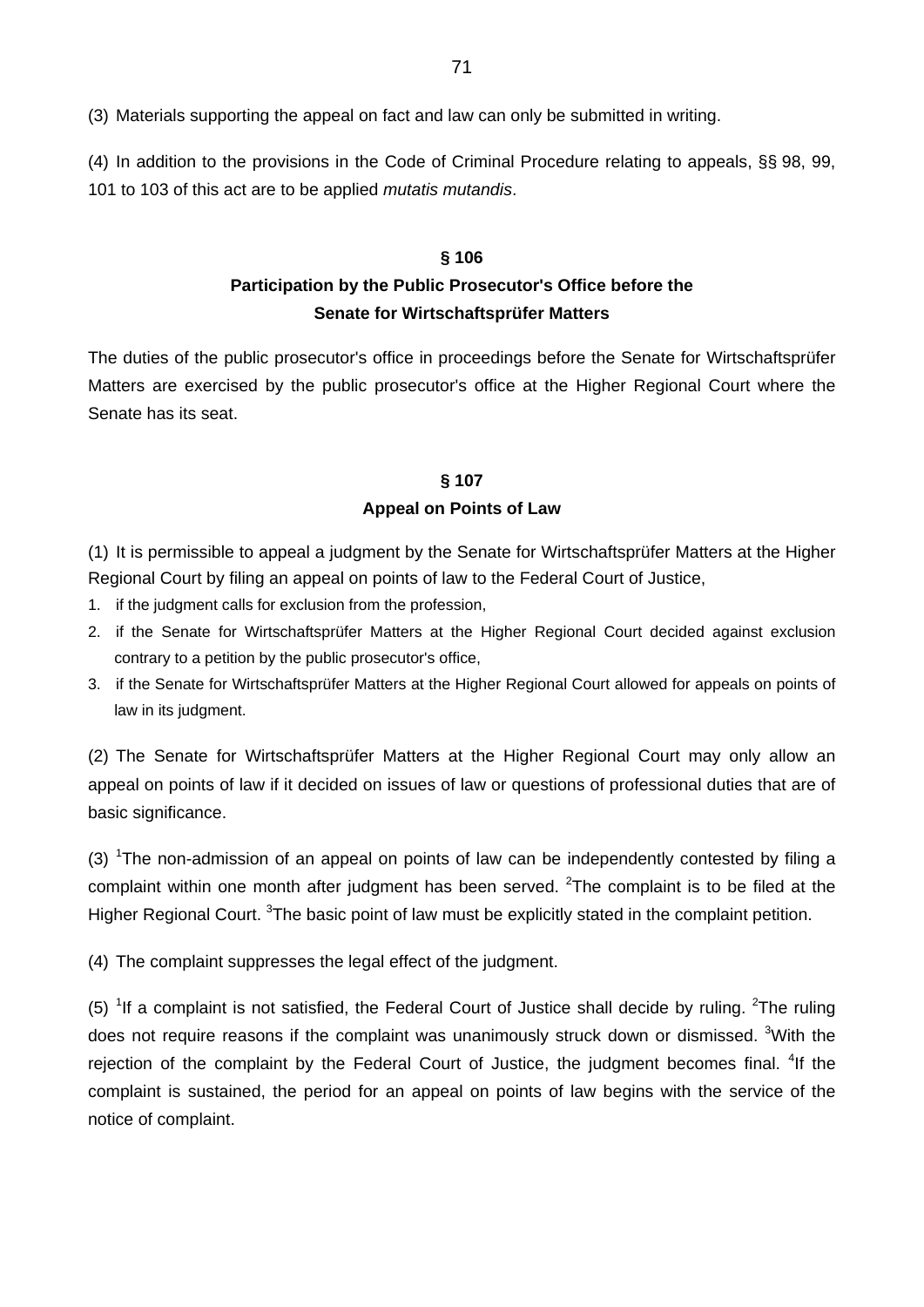#### **§ 107a**

## **Filing an Appeal on Points of Law and Proceedings**

(1)  ${}^{1}$ An appeal on points of law must be submitted in writing to the Higher Regional Court within one week. <sup>2</sup>The period begins with the pronouncement of judgment. <sup>3</sup>If the judgment is not pronounced in the presence of the Wirtschaftsprüfer, the period begins with service of the judgment.

(2) On the part of the Wirtschaftsprüfer, petitions of appeal on points of law and their supporting arguments can only be brought forth in writing.

(3)  $1$ For proceedings before the Federal Court of Justice, in addition to the provisions in the Code of Criminal Procedure relating to appeals on points of law, § 99 and § 103 Section 3 of this act shall apply *mutatis mutandis*. <sup>2</sup> Cases specified in § 354 Section 2 of the Code of Criminal Procedure are to be remanded to the Senate for Wirtschaftsprüfer Matters responsible according to § 73 at the Higher Regional Court.

## **§ 108**

## **Participation of the Public Prosecutor's Office before the Federal Court of Justice**

The duties of the public prosecutor's office in proceedings before the Federal Court of Justice are performed by the Federal Public Prosecutor.

## **4. Securing Evidence**

## **§ 109 Judicial Order to Secure Evidence**

(1) <sup>1</sup>If disciplinary proceedings against the Wirtschaftsprüfer are dismissed because his appointment as a Wirtschaftsprüfer has expired or has been revoked, the decision may also contain instructions upon petition of the public prosecutor's office to secure evidence, if it can be expected that the verdict would have called for exclusion from the profession. <sup>2</sup>This order cannot be contested.

 $(2)$  <sup>1</sup>The pieces of evidence are received by the Court for Wirtschaftsprüfer Matters at the Regional Court. <sup>2</sup>The Court for Wirtschaftsprüfer Matters can instruct one its disciplinary judges to handle the taking of evidence.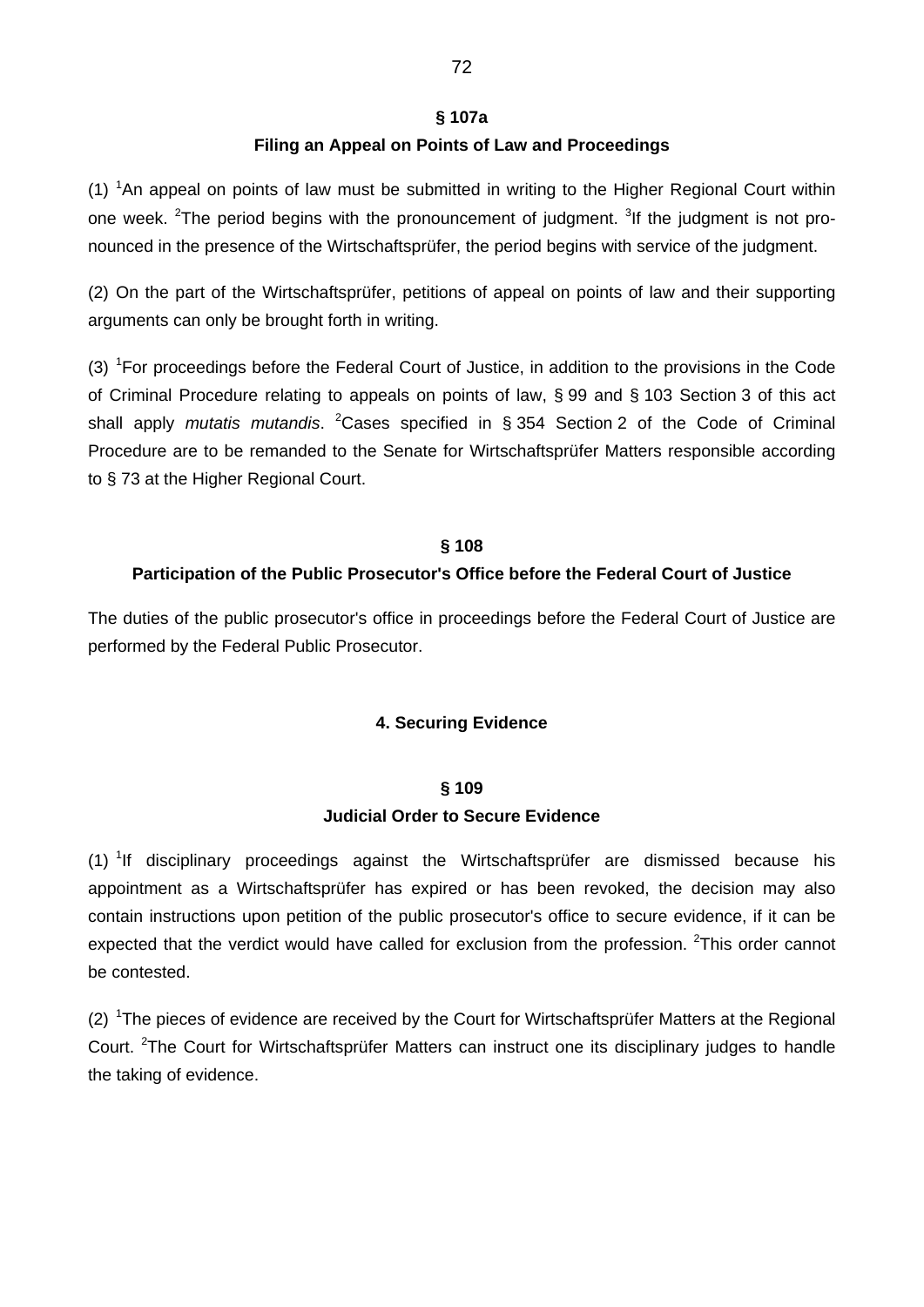# **§ 110 Proceedings**

(1) <sup>1</sup> The Court for Wirtschaftsprüfer Matters at the Regional Court is charged *ex officio* with the collection of evidence that may support a decision of whether dismissed proceedings would have led to exclusion from the profession. <sup>2</sup>The Court for Wirtschaftsprüfer Matters at the Regional Court decides on the scope of the proceedings after duly assessing the circumstances, without being bound by petitions; to this extent, the Court's instructions cannot be contested.

(2) Unless exceptions are prescribed or permitted, witnesses are to be heard under oath.

(3) <sup>1</sup>The public prosecutor's office and the former Wirtschaftsprüfer are to be involved in the proceedings. <sup>2</sup>The former Wirtschaftsprüfer is only entitled to notification of the times scheduled for the securing of evidence if he is present in Germany and has provided the Regional Court with his current address.

# **5. Provisional Prohibition on Exercising and Practicing the Profession**

# **§ 111 Prerequisites for Prohibition**

(1) If there are ample grounds to assume that a Wirtschaftsprüfer may be prohibited from practicing the profession, a provisional prohibition may be issued by ruling on exercising and practicing the profession.

(2) <sup>1</sup>Prior to initiating disciplinary proceedings, the public prosecutor's office can petition for a provisional prohibition on exercising and practicing the profession. <sup>2</sup>The petition is to list the breach of duty that the Wirtschaftsprüfer is alleged to have committed, along with any evidence.

(3) The court that is to decide on the opening of main trial against the Wirtschaftsprüfer or before which the disciplinary proceedings are pending is also competent for proceedings and the decision on this matter.

# **§ 112 Court Hearing**

(1) The ruling by which a provisional prohibition on exercising and practicing the profession is imposed can only be based on a court hearing.

(2) The adjudicating court shall apply the provisions concerning the composition of the court, the summons and the verbal proceedings that are valid for main trial, unless otherwise specified in the following provisions.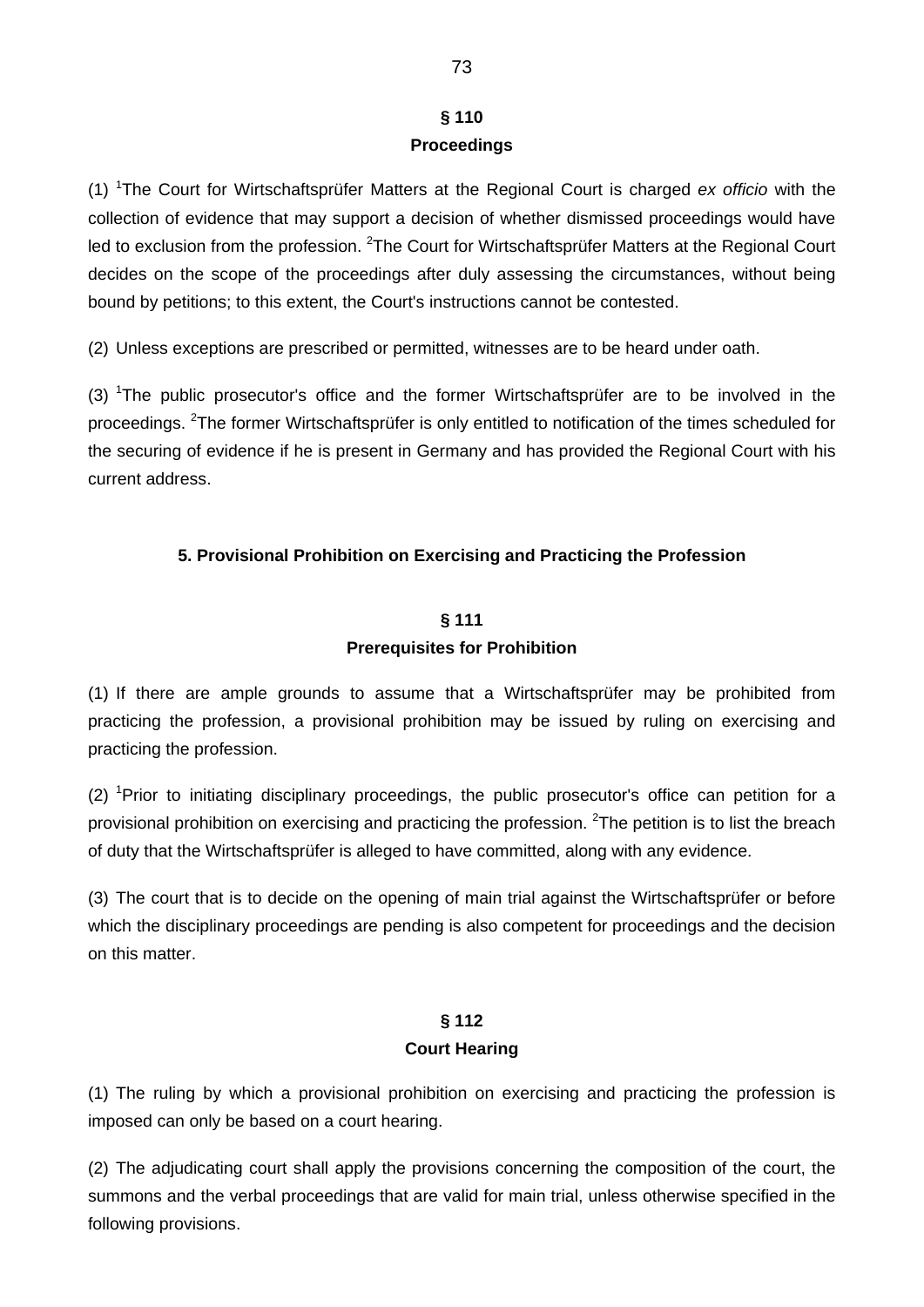(3) <sup>1</sup>In the first summons, the Wirtschaftsprüfer's alleged breach of duty is to be named by specifying the substantiating facts of the case; any evidence is also to be listed.  $2$ This is not necessary, however, if the Wirtschaftsprüfer has already received the list of allegations.

(4) The scope of evidence admitted is up to the court to determine according to its best judgment, without being bound to the public prosecutor's office or the Wirtschaftsprüfer.

### **§ 113**

### **Voting on the Prohibition**

It requires a two-thirds majority to impose a provisional prohibition from exercising or practicing the profession.

### **§ 114**

# **Prohibition immediately following the Main Trial**

 $1$ If the court has found for exclusion from the profession, it can also deliberate and decide upon the imposition of a provisional prohibition on exercising the profession immediately following the main trial. <sup>2</sup>This also applies even if the Wirtschaftsprüfer did not appear at the main trial.

# **§ 115**

# **Service of the Ruling**

<sup>1</sup>The ruling is to be accompanied by supporting opinions. <sup>2</sup>It is to be served to the Wirtschaftsprüfer. <sup>3</sup>If the Wirtschaftsprüfer was not present during pronouncement of the ruling, the ruling without supporting opinions is to be served immediately following pronouncement.

# **§ 116 Effects of the Prohibition**

(1) The ruling takes effect with its pronouncement.

(2) The Wirtschaftsprüfer against whom an exclusion from the profession has been imposed, is not allowed to practice his profession.

(3) The Wirtschaftsprüfer against whom a provisional prohibition on exercising or practicing the profession has been imposed, is allowed, however, to handle his own business affairs, the business affairs of his spouse, partner or minor children, to the extent that this does not involve the issuing of an audit opinion.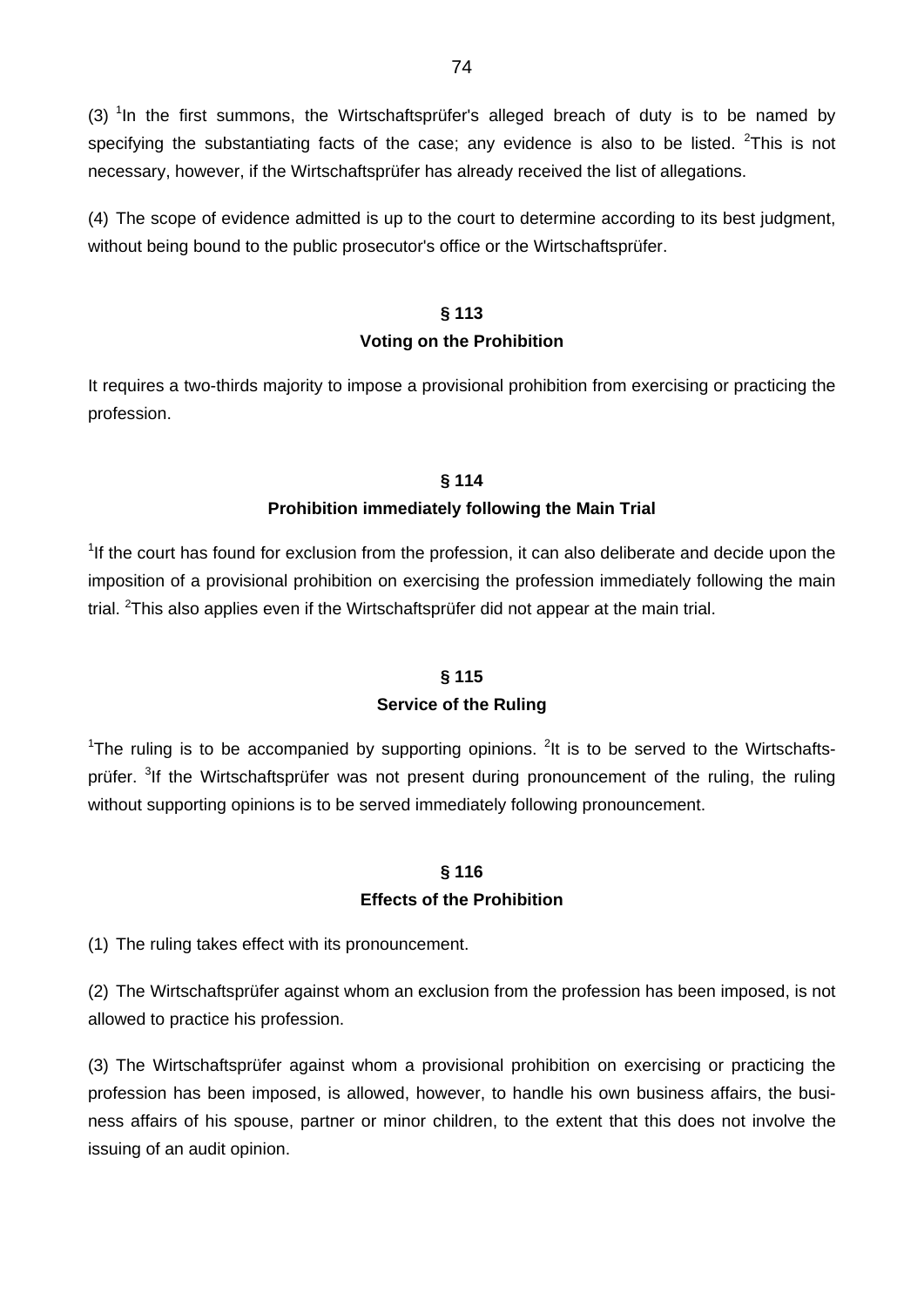$(4)$  <sup>1</sup>The validity of legal transactions carried out by the Wirtschaftsprüfer is not affected by the provisional prohibition on exercising or practicing the profession. <sup>2</sup>The same applies to legal transactions that are carried out towards him.

# **§ 117 Violations against the Prohibition**

(1) Any Wirtschaftsprüfer who knowingly violates a provisional prohibition on exercising or practicing the profession shall be excluded from the profession unless there are extenuating circumstances that would warrant a less severe disciplinary measure.

(2) Courts or public authorities shall turn away a Wirtschaftsprüfer who appears before them despite a provisional prohibition on exercising or practicing the profession.

# **§ 118 Complaint**

 $(1)$  <sup>1</sup>It is possible to immediately file a complaint against a ruling by which the Regional Court or Higher Regional Court imposes a provisional prohibition on exercising or practicing the profession. <sup>2</sup>The complaint has no suspensory effect.

(2) The public prosecutor's office has the option of filing an immediate complaint against the ruling by which the Regional Court or the Higher Regional Court rejects a provisional prohibition on exercising or practicing the profession.

(3) <sup>1</sup>The immediate complaint shall be decided by the Higher Regional Court if the ruling was issued by the Regional Court, or by the Federal Court of Justice if the ruling was issued by the Higher Regional Court. <sup>2</sup>For the proceedings, § 112 Section 1, 2 and 4 as well as §§ 113 and 115 of this act shall apply, in addition to provisions in the Code of Criminal Procedure pertaining to complaints.

# **§ 119 Suspension of the Exclusion**

(1) The prohibition shall be suspended if the judgment does not call for exclusion or if the opening of main trial is rejected by the Court for Wirtschaftsprüfer Matters.

(2) The provisional prohibition on exercising or practicing the profession shall be suspended if judgment is handed down that calls for a disciplinary fine, a limited prohibition on exercising the profession or a limited prohibition on practicing the profession, or if the opening of the main trial before the Court for Wirtschaftsprüfer Matters is abandoned.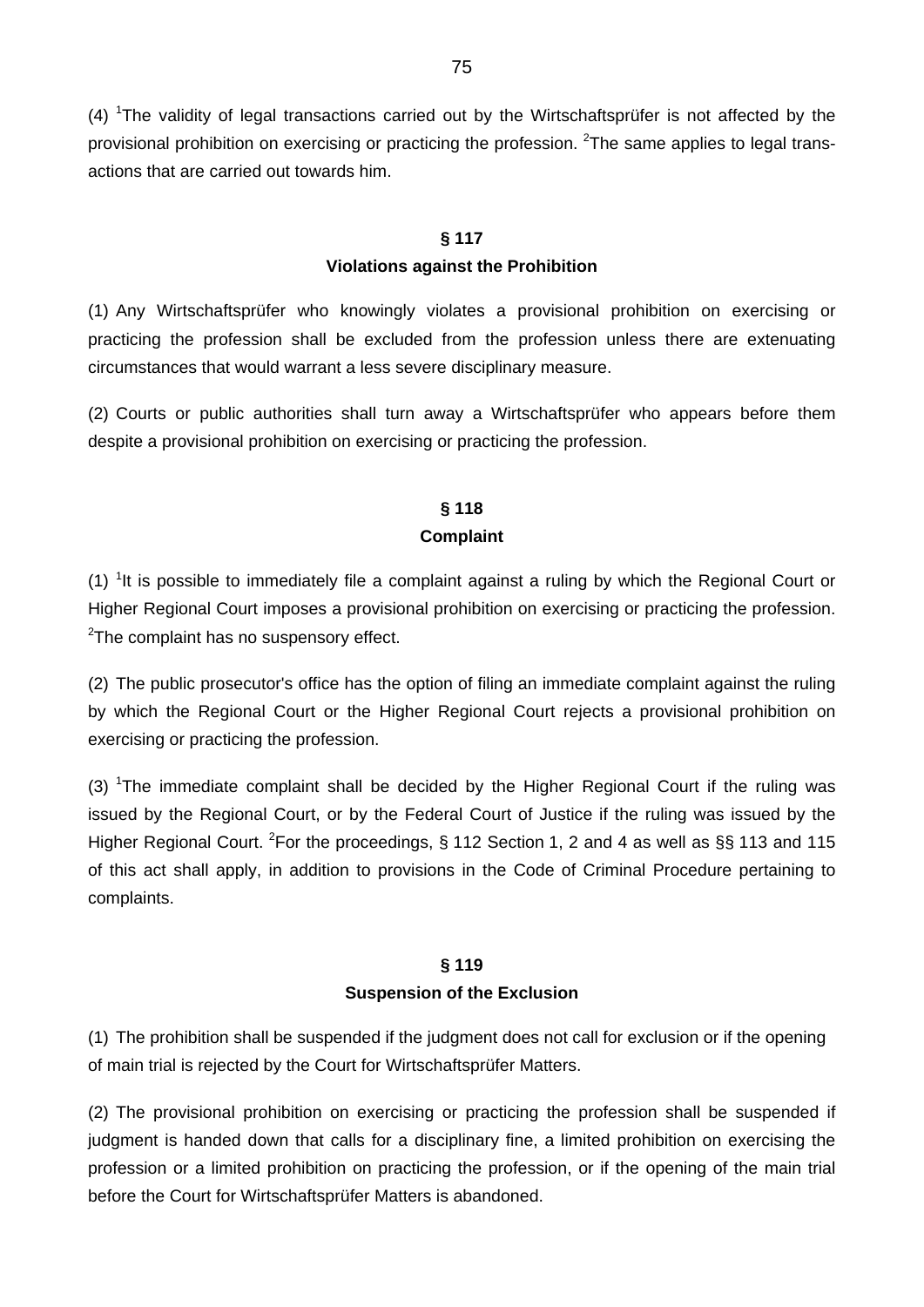# **§ 120 Repeal of the Prohibition**

(1) The provisional prohibition on exercising or practicing the profession shall be repealed if it turns out that the preconditions for imposing it are not or are no longer fulfilled.

(2) The court competent according to § 111 Section 3 shall decide on the repeal of the prohibition.

(3)  $1$ If the Wirtschaftsprüfer petitions to have the prohibition repealed, new verbal proceedings can be ordered. <sup>2</sup>The petition cannot be filed as long as an immediate complaint of a Wirtschaftsprüfer according to § 118 Section 1 has not yet been decided. <sup>3</sup>It is not permissible to file a complaint against the ruling by which a petition has been refused.

# **§ 120a Notification of the Prohibition**

(1) Notification of the ruling by which a provisional prohibition on exercising or practicing the profession is imposed shall be sent out at once as a notarized facsimile to the Wirtschaftsprüferkammer.

(2) If the provisional prohibition on exercising or practicing the profession is suspended or repealed, Section 1 shall apply *mutatis mutandis*.

# **§ 121 Appointment of a Representative**

(1)  $1$ f necessary, the Wirtschaftsprüferkammer may appoint a representative for the Wirtschaftsprüfer against whom provisional prohibition on exercising or practicing the profession has been imposed. <sup>2</sup>Prior to appointment, the Wirtschaftsprüfer facing provisional prohibition on exercising or practicing the profession is to be heard; he can nominate an appropriate representative.

(2) The representative must be a Wirtschaftsprüfer.

(3) <sup>1</sup>A Wirtschaftsprüfer who is named as a representative may only refuse for good cause. <sup>2</sup>The Wirtschaftsprüferkammer shall decide on refusal.

 $(4)$  <sup>1</sup>The representative carries out his office under his own responsibility, however by order and for account of the person being represented.  ${}^{2}$ He shall not be bound by the instructions of the person represented.

(5) <sup>1</sup>The person represented is to remunerate the representative appropriately. <sup>2</sup>Upon request of the person represented or the representative, the Board of Directors of the Wirtschaftsprüferkammer will stipulate the level of remuneration.  $3$ The representative is entitled to receive an advance on the negotiated or stipulated amount of remuneration. <sup>4</sup>For stipulated remuneration, the Wirtschaftsprüferkammer is liable as a guarantor.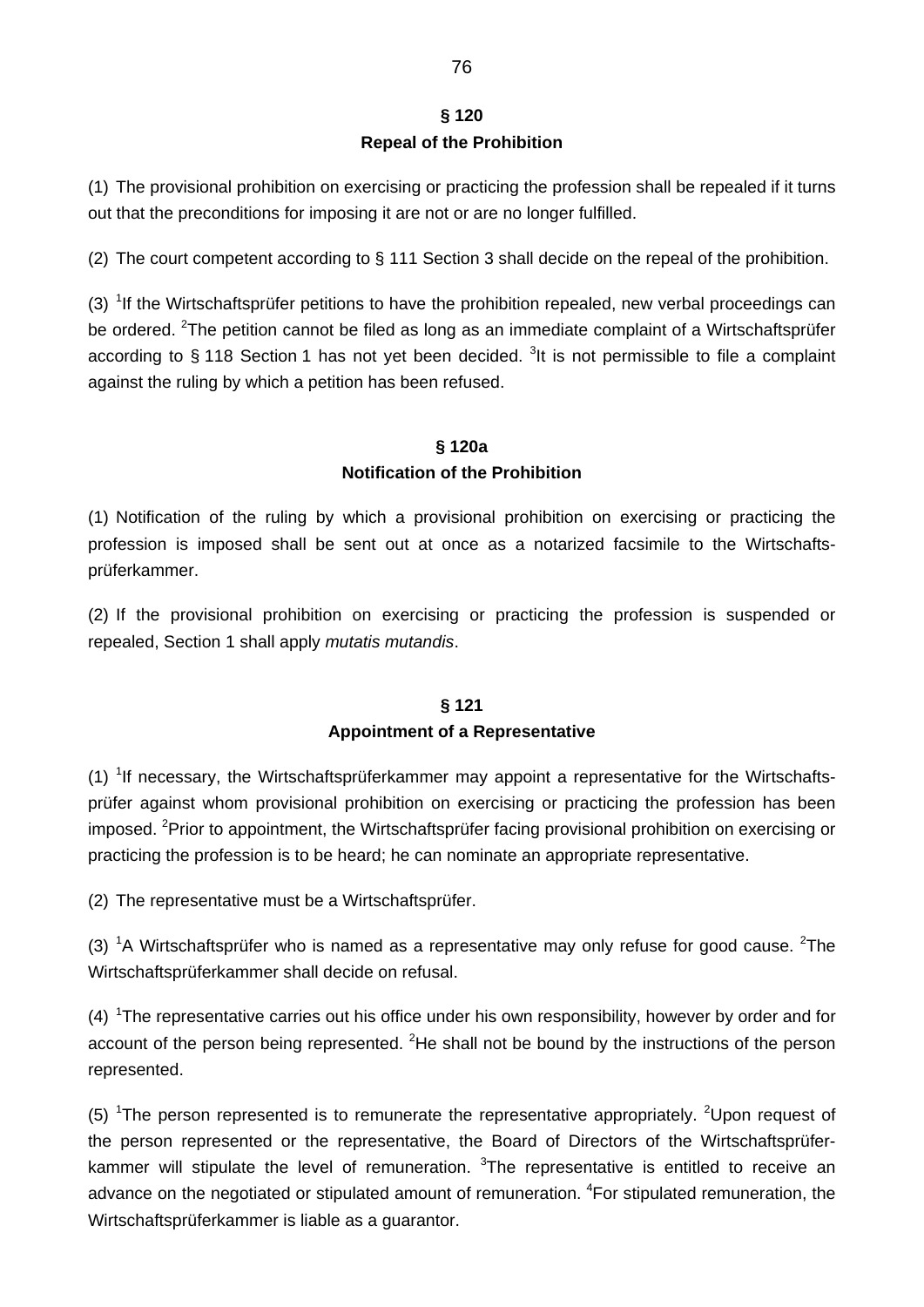### **6. Provisional Injunctions**

# **§ 121a Prerequisites of Proceedings**

(1) If there are ample grounds for presuming that the members of the profession will be prevented from continuing or carrying out behaviour that is in breach of duty, a provisional injunction can be invoked against them by simple ruling.

(2) For further proceedings, § 111 Section 2 to § 120a shall apply *mutatis mutandis*.

### **Section Four**

# **Costs of Professional Disciplinary Proceedings and Proceedings in Connection with Applications for Disciplinary Court Decisions concerning reprimand. Enforcement of Disciplinary Measures and Costs. Erasure**

#### **§ 122**

#### **Court Costs**

In disciplinary proceedings, in proceedings dealing with the petition for a decision of the Regional Court concerning reprimand (§ 63a Section 1) and in proceedings dealing with the petition for a decision of the regional court against the warning or imposition of a punitive fine (§ 62a Section 3), fees are collected according to the fee schedule included as an attachment to this act. Furthermore, costs in criminal cases are to be applied according to prevailing provisions in the Court Fees Act.

#### **§ 123**

#### **Costs of Petitions to open Disciplinary Proceedings**

(1) A Wirtschaftsprüfer who has petitioned for a court decision on a resolution by the public prosecutor's office (§ 87 Section 2) but has withdrawn the petition, shall bear any costs incurred by this process.

(2) If a petition by the Board of Directors of the Wirtschaftsprüferkammer for a court decision in the case of § 86 Section 2 is dismissed, any costs related to the petition process are to be imposed on the Wirtschaftsprüferkammer.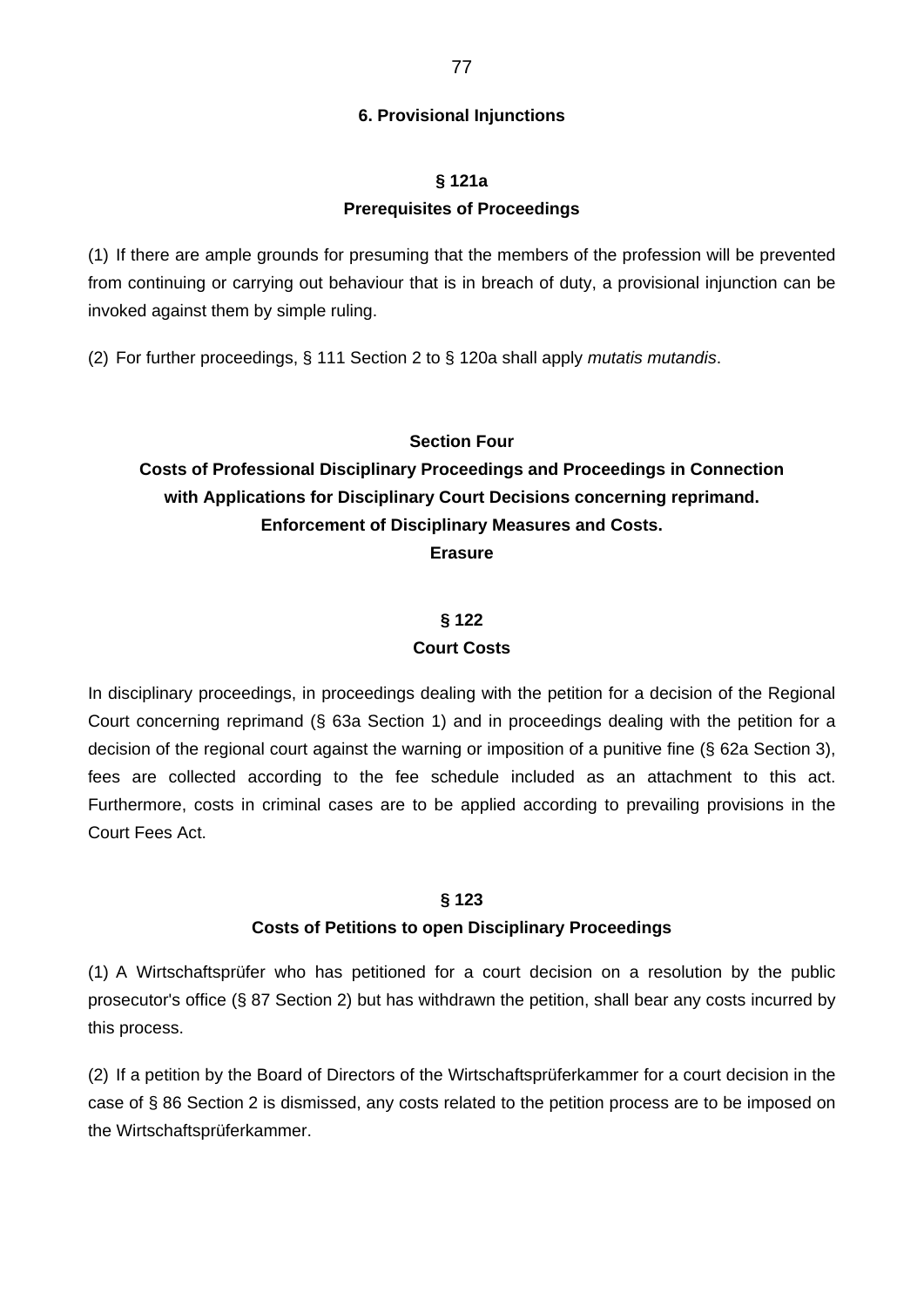# **§ 124 Cost Obligations of the Disciplined Member**

 $(1)$  <sup>1</sup>A Wirtschaftsprüfer who is convicted in disciplinary proceedings shall be responsible for part or all of the costs resulting from the proceedings. <sup>2</sup>The same applies if disciplinary proceedings concerning expiration, withdrawal or revocation of an appointment are dismissed and, based on the results of the proceedings thus far, the imposition of disciplinary measures would have been justified; the costs of the disciplinary proceedings in this case also include costs that could occur in supplementary proceedings for the purpose of securing evidence ( $\S$ § 109, 110). <sup>3</sup>If proceedings are dismissed according to § 103 Section 3 No. 2, the court can impose part or all of the costs incurred during the proceedings on the Wirtschaftsprüfer, if it deems this appropriate.

 $(2)$  <sup>1</sup>A Wirtschaftsprüfer who has withdrawn a legal remedy or filed an unsuccessful appeal shall bear the costs involved in this process. <sup>2</sup>If the remedy was partly successful, the Wirtschaftsprüfer shall bear an appropriate share of these costs.

(3) For costs resulting from a petition to resume proceedings that have already been concluded by final judgment, Section 2 is to be applied *mutatis mutandis*.

# **§ 124a Cost Obligations in Proceedings involving Petitions for Disciplinary Court Decisions concerning a Reprimand**

 $(1)$  <sup>1</sup>If the petition for a disciplinary court decision concerning a reprimand is dismissed as being unfounded, § 124 Section 1 Sentence 1 shall be applied *mutatis mutandis*. <sup>2</sup>If the Regional Court determines that the reprimand due to the imposition of a disciplinary measure is invalid (§ 63a Section 5 Sentence 2), or if it suspends the reprimand order according to § 63a Section 3 Sentence 2, part or all of the costs from the proceedings can be imposed upon the Wirtschaftsprüfer, if deemed appropriate by the court.

(2) If the Wirtschaftsprüfer withdraws the petition for a disciplinary court decision or if the petition is dismissed as being invalid, § 124 Section 2 Sentence 1 shall apply *mutatis mutandis*.

(3) If the reprimand order, with the exception of the case in § 63a Section 3 Sentence 2, is suspended or the reprimand is found to be invalid due to the acquittal of the Wirtschaftsprüfer in the disciplinary proceedings or due to reasons specified in § 69 Section 2 Sentence 2 (§ 63a Section 5 Sentence 2), any necessary expenses incurred by the Wirtschaftsprüfer are to be imposed upon the Wirtschaftsprüferkammer.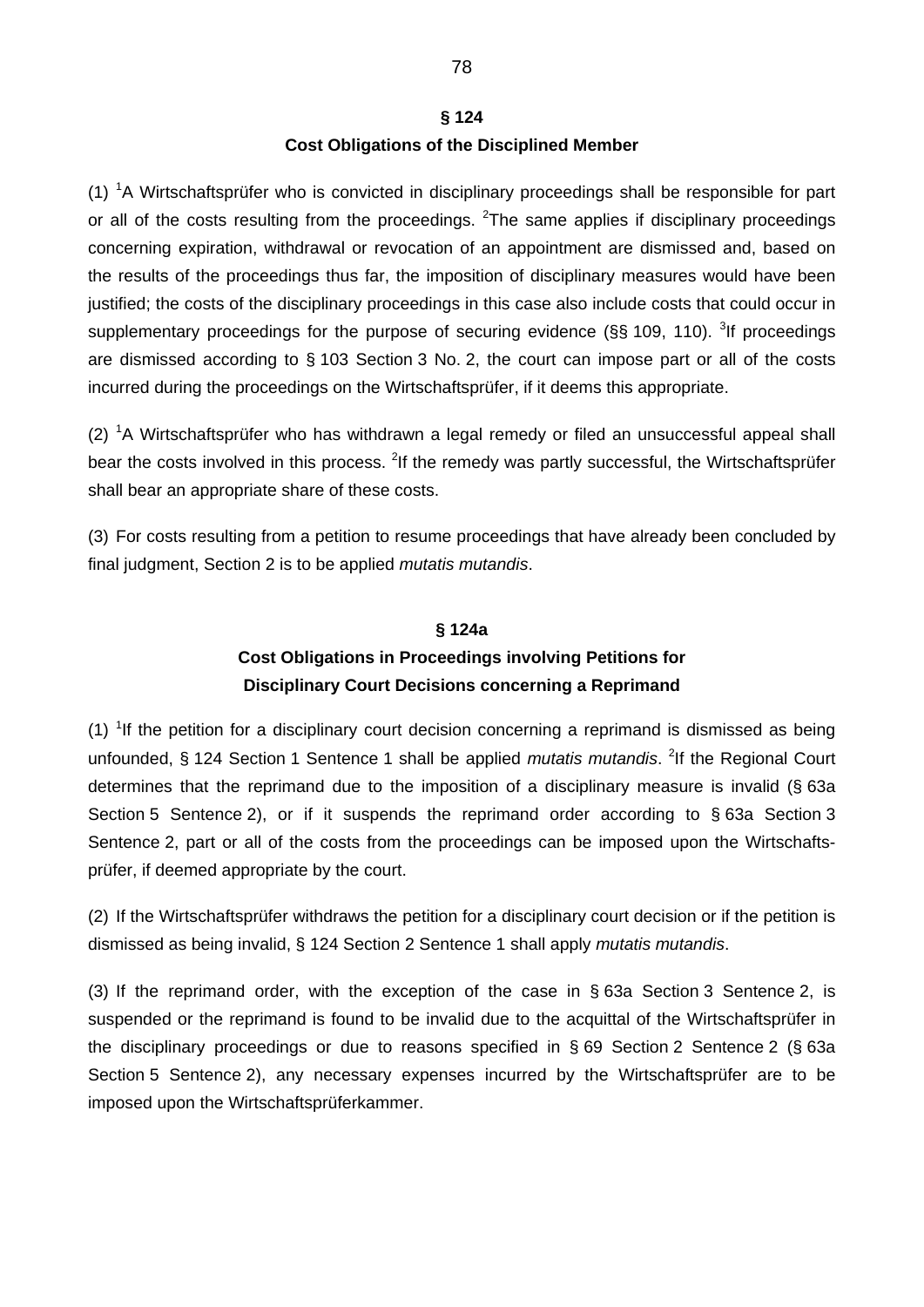# **§ 125 Liability of the Wirtschaftsprüferkammer**

Expenses that can be imposed neither on the Wirtschaftsprüfer nor on a third party or cannot be collected from the Wirtschaftsprüfer shall be borne by the Wirtschaftsprüferkammer.

# **§ 126 Enforcement of Disciplinary Measures and Costs**

(1)  ${}^{1}$ Exclusion from the profession becomes effective when judgment is final. <sup>2</sup>The person convicted shall be cancelled from the public register on the basis of a notarized copy of the judgment, with an attached attestation that the judgment is final.

 $(2)$  <sup>1</sup>The fact that after the final legal conclusion of the proceedings the Wirtschaftsprüfer is no longer a member of the profession shall not impede the enforcement of the fine and the collection of any costs. <sup>2</sup>If the cost of the proceedings is collected together with a punitive fine, the rules governing the enforcement of the fine also apply to the costs.

# **§ 126a Erasure**

(1) <sup>1</sup>Entries of disciplinary measures according to  $\S$  68 Section 1 No. 1, 2 or 3 in the personal records of Wirtschaftsprüfer are to be erased after ten years.  $2$ Any records concerning these disciplinary measures shall be removed from the personal files of the Wirtschaftsprüfer and destroyed. <sup>3</sup>Once this period has elapsed these measures may not be taken into consideration in connection with in any further disciplinary measures.

(2) The period begins on the day on which the disciplinary measure has become uncontestable.

(3) The period does not expire as long as criminal proceedings, disciplinary court proceedings or disciplinary actions are pending, another disciplinary court measure may be taken into account or a judgment imposing a fine has not yet been enforced.

(4) After the period has expired, the Wirtschaftsprüfer is considered free of any disciplinary measures.

(5) <sup>1</sup> Sections 1 to 4 apply *mutatis mutandis* to reprimands by the Board of Directors of the Wirtschaftsprüferkammer. <sup>2</sup>The period lasts for five years.

 $(6)$ <sup>1</sup> Entries of criminal convictions or other decisions from proceedings involving criminal offences, breaches of administrative regulations or breaches of professional duty that did not lead to disciplinary measures or reprimands, as well as cautions by the Wirtschaftsprüferkammer are to be erased upon written request of the Wirtschaftsprüfer after five years. <sup>2</sup>Section 1, Sentence 2, Section 2 and 3 apply *mutatis mutandis*.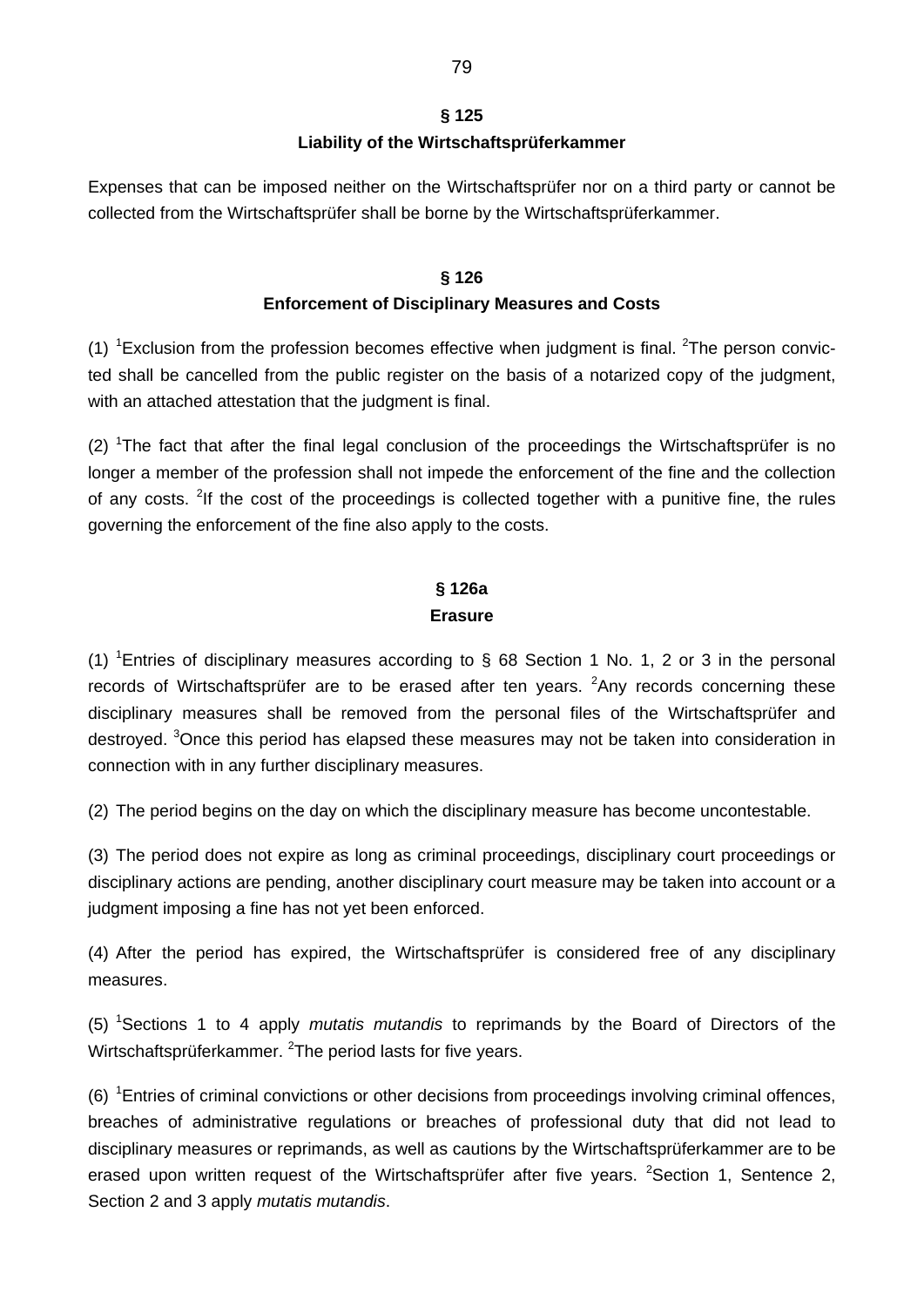# **Section Five Applicable Provisions**

### **§ 127**

For disciplinary jurisdiction the Judicature Act and the Code of Criminal Procedure are to be applied mutatis mutandis.

# **Part Seven Vereidigte Buchprüfer and Buchprüfungsgesellschaften [German Sworn Auditors and Firms of Sworn Auditors]**

### **§ 128**

### **Professional Membership and Professional Title**

 $(1)$  <sup>1</sup>Vereidigte Buchprüfer are persons who according to the provisions of this act are recognized or appointed as such; if a vereidigter Buchprüfer is appointed as a Wirtschaftsprüfer, the appointment to vereidigter Buchprüfer expires automatically. <sup>2</sup>Buchprüfungsgesellschaften are those that are recognized as such according to the provisions of this act; if a Buchprüfungsgesellschaft is appointed as a Wirtschaftsprüfungsgesellschaft, its recognition as a Buchprüfungsgesellschaft expires automatically.

 $(2)$  <sup>1</sup>In their professional practice, vereidigte Buchprüfer use the professional title of "vereidigter Buchprüfer", and Buchprüfungsgesellschaften carry the title of "Buchprüfungsgesellschaft". <sup>2</sup> Female members of the profession may bear the professional title of "vereidigte Buchprüferin".

(3) <sup>1</sup>Vereidigte Buchprüfer and Buchprüfungsgesellschaften are members of the Wirtschaftsprüferkammer. <sup>2</sup> Furthermore, § 58 Section 1 applies *mutatis mutandis*.

# **§ 129 Scope of Practice**

(1) <sup>1</sup>Vereidigte Buchprüfer have the professional duty of performing audits of accounting records and, in particular, accounts and balance sheets. <sup>2</sup>They may issue an auditor's opinion upon completion of audits. <sup>3</sup>Auditor's opinions include attestations and approvals, which vereidigte Buchprüfer issue on the basis of statutory requirements. <sup>4</sup>The professional duties of a vereidigter Buchprüfer include, in particular, the auditing of annual financial statements of mid-sized limited liability companies and partnerships as defined in § 264a of the Commercial Code (§ 267 Section 2 of the Commercial Code) according to § 316 Section 1 Sentence 1 of the Commercial Code.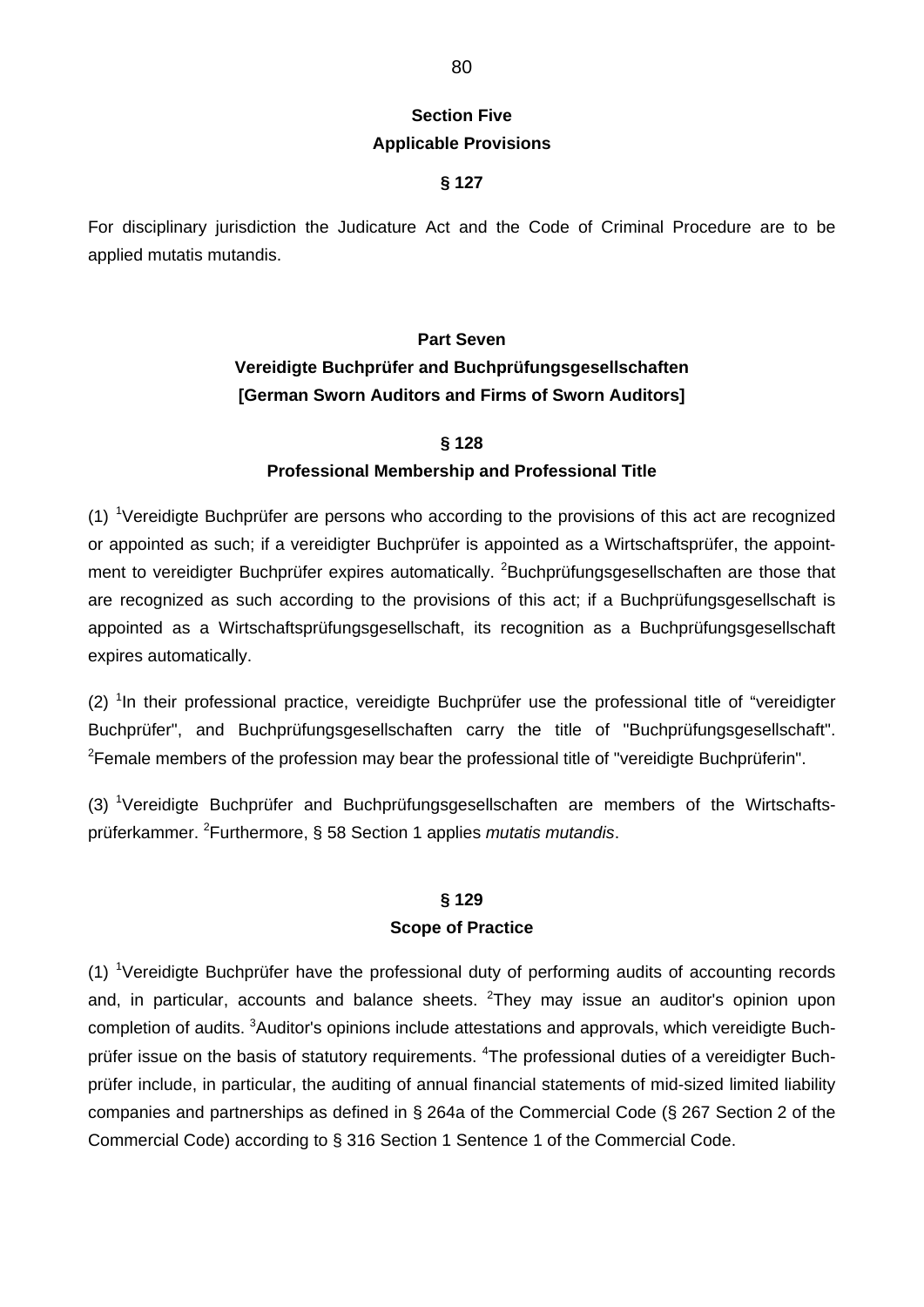$(2)$  <sup>1</sup>Vereidigte Buchprüfer are authorized to advise and represent their clients in tax matters in accordance with existing regulations. <sup>2</sup>In matters relating to taxation in foreign states, they are authorized to assist in routine tax matters; this does not affect the rights of third parties.

(3) Vereidigte Buchprüfer are furthermore authorized:

- 1. to appear as experts in the field of accounting matters by virtue of their professional oath,
- 2. to advise on business matters and protect third-party interests,
- 3. to act as trustees.

### **§ 130**

### **Application of Provisions of this Act**

(1) <sup>1</sup>§ 1 Section 2 and § 3 as well as the provisions in Sections 3, 6, 7 and 8 in Part 2 and Parts 3, 5, and 6 shall apply *mutatis mutandis* to vereidigte Buchprüfer. <sup>2</sup>In disciplinary proceedings against vereidigte Buchprüfer, both vereidigte Buchprüfer and Wirtschaftsprüfer may be appointed as associate judges.

(2) <sup>1</sup>§ 1 Section 3 and § 3 as well as the provisions in Sections 3, 5, 6, 7 and 8 in Part 2 and Part 3 shall apply *mutatis mutandis* to vereidigte Buchprüfer. <sup>2</sup>If the number of legal representatives (§ 28 Section 1) who are members of the profession exceeds the number of legal representatives who are vereidigte Buchprüfer, the application shall be submitted for licensing as a Wirtschaftsprüfungsgesellschaft, as long as the other requirements for licensing are met according to § 28.  $3$ Licensing as a Buchprüfungsgesellschaft is to be withdrawn or revoked if despite the requirements being fulfilled in Section 2 Sentence 2, no application is submitted for licensing as a Wirtschaftsprüfungsgesellschaft.

(3) <sup>1</sup> §§ 57a to 57g apply *mutatis mutandis* to quality assurance reviews for vereidigte Buchprüfer in their own practice and Buchprüfungsgesellschaften. <sup>2</sup>Quality assurance reviewers can also be vereidigte Buchprüfer or Buchprüfungsgesellschaften; but they can only carry out quality assurance reviews for vereidigte Buchprüfer and Buchprüfungsgesellschaften. <sup>3</sup>For licensing of vereidigte Buchprüfer or Buchprüfungsgesellschaften § 57a Section 3 applies *mutatis mutandis*.

> **§§ 131 to 131d (Repealed)**

> > **Part Eight (Repealed)**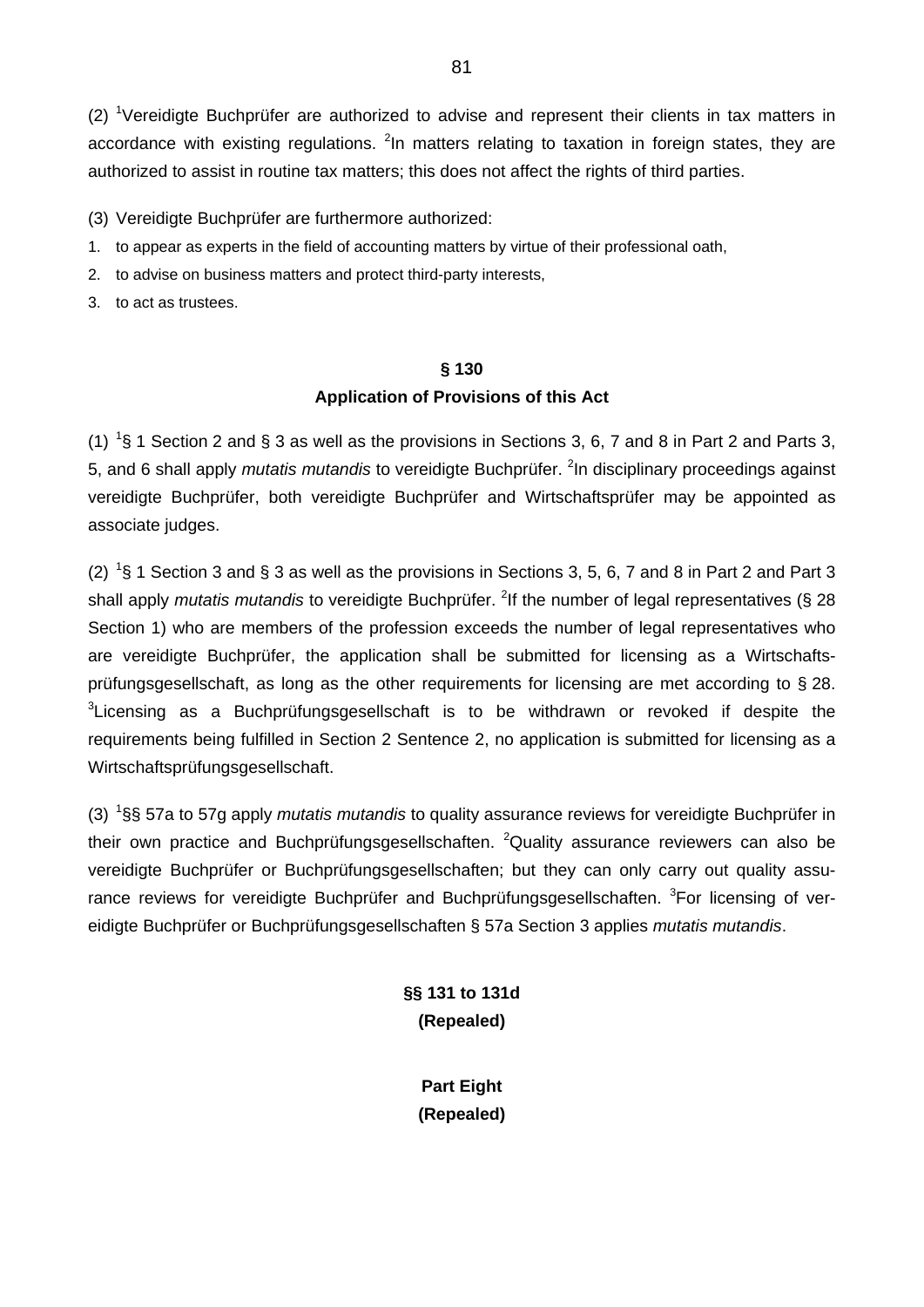# **Part Nine Aptitude Test for the Qualification as Wirtschaftsprüfer**

#### **§ 131g**

#### **Admission to the Aptitude Test as Wirtschaftsprüfer**

(1) A person who has earned a diploma from a member state of the European Union or treaty nation in the European Economic Area or Switzerland that confers upon the holder all the requirements necessary to immediately carry out audits of financial statements as defined by Article 2 No. 1 of the Directive 2006/43/EEC of the European Parliament and of the Council of 17 May 2006 on Statutory Audits of Annual Accounts and Consolidated Accounts, amending Council Directives 78/660/EEC and 83/349/EEC and repealing Council Directive 84/253/EEC (Official Journal of the European Union No. L 157 p. 87) in this member state or in another treaty nation in the European Economic Area or Switzerland, can be appointed as Wirtschaftsprüfer in deviation from the provisions of the Sections One and Two in Part Two, if he has completed an aptitude test as Wirtschaftsprüfer.

(2)  $1$ Diplomas as referred to in Section 1 are diplomas, certificates of passed examinations or other evidence of competence within the meaning of Article 1 Letter a of the Council Directive of 21 December 1988 generally regulating the recognition of higher education diplomas that conclude at least a three-year professional education (89/48/EEC) - Official Journal of the European Communities No. L 19 (1989), p. 16 -.  ${}^{2}$ A diploma granted for a course of studies that was not completed predominantly in the European Union or in a treaty nation in the European Economic Area or Switzerland, entitles the holder to take the aptitude test, if the holder has actually and lawfully completed at least three years of professional experience as a statutory auditor and this is confirmed by the member state that issued or recognized the diploma, as specified in Section 1.

(3) <sup>1</sup>The Examination Unit decides on admission to the aptitude test; and the application is to be submitted in writing. <sup>2</sup>§§ 13 to 13b shall be applied *mutatis mutandis.* 

#### **§ 131h**

#### **Aptitude Test as Wirtschaftsprüfer**

(1) Applicants who have been admitted shall complete the aptitude test before the Examination Board.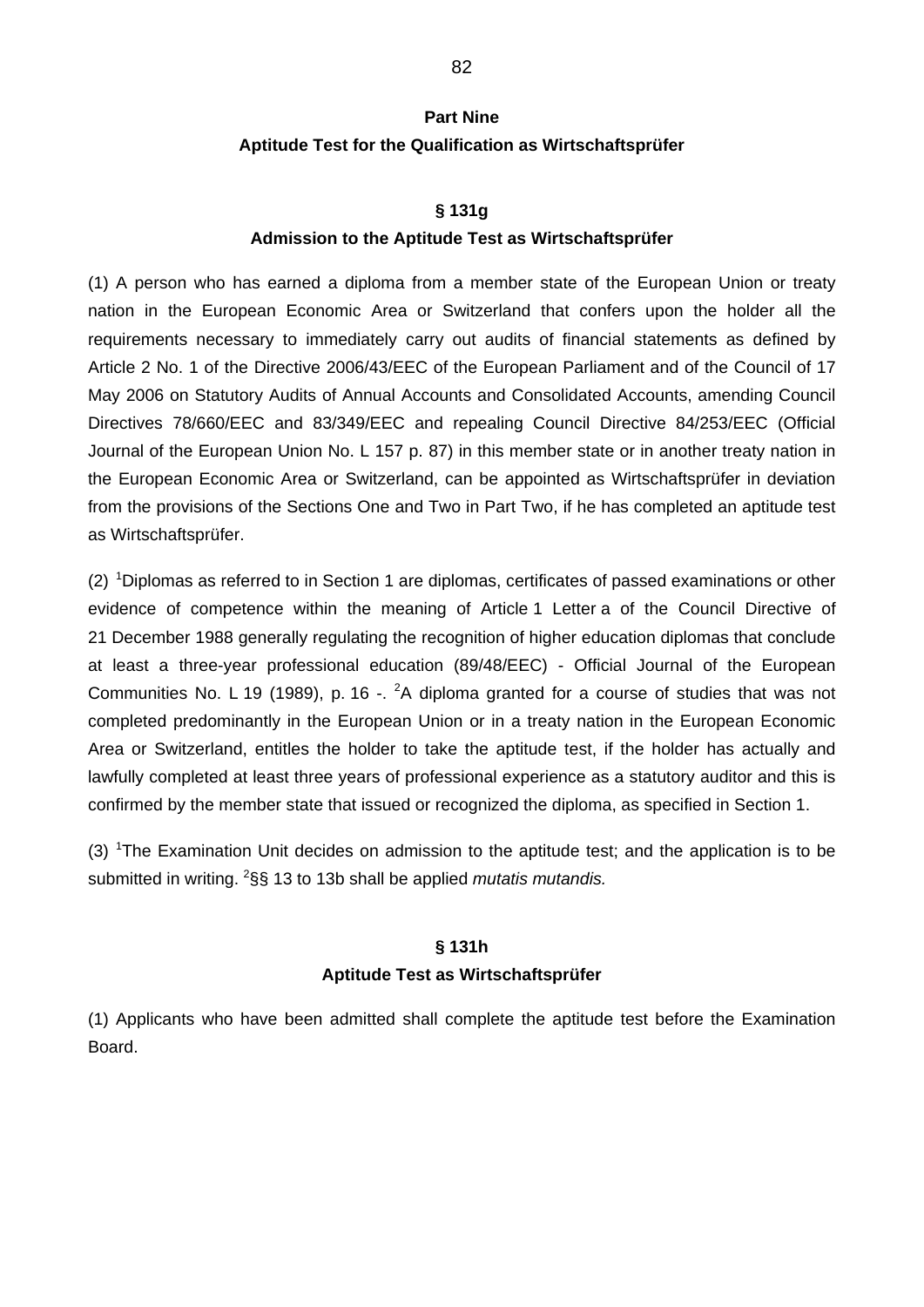$(2)$  <sup>1</sup>The aptitude test only examines the applicant's professional knowledge and seeks to evaluate the ability of the applicant to practice the profession of Wirtschaftsprüfer in the Federal Republic of Germany. <sup>2</sup>The aptitude test must take into account that the applicant possesses the professional qualifications in a member state of the European Union or in another treaty nation in the European Economic Area or Switzerland that are required to be admitted to carry out statutory audits of annual financial statements and other accounting documents in that state.

(3) <sup>1</sup>The test is comprised of a written and oral examination. <sup>2</sup>The examination is taken in German.  ${}^{3}$ Examination subjects to be specified by statutory regulation relate to legal provisions of statutory audits (statutory regulations), commercial law, tax law and the regulations governing the profession of Wirtschaftsprüfer.

(4) (Repealed)

### **§ 131i**

# **Application of the Professional Qualifications Determination Act ("Berufsqualifikationsfeststellungsgesetz")**

The Professional Qualifications Determination Act ("Berufsqualifikationsfeststellungsgesetz") is not applicable except for § 17.

# **§ 131j (Repealed)**

# **§ 131k**

### **Appointment**

<sup>1</sup>Section Three in Part Two applies to the appointment of persons as Wirtschaftsprüfer who completed the test according to § 131h.

# **§ 131l**

### **Statutory Regulation**

<sup>1</sup>The Federal Ministry of Economics and Technology is authorized to issue by statutory regulation relating to the examinations in accordance with § 131h concerning the composition of the Examination Board and the appointment of this members, the details of the examination, the subjects of examination and the examination procedure, in particular the matters referred to in § 14, the exemption from examination procedures as well as the admission to the aptitude test of candidates who fulfil the requirements of Article 3 Letter b of the Directive (§ 131g Section 2 Sentence 1). <sup>2</sup>The statutory order does not require approval by the Federal Council.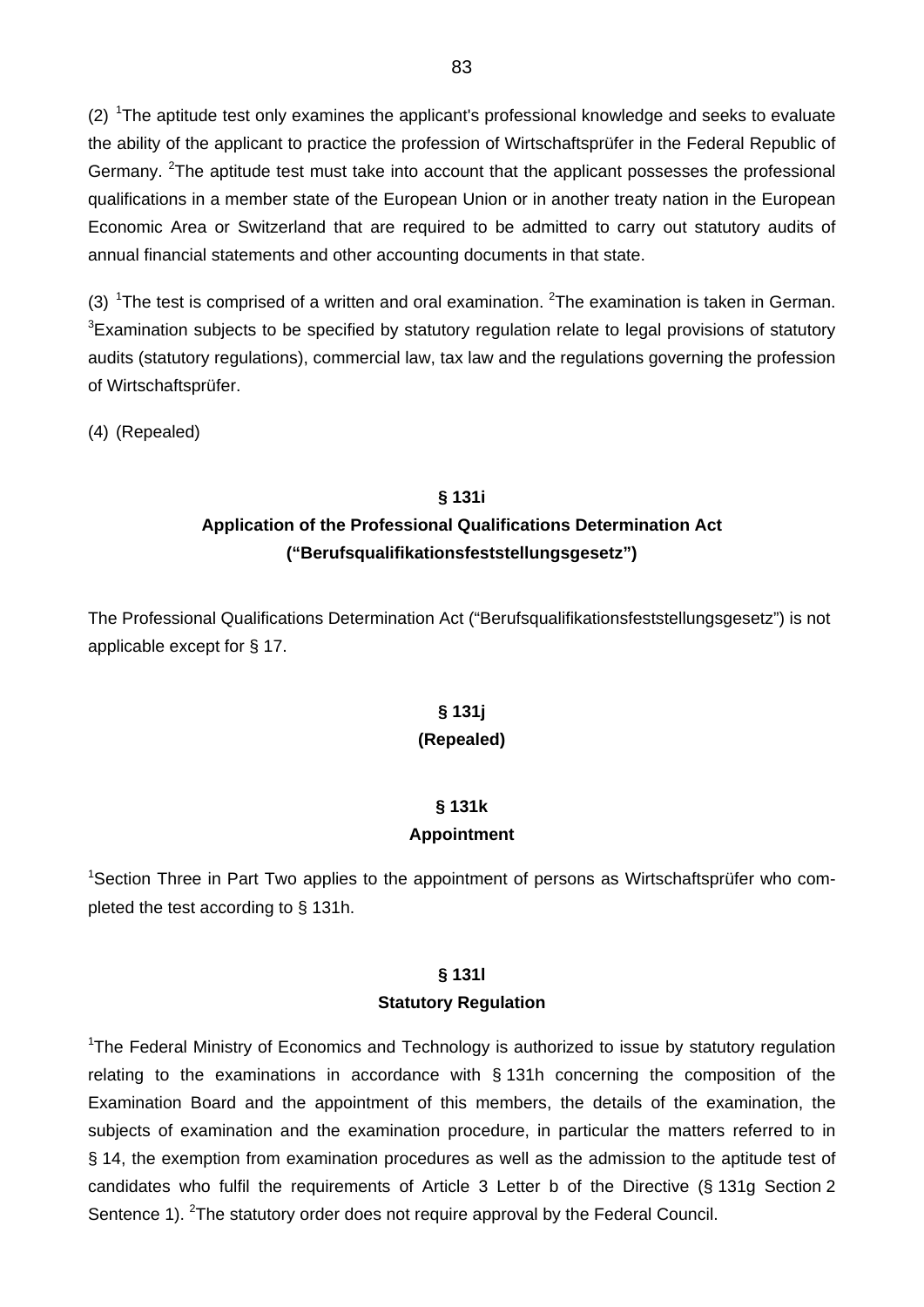#### **§ 131m**

#### **Attestations of the State of Origin or Member State**

In as far as the decision on the official appointment as Wirtschaftsprüfer requires the submission of or request for

- 1. attestations or documents certifying that there exist no serious professional misconduct, criminal offenses or other circumstances that would cast doubt on the suitability of the candidate for the profession of Wirtschaftsprüfer,
- 2. attestations or documents certifying that the applicant is not bankrupt,
- 3. attestations to physical or mental health,
- 4. certificates of good conduct

issued by the state of origin or member state, it is sufficient to submit an attestation or document as defined in Article 6 of the Council Directive of 21 December 1988 (§ 131g Section 2 Sentence 1).

### **§ 131n**

### **(Repealed)**

# **Part Ten Provisions on Criminal and Punitive Fines**

### **§ 132**

#### **Prohibition of Misleading Professional Titles; Counterfeit Seals**

- (1) It is forbidden to
- 1. use the professional title of "Buchprüfer", "Bücherrevisor" or "Wirtschaftstreuhänder" or
- 2. to bear the professional title according to the law of another country for the professions of "Wirtschaftsprüfer", "Wirtschaftsprüferin", "vereidigter Buchprüfer" or "vereidigte Buchprüferin" without specifying the other state.

(2) Seals are only allowed in business transactions if they fulfil the provisions concerning the design of seals as specified in the professional code according to § 48 Section 2.

- (3) It is an administrative offence to
- 1. bear a professional title contrary to Section 1 No. 1 or 2 or
- 2. use a seal contrary to Section 2.

(4) This offence can lead to the imposition of an administrative fine of up to 5.000 Euros.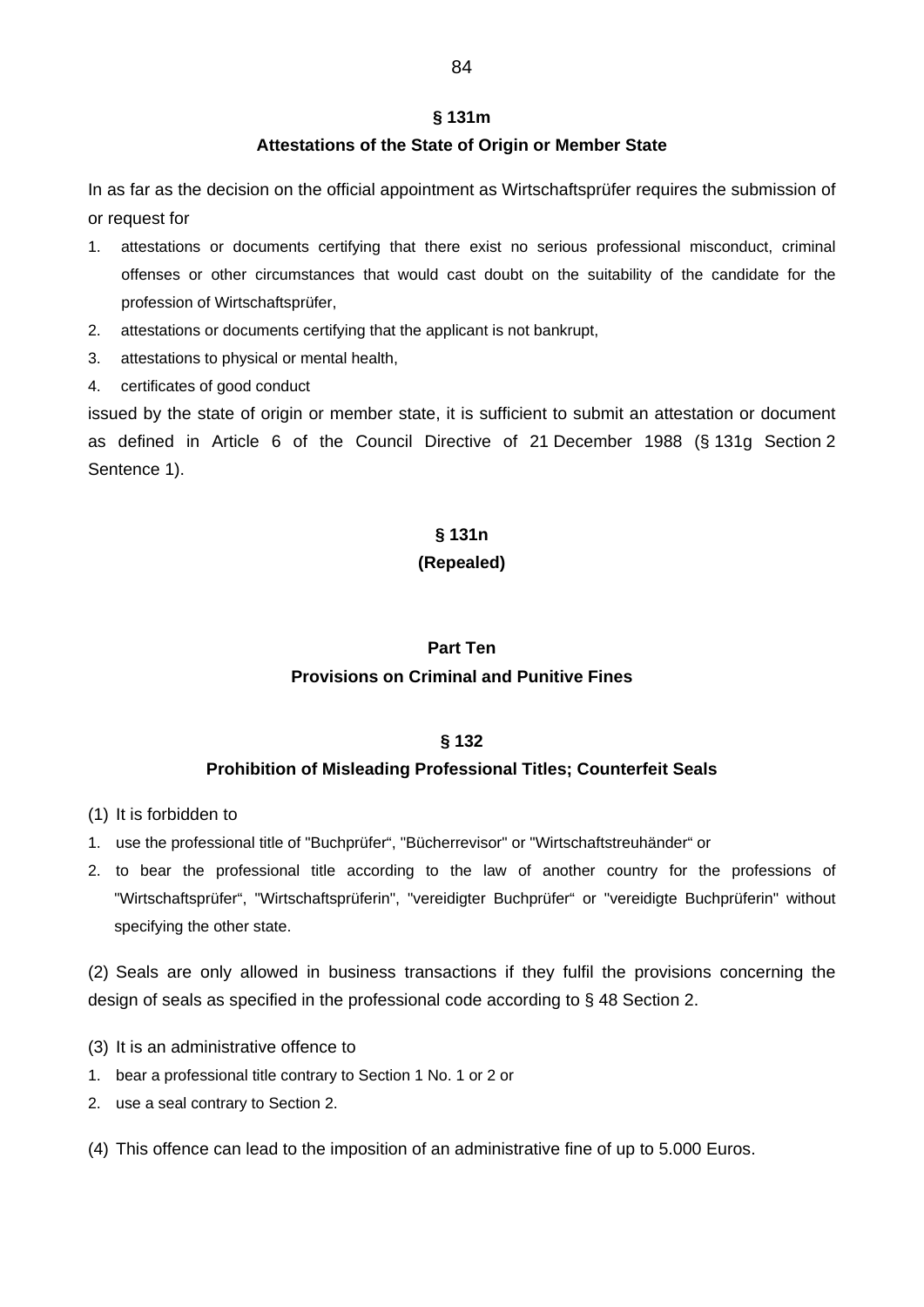### **§ 133**

# **Protection of the Designation "Wirtschaftsprüfungsgesellschaft" and "Buchprüfungsgesellschaft"**

(1) It is an offence to use the designation "Wirtschaftsprüfungsgesellschaft" or "Buchprüfungsgesellschaft" or a similar misleading designation for a firm although it has not been recognized as such.

(2) This offence can lead to the imposition of an administrative fine of up to 10,000 Euros.

### **§ 133a**

### **Unauthorized employment in an executive position in an audited company**

(1) It is an offence to be employed in an important executive position in violation of § 43 Section 3.

(2) This offence can lead to the imposition of an administrative fine of up 50,000 Euros.

### **§ 133b**

### **Unauthorized utilization of third-party professional and trade secrets**

(1) Utilizing a third-party secret in violation of § 66b Section 2 is punishable by imprisonment of up to two years or a punitive fine.

(2) This offence is only investigated upon petition.

### **§ 133c**

# **Unauthorized Revealing of Third-party Professional or Trade Secrets**

(1) Revealing a third-party secret in violation of § 66b Section 2 is punishable by imprisonment of up to one year or a punitive fine.

(2) If the perpetrator acts with the motive of remuneration or with the intent of realizing a financial gain for himself or for others or for the purpose of damaging a third party, the penalty shall be imprisonment of up to two years or a punitive fine.

(3) This offence is only investigated upon petition.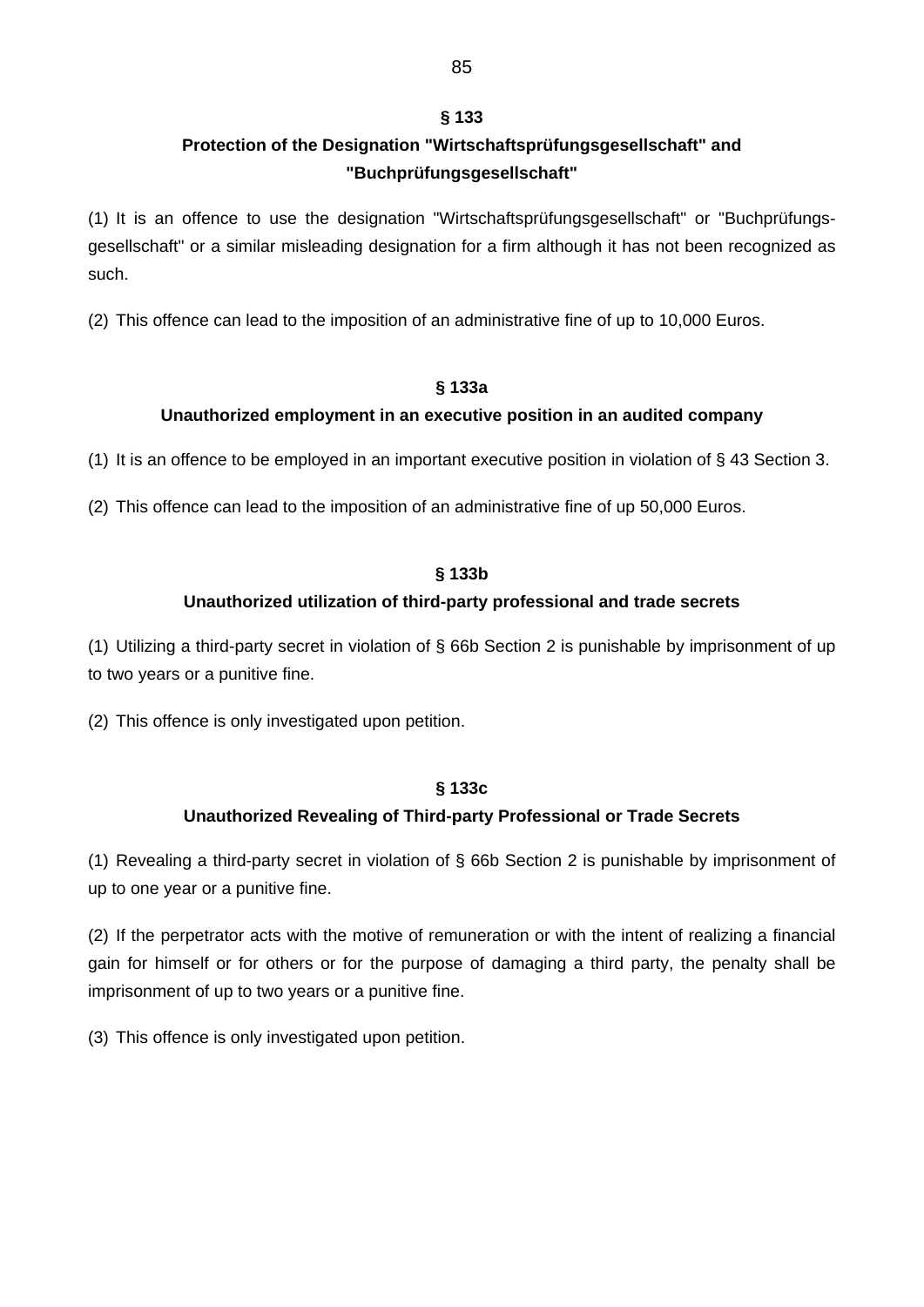# **§ 133d Administrative Authority**

The administrative authority, as defined in § 36 Section 1 No. 1 of the Administrative Offences Act, for administrative offences according to § 132 Section 3, § 133 Section 1 and § 133a Section 1, is the Wirtschaftsprüferkammer. The same applies to administrative offences according to § 17 of the German Money Laundering Act and according to § 6 of the Services Information Provision Ordinance committed by members of the Wirtschaftsprüferkammer as defined in § 58 Section 1 Sentence 1.

# **§ 133e Use of Fines**

(1) In the cases of § 132 Section 3, § 133 Section 1, § 133a Section 1 as well as § 17 of the Money Laundering Act and § 6 of the Services Information Provision Ordinance, fines flow into the budget of the administrative authority that has issued the administrative order imposing the fine.

(2) <sup>1</sup>The budget responsible according to Section 1 shall bear any necessary expenses, in deviation from § 105 Section 2 of the Administrative Offences Act. <sup>2</sup>It is also liable for compensation as defined in § 110 Section 4 of the Administrative Offences Act.

# **Part Eleven Transitional and Final Provisions**

#### **§ 134**

### **Application of Provisions of this Act on Auditors and Audit Firms from Third-Party States**

 $(1)$  <sup>1</sup> Auditors and audit firms from third countries are obliged, even if no appointment or licensing exists according to this act, to be registered according to the provisions of Section Seven in Part Two if they intend to provide an audit report for the statutory audit of annual financial statements or consolidated financial statements of a company with headquarters outside the European Union, whose transferable securities offered for trading in a regulated market as defined in Article 4 Section 1 No. 14 of Directive 2004/39/EEC are licensed in Germany. <sup>2</sup>This does not apply to audit reports for companies that exclusively offer licensed debt instruments in a regulated market of a member state of the European Union as defined in Article 2 Section 1 Letter b of the Directive 2004/109/EEC of the European Parliament and the Council of 15 December 2004 on the harmonisation of transparency requirements in relation to information about issuers whose securities are admitted to trading on a regulated market and amending Directive 2001/34/EEC (Official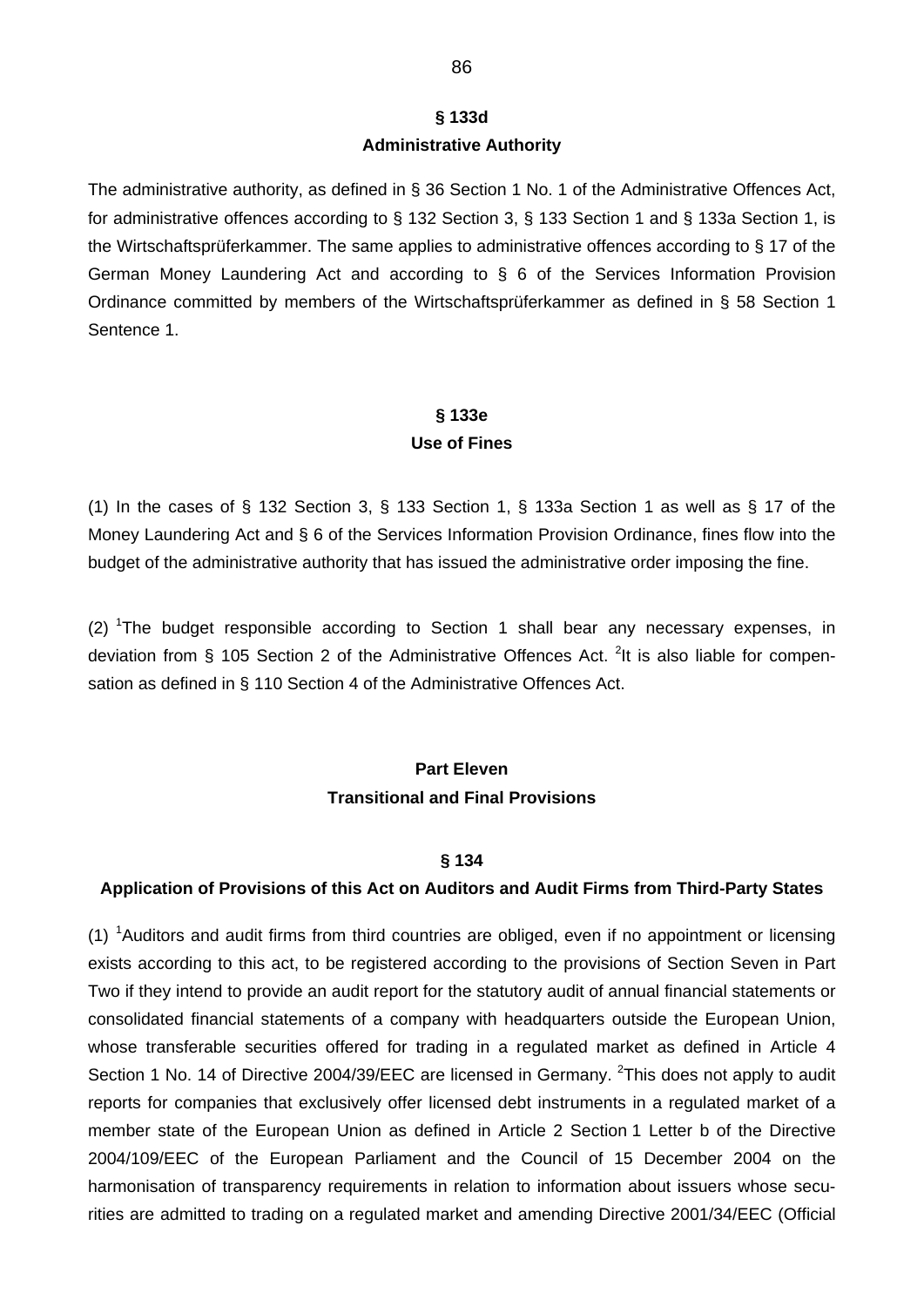Journal of the European Union No. L 390 p. 38) with a minimum denomination of 50,000 euros or – with debt instruments denominated in another currency – with a minimum denomination that is the equivalent of at least 50,000 euros on the date of issue.

- (2) Audit firms according to Section 1 Sentence 1 can only be registered if
- 1. they fulfil the requirements that are equivalent to those in Section Five in Part Two,
- 2. the person who is carrying out the audit in the name of the third-party country audit firm fulfils the requirements equivalent to those in Section 1 Part 2,
- 3. the audits are carried out according to international auditing standards and conform to the requirements of independence or according to equivalent standards and requirements and
- 4. they publish an annual transparency report on their website which contains information as specified in § 55c or equivalent disclosures.

(2a) If the conditions in Sections 1 and 2 are met, the Wirtschaftsprüferkammer will issue the registered auditor or auditing firm a certificate of registration.

(3) <sup>1</sup>With respect to their activity, the registered persons and firms according to Sections 1 and 2 are subject to professional disciplinary oversight according to §§ 61a to 66b, the provisions of professional jurisdiction according to §§ 67 to 127, as well as the provisions of quality assurance according to §§ 57a to 57g. <sup>2</sup>A quality assurance review may be waived if a quality assurance review has been performed on the registered person or firm in another member state of the European Union within the past three years. <sup>3</sup>Sentence 2 applies *mutatis mutandis* if within the past three years a quality assurance review has been performed in a third country, if the quality assurance system of that country was recognized as being equivalent based on an evaluation according to Section 4.

 $(4)$  <sup>1</sup>Registration and its consequences according to Section 3 are to be waived on the basis of reciprocity if the persons and firms named in Section 1 Sentence 1 are subject in their third-party country to a public authority, quality assurance as well as professional disciplinary oversight that fulfil the requirements equivalent to the regulations named in Section 3 or if the European Commission provides for this in a transitional period according to Article 46 Section 2 Sentence 3 of the Directive 2006/43/EEC of the European Parliament and of the Council of 17 May 2006 on Statutory Audits of Annual Accounts and Consolidated Accounts (Official Journal of the European Union No. L 157 p. 87). <sup>2</sup>The equivalency named in Sentence 1 is evaluated and certified by the Commission of the European Communities in collaboration with the member states. <sup>3</sup>As long as the Commission of the European Communities still has not issued a transitional decision according to Sentence 1 or certification according to Sentence 2, the Federal Ministry of Economics and Technology may evaluate and certify the equivalency itself. <sup>4</sup>In its evaluation, it will take into account the evaluations and certifications of other member states. <sup>5</sup>If the Federal Ministry of Economics and Technology conducts such a certification, it will announce this by publishing it in the Federal Legislative Journal.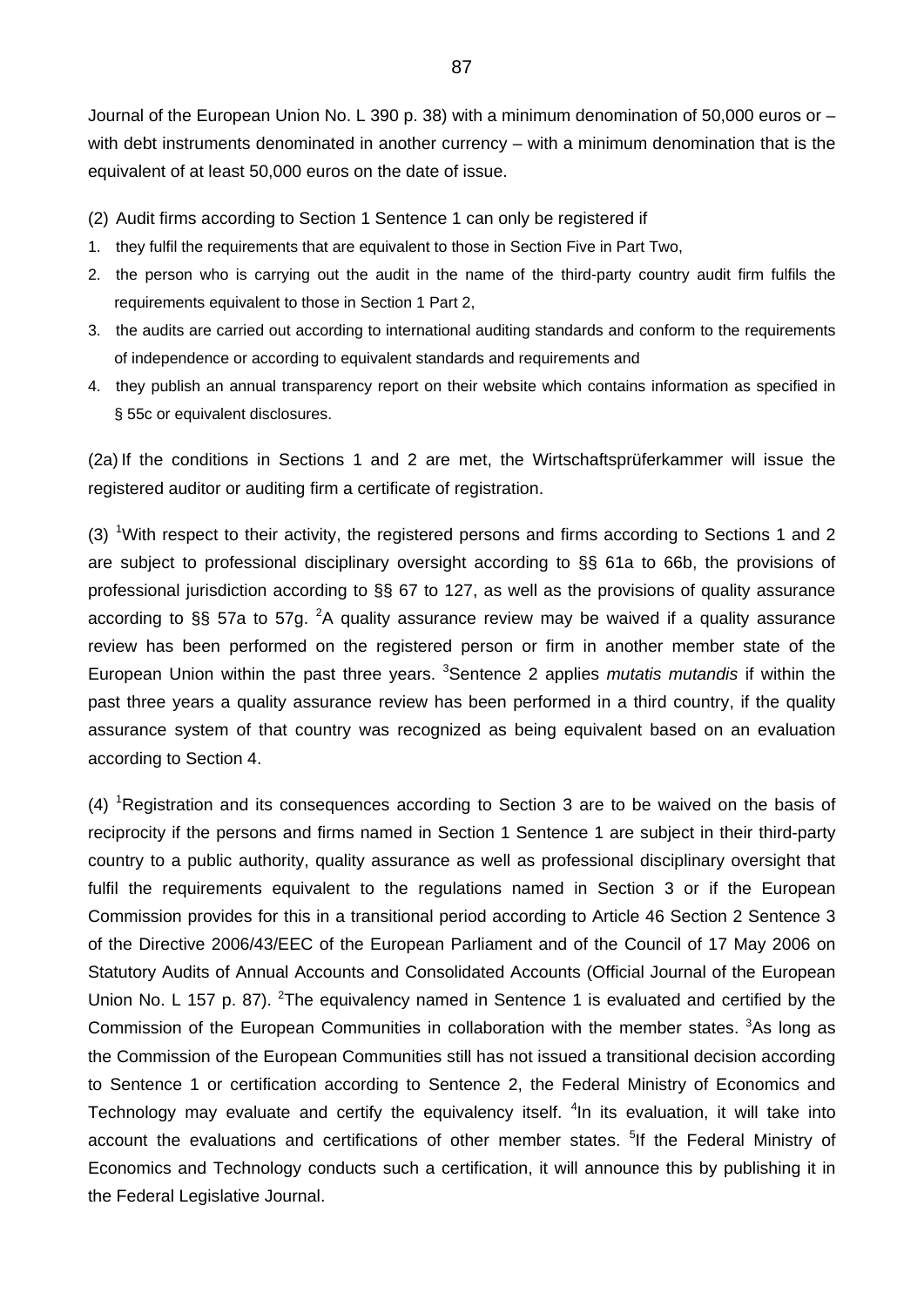<sup>6</sup>If the Federal Ministry of Economics and Technology rejects the equivalency according to Sentence 1, it may allow the persons and firms named in Section 1 Sentence 1 a reasonable transition period to continue their audit activity in conformance with the relevant German regulations. <sup>7</sup>The Auditor Oversight Commission shall be informed of certification and rejection of equivalency, in order that it may consider this decision according to § 66a Section 11. <sup>8</sup>If according to the provisions in this section no entry is made pursuant to Section 1, the Wirtschaftsprüferkammer will notify the auditor or auditing firm of this in writing upon request.

(5) If the requirements for registration as defined in Sections 1 and 2 are not longer met, registration shall be erased ex-officio.

# **§ 134a Transitional Provisions**

(1) <sup>1</sup>Wirtschaftsprüfer and vereidigte Buchprüfer who were officially appointed as of 31 December, 1989, retain their official appointments even if they do not fulfil the requirements of Article 6 of the Bilanzrichtlinien-Gesetz (Accounting Directives Act) of 19 December, 1985 (Federal Law Gazette part I page 2355) which became effective on 1 January 1990. <sup>2</sup>The same applies to Wirtschaftsprüfungsgesellschaften and Buchprüfungsgesellschaften who were recognized as of 31 December, 1989. <sup>3</sup>The recognition of a Wirtschaftsprüfungsgesellschaft or a Buchprüfungsgesellschaft is to be revoked, however, if the requirements of § 28 Sections 2 and 3 in the version effective as of 1 January 1990, have not been met after 31 December 1994.

(2) <sup>1</sup>Wirtschaftsprüfungsgesellschaften and Buchprüfungsgesellschaften which were recognized at the time Article 6 No. 6 Letter b of the Accounting Directives Act came into force shall continue to be recognized. <sup>2</sup>The recognition of such Wirtschaftsprüfungsgesellschaft or Buchprüfungsgesellschaft is to be revoked by the Wirtschaftsprüferkammer if after 31 December, 1987, the composition of the shareholders or partners or their relative participations or voting rights are changed by legal transaction or hereditary succession and the provisions of § 28 Section 4 are not met. § 34 Section 1 No. 2 applies *mutatis mutandis*.

- (3) (Repealed)
- (4) (Repealed)

# **§ 135 Transitional Provision for § 14a**

§ 14a is to be applied in the version effective as of 1 January 2004, as long as the first section of the test or a supplementary test was completed after the Act on Reforming the Admission and Examination Procedure for the Wirtschaftsprüfer's Examination went into effect.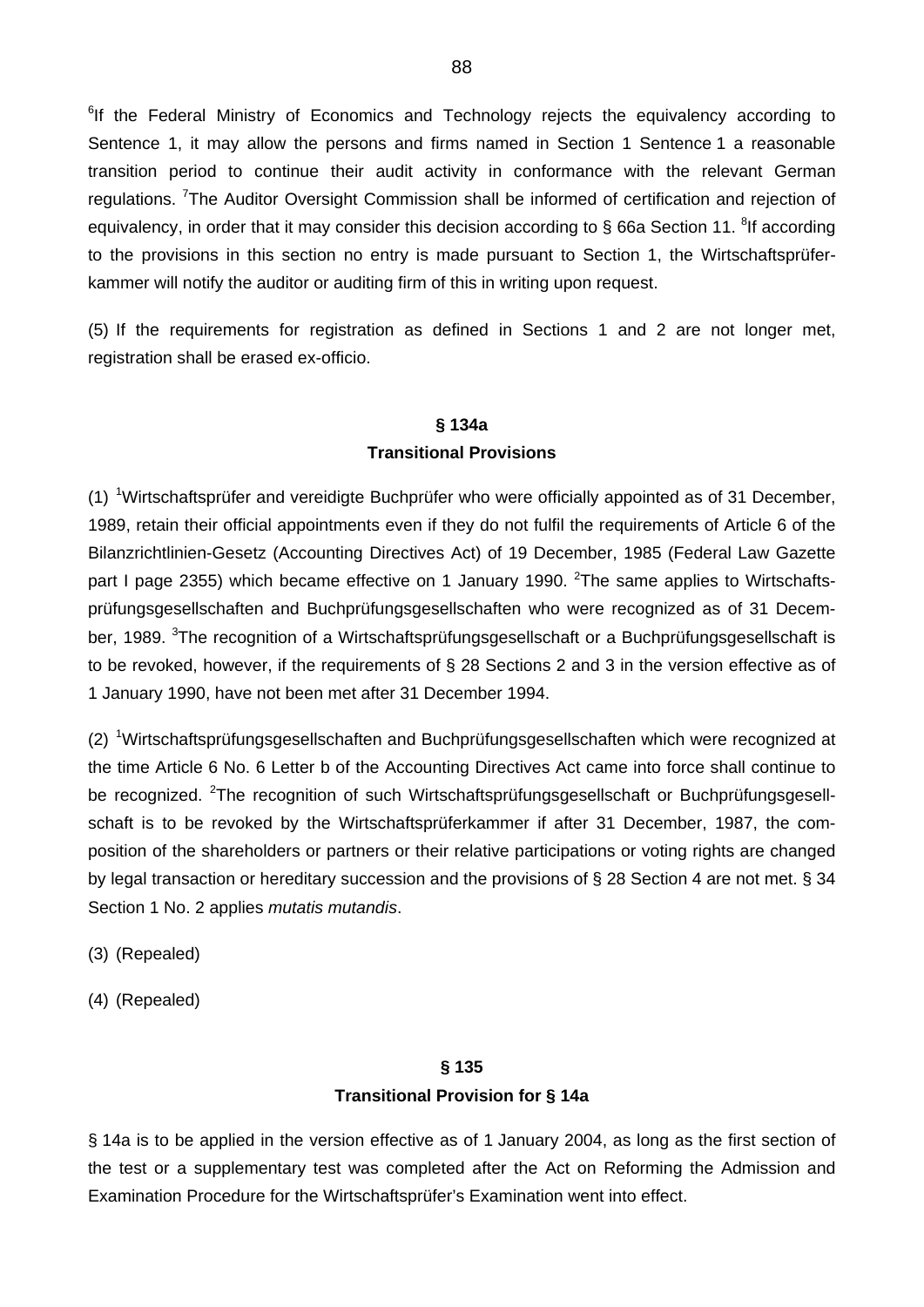#### **§ 136**

#### **Transitional Provision for § 57a Section 6 Sentence 8**

(1) <sup>1</sup>Members of the profession in private practice and Wirtschaftsprüfungsgesellschaften who were granted a certification of participation prior to 5 September 2007 according to § 57a Section 6 Sentence 7, can apply for an extension of the validity of their certification of participation for a total of six years, to the extent that they do not carry out statutory audits of public interest entities (§ 319a Section 1 Sentence 1 of the Commercial Code). <sup>2</sup>The same applies to certificates of participation according § 57a Section 6 Sentence 7, which were granted after 5 September 2007.

(2) If the certificate of participation has been limited to six years, members of the profession in private practice or Wirtschaftsprüfungsgesellschaften who carry out audits for a public interest entity (§ 319a Section 1 Sentence 1 of the Commercial Code) for more than three years after the certificate of participation has been issued, have six months from the time they accept the auditing order to have a quality assurance review performed.

#### **§ 136a**

#### **(Repealed)**

#### **§ 137**

# **Transitional Provision for § 57 Section 4 No. 1 Letters e and i**

As long as the Wirtschaftsprüferkammer has not adopted the provisions regarding seals and provisions regarding professional indemnity insurance according to § 57 Section 4 No. 1 Letter e and i, the law effective on 5 September 2007 shall apply.

# **§ 137a**

# **(Repealed)**

# **§ 138**

#### **Treatment of Pending Petitions and Proceedings**

<sup>1</sup>The jurisdiction of petitions and proceedings that were not yet decided on 1 January 2002 and the jurisdiction of which, according to this act, would be transferred from the highest state authorities to the Wirtschaftsprüferkammer, shall remain with the highest state authorities until they have been decided. <sup>2</sup>Following adjudication, the cases are to be turned over to the Wirtschafts-prüferkammer.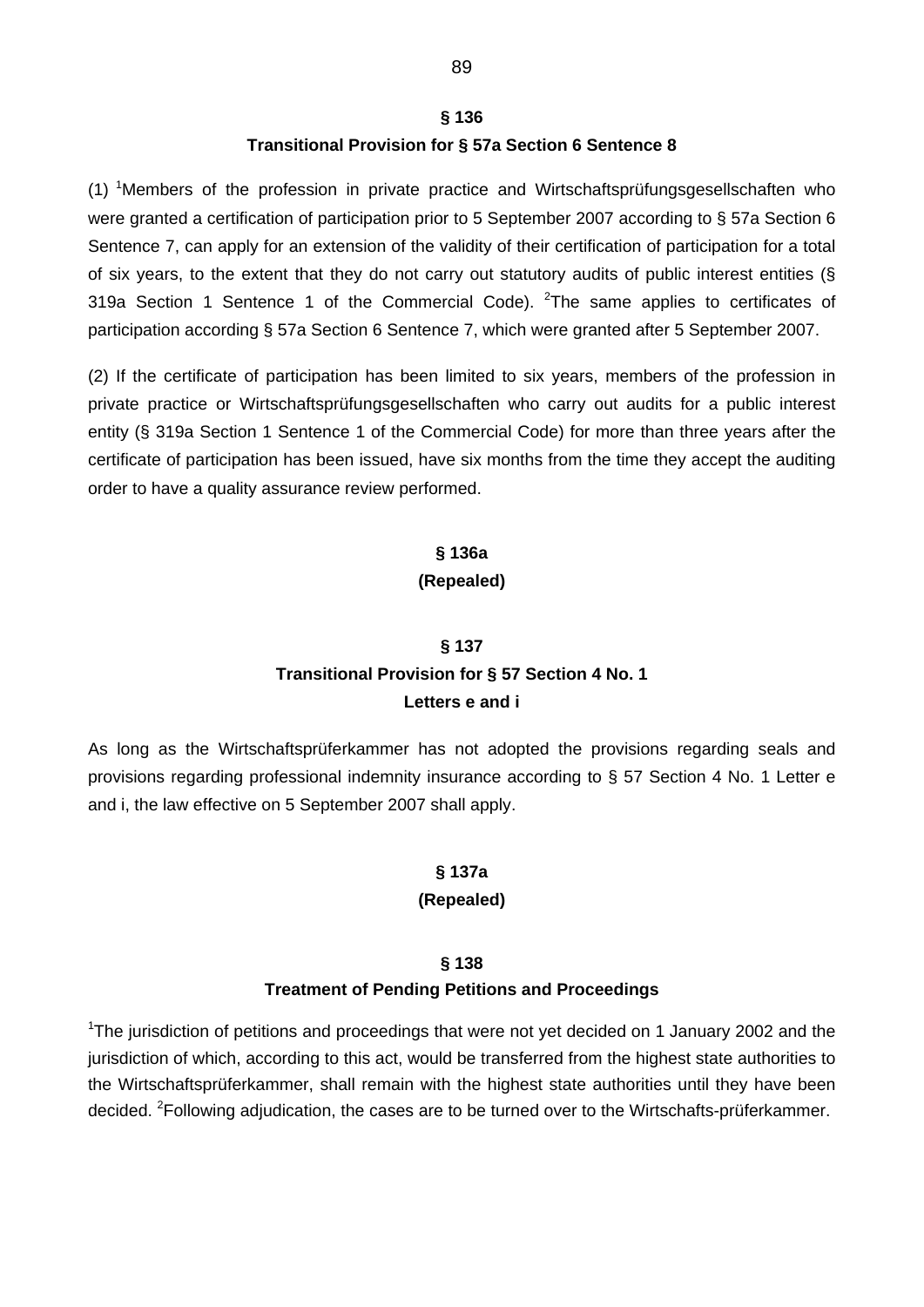#### **§ 139**

# **Transitional Provision for Treating Pending Petitions and Proceedings within the Scope of a Change of Jurisdiction on 1 January 2004**

 $(1)$  <sup>1</sup> Admission and examination cases which have not yet been concluded on 31 December 2003 are to be resumed by the Wirtschaftsprüferkammer after the transfer of responsibility on 1 January 2004. <sup>2</sup>For this the highest state authorities thus far responsible shall make data and documents available in a timely manner.

(2)  $10$  Ongoing written and verbal examinations that have not yet been concluded on 31 December 2003 shall remain in the current jurisdiction of the highest state authorities until the examination procedure has been completed.  $2$ The organizational units, in particular the examination committees, shall remain in effect until the examination procedure has been completed. <sup>3</sup>Sentence 1 does not apply to subsequent supplementary examinations or those staged as a result of withdrawals according to §§ 19, 21 and 32 of the Wirtschaftsprüfer's Examination Regulation; these are carried out by the Wirtschaftsprüferkammer.

(3) In content, the examination procedures according to Section 1 as well as examinations according to Section 2 Sentence 1 shall continue to be conducted according to the law in effect until 31 December 2003; this does not apply to admission applications that were delivered up to 31 December 2003, but were first decided upon after 31 December 2003, and for examinations according to Section 2 Sentence 3.

(4) This shall not affect the agreement of 5 July 2001 between the State of North-Rhine Westphalia and the Wirtschaftsprüferkammer regarding the transfer from the highest state authority to the professional chamber the responsibility of carrying out admission and examination procedures for Wirtschaftsprüfer and vereidigte Buchprüfer.

#### **§ 139a**

# **Transitional Provision for Treating Pending Petitions and Proceedings within the Scope of the Admission and Examination Process according to §§ 131 to 131d and §§ 131i and 131j remaining in Effect until 31 December 2003**

(1) <sup>1</sup>Petitions for admission to the examination as vereidigter Buchprüfer or vereidigte Buchprüferin according to §§ 131 to 131d, valid until 31 December 2003 and admission to the aptitude test according to §§ 131i und 131j, valid until 31 December 2003, which are not made available for a repeat examination, must be duly submitted by 31 December 2004; they are to be treated according to the law in effect until 31 December 2003. <sup>2</sup>The jurisdictions according to § 139 shall remain unaffected by this; for admission and examination cases beginning after 1 January 2004, the jurisdictions according to § 5 shall apply *mutatis mutandis*.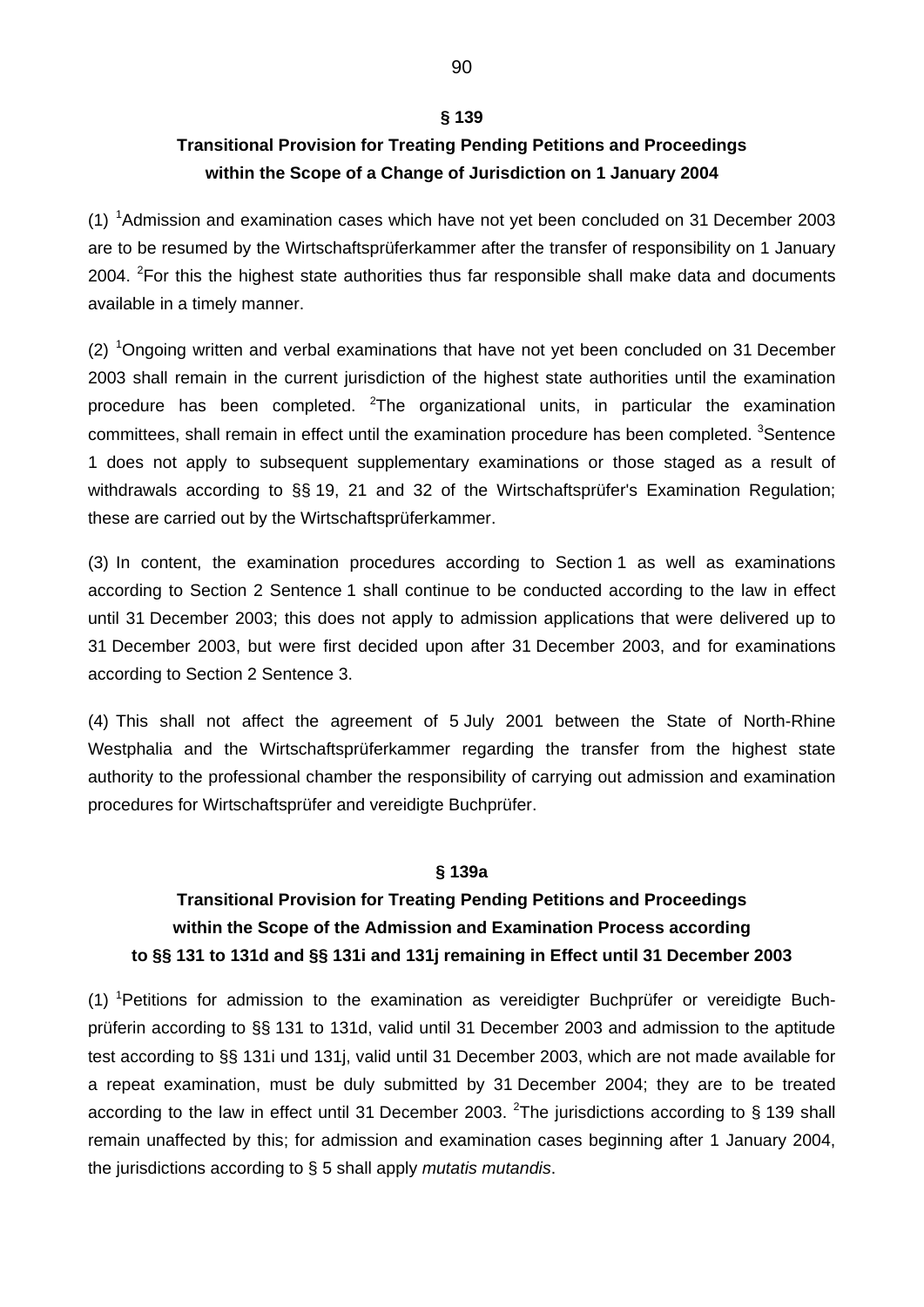(2) The examinations following admission procedure according to Section 1 are to be conducted according to the law in effect until 31 December 2003.

(3) <sup>1</sup>The examinations must be completed by 31 December 2006 at the latest. <sup>2</sup>The same deadline applies to examinations that follow normal examinations as a result of withdrawal or repetition according to §§ 20 and 21 of the examination code for Wirtschaftsprüfer in effect until 31 December 2003 and according to §§ 11 and 12 of the examination code for the aptitude test in Part Eight of the Public Accountant Act in effect until 31 December 2003; there is no longer any entitlement to this test being conducted after the deadline has expired.

 $(4)$  <sup>1</sup>If a person has completed the examination as vereidigter Buchprüfer or vereidigte Buchprüferin but has not yet received an appointment, an application for appointment must be filed up to one year after completion of the examination at the latest. <sup>2</sup>In hardship cases, the Wirtschaftsprüferkammer may consider certain petitions as an exception.

### **§ 139b**

### **Transitional Provision for § 51a remaining in effect until 31 December 2003**

(1) The regular statute of limitations according to § 195 of the German Civil Code shall be applied to a petitioner's claims for damages resulting from a contractual agreement between the petitioner and a Wirtschaftsprüfer and existing on 1 January 2004 when the statute of limitations has not run out.

(2) <sup>1</sup>The regular statute of limitations according to  $\S$  195 of the German Civil Code shall begin on 1 January 2004. <sup>2</sup>If, however, the statute of limitations according to § 51a in effect up until this day is shorter than the regular statute of limitations according to § 195 of the German Civil Code, the statute of limitations is therefore complete if it has reached the date in effect according to § 51a.

#### **§ 140**

### **Transitional Provision for § 43 Section 3, §133a**

§ 43 Section 3 and § 133a do not apply to persons who gave up their auditing activity among the companies prior to the Law for Modernizing Accounting Law dated 25 May 2009 taking effect (FLJ I p. 1102).

# **§ 141**

### **Ratification**

(1) This act shall come into effect on the first calendar day of the fourth month following its promulgation.

(2) §§ 14, 48, 54, 131 Section 4 shall come into effect on the day of its promulgation.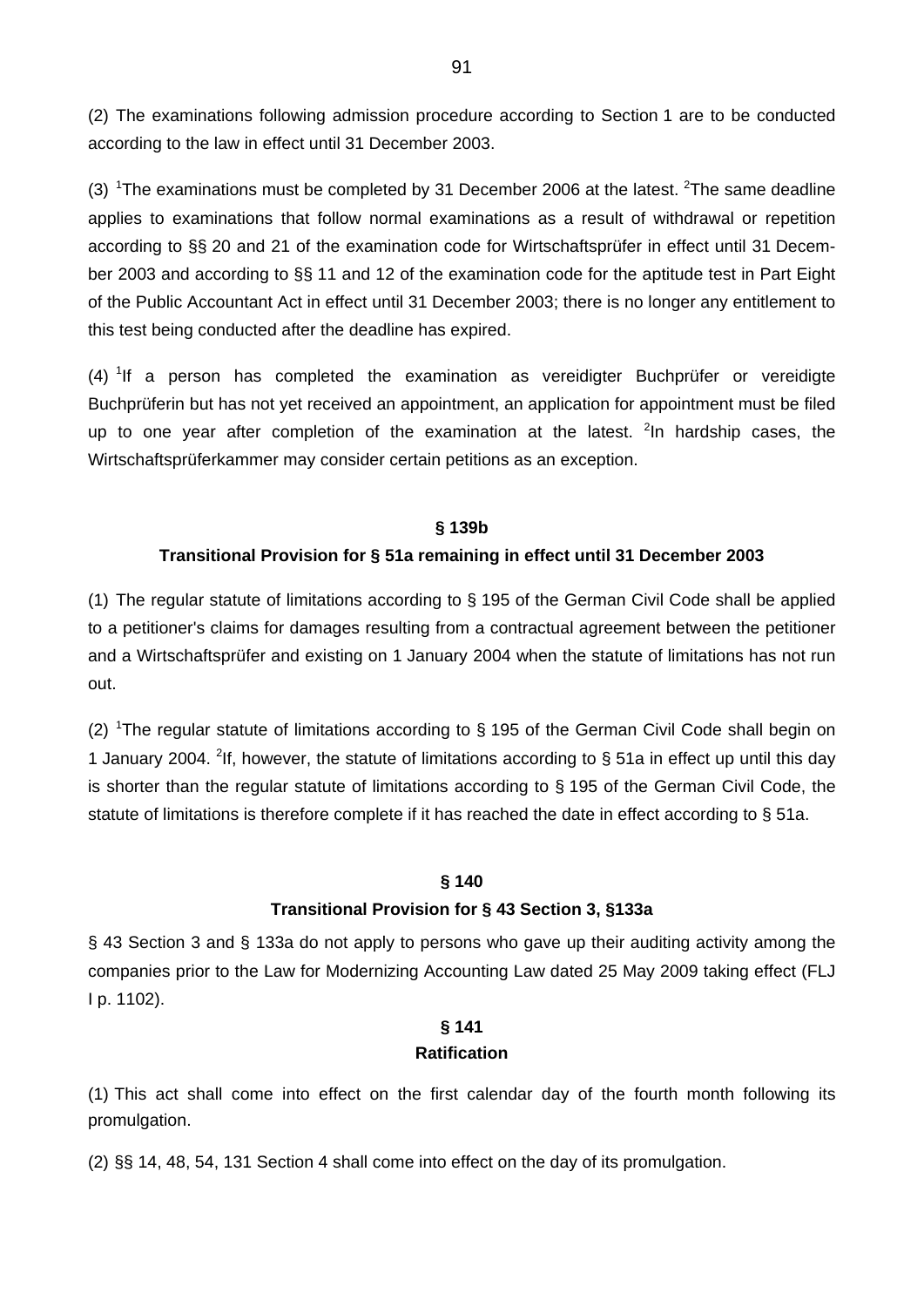(to § 122 Sentence 1)

### **List of Fees**

### **Structure**

| <b>Section 1</b> | <b>Proceedings before the Regional Court</b>                                  |
|------------------|-------------------------------------------------------------------------------|
| Subsection 1     | Professional Disciplinary Proceedings in the First Instance                   |
| Subsection 2     | Petition for a Court Decision on a Reprimand                                  |
| Subsection 3     | Petition for a Court Decision on the Warning or Assessment of a Punitive Fine |
| <b>Section 2</b> | <b>Proceedings before the Higher Regional Court</b>                           |
| Subsection 1     | Appeal on Points of Law                                                       |
| Subsection 2     | Complaints                                                                    |
| <b>Section 3</b> | Proceedings before the Federal Court of Justice                               |
| Subsection 1     | Appeal on Points of Law and Procedure                                         |
| Subsection 2     | Complaints                                                                    |

# **Section 4 Reprimand due to violation of the right to state one's case**

| No. | Fee Schedule | Fee amounts<br>or Unit Factor<br>for each Type<br>of Fee<br>110 to 133 |
|-----|--------------|------------------------------------------------------------------------|
|-----|--------------|------------------------------------------------------------------------|

*Introductory Remark:* 

(1) In disciplinary proceedings, with the exception of Section 2, the court fees are for each instance based on the final disciplinary measure imposed.

(2) If a legal remedy or a petition for a disciplinary court decision is only partially dismissed or rejected, the court shall reduce the fee, to the extent that it would be inequitable to burden the member of the profession with it.

(3) For final legal injunctions (§ 68a Section 1 of the Public Accountant Act), a fee is levied separately for all instances. If a legal remedy is restricted to an injunction order, the fee for the legal proceedings shall only be levied for the injunction order. Sentence 2 applies *mutatis mutandis* if the case is reopened.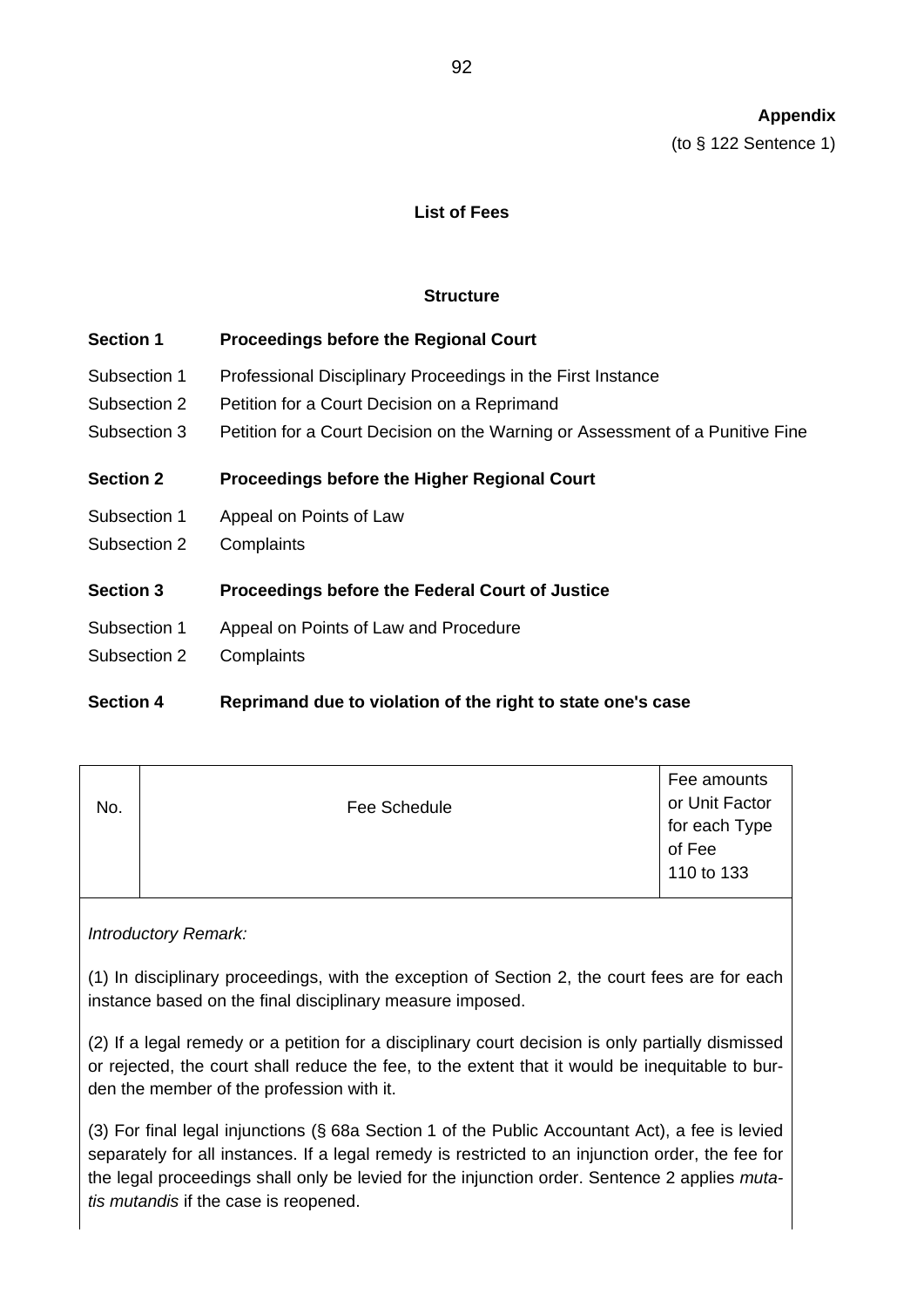|     |              | Fee amounts    |
|-----|--------------|----------------|
| No. | Fee Schedule | or Unit Factor |
|     |              | for each Type  |
|     |              | of Fee         |
|     |              | 110 to 133     |
|     |              |                |

(4) If proceedings are reopened, the same fees shall apply for the reopened proceedings. If however, according to the order by which proceedings are reopened the earlier judgment is repealed, the fees shall be calculated such that each new instance of the new proceedings together with the corresponding instance of the earlier proceedings shall count collectively as one instance. Fees shall also be levied for instances that were only adjudicated in earlier proceedings.

| <b>Section 1</b>                             |
|----------------------------------------------|
| <b>Proceedings before the Regional Court</b> |

Subsection 1 Disciplinary Proceedings in the First Instance

| 110                                                          | Proceedings with judgment resulting in the imposition of a discipli-                                                                       | 240.00 EUR |  |
|--------------------------------------------------------------|--------------------------------------------------------------------------------------------------------------------------------------------|------------|--|
| 111                                                          | Proceedings with judgment resulting in the imposition of a prohibi-<br>tion according to § 68 Section 1 No. 2 of the Public Accountant Act | 360.00 EUR |  |
| 112                                                          | Proceedings with judgment resulting in exclusion from the profes-                                                                          | 480.00 EUR |  |
| 113                                                          | Injunction to refrain from the behavior in breach of duty or from a<br>similar breach of duty in the future (§ 68a Section 1 of the Public | 60.00 EUR  |  |
| Subsection 2<br>Petition for a Court Decision on a Reprimand |                                                                                                                                            |            |  |
| 120                                                          | Petition for a court decision on the reprimand according to §63a<br>Section 1 of the Public Accountant Act:                                |            |  |
|                                                              |                                                                                                                                            | 160.00 EUR |  |
| Subsection 3                                                 |                                                                                                                                            |            |  |
|                                                              | Petition for a Court Decision on the Warning or Assessment of a Fine                                                                       |            |  |
| 130                                                          | Petition for a Court Decision on the warning or assessment of a<br>fine according to § 62a Section 3 of the Public Accountant Act:         |            |  |
|                                                              | The petition is dismissed or rejected                                                                                                      | 160.00 EUR |  |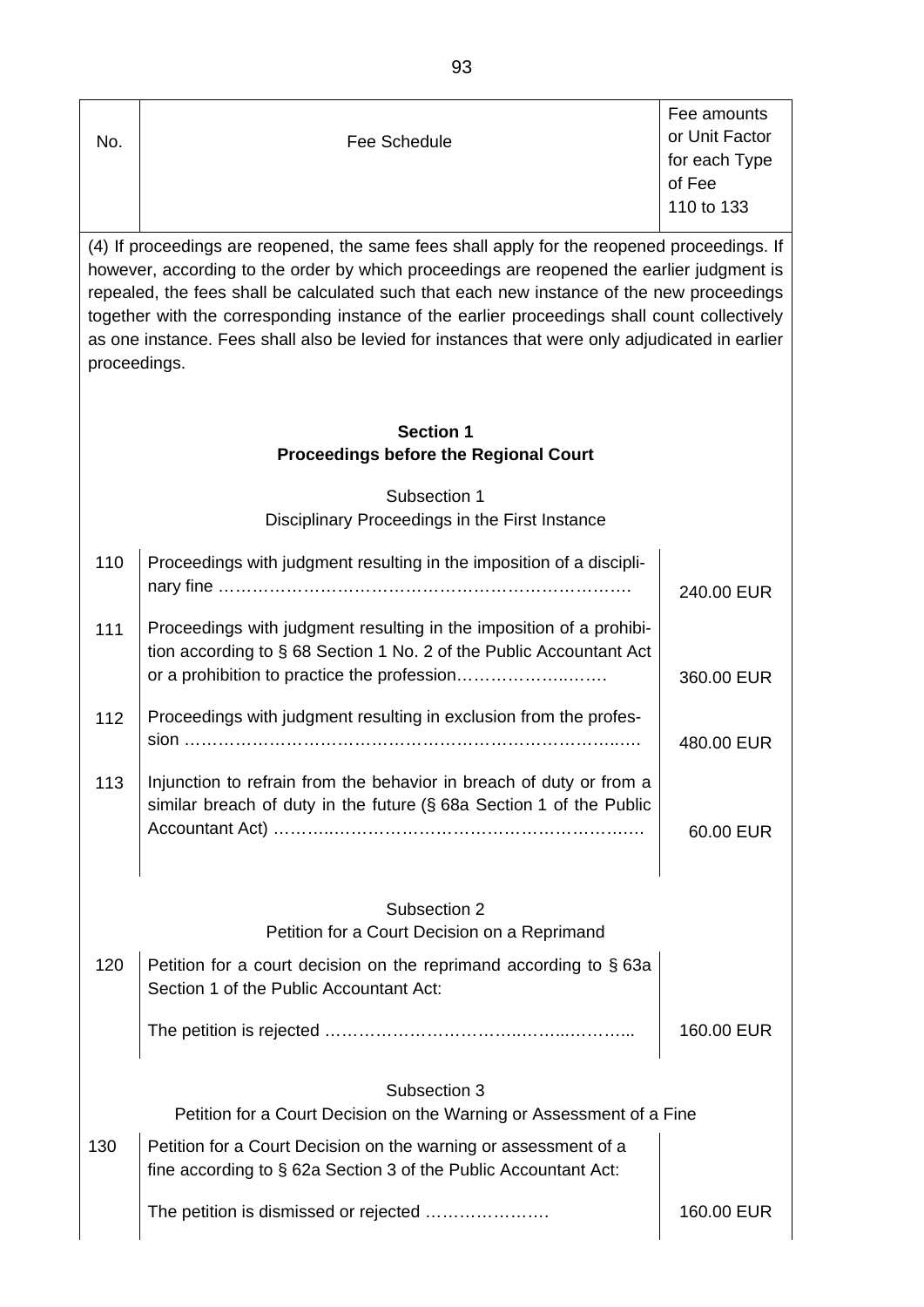| No.                                                                        | Fee Schedule                                                                                                                                                                                                                                                          | Fee amounts<br>or Unit Factor<br>for each Type<br>of Fee<br>110 to 133 |
|----------------------------------------------------------------------------|-----------------------------------------------------------------------------------------------------------------------------------------------------------------------------------------------------------------------------------------------------------------------|------------------------------------------------------------------------|
|                                                                            | <b>Section 2</b><br><b>Proceedings before the Higher Regional Court</b>                                                                                                                                                                                               |                                                                        |
|                                                                            | Subsection 1<br>Appeal on Points of Law                                                                                                                                                                                                                               |                                                                        |
| 210                                                                        |                                                                                                                                                                                                                                                                       | 1.5                                                                    |
| 211                                                                        | Completion of the appeal proceedings on points of law without                                                                                                                                                                                                         | 0.5                                                                    |
|                                                                            | The fee shall be waived if the appeal on points of law is withdrawn prior<br>to the due date for submitting supporting arguments.                                                                                                                                     |                                                                        |
| Subsection 2<br>Complaints                                                 |                                                                                                                                                                                                                                                                       |                                                                        |
| 220                                                                        | Proceedings on complaints in disciplinary court proceedings which<br>according to other provisions are subject to fees:<br>The complaint is dismissed or rejected                                                                                                     | 50.00 EUR                                                              |
|                                                                            | A fee shall only be levied upon members of the profession if a final legal<br>disciplinary measure has been imposed or an injunction (§ 68a Section 1<br>of the Public Accountant Act) has been ordered.                                                              |                                                                        |
| <b>Section 3</b><br><b>Proceedings before the Federal Court of Justice</b> |                                                                                                                                                                                                                                                                       |                                                                        |
|                                                                            | Subsection 1<br>Appeal on Fact and Points of Law                                                                                                                                                                                                                      |                                                                        |
| 310                                                                        | Appeals on fact and points of law with judgment or with a ruling<br>according to § 107 Section 3 Sentence 1 of the Public Accountant<br>Act in connection with § 349 Section 2 or Section 4 of the Code of                                                            | 2.0                                                                    |
| 311                                                                        | Completion of the appeal proceedings on fact and points of law<br>and without judgment and without a ruling according to §107a<br>Section 3 Sentence 1 of the Public Accountant Act in connection<br>with § 349 Section 2 or Section 4 of the Code of Criminal Proce- | 1.0                                                                    |
|                                                                            | The fee shall be waived if the appeal on fact and points of law is with-<br>drawn prior to the due date for submitting supporting arguments.                                                                                                                          |                                                                        |